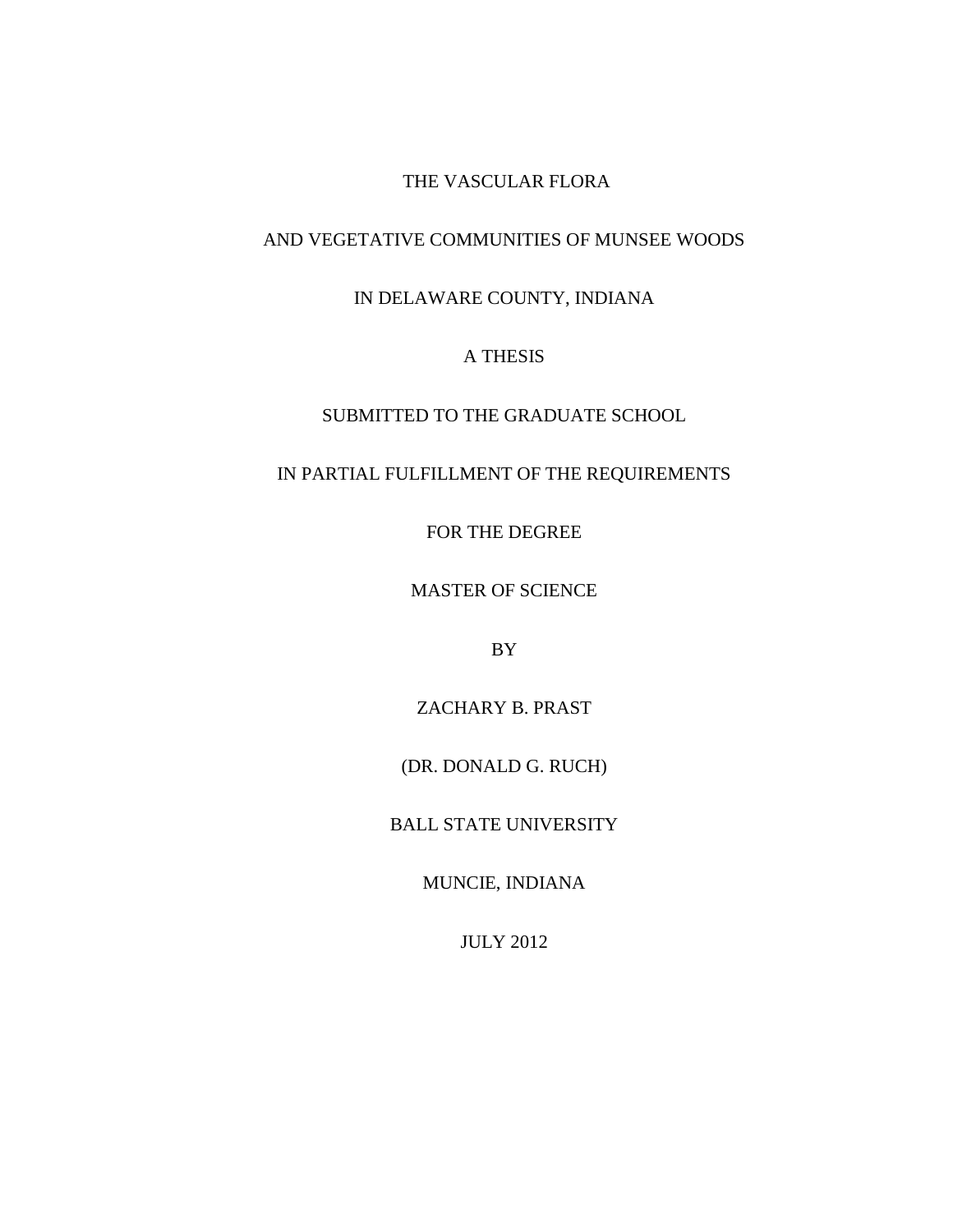### **INTRODUCTION**

Floristic inventories are surveys and collections of all the species present in a particular area of study. Floristic inventories can be used to help identify high quality natural areas, make comparisons among sites, develop long term monitoring of natural quality, monitor habitat restoration, and identify potentially sensitive communities (Swink & Wilhelm 1994). Inventories are the simplest means of documenting species diversity and are an important step in monitoring changes in species composition over time (Ruch et al.  $2008<sub>b</sub>$ ).

Floristic Inventory and Analysis: Floristic inventories help to determine species on which to focus conservation efforts, based on their local and regional significance. This study is part of larger regional effort to document biodiversity in east-central Indiana (Rothrock et al. 1993; Rothrock 1997; Ruch et al. 1998; Ruch et al. 2002; Ruch et al.  $2008<sub>b</sub>$ ; Ruch et al. 2010). The following paragraphs summarize selected examples of floristic inventories done in Indiana. The results of these studies are presented as an average coefficient of conservation  $(C_{av})$ , which is an average of C-values for all the species inventoried at a site. The C-value, which ranges from zero to ten, is an index of the fidelity of an individual species to undisturbed plant communities characteristic of the region before European settlement (Rothrock & Homoya 2005). For example, native but ruderal *Chamaesyce* species are given much lower C-values than *Ranunculus hispidus* var. *caricetorum*, which is restricted to only wet, undisturbed sites, and has a C-value of 10. Exotic or invasive species are assigned a value of zero. The assignment of C-values was done by a team of botanists who have observed the behavior of the over 2000 species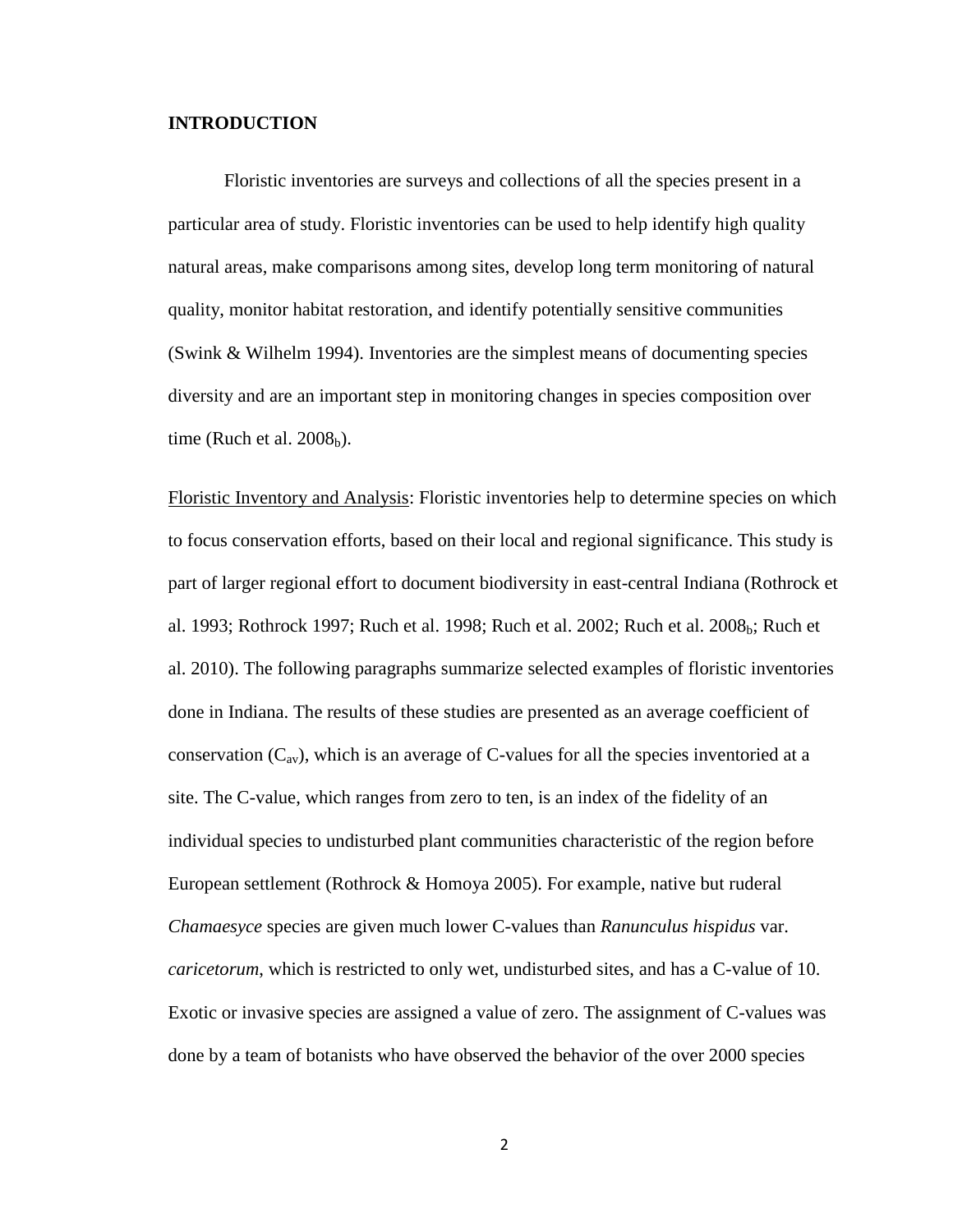occurring in Indiana (Rothrock & Homoya 2005). Those sites with high natural quality might be expected to have a  $C_{av}$  of 3.5 to 4 or greater (Rothrock & Homoya 2005). Another way the results of these floristic inventories are presented below is as a floristic quality index (FQI), which is calculated by multiplying the average coefficient of conservation  $(C_{av})$  by the square root of the total number of species at the site. The FQI considers not only species quality (fidelity to natural plant communities), given by the C values, but also species richness (Rothrock & Homoya 2005). Those sites with a FQI in excess of 45 are noteworthy remnants of the pre-settlement vegetation of a region (Swink & Wilhelm 2004; Rothrock & Homoya 2005).

Ruch et al. (2002) conducted an inventory study for the Wilbur Wright Fish and Wildlife Area (WWFWA) in Henry County, Indiana (416 ha). The inventory documented 388 native species out of the 536 total species observed. They calculated a  $FQI = 77.3$ and a  $C_{av}$  = 3.9 for native species, and a FQI = 65.8 and  $C_{av}$  = 2.8 for the total number of species documented including exotic species. The impact of exotic species can be documented by subtracting the  $C_{av}$  values found for all species from those for only the native species. With a high number of exotics it can be assumed that the  $C_{av}$  value, and therefore the FQI, will be lower than the values for just the native species. This is due to the fact that exotic species are assigned a C-value of zero, which lowers the  $C_{av}$  value. If the  $C_{av}$  values differ by greater than or equal to 0.7 units, it can be inferred that the exotics are having a negative impact (Rothrock & Homoya 2005). This difference value was a matter of personal judgment made by Rothrock & Homoya (2005), based on the analysis of the impact of exotic species on plant communities in several Indiana study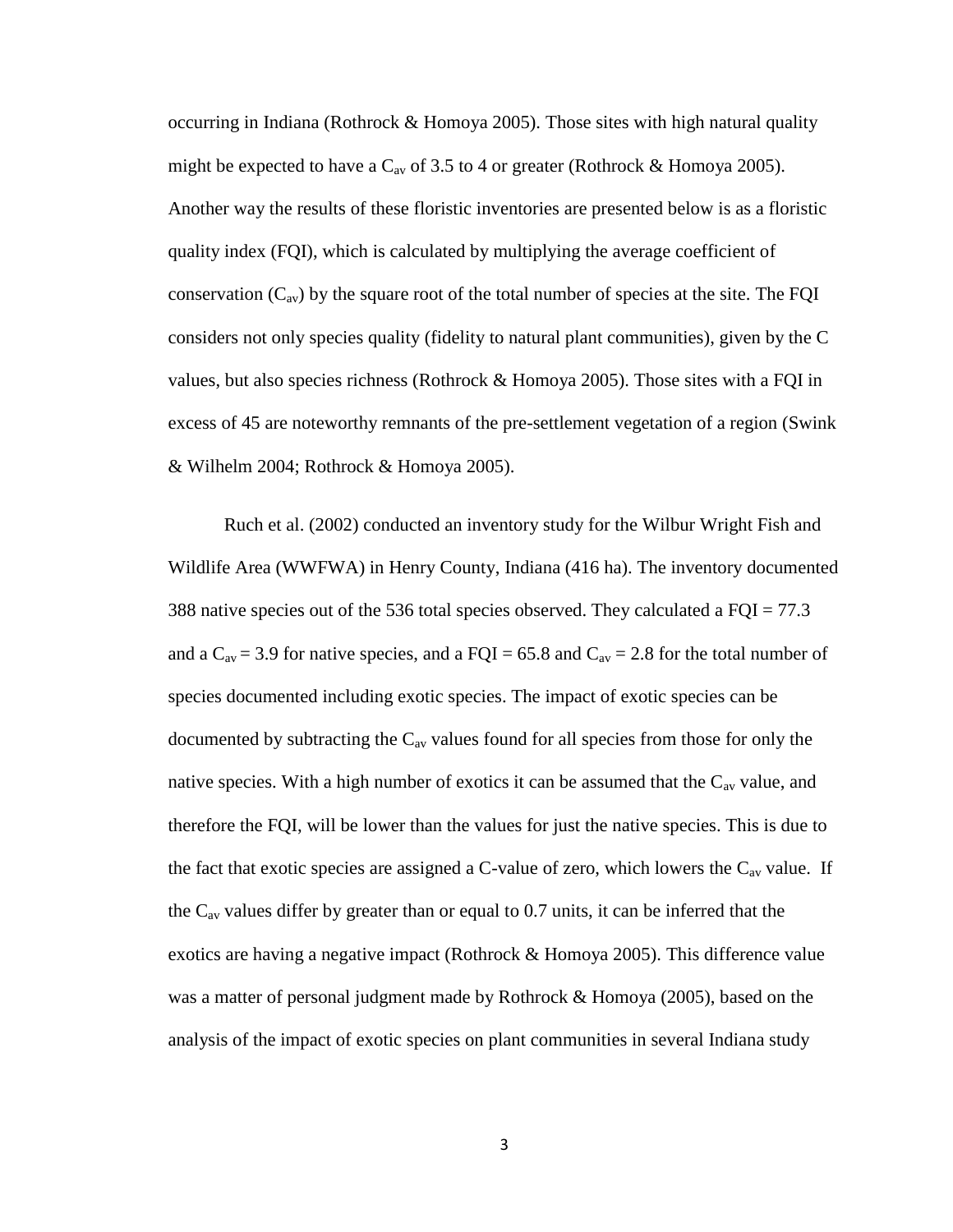sites. For WWFWA the  $C_{av}$  values differed by 1.1 units, therefore indicating that the exotic community is having a significant negative impact on the native floral community.

Ebinger and Bacone (1981) conducted a floristic inventory for hillside seeps at Turkey Run State Park in Parke County, Indiana (<1 ha). The inventory documented 30 native species out of the 32 total species observed. They calculated an FQI = 29.8 and the  $C_{av}$  = 5.4 for native species, and the FQI = 28.8 and  $C_{av}$  = 5.1 for the total number of species. Because of its small size and lower number of species, the FQI results are much lower than those for the Wilbur Wright study above, even though the differences in the values show that the exotics are not having a significant impact on the native flora. This is due to the fact that the Floristic Quality Index (FQI) is calculated by multiplying the mean Coefficient of Conservation  $(C_{av})$  by the square root of the total number of species (Swink & Wilhelm 1994). As a result, the FQI is greatly affected by the number of species observed (Rothrock & Homoya 2005, Ruch et al. 2010). This shows that the FQI can only be used for comparison between sites that are similar in size and number of species (Ruch et al. 2010).

Rothrock et al. (1993) conducted a floristic inventory for Mounds State Park in Madison County, Indiana (105 ha). The inventory noted 388 native species out of the 455 total species documented. From the inventory, it was determined that the  $FQI = 87.3$  and the  $C_{av} = 4.5$  for native species, and the FQI = 80.4 and  $C_{av} = 3.8$  for the total number of species documented. According to Swink and Wilhelm (1994), a site having a  $C_{av} \ge 4.5$ or a  $FQI \geq 45$  contains remnants of the regional natural flora. Though the results of the study show a difference of 0.7 units in the  $C_{av}$  values for Mounds State Park, it was noted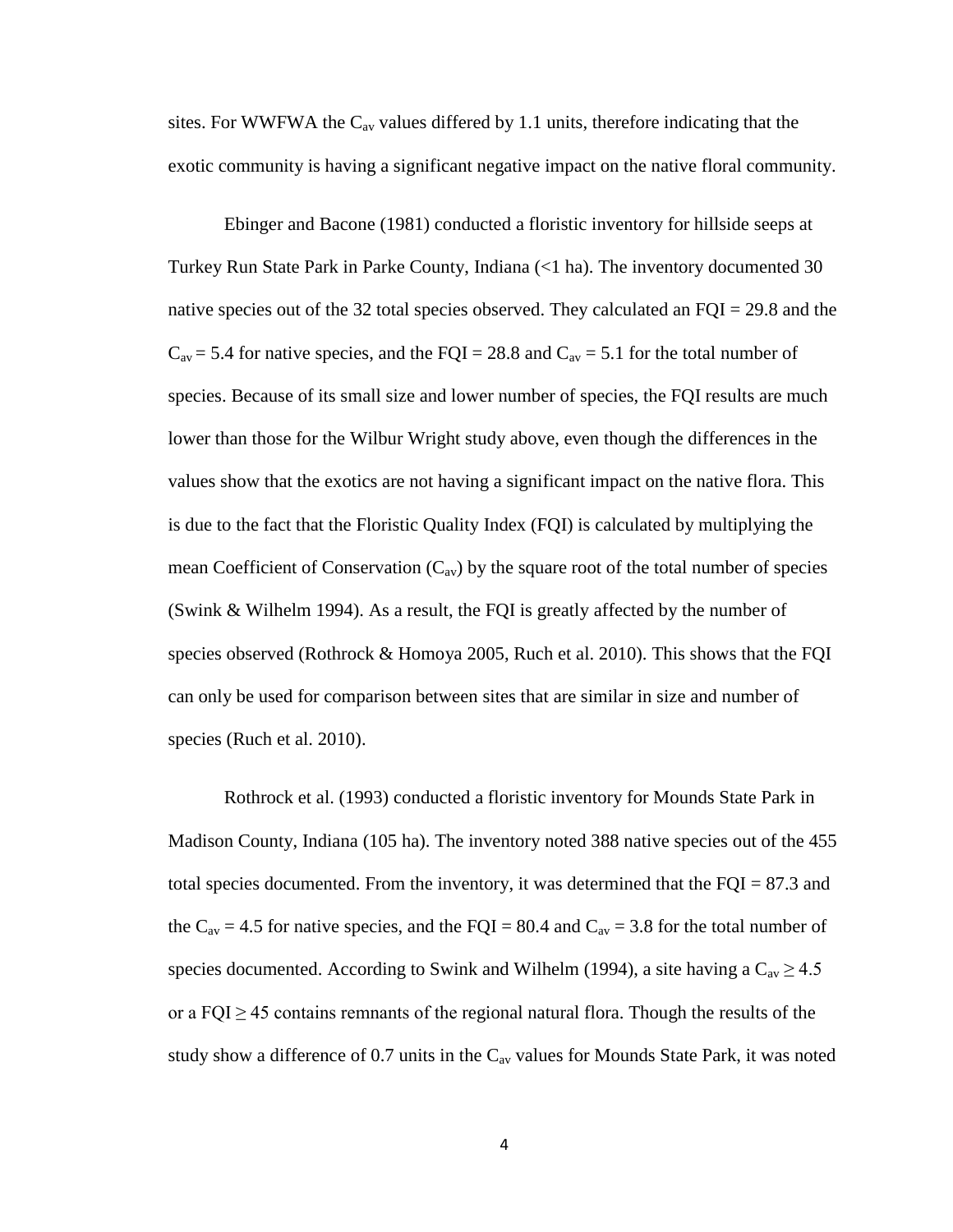that the exotics might not be present in sufficient numbers to detract from the quality of the plant community. This was because most of the exotics were concentrated on the margins of the natural areas or in highly disturbed parts of the overall property (Rothrock & Homoya 2005). The FQI calculation does not take this spatial information into account. This review of several studies that used FQI to evaluate quality of plant communities shows some limitations of the FQI that are important to understand when working with this index.

In 2004 an unpublished checklist was made for the Upland Prairie Restoration in Grant County, Indiana (10 ha) (Rothrock & Homoya 2005). Made during the  $12<sup>th</sup>$  year of the restoration, the list documented 46 native species out of the 67 total species. Based on the list it was determined that the FQI = 25.1 and the  $C_{av}$  = 3.7 for native species, and the  $FQI = 20.8$  and  $C_{av} = 2.5$  for the total number of species observed. According to Swink and Wilhelm (1994), restoration attempts rarely achieve  $C_{av}$  values higher than 3.5 or FQI values of higher than 35. The Upland Prairie restoration shows similar results. Based on this analysis, if a plant community of higher floristic value is destroyed it cannot be replaced by restoring native species to an area of equal size. This demonstrates the importance of using these methods to gauge the quality of plant communities in natural areas and to ensure conservation of high quality natural areas.

Permanent Plot Analysis: The permanent plot method used in this study will provide quantitative data to determine forest structure and composition. Permanent plot studies play a major role in ecological and management research (Sheil 1995). The establishment of permanent plots allows for continued monitoring over time. Monitoring is a direct and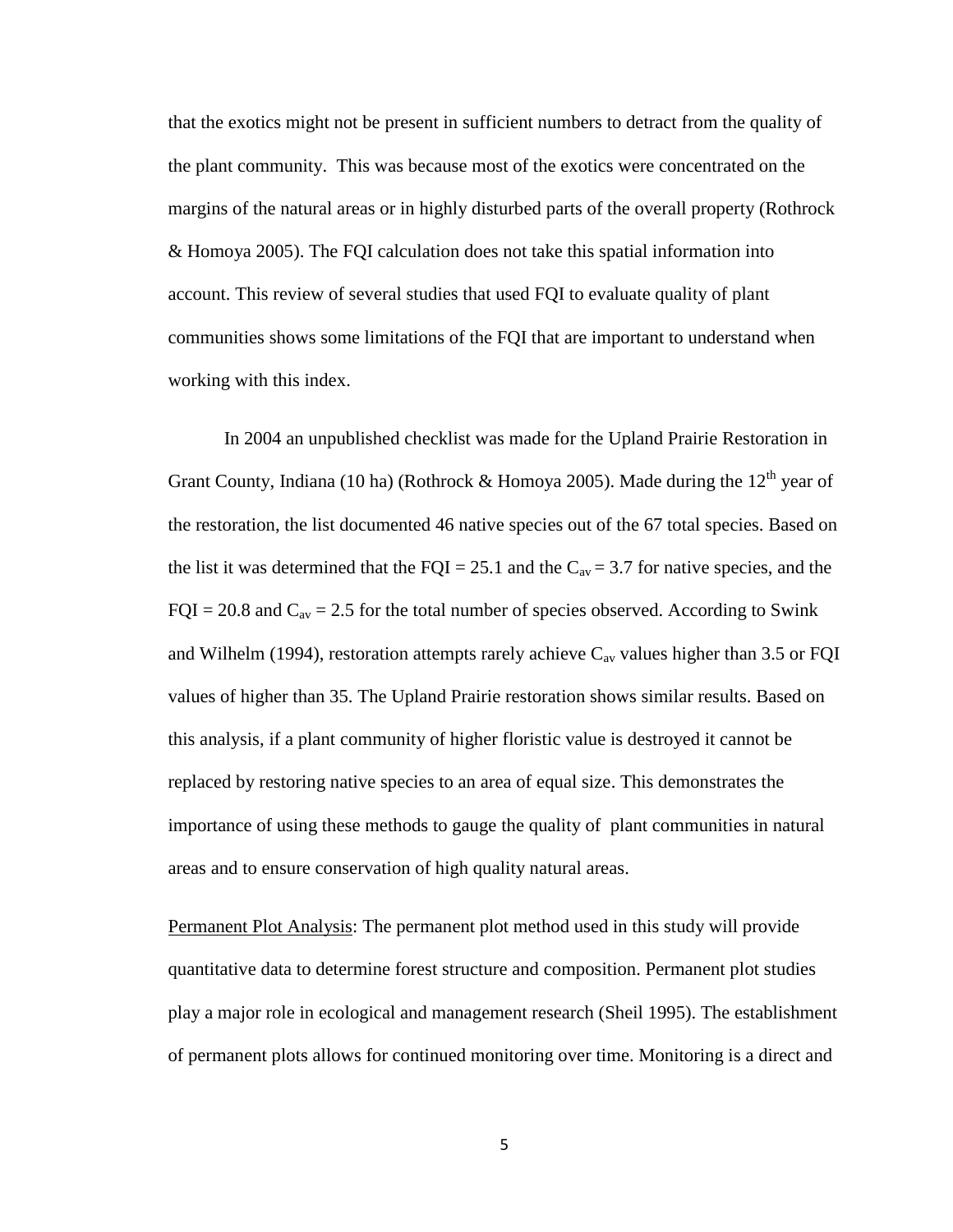accurate way to document successional changes in forest composition (Barbour et al. 1999). This method uses density, basal area, and frequency to determine the relative importance values of the various tree species in a community. Importance values can be used to analyze and classify the woody vegetation of an area.

Stonehouse et al. (2003) conducted a permanent plot analysis of Botany Glen in Grant County, Indiana. The woodlands were identified and the permanent plot method was used to determine the structure and composition of the woody plant communities. The woodlands were separated into mesic woods, floodplain forest, and successional communities. Both the overstory and understory were examined. The study found that most of the understory at Botany Glen was dominated by *Acer saccharum*. The overstory was still described as oak-hickory, although *Acer saccharum* was growing in dominance. Based on the understory growth, Botany Glen is undergoing a change from an Oak-Hickory dominated forest to a maple dominated forest. This is a trend being observed in many studies throughout forested areas of east-central Indiana (Baltzer et al. 2007; Rothrock et al. 1993).

Major Objectives of the Study: The goals of this study are to (1) inventory and voucher the vascular flora of Camp Munsee; (2) to visually estimate relative abundance and distribution of each species; (3) to determine the Floristic Quality Index (FQI) for the site; (4) to analyze the woody vegetation using plot data and to compare its species composition to other sites studied in east-central Indiana; (5) to identify any communities sensitive to disturbance or with plants of special concern; (6) to identify exotic vegetation and to describe its adverse impact, if any, on the natural flora; (7) to produce a map of the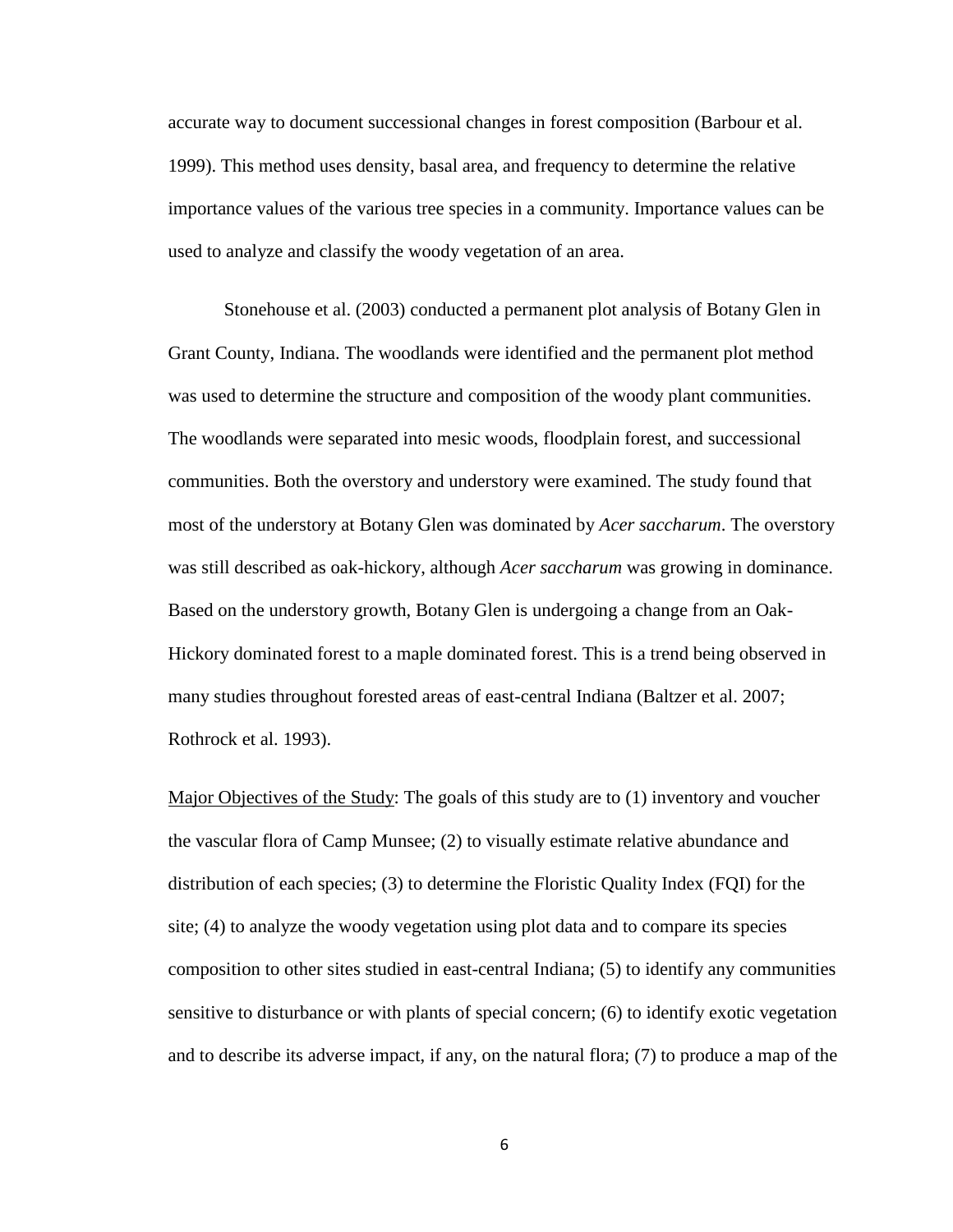floral communities of the site; and (8) to make recommendations for future management of the site to the Red-tail Conservancy.

### **STUDY SITE**

Munsee Woods, formerly known as Camp Munsee, is part of a large project to determine the flora and floral communities of east-central Indiana. Munsee Woods, is an 18.4 ha ( $\sim$ 45.5 acres) woodland, located 9.1 km ( $\sim$ 5 ½ miles) southeast of Muncie, Indiana, and just west of the northern end of Prairie Creek Reservoir in Delaware County (UTM Zone 16T) (Figure 1). The property is bordered on the north and west by farm fields, and on the south and east by privately owned woodlands and meadows. Medford Drain, a tributary of the White River, runs north from the southeast corner along the eastern border and continues west to the northwest corner and out of the study site.

Several habitat types are found in Munsee Woods. A relatively flat, upland mesic forest occupies the southern half of the property. The largest diameter trees have low, thick branches below the cover of the overstory and pictures from the time show that the woods were much more open suggesting that the site may have been used for grazing (Graham , Wapehani Girl Scouts Camp Munsee, Pers. Commun.). Other habitats include a large ephemeral pool and open field to the west, a low moist meadow to the east and southeast along the Medford Drain, a previously farmed field to the north that has been fallow for several years, a young successional woodland dominated by exotic shrubs in the northern half of the property, many woodland edges along roads and paths, and three gravel parking areas (Figure 2).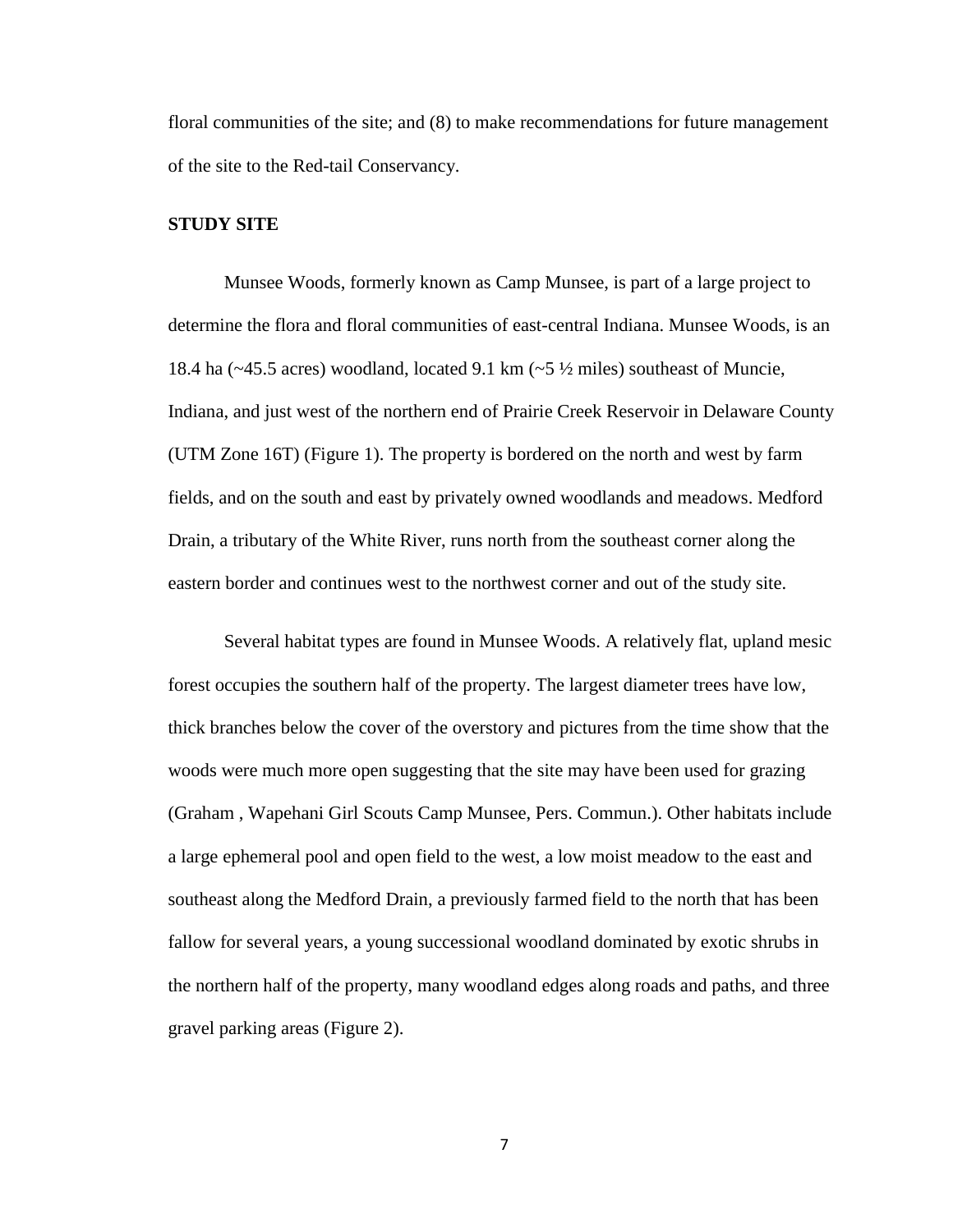**Figure 1.** – Map of Indiana (left) showing the location of Delaware County, and the location of Munsee Woods (right).

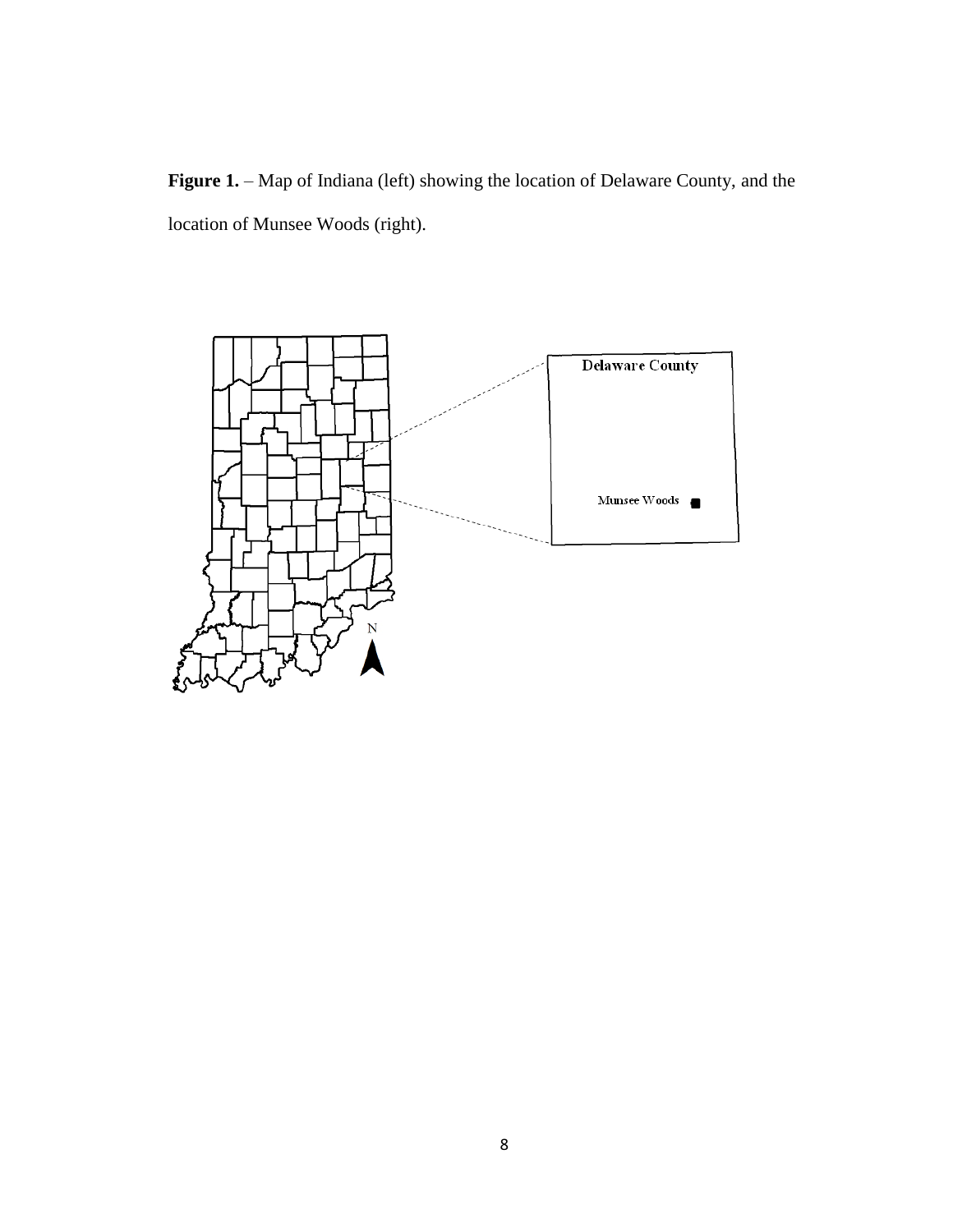

**Figure 2.** – Map illustrating the distribution of the major habitat types at Munsee Woods.

Munsee Woods lies within the Upper White River Watershed. Medford Drain, which cuts across the site, flows into the West Fork of the White River. The West Fork merges with the East Fork of the White River near Petersburg, Indiana. The White River then flows into the Wabash River along the Indiana-Illinois border, which then empties into the Ohio River at the intersection of the Indiana, Illinois, and Kentucky state lines. For a detailed description of the Upper White River Watershed, see E.P.A. (2011).

The soil at Munsee Woods site is comprised primarily of silt and clay loam. The central upland forest of Munsee Woods consists of both Mountpleasant silt loam, which is characterized as moderately sloping (0-12%), well-drained soil usually associated with kames and till plains and Belmore silt loam, which is characterized as moderately sloping (1-12%) and well-drained soil usually associated with outwash plains and glacial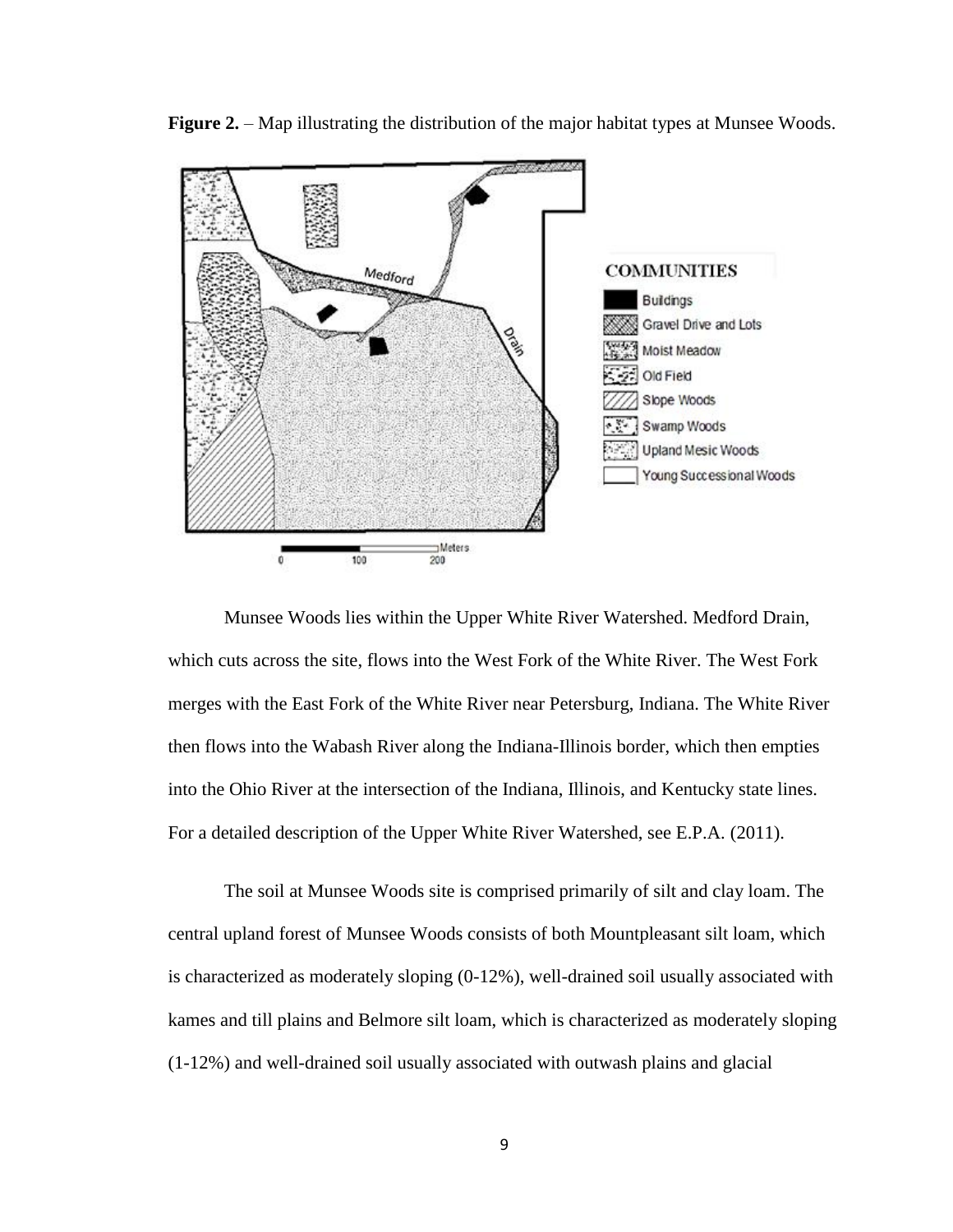drainage channels on till plains (Web Soil Survey 2011). The soils associated with the ephemeral pool and open field along the western border and along most of the Medford Drain are comprised of Milgrove silty clay loam and Digby-Haney silt loams. Both of these soil types are characterized as shallow sloping (0-1%), very to somewhat poorly drained soils usually associated with glacial drainage channels on till plains and outwash plains (Web Soil Survey 2011). The moist meadow running along the eastern and southeast corner of the site is comprised of Muskego muck soils, which are characterized as shallow sloping (0-1%), very poorly drained soils usually associated with depressions on till plains (Web Soil Survey 2011). The section of Munsee Woods north of the Medford Drain is comprised of several soil types that are moderately sloping (0-12%) and poorly to moderately well-drained silt loam soils (Web Soil Survey 2011). Except for the two fields, moist meadows, and gravel parking lots, all the soils at Munsee Woods are covered by woodlands (Figure 3).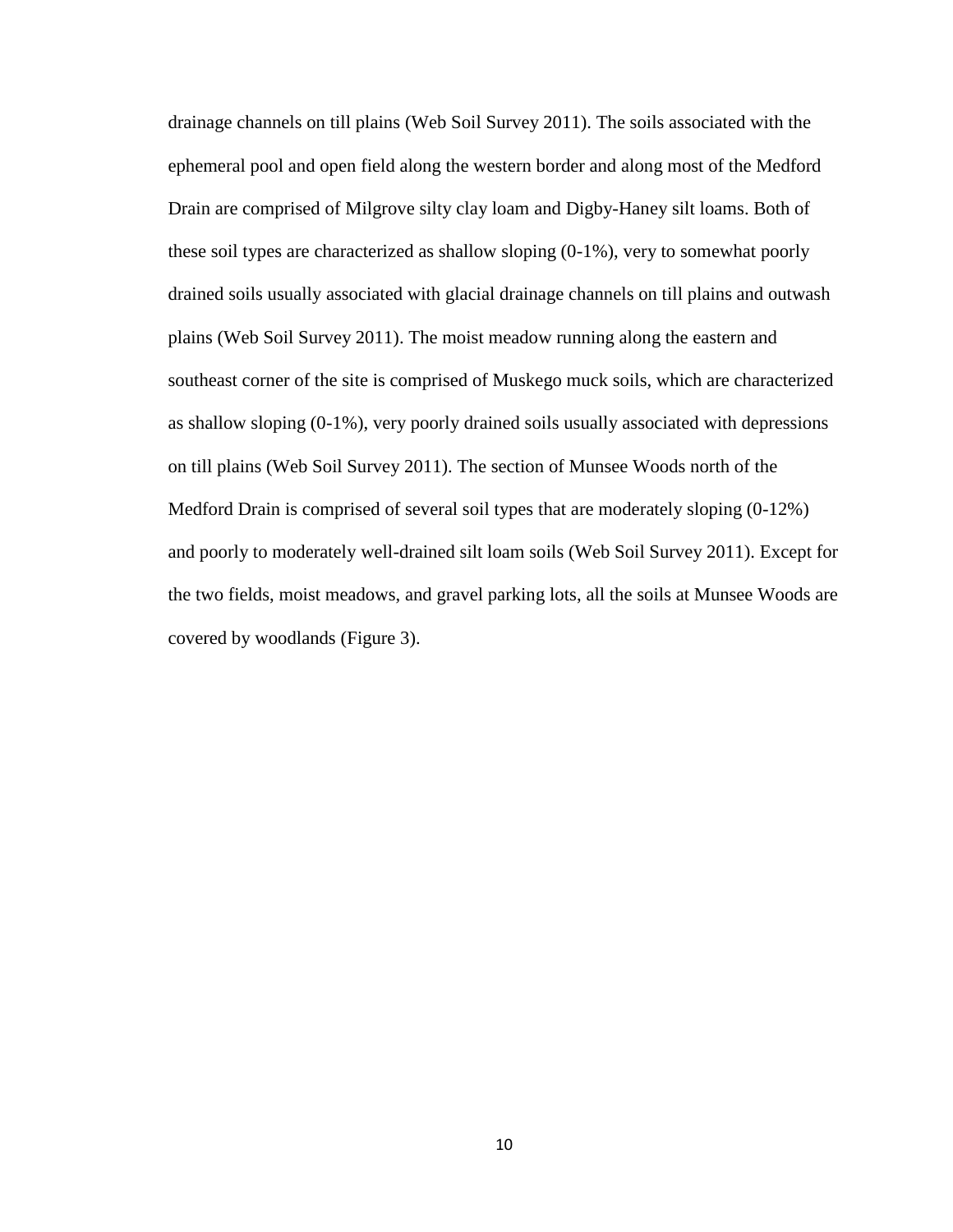**Figure 3.** – Map of the soil types at Munsee Woods (Web Soil Survey 2011). BdlC2 = Belmore loam, BdmB2 = Belmore silt loam, BltA = Belmore silt loam, CudA = Crosby silt loam,  $DdxA = Digby$  Haney silt loam,  $LshC3 =$  Losantville clay loam,  $MoeB2 =$ Miamian loam, MryA = Millgrove silty clay loam,  $MvxA = Mountpleasant silt loan$ ,  $MvxB2 = Mountpleasant silt loan, MwzAU = Muskego much, and SnIA = Southwest silt$ loam.

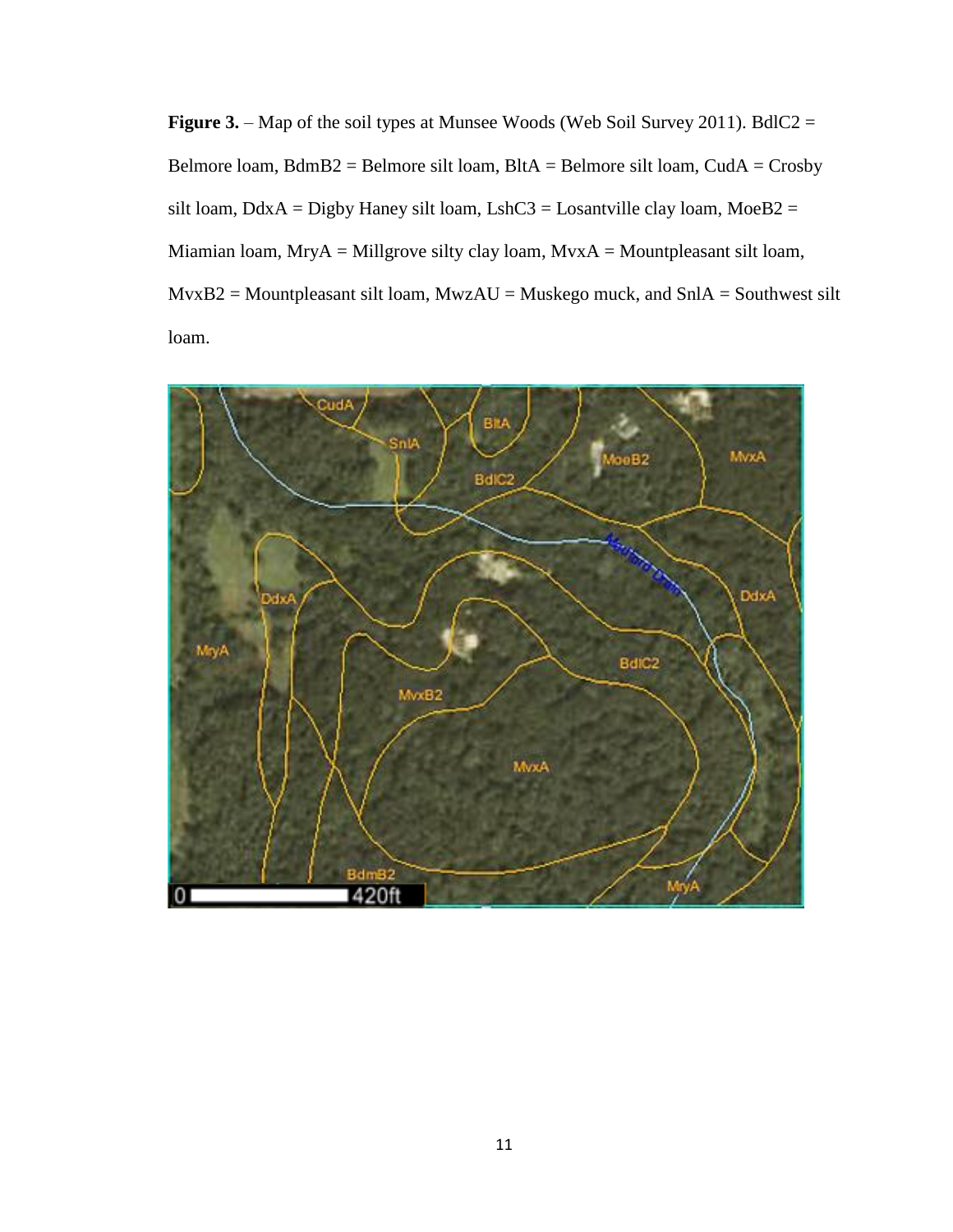Little is known about the early history of Munsee Woods, other than its ownership has changed multiple times and its boundaries are unchanged. The land that Munsee Woods currently occupies was originally part of the Whitney farm. E. Arthur Ball purchased the land and renamed it Green Hills Farm. The land was rented to the Girl Scouts in 1936, and nine Civilian Conservation Corp (CCC) buildings were moved onto the site. In 1939, the E. Arthur Ball family deeded the Munsee Woods site to the Muncie Girl Scouts. The buildings located on the site were loaned to the Muncie Girl Scouts by the federal government. Munsee Woods was operated as a residence camp from 1937 until 1964.

In 1965 the residence camp was moved, and the site was used only as a day camp. Many of the original buildings were removed including the unit cabins and any other extra buildings. On December 2, 1970 the Great Lodge burned and was replaced by the current building. The camp experienced a steady decline in its use after that and was sold to the Red-tail Conservancy in April 2011.

### MATERIALS AND METHODS

Floristic Inventory and Analysis: During the 2011 growing season one to two forays per week were made into the study site. Forays were random, but all areas of the study site were inventoried. Voucher specimens for each species observed were collected and deposited in the Ball State Herbarium (BSUH). A species list with visual estimations of relative abundance and distribution was made (Appendix 1). In addition the location of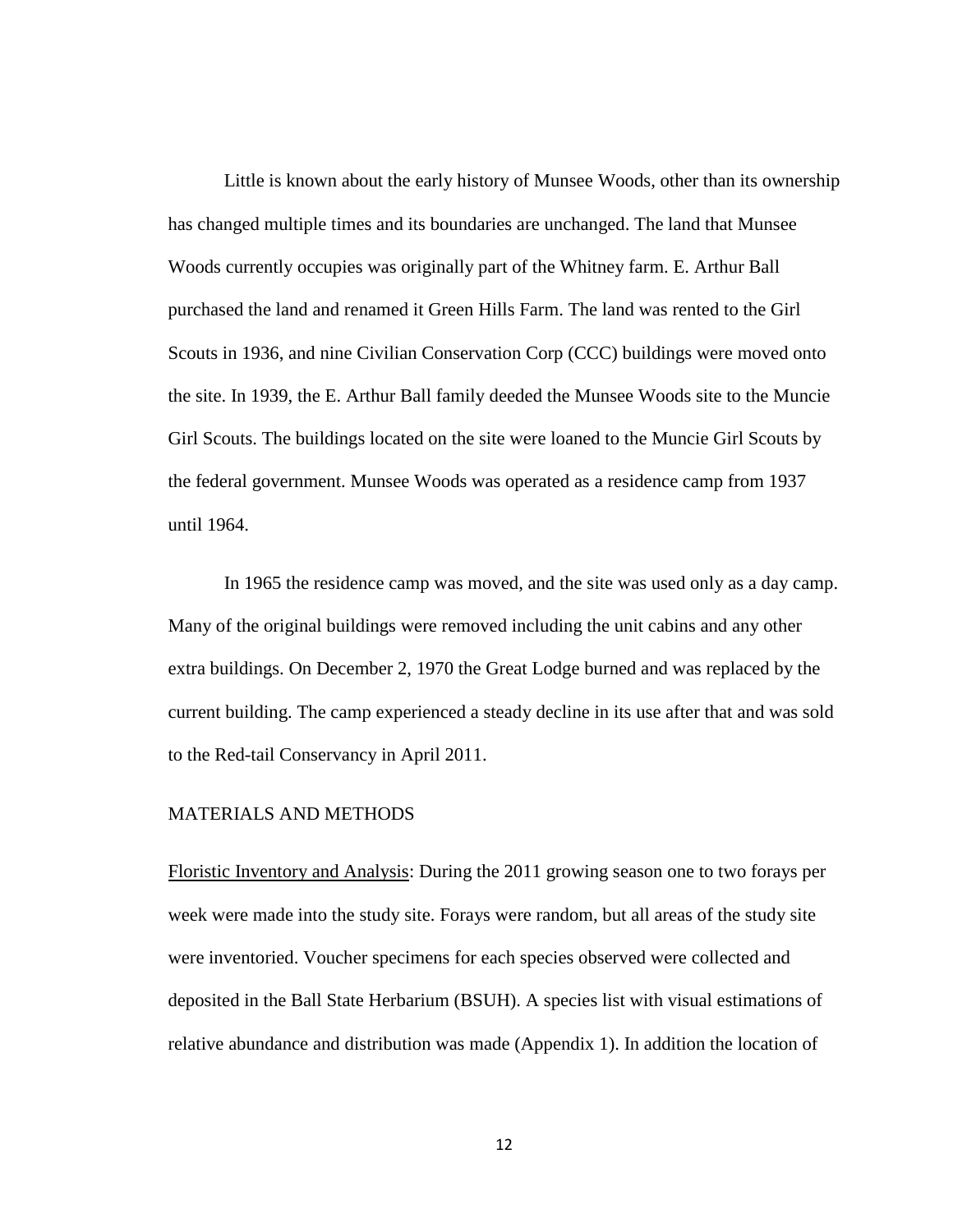potentially sensitive plant communities and rare and endangered species was noted. Nomenclature follows the USDA NRCS Plants Database (USDA 2012).

The floristic quality index (FQI) for Munsee Woods was determined using the program developed by the Conservation Research Institute in conjunction with Rothrock (2004). The program not only calculates the FQI, but determines the mean Coefficient of Conservation  $(C_{av})$  and the mean Wetland Indicator Status ( $W_{av}$ ). The program also classifies both the native and exotic species into physiognomic categories.

Permanent Plot Analysis: Permanent-monitoring plots were established in the southern half of Munsee Woods within the upland forest community. Each of the 14 plots was a 15 m radius circle. The area of each circular plot is 0.0706 hectares. The center of each plot was permanently marked with an orange-tipped metal rebar.

In each plot trees were classified into one of three size classes using a plywood mold with three half-circle cutouts of radii equal to 1 cm, 5 cm, and 10 cm, e.g.,  $1 - 4.9$ cm dbh,  $5 - 9.9$  cm dbh, and  $\geq 10$  cm dbh. Woody stems (dbh  $\geq 10.0$  cm) were identified working clockwise from north and their diameter at breast height (dbh) was measured. For understory stems having a dbh  $< 10$  cm, only the species, size class, and stem count were recorded. These data were used to predict future successional trends for the site.

The data were analyzed to obtain information on the woodland structure and composition of the study site based on size-class (number of stems by dbh class), and stand tables containing the basal area  $(cm<sup>2</sup>)$ , density (stems/ha), relative density (%),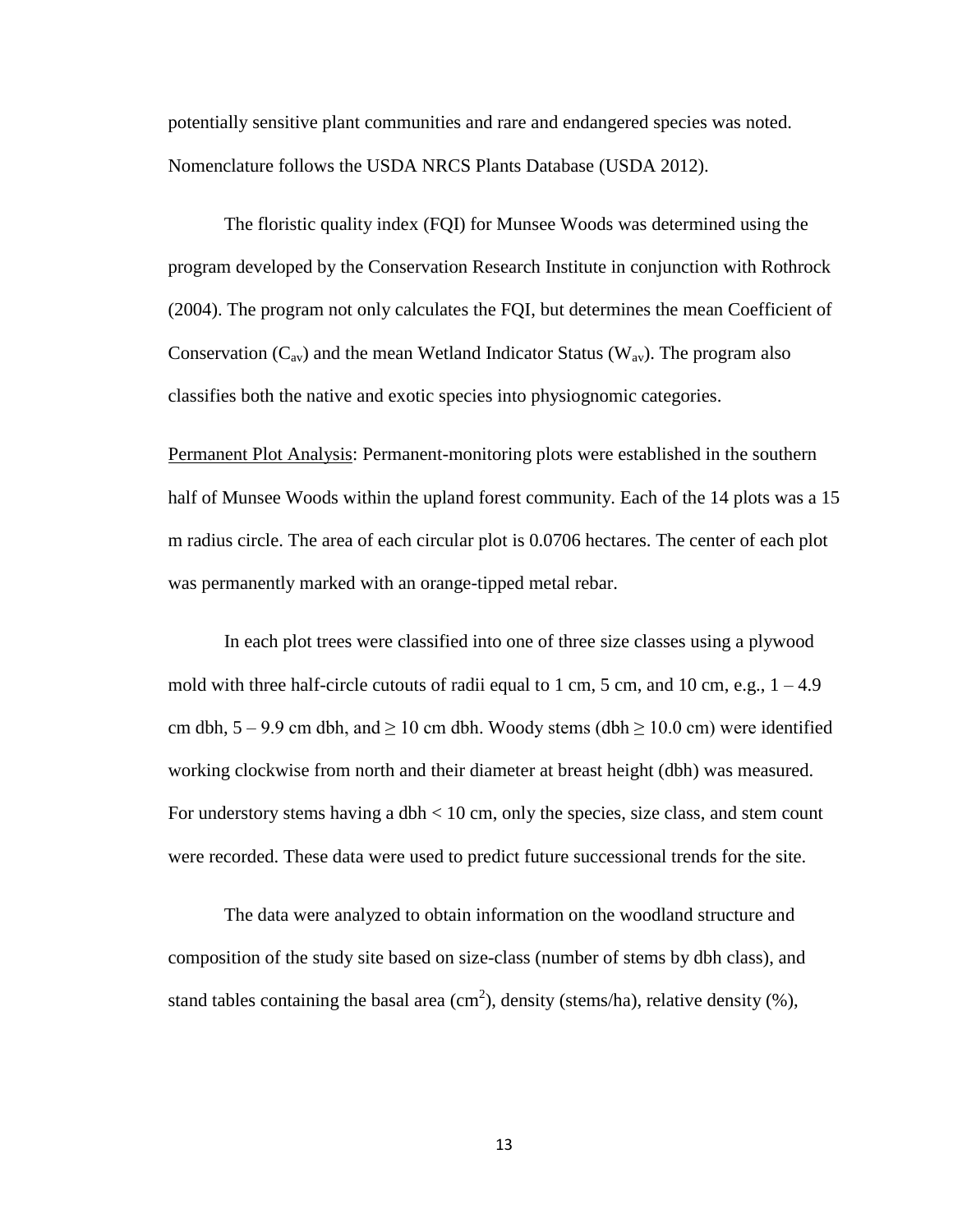frequency, relative frequency  $(\%)$ , dominance  $(m^2/ha)$ , relative dominance  $(\%)$ , and species importance value for each species.

First the total number of stems (dbh  $>10$  cm) for each species and a count of the number of plots in which the species occurred were recorded. Then the basal area per tree was calculated using the equation:

Basal area per tree =  $\pi(\text{dbh}/2)^2$ 

To compute the total basal area per species, the basal area per tree of all trees of a species was summed.

The density of each species was estimated by dividing the total stem count per species by the total hectares sampled and converted to stems per hectare. The relative densities are then computed by dividing the stem count for each species by the total stem count and multiplying by 100. Relative density is the percent of the measured stems that belong to a particular species.

The frequency was computed by dividing the number of plots in which a species occurred by the total number of plots sampled. The relative frequency was then computed by dividing the frequency for each species by the sum of all frequency values and multiplying by 100. Relative frequency was calculated in order to give frequency values the same range as relative density and relative dominance.

Dominance was computed by dividing the summed basal areas of each species by the number of hectares sampled. The cm<sup>2</sup>/ha are converted to m<sup>2</sup>/ha by dividing by the conversion factor of 10,000. Relative dominances are computed by dividing the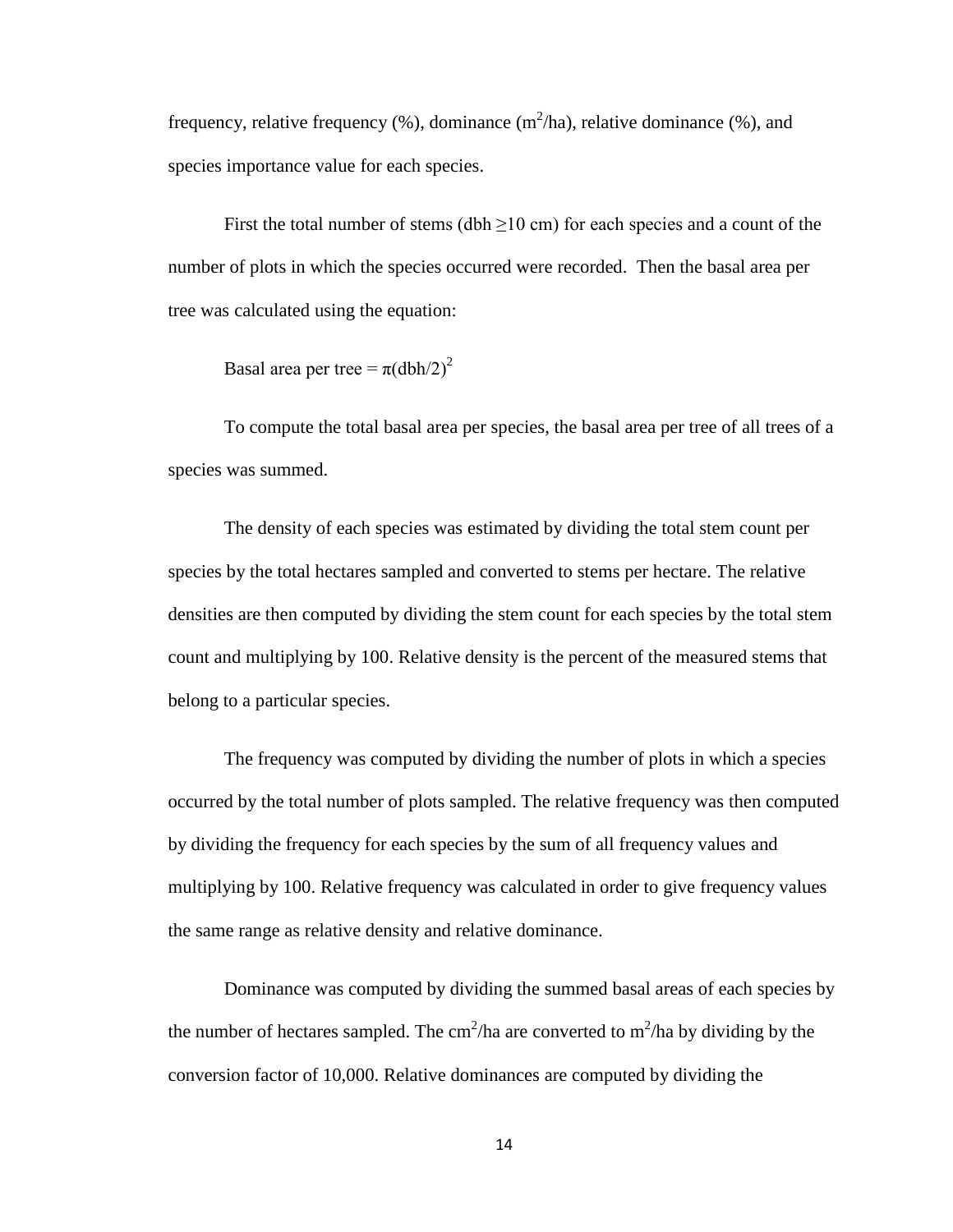dominance value for each species by the sum of all dominance values and multiplying by 100. Relative dominance represents the percent of the total basal area contributed by a species.

Finally importance values (IV) were computed for each species by summing relative density, relative dominance, and relative frequency. Relative dominance was not calculated for the understory regeneration layers, only relative density and relative frequency were used. Importance values can be used to compare species distributions between stands. The relative importance value was computed by dividing the importance value of a species by three for the overstory and two for the understory.

Relative importance values were used to compare Munsee Woods to Christy Woods in Delaware County, Ginn Woods in Delaware County, and Yuhas Woods in Randolph County. Christy Woods and Yuhas Woods were chosen because they have a disturbance history similar to that of Munsee Woods. Ginn Woods was chosen to provide a comparison with an undisturbed, late successional forest. Two sample t-tests were used to compare Shannon Diversity between Munsee Woods and the two other disturbed woods, Christy Woods and Yuhas Woods. A Bonferoni adjustment was made for the multiple t-tests. A Chi-squared analysis was used to compare the species composition among the sites, and a multiple comparisons test was used to make comparisons among the sites for individual species. Multiple comparison tests were also used to compare relative abundance values between the three disturbed sites and the undisturbed, oldgrowth forest at Ginn Woods, for individual species and tolerance classes (shade-tolerent and shade-intolerant). Assignment of tree species to shade tolerance classes was done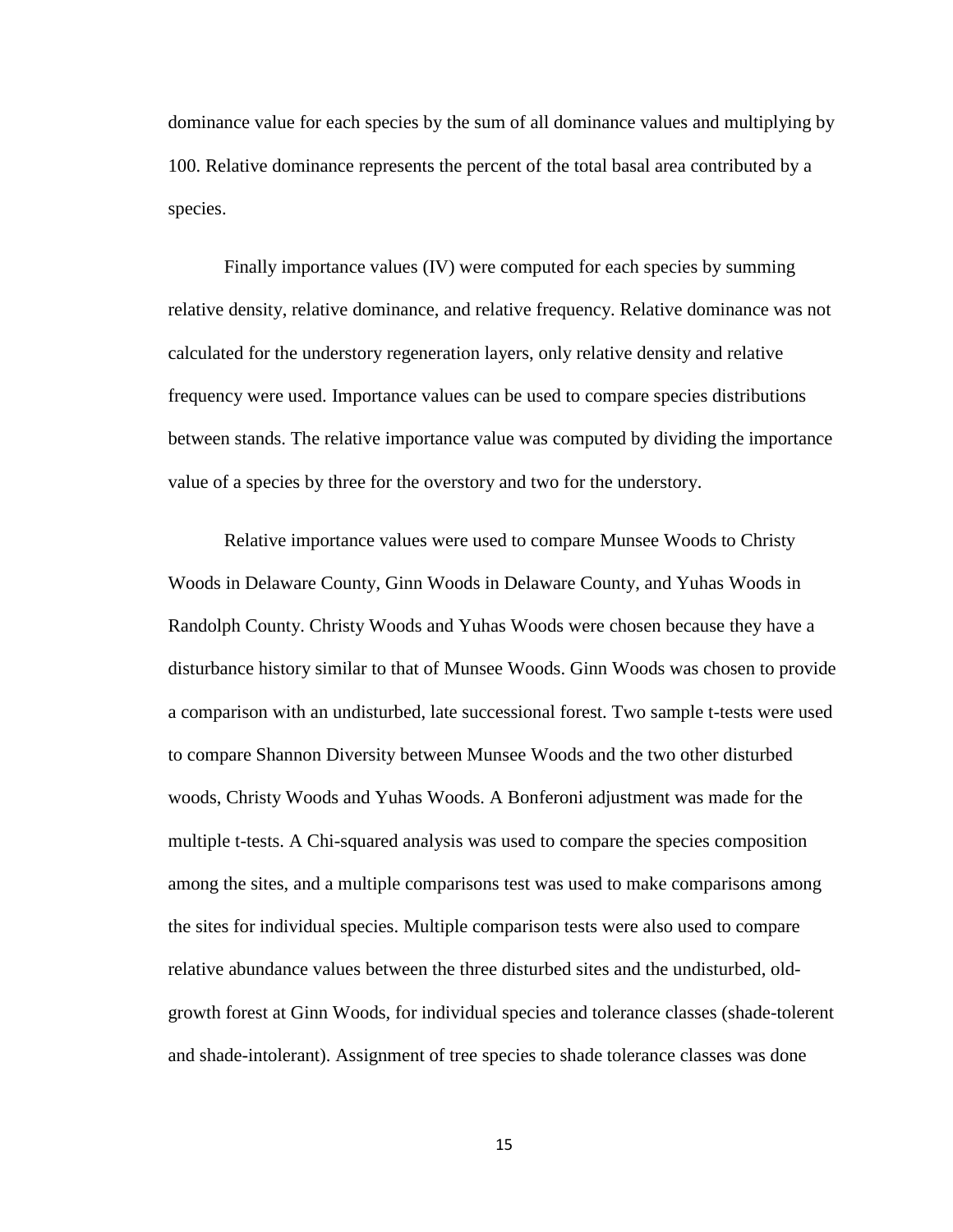using the classification of the U.S. Department of Agriculture, Forest Service (Burns  $\&$ Honkola 1990). The results of these comparisons were interpreted with regards to the disturbance history of the site, age of the stand, and the stage of succession.

#### **RESULTS**

Floristic Inventory and Analysis: The catalog of the vascular flora documented at Munsee Woods is listed in Appendix 1. The vascular flora at Munsee Woods consists of 399 species and varieties representing 255 genera and 86 families. Thirty families (~35%) are represented by only one species and 19 families  $(\sim 22\%)$  are represented by only two species. The 10 families containing ~52% of the documented species (in order by number of species) were Asteraceae (46 species), Poaceae (38 species), Cyperaceae (34 species, including 30 *Carex* spp.), Rosaceae (18 species), Brassicaceae (15 species), Lamiaceae (14 species), Fabaceae (12 species), Scrophulariaceae (11 species), Polygonaceae (10 species), and Liliaceae (10 species). The plant community at Munsee Woods is dominated by herbaceous species, most notably the perennial, annual, and biennial forbs. Although grasses and sedges represent fewer total species, they are more visually abundant within the moist meadows and old fields at the site (Table 1; Appendix 1).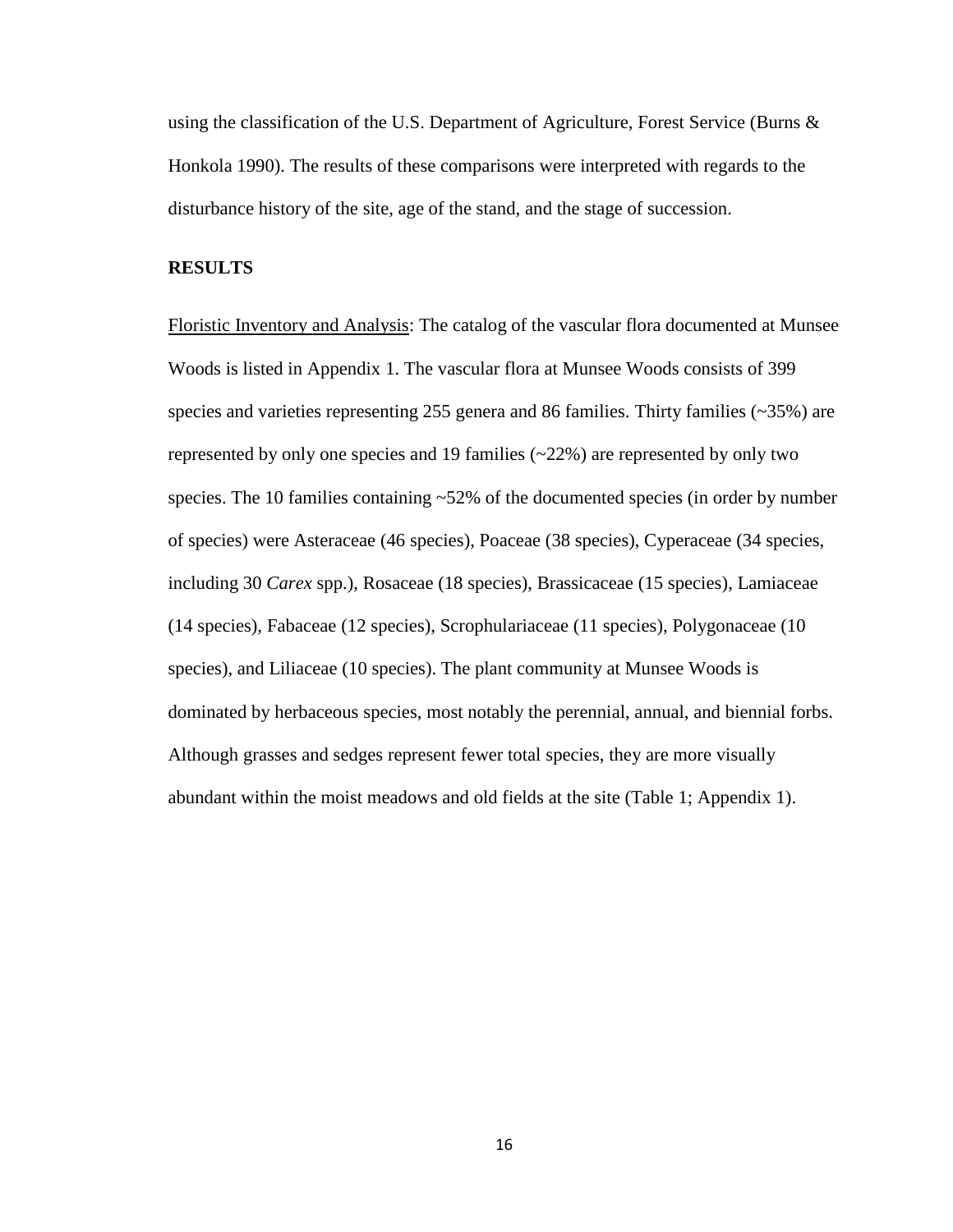**Table 1.** – Physiognomic analysis of the flora, both native and exotic, at Munsee Woods.  $W =$ woody;  $H =$  herbaceous;  $P =$  perennial;  $A =$  annual;  $B =$  biennial. Percent is based on the total number of species (399).

|                  |          | <b>Native species</b> |          | <b>Exotic species</b> |  |
|------------------|----------|-----------------------|----------|-----------------------|--|
|                  | count    | (percent)             | count    | (percent)             |  |
| <b>Trees</b>     | 33       | 8.3                   | 3        | 0.8                   |  |
| Shrubs           | 13       | 3.3                   | 10       | 2.5                   |  |
| <b>W-Vines</b>   | 9        | 2.3                   | 1        | 0.3                   |  |
| <b>H-Vines</b>   | 4        | 1.0<br>0              |          | 0.0                   |  |
| <b>P-Forbs</b>   | 133      | 33.3                  | 23       | 5.8                   |  |
| <b>B-Forbs</b>   | 10       | 2.5                   | 12       | 3.0                   |  |
| <b>A-Forbs</b>   | 35       | 8.8                   | 28       | 7.0                   |  |
| <b>P-Grasses</b> | 18       | 4.5                   | 13       | 3.3                   |  |
| <b>A-Grasses</b> | 3        | 0.8                   | 9        | 2.3                   |  |
| <b>P-Sedges</b>  | 35       | 8.8                   | 0        | 0.0                   |  |
| A-Sedges         | $\Omega$ | 0.0                   | $\Omega$ | 0.0                   |  |
| <b>Ferns</b>     | 7        | 1.8                   | 0        | 0.0                   |  |
| <b>Totals</b>    | 300      | 75.2                  | 99       | 24.8                  |  |

The flora at Munsee Woods is predominately low fidelity (low C-value) and exotic species. Only one plant species found at Camp Munsee is classified as having the highest index of fidelity to undisturbed plant communities (C = 10), *Ranunculus hispidus* v. *caricetorum*. Six species have a C = 8 (*Anemone acutiloba*, *Aristolochia serpentaria*, *Carex amphibola*, *Deparia acrostichoides*, *Sedum ternatum*, and *Symplocarpus foetidus*), and only 11 species have a  $C = 7$ . In contrast, 132 species have a  $C = 0$ , this includes exotics and also the lowest fidelity category of native species, 29 species have a  $C = 1$ , and 45 species have a  $C = 2$ . Over 50% of the total flora at Munsee Woods is categorized with a  $C \leq 2$ . Based upon the Indiana Natural Heritage Data Center's records for Delaware County, 39 species documented at Munsee Woods are reported for the first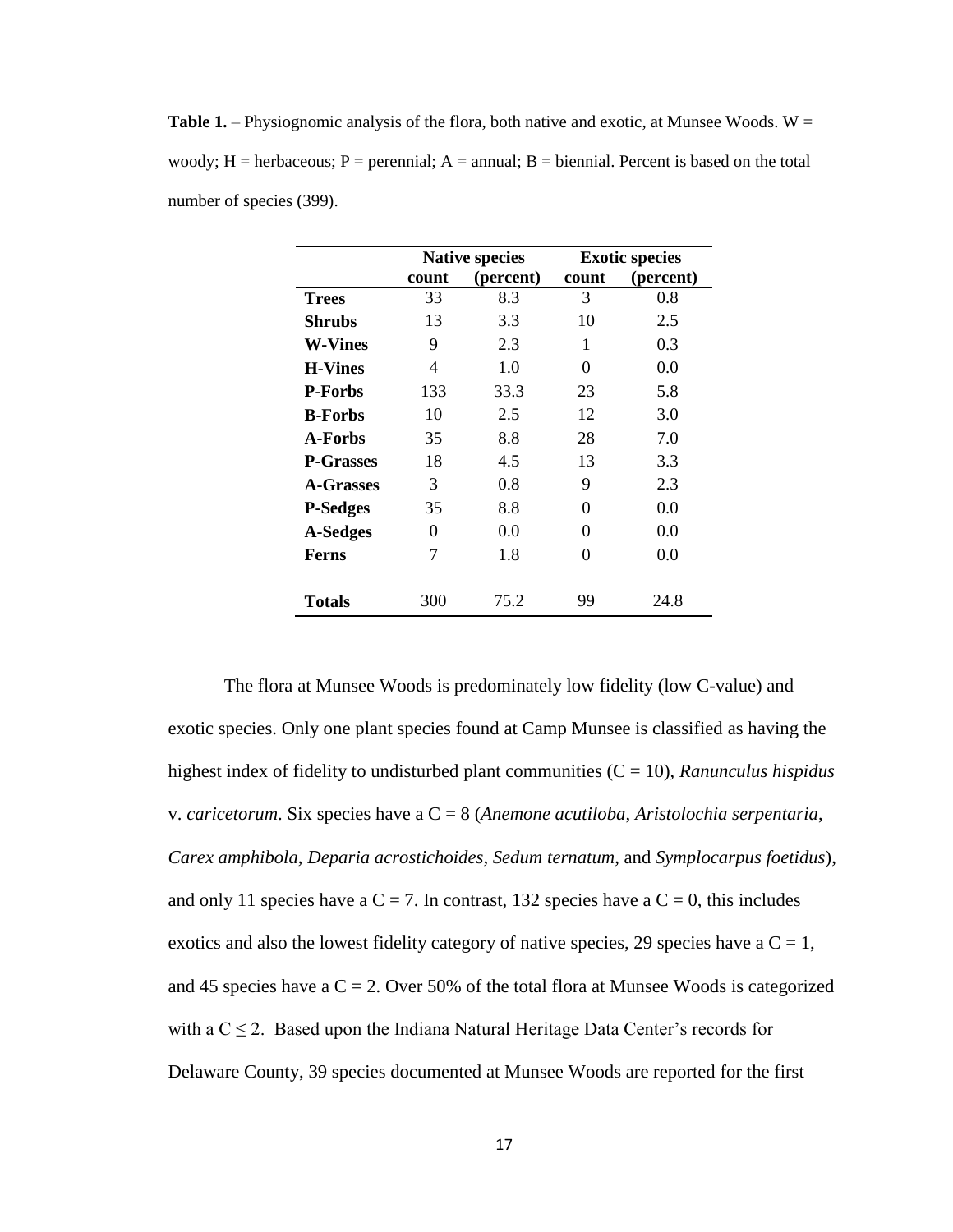time in the county and represent new Delaware County records (Appendix 1). Based on the list of endangered, threatened, rare and extirpated plants of Indiana compiled by the Indiana Department of Natural Resources (IDNR 2010), the vascular flora of Munsee Woods includes three species on the state watch list, i.e., (*Hydrastis canadensis*, *Spiranthes ovalis* v. *erostellata*, and *Viola pubescens*).

Although exotic species reported at Munsee Woods only account for approximately 25% of the overall flora (Table 1), they have considerably higher visual abundances than the native species (Appendix 1). Most of the native species with high visual abundances are locally abundant but limited to smaller areas; especially those species found in the moist meadows, old fields, and swamp woods habitats of Munsee Woods (Figure 2). Many of those native species are representatives of the low fidelity species categories indicating a notable history of disturbance. Some exotic shrubs, including *Lonicera maackii* and *Rosa multiflora*, grow so thickly and densely that large areas of the site hold no other ground cover. Herbaceous exotic species are found in high abundance in the many disturbed habitats on the property, including manicured lawns surrounding buildings, and the gravel driveways and parking lots (Figure 2). Exotic species, including *Alliaria petiolata*, line the many trails cutting through the woodlands, and are also highly abundant throughout site. When the exotics, which all have a Coefficient of Conservation (C) = 0, are included the  $C_{av}$  is lowered by 0.8 units (Table 2). According to Rothrock & Homoya 2005, if the  $C_{av}$  values differ by greater than or equal to 0.7 units, it can be suggested that the exotics are having a negative impact. While exotics shrubs made up only a small percentage of the total number of species (Table 1),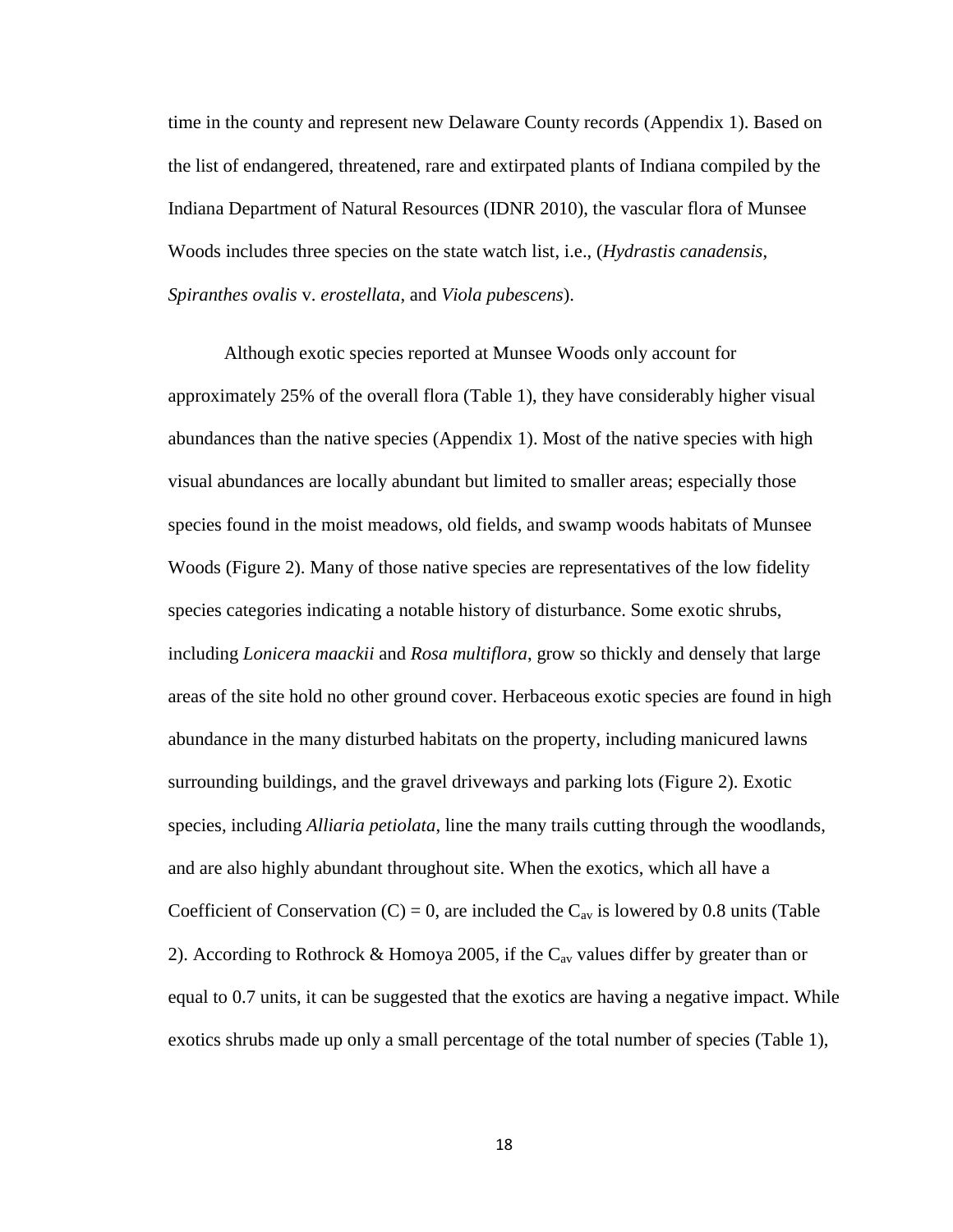they had by far the highest visual abundances and largest negative impact at the site. The exotic shrub species with the highest visual abundances include, *Lonicera maackii*, *Rosa multiflora*, *Euonymus alata*, and *Ligustrum obtusifolium* (Appendix 1).

**Table 2.** – Floristic Quality summary for Munsee Woods -  $C_{av}$  is the mean Coefficient of Conservation, and FQI is the Floristic Quality Index.

|                       | Count | -av | FOI  |
|-----------------------|-------|-----|------|
| <b>Native Species</b> | 300   | 3.2 | 55.0 |
| <b>Total Species</b>  | 399   | 7 A | 47 7 |

Permanent Plot Analysis: A total of 15 tree species with dbh  $\geq 10$  cm were recorded in the upland mesic woods on the southern half of the Munsee Woods property (Table 3). The five most important species, based on RIV, were *Acer saccharum* (16.6), *Quercus alba* (15.9), *Celtis occidentalis* (14.6), *Prunus serotina* (12.8), and *Ulmus Americana* (10.2). The remaining 10 species all had RIV's equal to or lower than 6.2. The high RIV of *Q. alba* was due to a small number of large diameter stems (high relative dominance), while the high RIVs of *A. saccharum*, *C. occidentalis*, and *P. serotina* were due to a higher frequency and density of smaller diameter stems.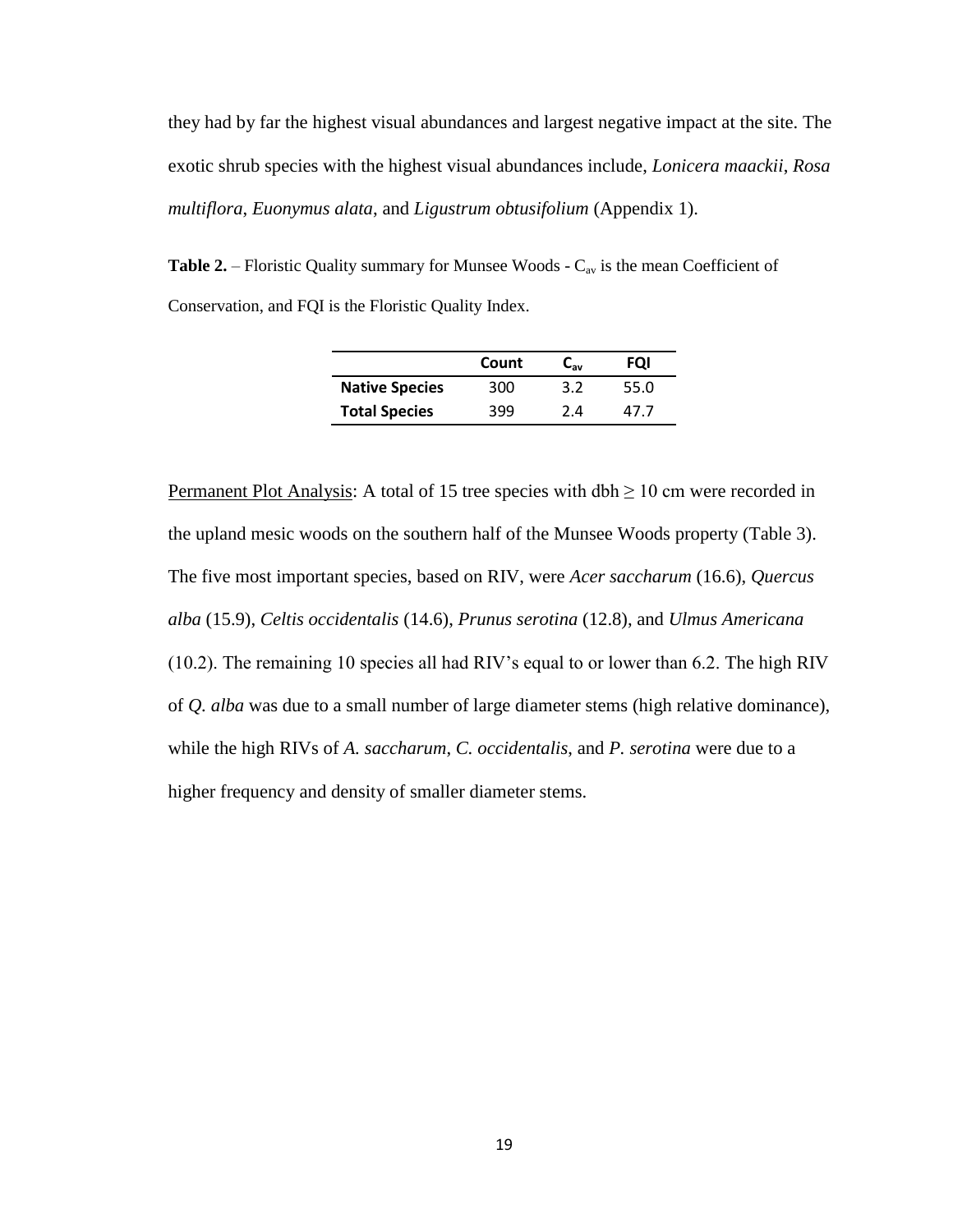**Table 3.** – Stand table for the permanent plot data at Munsee Woods (stems with dbh > 10cm). Species are listed in descending order based on relative importance value (RIV). Where BA = basal area, DEN = density, RDEN = relative density, FRE = frequency,  $RFRE =$  relative frequency,  $DOM =$  Dominance,  $RDOM =$  relative dominance,  $IV =$  importance value, and  $RIV =$ relative importance value.

| <b>Species</b>      | <b>BA</b>         | <b>DEN</b> | <b>RDEN</b> | <b>FRE</b> | <b>RFRE</b> | <b>DOM</b> | <b>RDOM</b> | IV    | <b>RIV</b> |
|---------------------|-------------------|------------|-------------|------------|-------------|------------|-------------|-------|------------|
|                     | (m <sup>2</sup> ) | (stems/ha) | (%)         |            | $(\%)$      | $(m^2/ha)$ | (%)         |       | $(\%)$     |
| Acer saccharum      | 3.2               | 80.8       | 22.7        | 1.0        | 14.4        | 3.3        | 12.9        | 50.1  | 16.7       |
| Quercus alba        | 7.9               | 28.3       | 7.9         | 0.6        | 8.2         | 8.0        | 31.5        | 48.1  | 16.0       |
| Celtis occidentalis | 2.4               | 77.8       | 21.8        | 0.9        | 12.4        | 2.5        | 9.7         | 44.0  | 14.7       |
| Prunus serotina     | 3.0               | 50.5       | 14.2        | 0.9        | 12.4        | 3.1        | 12.0        | 38.7  | 12.9       |
| Ulmus americana     | 1.3               | 42.4       | 11.9        | 0.9        | 13.4        | 1.4        | 5.4         | 30.7  | 10.2       |
| Carya glabra        | 1.9               | 17.2       | 4.8         | 0.4        | 6.2         | 1.9        | 7.5         | 18.6  | 6.2        |
| Fraxinus americana  | 1.4               | 18.2       | 5.1         | 0.4        | 5.2         | 1.4        | 5.6         | 15.9  | 5.3        |
| Ulmus rubra         | 0.7               | 13.1       | 3.7         | 0.5        | 7.2         | 0.7        | 2.9         | 13.8  | 4.6        |
| Carya ovata         | 0.9               | 10.1       | 2.8         | 0.4        | 6.2         | 0.9        | 3.5         | 12.5  | 4.2        |
| Carya cordiformis   | 0.9               | 7.1        | 2.0         | 0.3        | 4.1         | 0.9        | 3.6         | 9.7   | 3.2        |
| Quercus rubra       | 0.9               | 3.0        | 0.9         | 0.2        | 3.1         | 0.9        | 3.6         | 7.6   | 2.5        |
| Juglans nigra       | 0.1               | 2.0        | 0.6         | 0.1        | 2.1         | 0.1        | 0.4         | 3.1   | 1.0        |
| Cercis canadensis   | 0.0               | 3.0        | 0.9         | 0.1        | 2.1         | 0.0        | 0.1         | 3.1   | 1.0        |
| Cornus florida      | 0.0               | 2.0        | 0.6         | 0.1        | 2.1         | 0.0        | 0.1         | 2.7   | 0.9        |
| Acer negundo        | 0.0               | 1.0        | 0.3         | 0.1        | 1.0         | 0.0        | 0.1         | 1.4   | 0.5        |
|                     | 25.2              | 356.7      | 100.0       | 6.9        | 100.0       | 25.2       | 100.0       | 300.0 | 100.0      |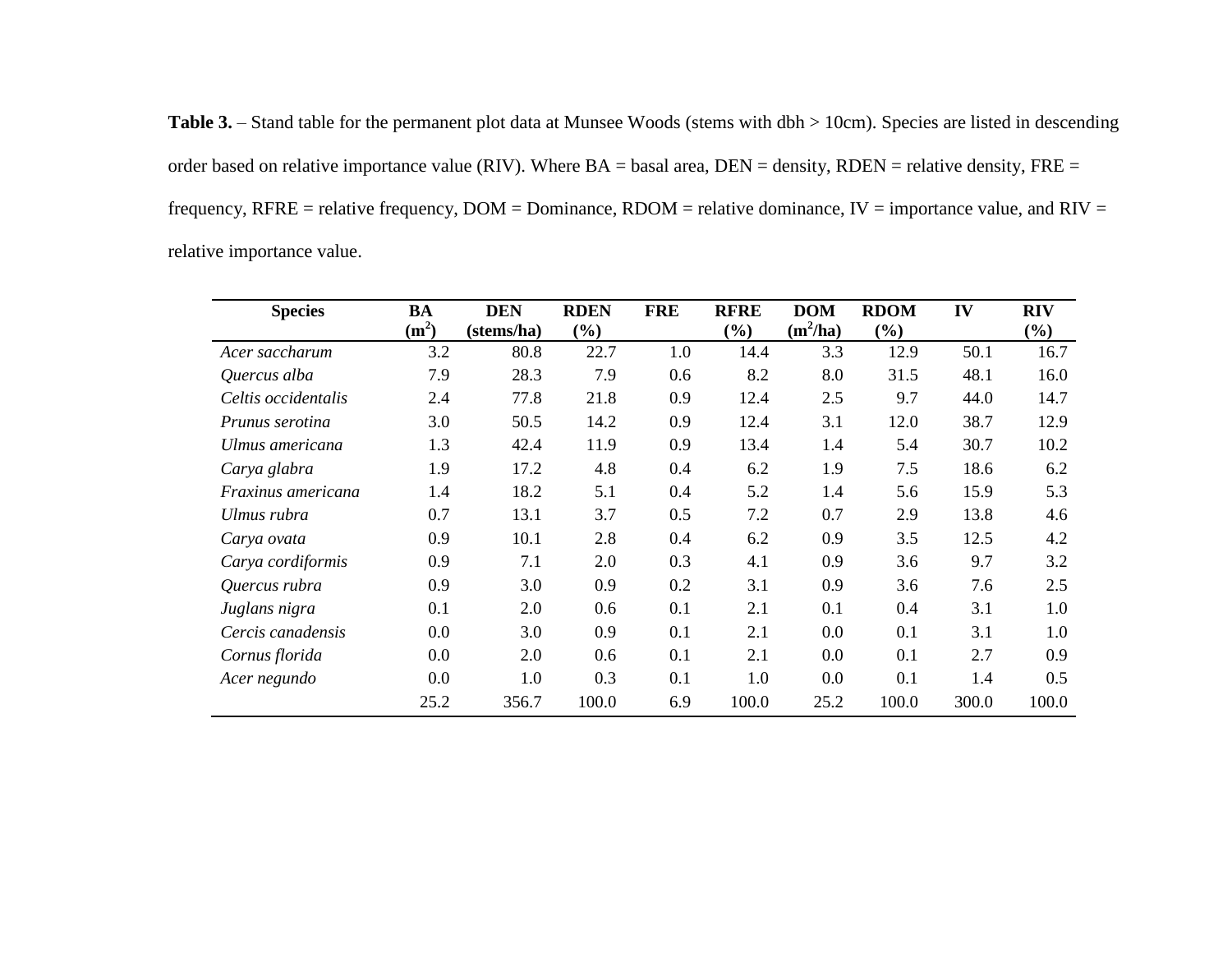A total of 20 tree and shrub species were recorded in the advanced regeneration layers at Munsee Woods. The six most important species in both regeneration layers, based on RIV, are *Acer saccharum*, *Celtis occidentalis*, *Prunus serotina*, *Ulmus Americana*, *Carya cordiformis*, and *Lonicera maackii*. The remaining species all have RIV's equal to or lower than 6.3 (Table 4 & 5). *Quercus alba*, which has the highest RDOM and second highest RIV in the overstory, is not found in either of the advanced regeneration layers. In contrast, the RIV for *Acer saccharum* in the smallest size class was double the RIV in the overstory (Table 5). Larger invasive shrub species were also recorded in the understory, including *Lonicera maackii* which was one of the most important species in each of the two understory size classes (Tables 4 & 5).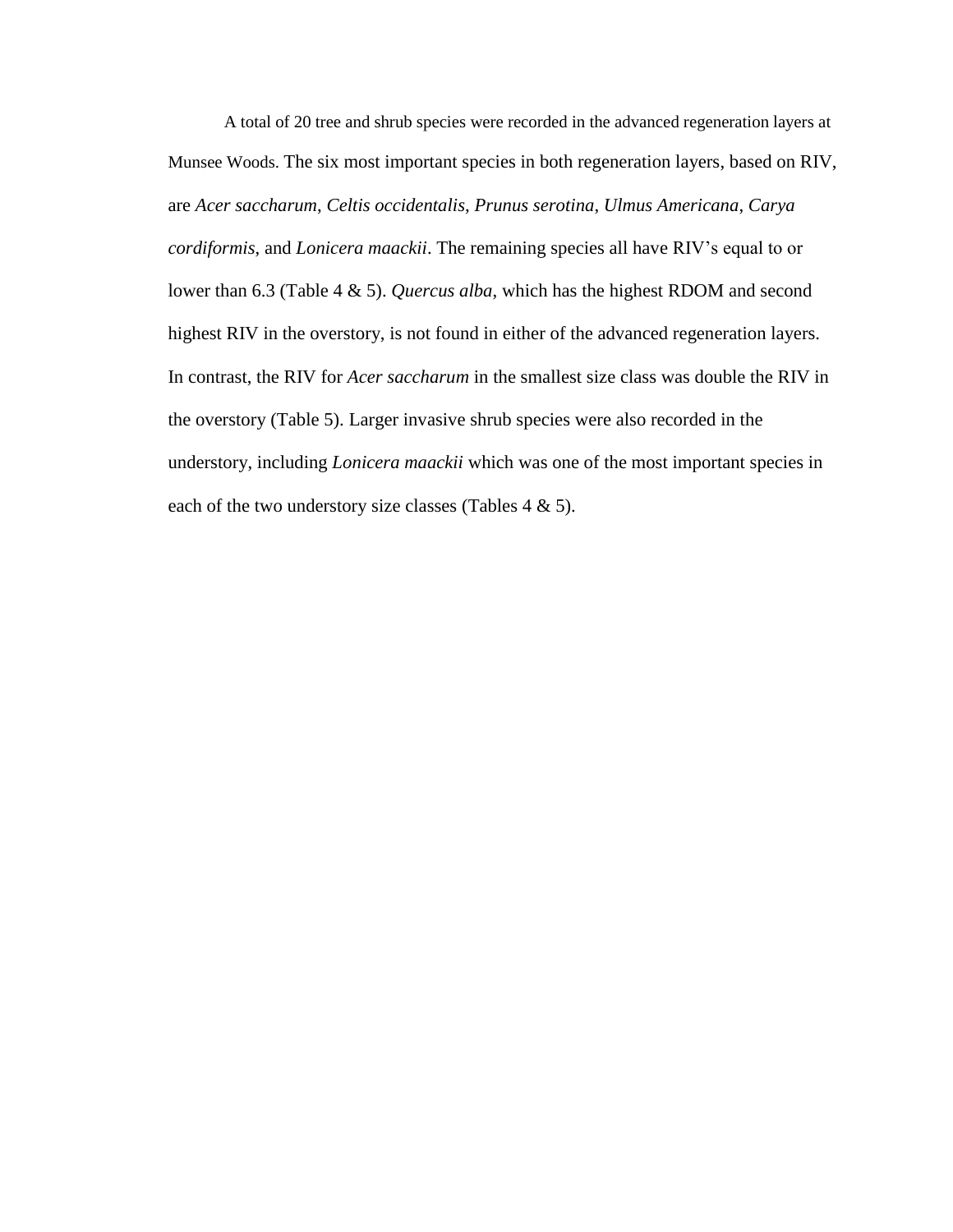| <b>Species</b>         | <b>Stems</b>     | <b>DEN</b> | <b>RDEN</b> | <b>FRE</b> | <b>RFRE</b> | IV    | <b>RIV</b> |
|------------------------|------------------|------------|-------------|------------|-------------|-------|------------|
|                        |                  | (stems/ha) | $(\%)$      |            | $(\%)$      |       | $(\%)$     |
| Acer saccharum         | 125              | 126.3      | 37.5        | 1.0        | 17.3        | 54.8  | 27.4       |
| Celtis occidentalis    | 61               | 61.6       | 18.3        | 0.7        | 12.3        | 30.7  | 15.3       |
| Prunus serotina        | 56               | 56.6       | 16.8        | 0.8        | 13.6        | 30.4  | 15.2       |
| Ulmus americana        | 22               | 22.2       | 6.6         | 0.6        | 11.1        | 17.7  | 8.9        |
| Carya cordiformis      | 23               | 23.2       | 6.9         | 0.6        | 9.9         | 16.8  | 8.4        |
| Lonicera maackii       | 10               | 10.1       | 3.0         | 0.6        | 9.6         | 12.6  | 6.3        |
| Vitis spp.             | $\overline{7}$   | 7.1        | 2.1         | 0.3        | 4.9         | 7.0   | 3.5        |
| Cornus florida         | 6                | 6.1        | 1.8         | 0.3        | 4.8         | 6.6   | 3.3        |
| Carya ovata            | 6                | 6.1        | 1.8         | 0.2        | 3.7         | 5.5   | 2.8        |
| Acer negundo           | 5                | 5.1        | 1.5         | 0.2        | 3.7         | 5.2   | 2.6        |
| Fraxinus americana     | 5                | 5.1        | 1.5         | 0.2        | 3.7         | 5.2   | 2.6        |
| Ulmus rubra            | 3                | 3.0        | 0.9         | 0.1        | 2.5         | 3.4   | 1.7        |
| Quercus rubra          | $\overline{2}$   | 2.0        | 0.6         | 0.1        | 2.5         | 3.1   | 1.5        |
| Carya glabra           | $\mathbf{1}$     | 1.0        | 0.3         | 0.1        | 1.2         | 1.5   | 0.8        |
| Cercis canadensis      | 1                | 1.0        | 0.3         | 0.1        | 1.2         | 1.5   | 0.8        |
| Crataegus mollis       | $\theta$         | 0.0        | 0.0         | 0.0        | 0.0         | 0.0   | 0.0        |
| Euyonomus alatus       | $\theta$         | 0.0        | 0.0         | 0.0        | 0.0         | 0.0   | 0.0        |
| Ligustrum obtusifolium | $\boldsymbol{0}$ | 0.0        | 0.0         | 0.0        | 0.0         | 0.0   | 0.0        |
| Lindera benzoin        | $\theta$         | 0.0        | 0.0         | 0.0        | 0.0         | 0.0   | 0.0        |
| Sassafras albidum      | $\overline{0}$   | 0.0        | 0.0         | 0.0        | 0.0         | 0.0   | 0.0        |
|                        | 333              | 336.5      | 100.0       | 5.8        | 100.0       | 200.0 | 100.0      |

**Table 4. –** Stand table for permanent plot data at Munsee Woods (stems with 5 cm ≤ dbh ≤ 9.9 cm). Species are listed in descending order based on stem count. Column title abbreviations same as Table 3.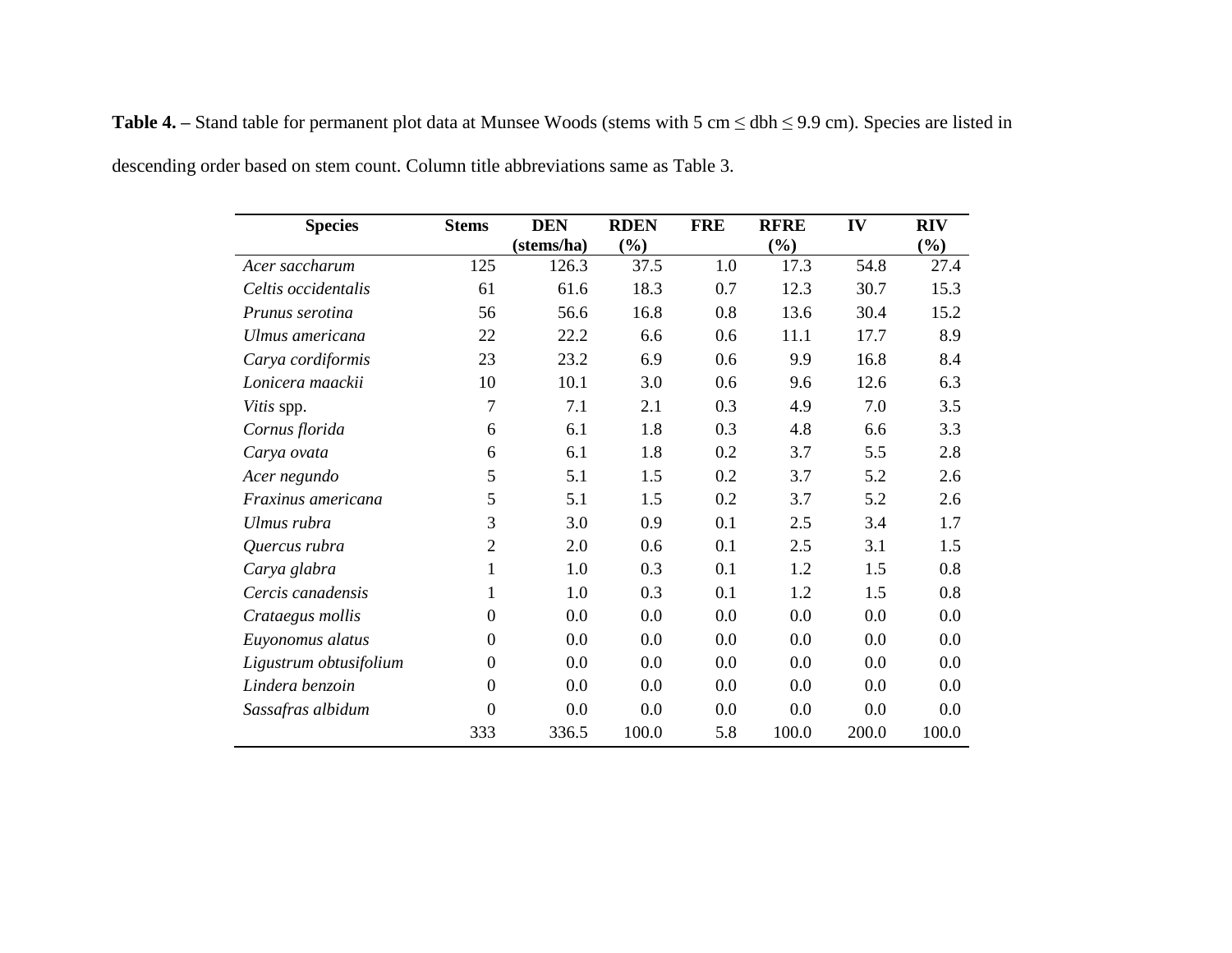| <b>Species</b>         | <b>Stems</b>   | <b>DEN</b> | <b>RDEN</b> | <b>FRE</b> | <b>RFRE</b> |       | <b>RIV</b> |
|------------------------|----------------|------------|-------------|------------|-------------|-------|------------|
|                        |                | (stems/ha) | $(\%)$      |            | (%)         |       | (%)        |
| Acer saccharum         | 727            | 734.6      | 52.7        | 1.0        | 11.6        | 64.3  | 32.1       |
| Celtis occidentalis    | 190            | 192.0      | 13.8        | 0.9        | 9.9         | 23.7  | 11.8       |
| Carya cordiformis      | 134            | 135.4      | 9.7         | 0.8        | 9.1         | 18.8  | 9.4        |
| Prunus serotina        | 87             | 87.9       | 6.3         | 0.9        | 10.7        | 17.0  | 8.5        |
| Lonicera maackii       | 71             | 71.8       | 5.1         | 0.9        | 10.4        | 15.5  | 7.8        |
| Ulmus americana        | 54             | 54.6       | 3.9         | 0.9        | 9.9         | 13.8  | 6.9        |
| Fraxinus americana     | 35             | 35.4       | 2.5         | 0.7        | 8.3         | 10.8  | 5.4        |
| Carya ovata            | 23             | 23.2       | 1.7         | 0.6        | 6.6         | 8.3   | 4.1        |
| Cornus florida         | 13             | 13.1       | 0.9         | 0.6        | 6.6         | 7.5   | 3.8        |
| Vitis spp.             | 12             | 12.1       | 0.9         | 0.4        | 4.1         | 5.0   | 2.5        |
| Lindera benzoin        | 13             | 13.1       | 0.9         | 0.3        | 3.3         | 4.2   | 2.1        |
| Acer negundo           | 5              | 5.1        | 0.4         | 0.2        | 2.5         | 2.8   | 1.4        |
| Quercus rubra          | 3              | 3.0        | 0.2         | 0.2        | 2.5         | 2.7   | 1.3        |
| Cercis canadensis      | $\overline{2}$ | 2.0        | 0.1         | 0.1        | 1.7         | 1.8   | 0.9        |
| Ulmus rubra            | $\overline{2}$ | 2.0        | 0.1         | 0.1        | 1.7         | 1.8   | 0.9        |
| Ligustrum obtusifolium | 4              | 4.0        | 0.3         | 0.1        | 0.8         | 1.1   | 0.6        |
| Euyonomus alatus       | $\overline{2}$ | 2.0        | 0.1         | 0.1        | 0.8         | 1.0   | 0.5        |
| Carya glabra           | $\mathbf{1}$   | 1.0        | 0.1         | 0.1        | 0.8         | 0.9   | 0.4        |
| Crataegus mollis       | 1              | 1.0        | 0.1         | 0.1        | 0.8         | 0.9   | 0.4        |
| Sassafras albidum      | 1              | 1.0        | 0.1         | 0.1        | 0.8         | 0.9   | 0.4        |
|                        | 1380           | 1394.5     | 100.0       | 8.6        | 100.0       | 200.0 | 100.0      |

**Table 5. –** Stand table for permanent plot data at Munsee Woods (stems with 1 cm ≤ dbh ≤ 4.9 cm). Species are listed in descending order based on stem count. Column title abbreviations same as Table 3.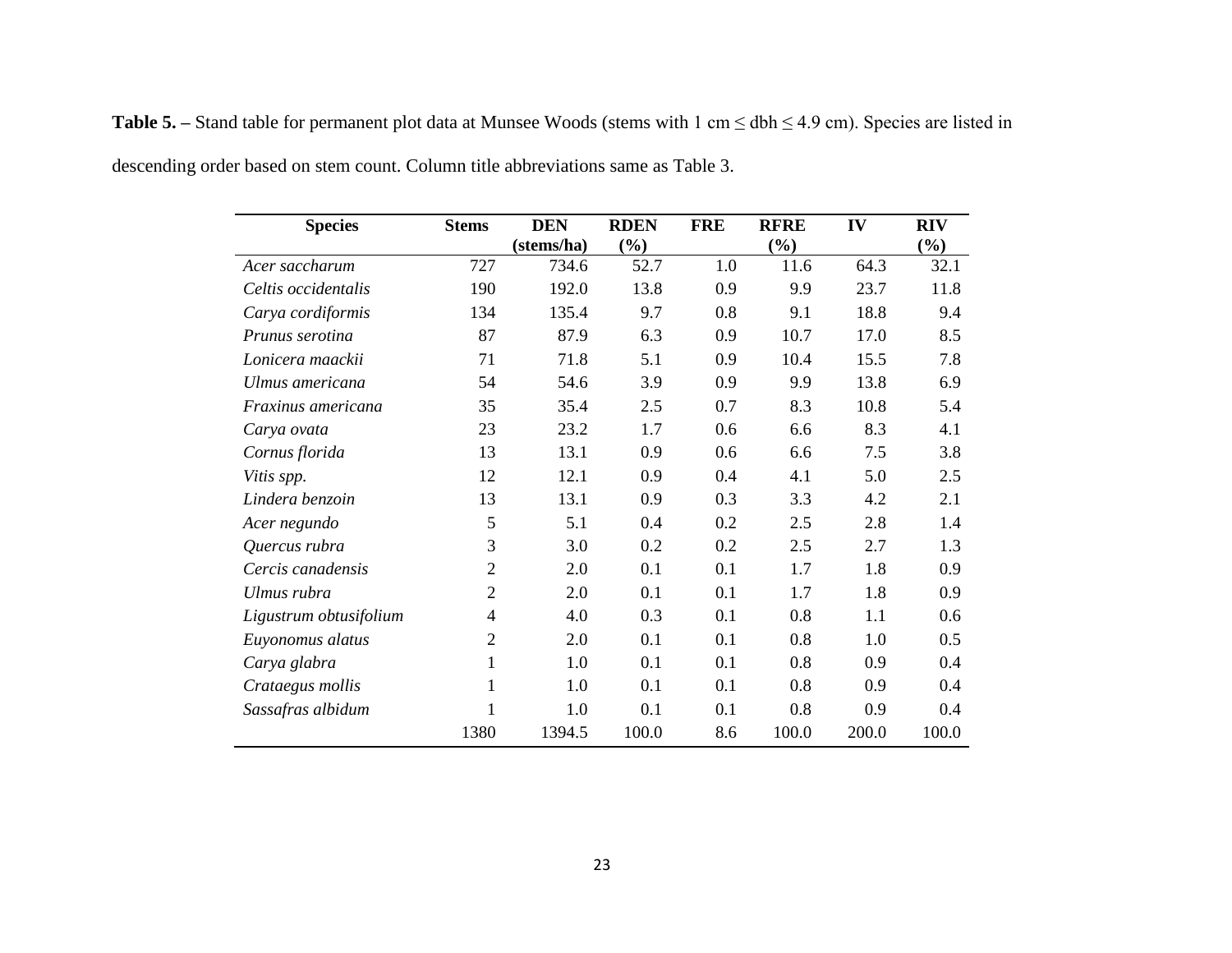Comparisons Between Munsee Woods and Other Local Woods: Shannon diversity of the tree community was similar among Munsee Woods and other disturbed woods in the vicinity, but all disturbed woods had higher Shannon diversity than an old-growth forest at Ginn Woods. The results suggest that the Shannon Diversity of the tree community at Munsee Woods (H' = 2.355) was lower than that of Christy Woods (H' = 2.584,  $p =$ 0.038), but the pairwise difference was not significant after a Bonferoni adjustment was made. Similarly, there was no difference in Shannon Diversity between Munsee Woods and Yuhas Woods (H' =  $2.531$ , p =  $0.160$ ). However when Munsee Woods, Christy Woods, and Yuhas Woods, were compared to the old-growth, undisturbed forest at Ginn Woods  $(H' = 1.566)$ , all three disturbed woods had higher Shannon Diversity ( $p < 0.001$ ).

The rank abundance curves for the sites (Figure 4) illustrate the two components of Shannon Diversity index values, species richness and species evenness. Species richness is represented by the number of plot symbols on the curve, while species evenness is represented by the slope of the curve. Munsee Woods has lower species richness compared to Christy Woods and Yuhas. Even with the difference in species richness at Munsee Woods there was no difference in Shannon Diversity among the disturbed woods, because of the higher species evenness among the six most abundant species at Munsee Woods in comparison to Christy Woods and Yuhas Woods. Although the species richness at Munsee Woods was the same, species evenness was higher than that of old-growth Ginn Woods, and therefore it had a higher Shannon Diversity index value (Figure 4).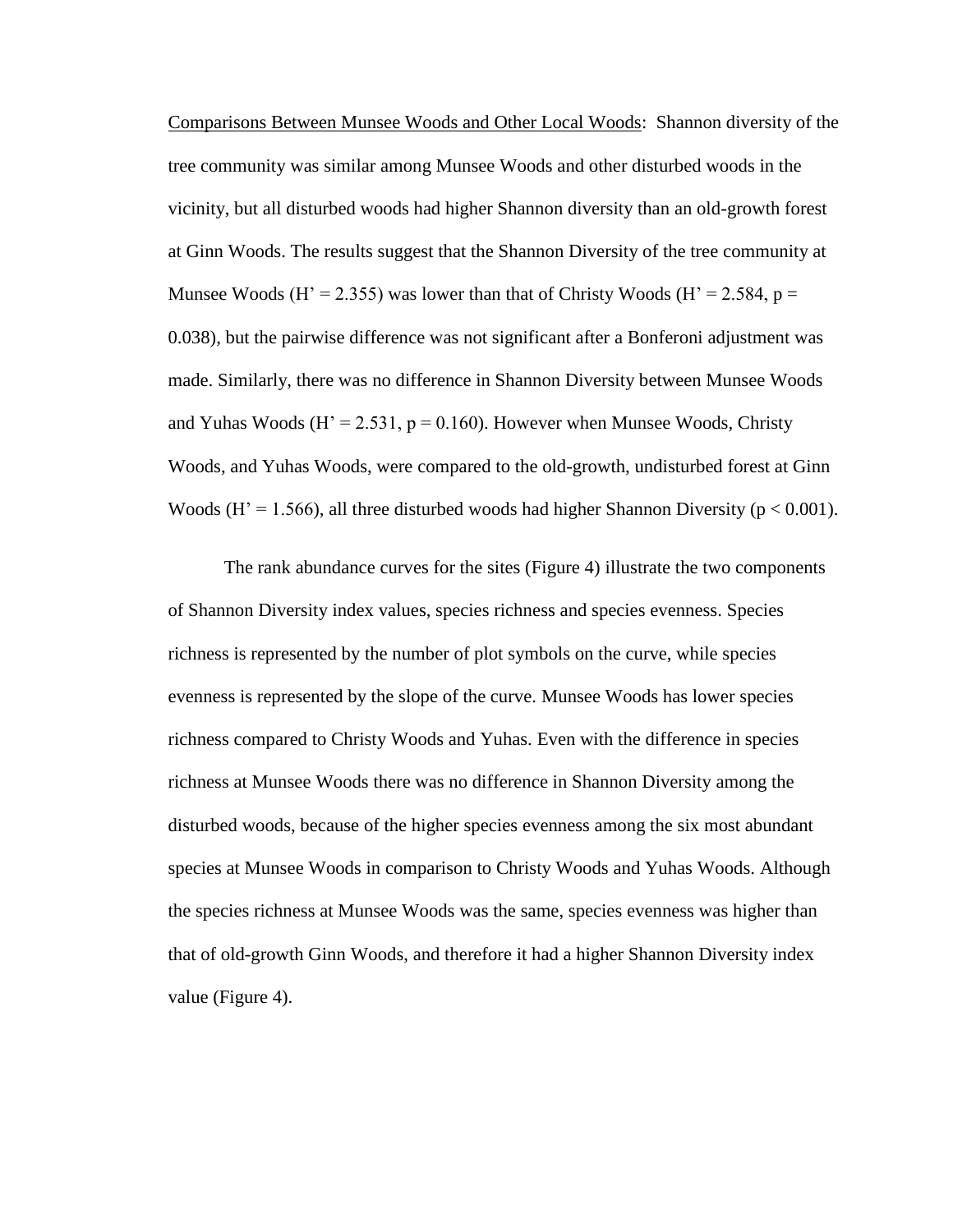Figure 4. – Rank abundance curves for overstory tree communities at Munsee Woods, Christy Woods, Ginn Woods, and Yuhas Woods. Relative abundance = RIV converted from percentage to proportion format.

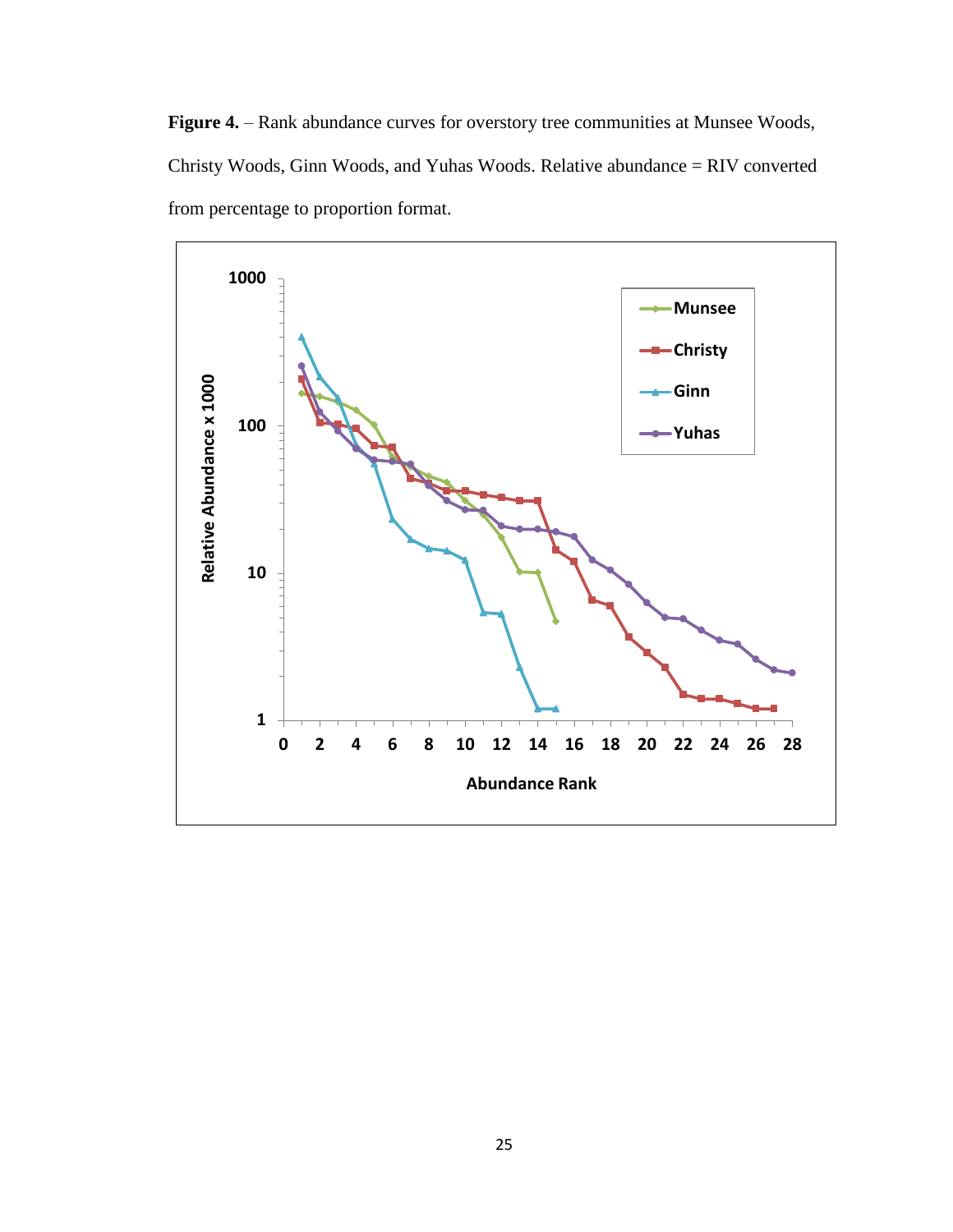Differences in species composition were found between the overstory and advance regeneration layers within Munsee Woods ( $\chi^2$ <sub>test</sub> = 43.262, p < 0.0001). The relative abundance for *Acer* spp. was significantly higher in the lower size-classes, while the relative abundance for *Quercus* spp. in the lower size classes was significantly lower than it was in the overstory (Figure 5). Understory species composition at Munsee Woods was more similar to that of the undisturbed, old-growth forest at Ginn Woods than to the overstory at Munsee Woods.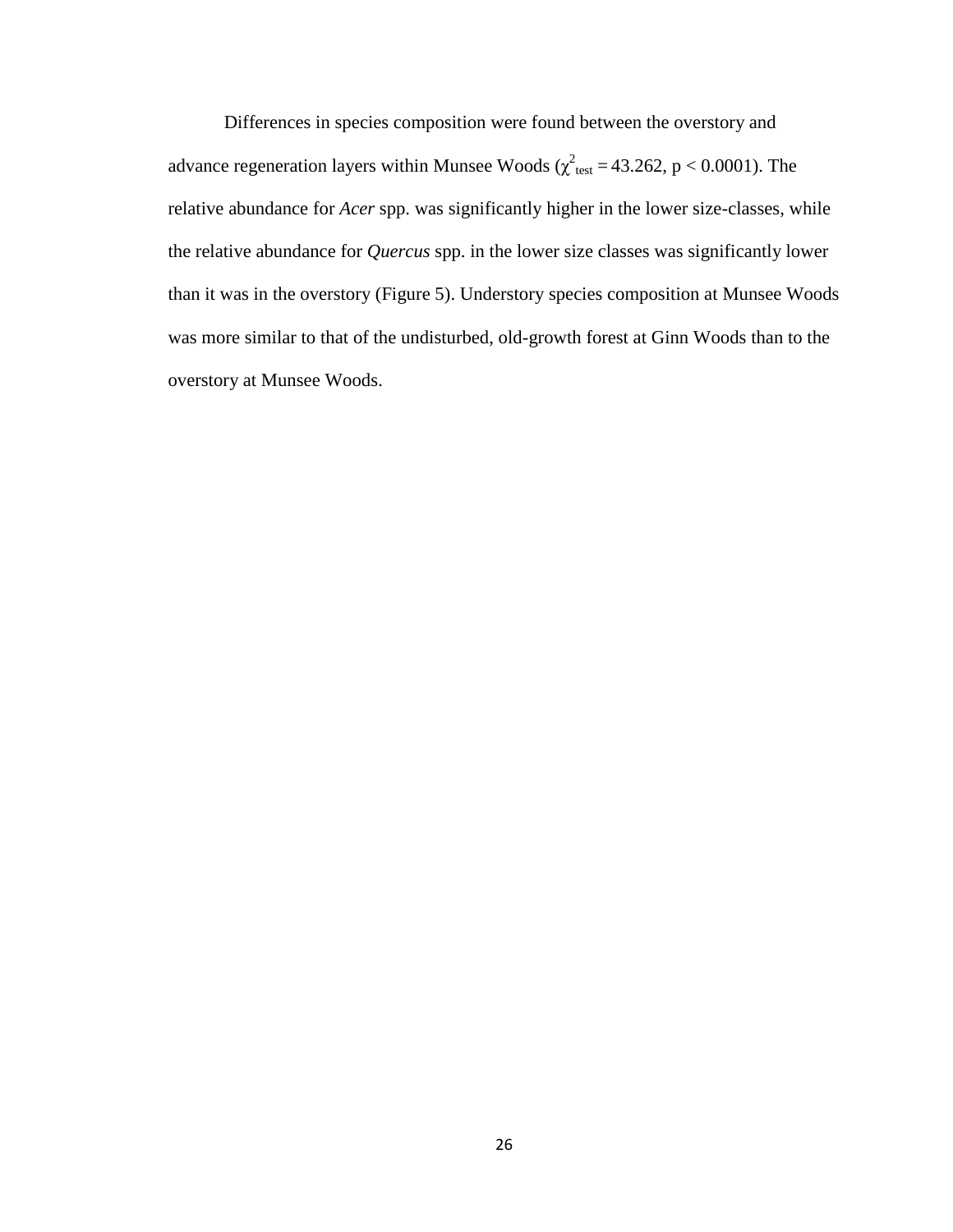**Figure 5.** – Comparison of relative abundances among size classes of tree species at Munsee Woods. Ginn Woods' overstory species composition is included as a comparison to a late successional forest. The species in blue are comprised of tree species that are more shade-tolerant, while those in red are less shade-tolerant tree species. Species classified as other, represented by the color gray in the charts, include tree species with low IVs, and those species that were excluded from the chi-squared analysis due to insufficient data. An asterisk (\*) in the legend marks species for which a significant difference was found among the size classes. Bar segments that do not share a letter are significantly different.

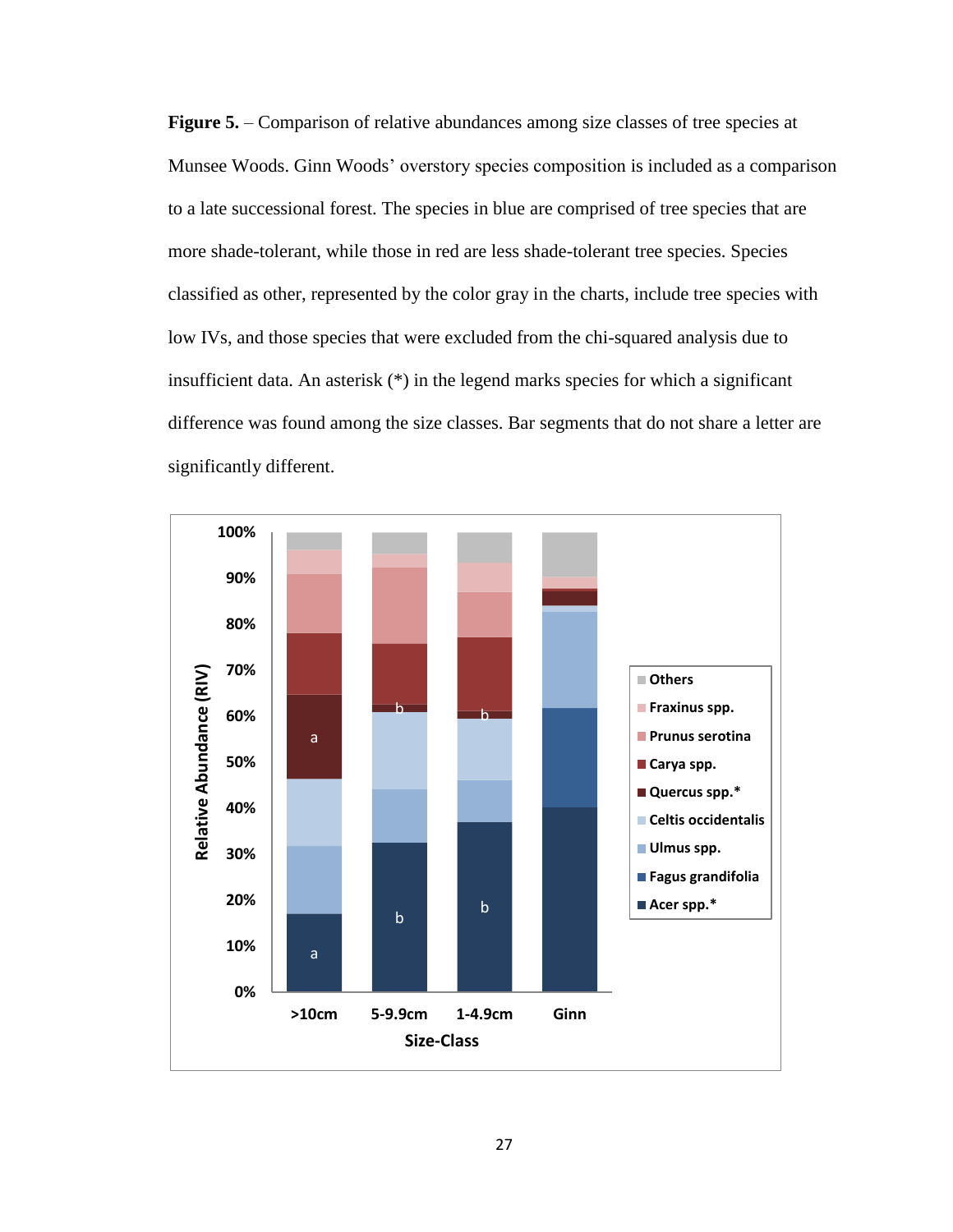Differences of overstory species composition were also found among Munsee Woods and the other disturbed woods in east-central Indiana, including Christy Woods and Yuhas Woods  $(\chi^2_{\text{ test}} = 49.0, p < 0.0001)$ . The relative abundance of *Prunus serotina* at Christy Woods was significantly lower, while the relative abundance of *Quercus* spp. at Christy Woods was significantly greater than those at the other two sites. At Munsee Woods the relative abundance of *Celtis occidentalis* was significantly greater than that of Yuhas Woods, while the relative abundance of *Ulmus* spp. was significantly greater than that of Christy Woods. No other significant differences were observed among species at the disturbed sites (Figure 6).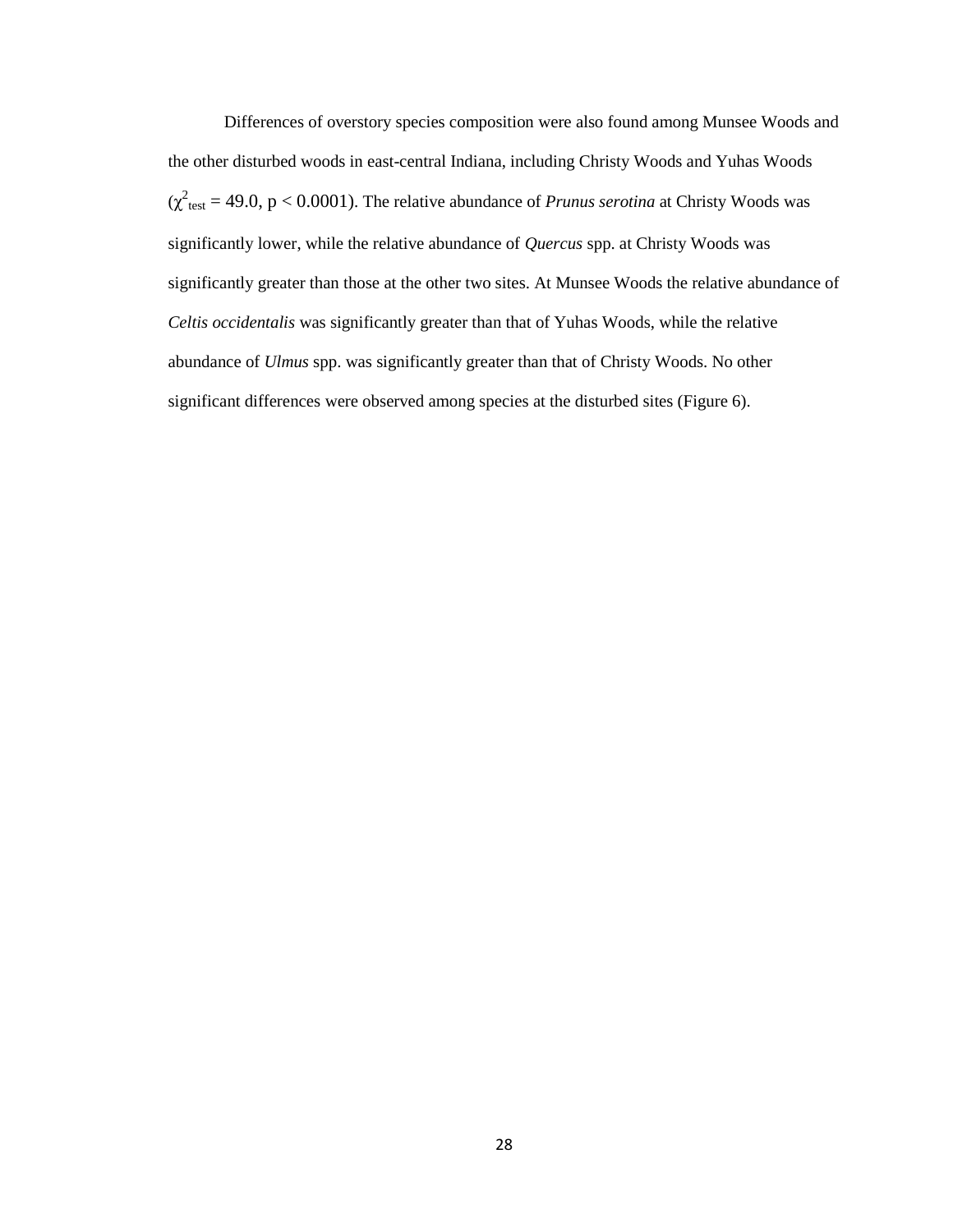**Figure 6.** – Comparison of overstory (stems with dbh  $\geq 10$  cm) tree species relative abundances among disturbed forests at Munsee Woods, Christy Woods, and Yuhas Woods. An asterisk (\*) in the legend marks species for which a significant difference was found. Bar segments that do not share a letter are significantly different. Same colorcoding and labeling as Figure 5.

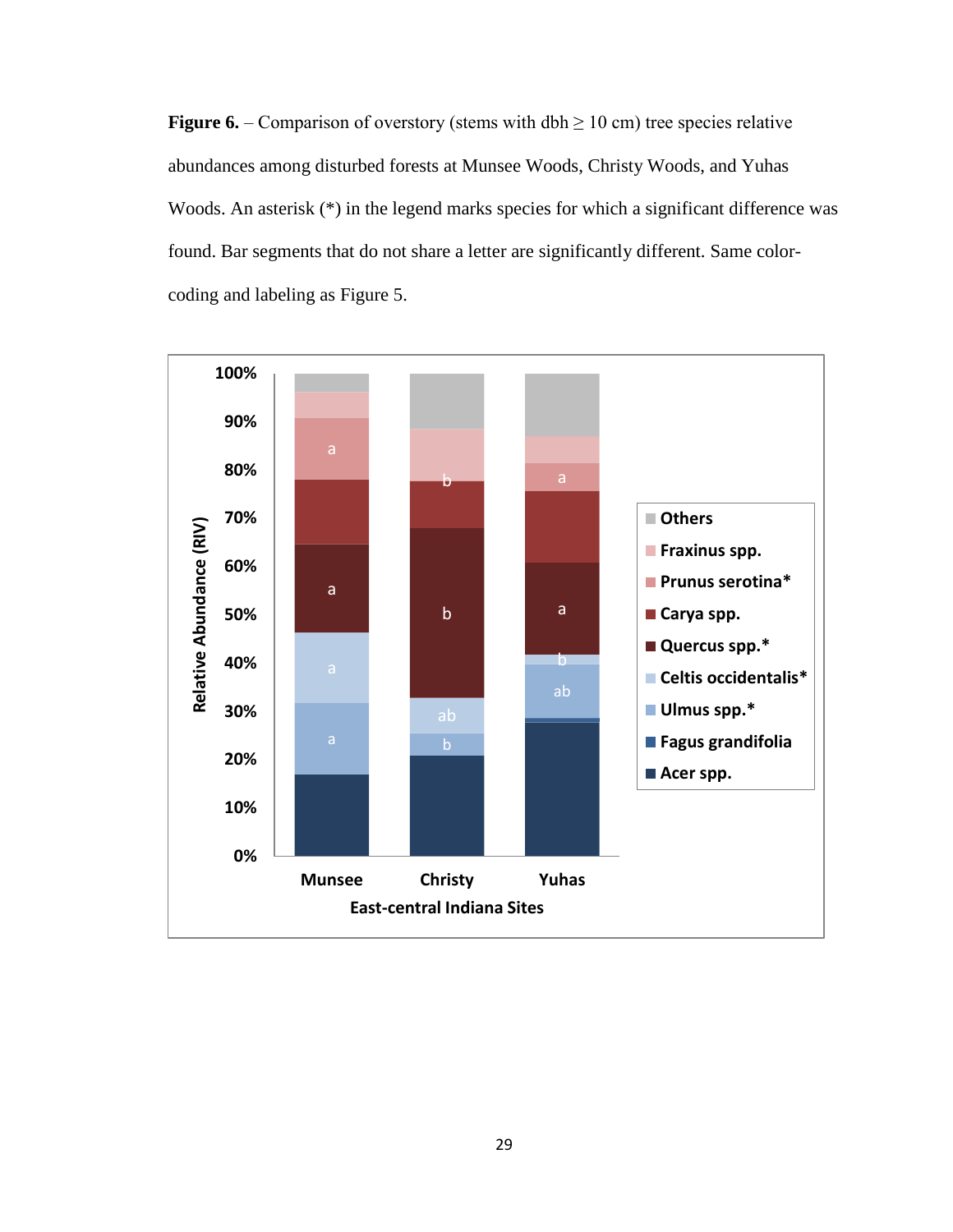Differences were found between the overstory tree species of the three disturbed sites (Munsee Woods, Christy Woods, and Yuhas Woods), and the undisturbed, old-growth forest at Ginn Woods ( $\chi^2$ <sub>test</sub> = 180.997, p < 0.0001). The differences seen between the overstory at the disturbed sites and Ginn Woods were for both the shade-tolerant species and shade intolerant species. All of differences seen for the shade-intolerant species were significantly higher at the disturbed sites, and all of the differences, except one, for the shade-tolerant species were significantly lower. The relative abundances for *Carya* spp. and *Quercus* spp. were significantly higher at Munsee Woods, Christy Woods, and Yuhas Woods, than they are at Ginn Woods, while the relative abundance for *Prunus serotina* was significantly higher at only Munsee Woods and Yuhas Woods (Figure 7). The relative abundance for *Fagus grandifolia* was significantly lower at all of the disturbed sites compared Ginn Woods. The relative abundance for *Acer* spp. was significantly lower at Munsee Woods and Christy Woods than at Ginn Woods. The relative abundance for *Ulmus* spp. was significantly lower at Christy Woods when compared to Ginn Woods, while for *Celtis occidentalis* the relative abundance was significantly higher at Munsee Woods (Figure 7).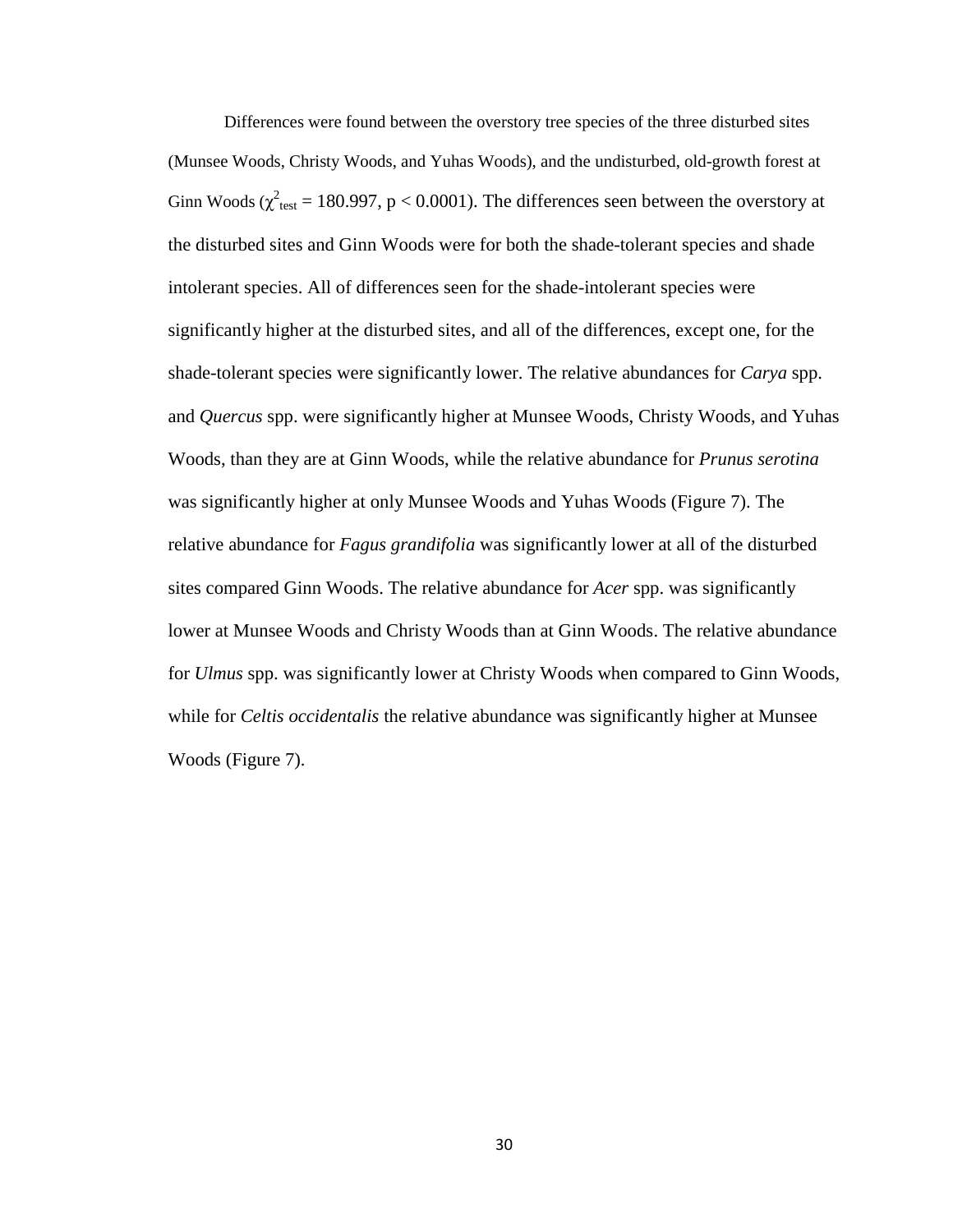**Figure 7.** – Comparison of overstory (stems with dbh  $\geq 10$  cm) tree species relative abundances between disturbed forests at Munsee Woods, Christy Woods, and Yuhas Woods and the undisturbed, late successional forest at Ginn Woods. An asterisk (\*) in the legend marks species for which a significant difference was found. Bar segments with an asterisk (\*) indicate species for which a significant difference was found between the disturbed woods and Ginn Woods. Same color-coding as Figure 5.

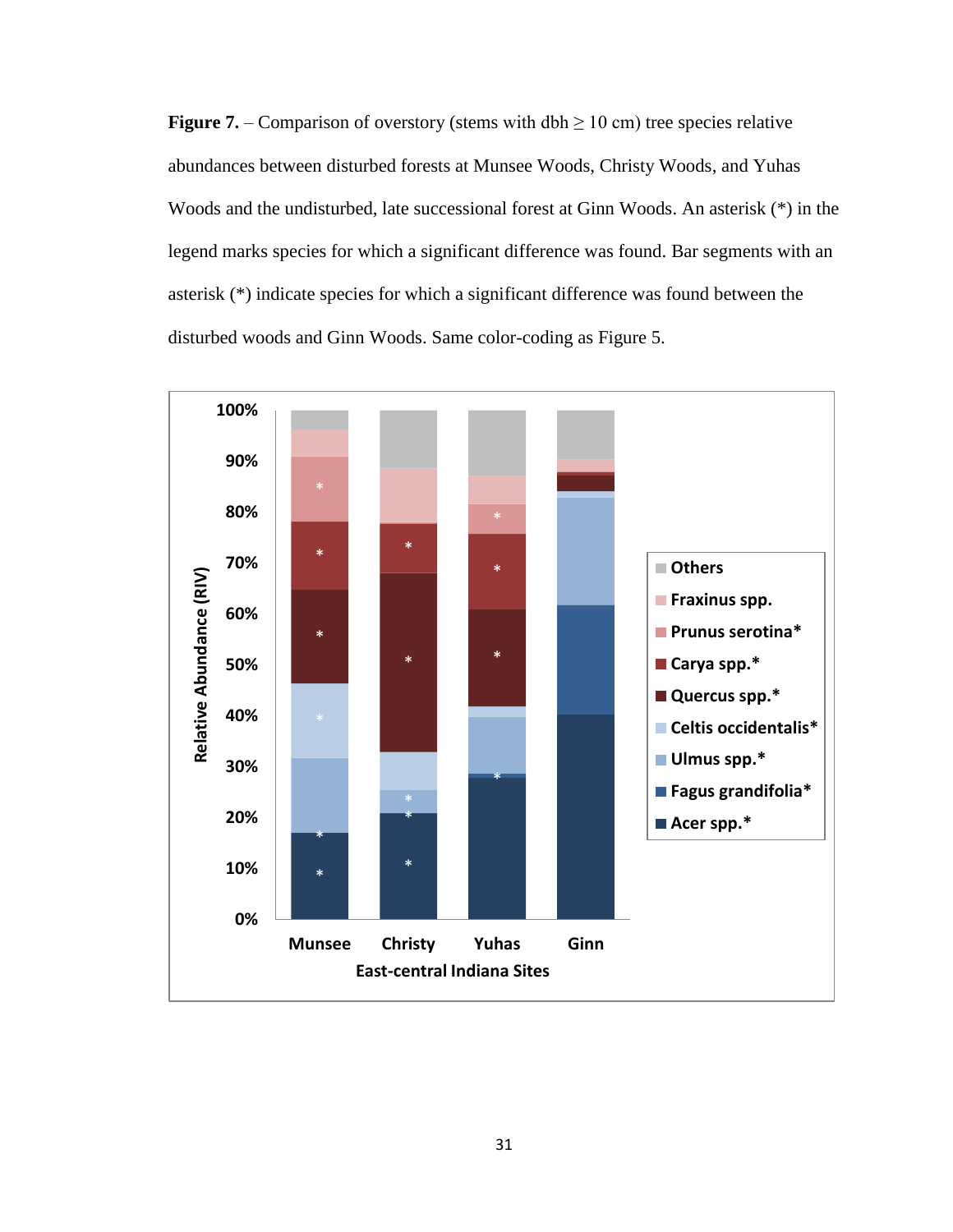Relative abundance of overstory trees by tolerance class differed among the three disturbed sites (Munsee Woods, Christy Woods, and Yuhas Woods) and the undisturbed, old-growth forest at Ginn Woods ( $\chi^2_{\text{test}} = 73.069$ , p < 0.0001). The relative abundance of shade-tolerant species at Ginn Woods was significantly higher than at the three disturbed sites, while the relative abundance of shade-intolerant species was significantly lower at Ginn Woods (Figure 8).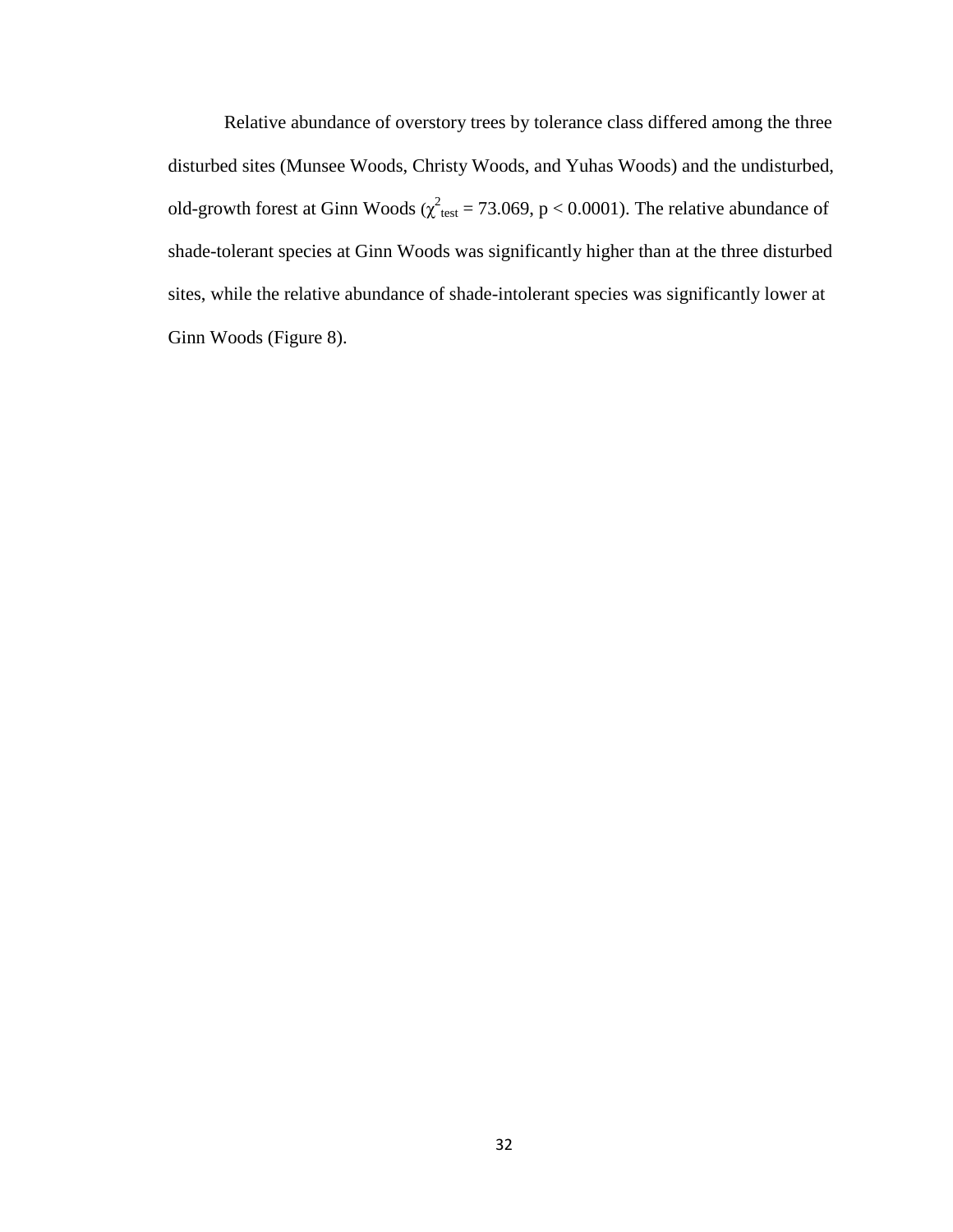**Figure 8.** - Comparison of tolerance classes in the overstory (stems with dbh  $\geq 10$  cm) tree species relative abundances between disturbed forests at Munsee Woods, Christy Woods, and Yuhas Woods and the undisturbed, late successional forest at Ginn Woods. Labeling is the same as in Figure 5.

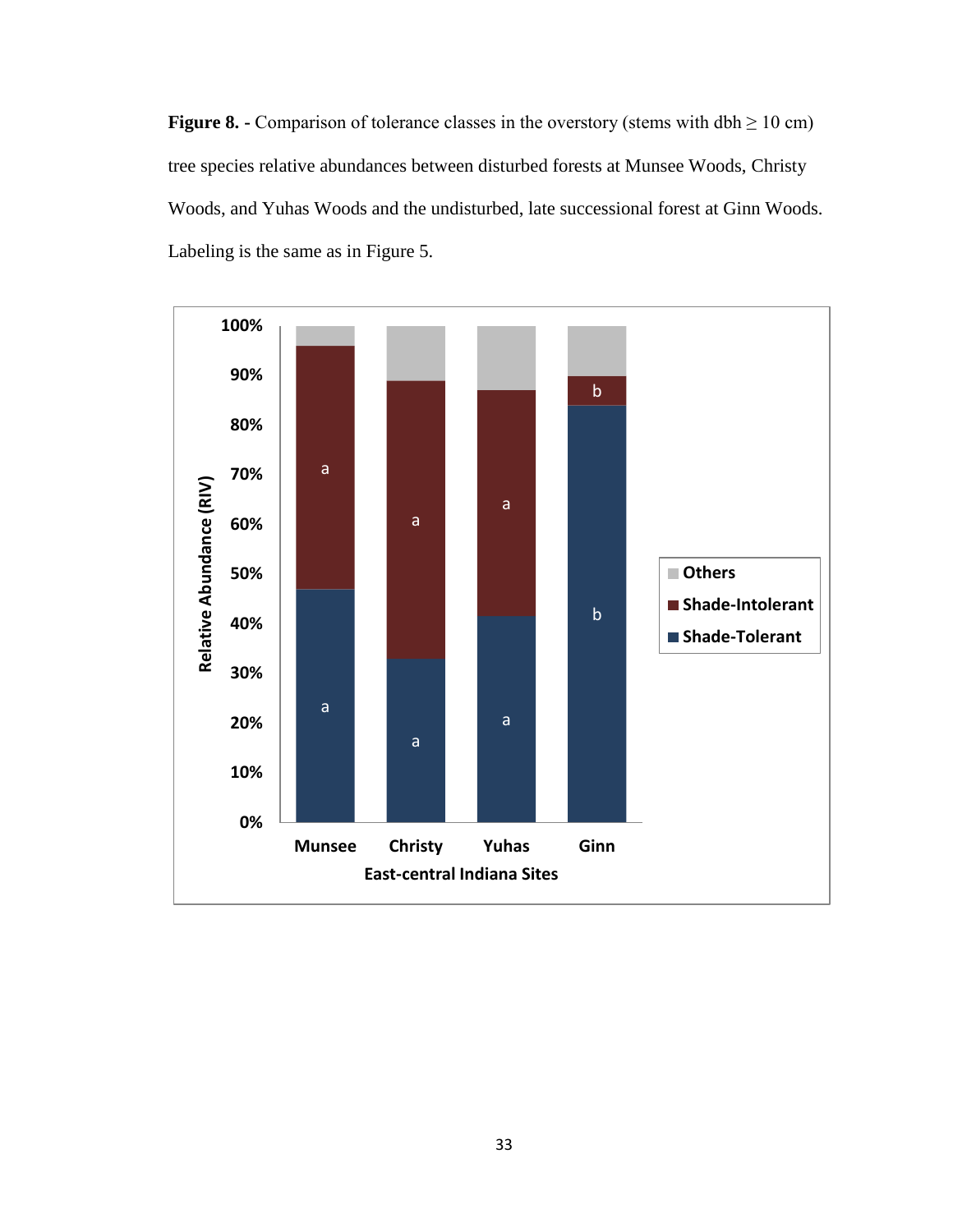#### **DISCUSSION**

Floristic Inventory and Analysis: The  $FQI = 55.0$  suggests that the site contains remnants of the regions natural flora (Swink & Wilhelm 1994). The FQI at Munsee Woods compares favorably with several other natural areas, including Barker Woods Nature Preserve in La Porte County (FQI = 60.7), Bendix Woods Nature Preserve in St. Joseph County (FQI = 49.3), Fogwell Forest Nature Preserve in Allen County (FQI = 59.3) (Rothrock & Homoya 2005). Rothrock & Homoya (2005) indicated that the best quality central Indiana sites had  $C_{av}$  ranging from 3.8 – 4.1. The  $C_{av}$  = 3.2 for Munsee Woods falls shy of this range. The lower  $C_{av}$  at the site is likely because sampling included many disturbed areas of the property (campsites, clear trails, mowed fields, gravel drives and parking lots, and manicured lawns adjacent to buildings). Also, the majority of the northern half of the site was agricultural field until about 15 years ago, and has since been covered by the young successional forest now present (Graham , Wapehani Girl Scouts Camp Munsee, Pers. Commun.). In addition to containing 99 exotic species, the site also includes a large number of native plants with low C-values. Rothrock & Homoya (2005) noted that central Indiana natural areas have limited number of species in the highest fidelity categories of C-values, but gave no specific reason for this observation. Ruch et al.  $(2008<sub>a</sub>)$  suggested the large number of low fidelity species is due to the anthropogenic impact associated with large amounts of agriculture and construction. The most noticeable disturbance was clearing of the northern half of the site for agricultural use when it was still farm property, but trees were also cleared later for the buildings, drive ways, trails, and campsites associated with the old girl scout camp. The presence of low branches among the larger, older stems and apparent absence of species common in the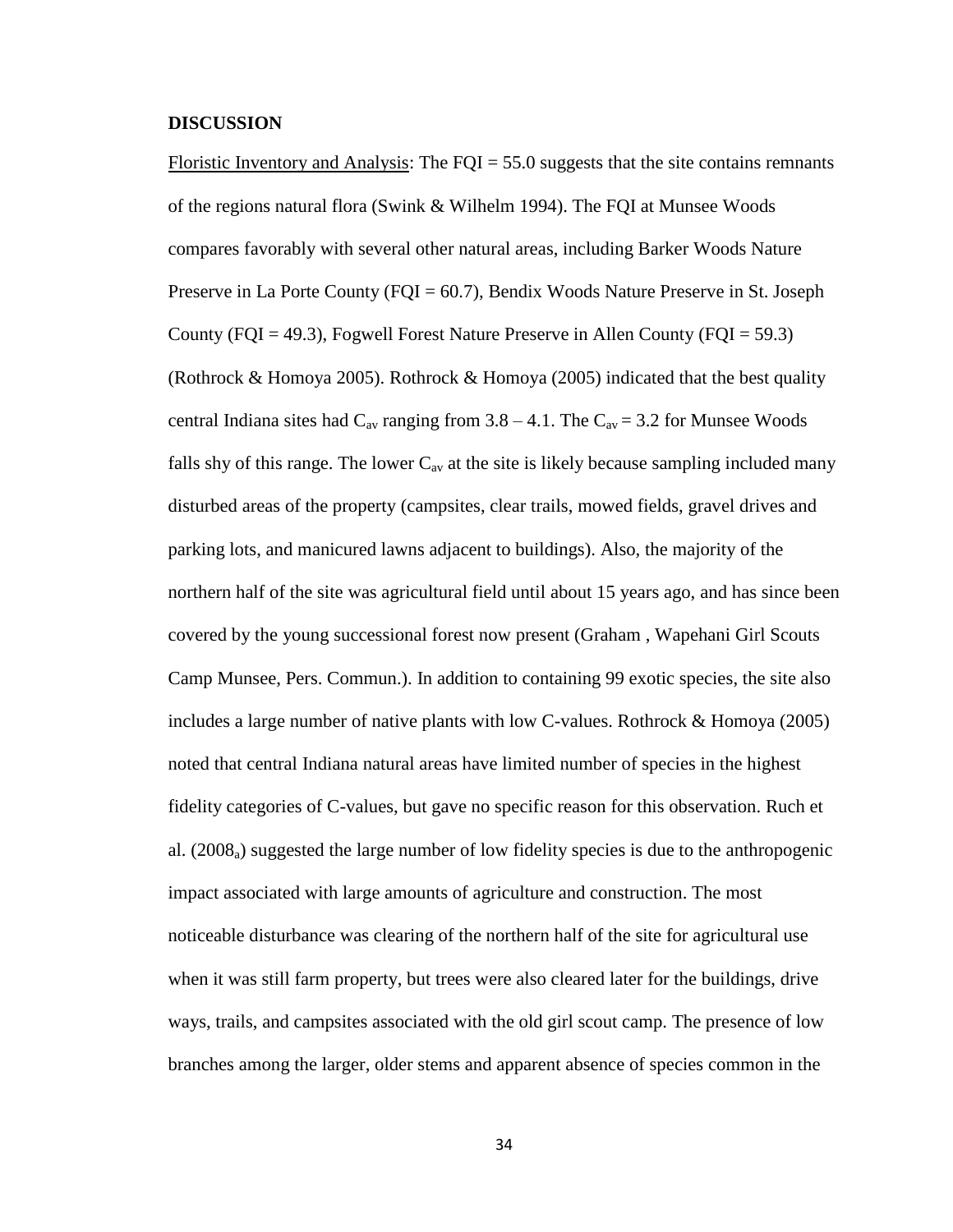area, such as *Asarum canadense*, in the southern half of Munsee Woods suggests that the site was once more open and may have been used for grazing when it was part of Whitney Farm or Green Hills Farm. The flora from Munsee Woods contained only 18 species that had C-values  $\geq$  7, just 4.5% of all species recorded.

The FQI for all species is 7.3 units lower and the  $C_{av}$  is 0.8 units lower than the FQI and  $C_{av}$  for native species alone. Rothrock & Homoya (2005) suggested that the quality of a plant community is degraded when including exotic species lowers the  $C_{av}$  by more than 0.7 units. From these numbers it can be suggested that the exotic flora is having a negative impact on the native plant community at Munsee Woods and this is readily observed as a number of exotic species dominate various parts of this site. Sites, such as Fall Creek Gorge in Warren County (Tonkovich & Sargent 1993), have shown a difference of 0.7 units or more in the  $C_{av}$  with limited negative impact on the community. This was in large part due to the highest diversity of exotic species being located on the margins and failing to penetrate the interior of natural areas. However at Munsee Woods many of the exotic species, including many invasive shrubs, were found in the highly disturbed northern half of the site, and were spreading into the south woods along the Medford Drain and the many paths throughout the site. *Lonicera maackii* dominated the northern half of the site, and was growing so thickly that almost no other plants could grow in certain parts of the area. Furthermore, around the gravel drive and parking lots, herbaceous exotic species grew more heavily in the disturbed edges and were moving into the areas that were not already being dominated by *Lonicera maackii* and other exotic shrubs. A similar situation was seen at Wilbur Wright Fish and Wildlife Area,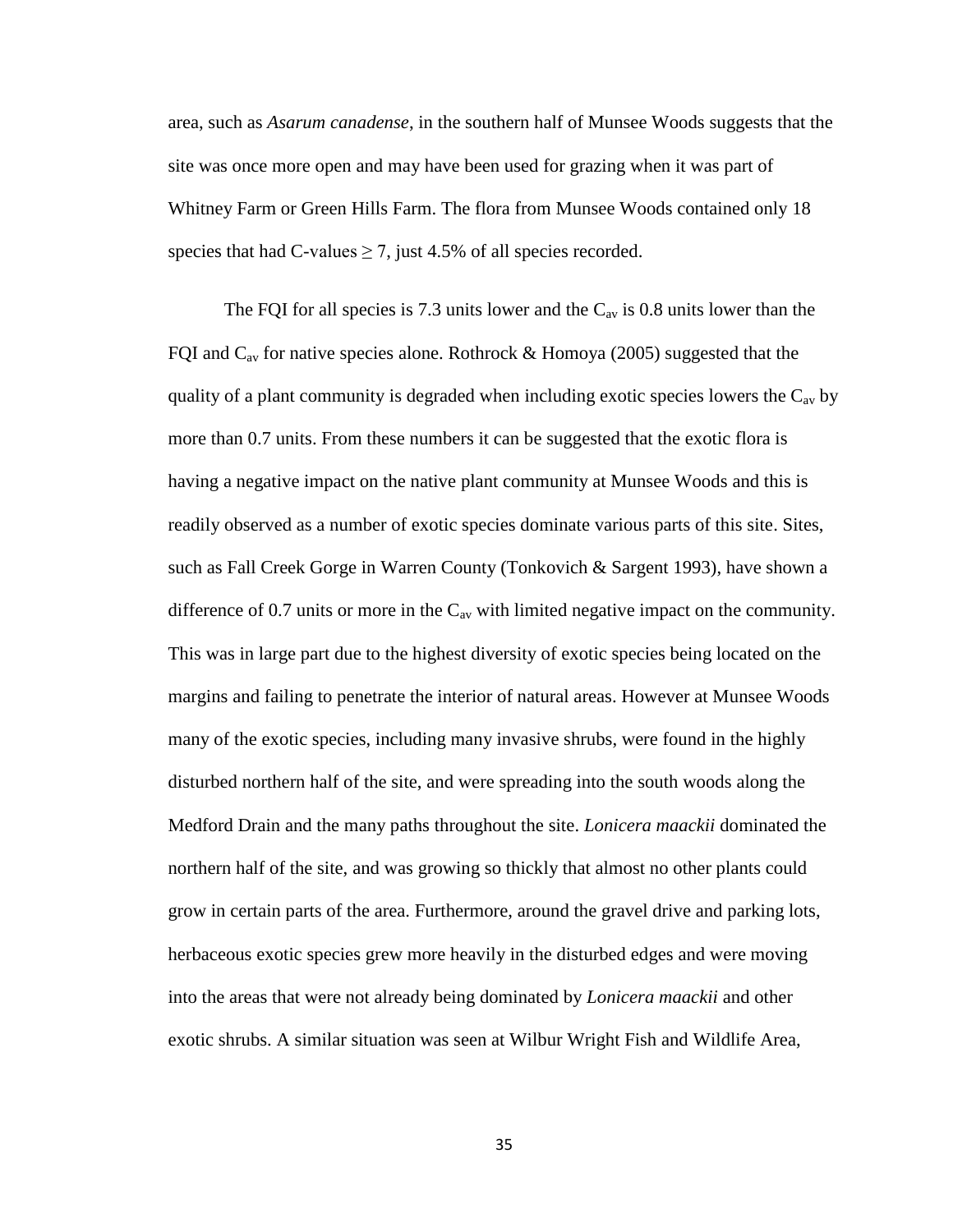where exotics dominated some areas of the site and were a problem in even the most intact areas. The result was a difference in  $C_{av}$  of 1.1 units between natives and all species (Ruch et al. 2002). A study that uses plot analysis to quantify frequency, density, and percent cover of exotic species, especially the shrubs, would be needed to better quantify the abundance and impact of exotic species on the plant community at Munsee Woods.

Permanent Plot Analysis: The high dominance of *Quercus* spp. is due to a small number of larger overstory trees, while *Acer saccharum* dominates the understory with a high density of smaller trees. This suggests the future replacement of oaks in the overstory by higher density maples. One reason for the current dominance of oak spp. in the overstory at these sites may be heavy use of the area by Native Americans (Abrams 1992). This resulted in periodic surface fire prior to European settlement, which favors *Quercus* spp. because of their sprouting ability and resistance to rot after scarring, relative to later successional species like maples and beech (Lorimer 1985). Due to fire suppression in oak-hickory forests, which are considered to be an early to mid-stage of succession, *A. saccharum* and other shade-tolerant, fire sensitive trees began replacing oaks, by out competing *Quercus* spp. in gaps and openings in the canopy due to windfall or logging (Parker & Sherwood 1986).

Although understory species composition does not directly translate to future overstory composition, the high relative importance values of the *Acer* spp. suggests a likely change to maple dominated forest in later successional stages. This change is seen in the comparison of tree species composition among Munsee Woods, Christy Woods, Yuhas Woods, and Ginn Woods. Ginn Woods is a largely undisturbed site, and is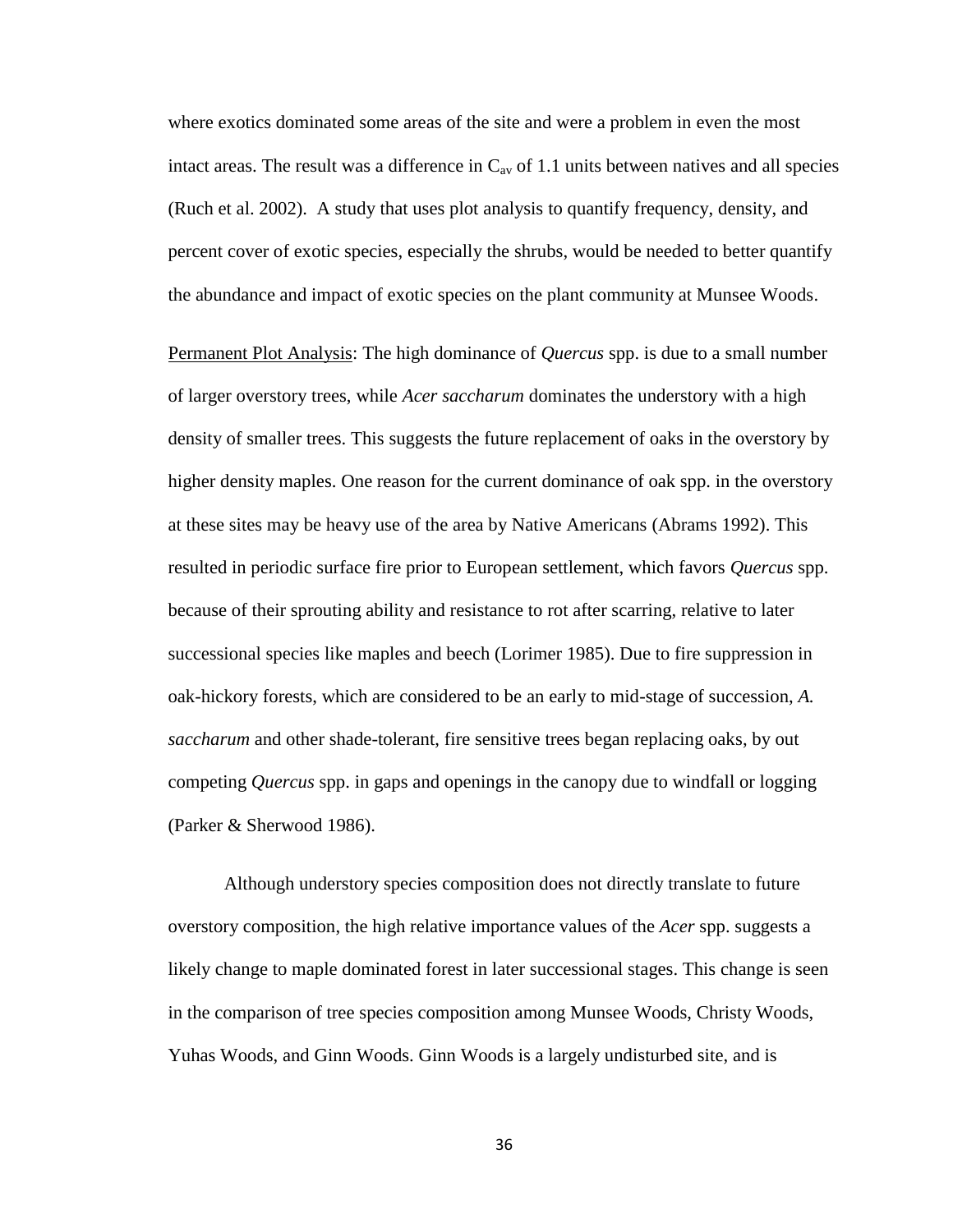occupied by an old-growth forest in a later stage of succession than Munsee Woods or the other sites (Badger et al. 1998). This forest is dominated by shade-tolerant species (the three most dominant species, *Acer saccharum*, *Fagus gradifolia*, and *Tilia americana*, accounting for more than 65% of the total RIV at the site) and a low abundance of shade intolerant species, such as oaks (Badger et al. 1998). The larger diameter stems of *Acer* spp. at Munsee Woods were more commonly associated with the plots that had the highest abundance of maples in the understory. If those *Acer* spp. prevalent in the understory at Munsee Woods continue to replace *Quercus* spp. in the overstory, the result will be a species distribution similar to that seen at Ginn Woods.

Comparisons among the various woods in the east-central Indiana region suggest a relationship between the age of the stand and tree species richness. Stands in later stages of succession, like Ginn Woods, typically have lower tree species richness than stands in the early to mid-stages of succession (Goebel & Hix 1996). According to Clebsch & Busing (1989) this is because species richness peaks at mid-succession with the coexistence of shade-intolerant colonizers in the overstory and shade-tolerants in the understory. Species richness begins to decrease when the shade-tolerant species replace the shade-intolerant species in the overstory. This pattern is consistent with the dominance of shade-intolerant species in the overstory of Munsee Woods and the high density of shade-tolerant species in the understory.

Some management suggestions include:

- 1. Reduce or eradicate populations of invasive exotic species.
	- a. Continued removal and maintenance of invasive shrubs.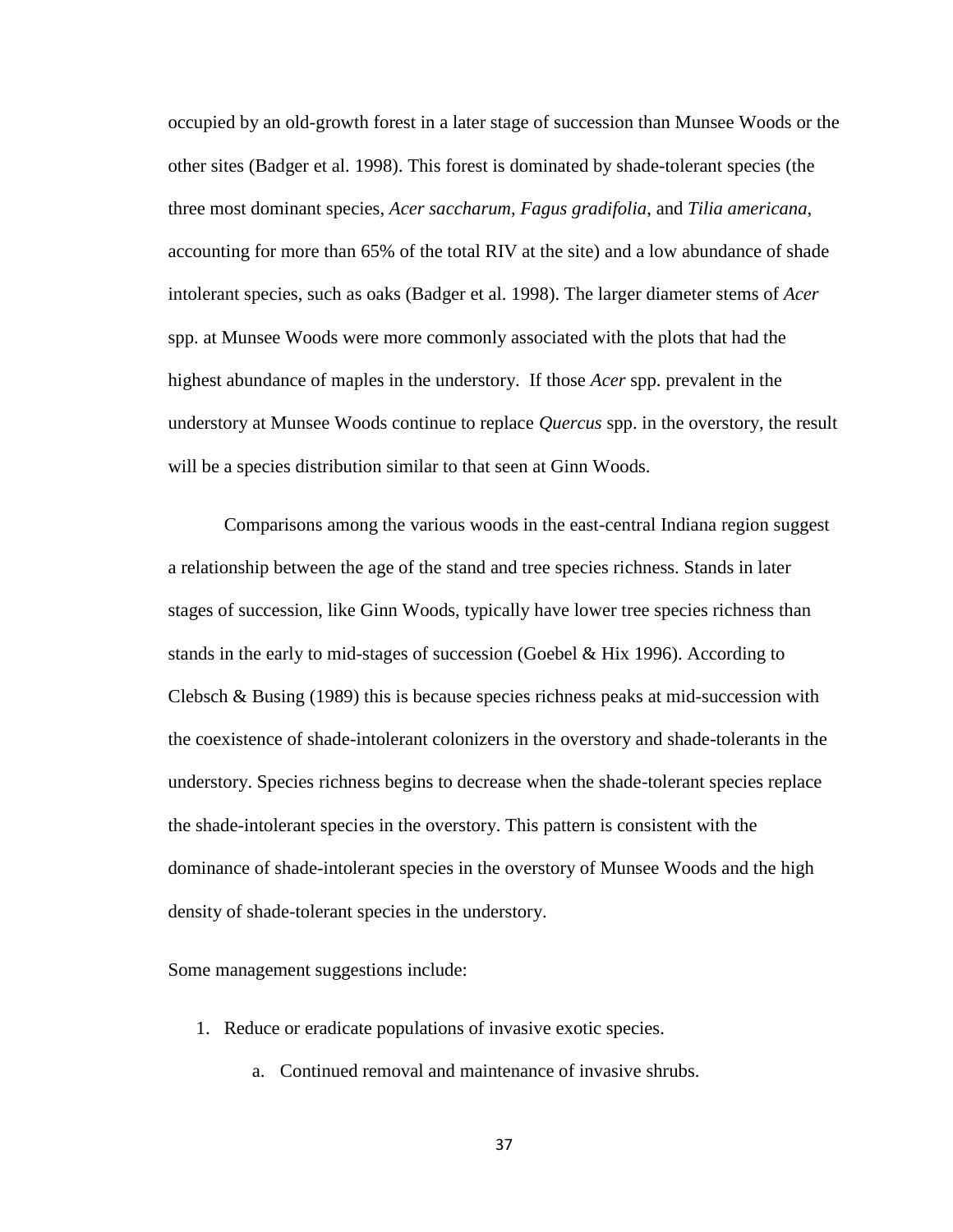- b. Spray *Ailanthus altissima* (Tree of Heaven) at the base of uncut stems with Garlon4 to eradicate this invasive tree species before it becomes abundant.
- c. Control of invasive herbaceous species, such as *Alliaria petiolata*, within the many disturbed habitats at the site.
- 2. Facilitate re-establishment of populations of native species typical of the habitat types present at Munsee Woods.
	- a. Transplanting species with higher C-values to reestablish populations within the varying habitats.

## **ACKNOWLEDGEMENTS**

The author wishes to thank Dr. Donald Ruch, Dr. David LeBlanc, and Dr. Kemuel Badger for assistance during the project and critical evaluation of the manuscripts. I would like to thank the Indiana Academy of Science for financial support through the Winona Welch Award for Botanical Biodiversity Research. I also wish to thank the Department of Biology at Ball State University for financial support and use of resources for this research project. I also wish to thank Barry Banks and the Red-Tail Conservancy for permission to conduct the study. I especially wish to thank Bette Graham, Wapehani Girl Scouts, and her family for providing historical information concerning the site. Lastly, I would like to thank Ball State University student Michael Russell for his assistance with the permanent plots, and Morgan Roederer for her assistance in the herbarium.

## **APPENDIX 1**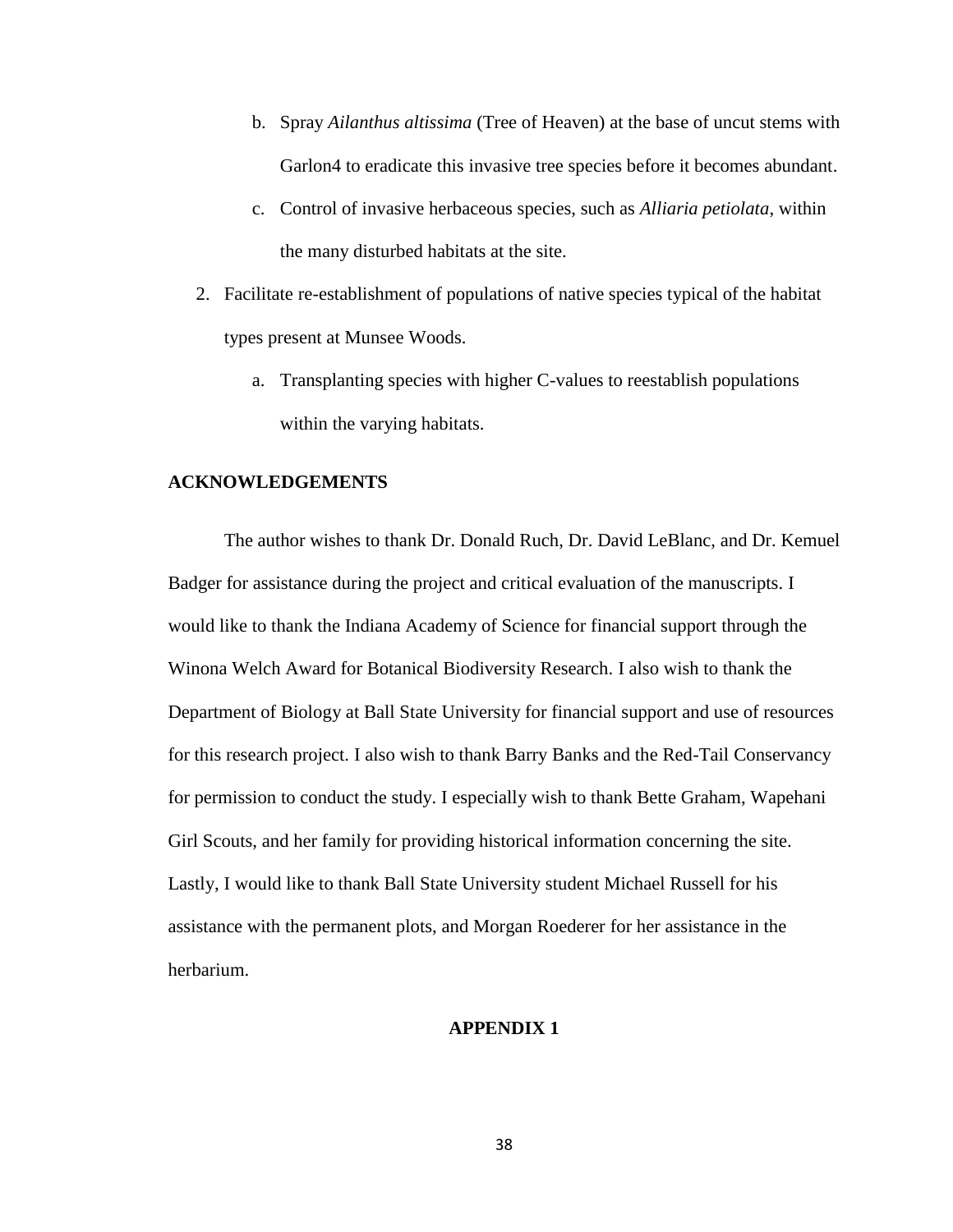# CATALOG OF VACULAR FLORA AT MUNSEE WOODS, DELAWARE COUNTY, INDIANA

(Arranged in alphabetical order by family)

Listed are voucher specimens for all floral species documented at Munsee Woods. Nomenclature follows the USDA Plants Database (USDA 2010). Each species report contains the following information: (1) current scientific name based on the USDA Plants Database; (2) current taxonomic synonyms, if appropriate; (3) common name(s), based primarily on Gleason & Cronquist (1991), Swink & Wilhelm (1994), and Yatskievych  $(2000)$ ; (4) typical habitat(s) within the study site; (5) a visual estimate of its relative abundance; (6) its coefficient of conservatism (C-value) for Indiana (Rothrock 2004); and (7) the Ball State University Herbarium (BSUH) number(s).

The relative abundance for species is defined as follows; rare  $\epsilon$  =  $\epsilon$  5 sites although a species may be abundant at one site; infrequent = occasional, not widespread throughout its potential habitats, but may be locally abundant at a site; common = frequent throughout its potential habitats and may be locally abundant at one or more sites; and abundant = common and numerous throughout its potential habitats.

All naturalized, non-native (exotic) species are in capital letters. [Exotics that were planted and have not naturalized are also listed in capital letters.] Potential Delaware County records are indicated by a pound-symbol (#) in parentheses immediately preceding a species. Species were deemed unreported for Delaware County (and hence considered a county record) if they did not appear in the computer database of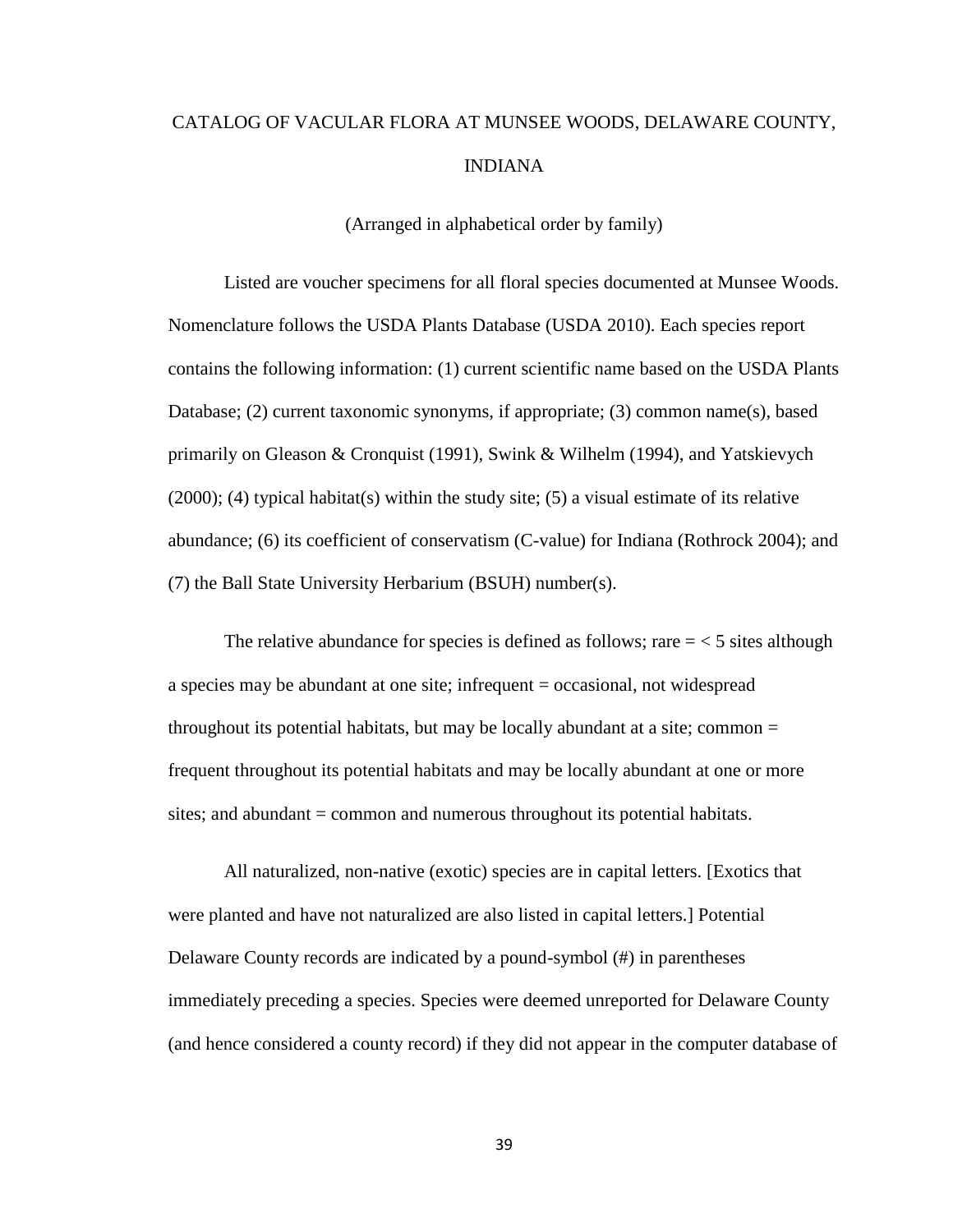Keller et al. (1984), Overlease & Overlease (2007), Ruch et al. (1998, 2004), or the UDSA Plant Database (UDSA 2012). (The database of plants developed by Keller et al. (1984) contains the same plant list for Madison County as does the Indiana Natural Heritage Data Center, IDNR.). There are 39 Delaware County records. Lastly, the status of certain species in brackets (e.g. [Endangered], [Rare], [Threatened], and [Watch List]) is from the list compiled by the Indiana Department of Natural Resources (IDNR 2010).

## DIVISION EQUISETOPHYTA

Horsetails and Scouring Rushes

Equisetaceae (Horsetail Family)

*Equisetum arvense* L.; Common or Field Horsetail; East side creek and meadow in the wet area; Infrequent, but widespread;  $C = 1$ ; BSUH 17822.

#### DIVISION POLYPODIOPHYTA

Ferns

Aspleniaceae (Spleenwort Family)

*Asplenium platyneuron* (L.) Oakes; Ebony Spleenwort; Woodland path west of vernal pool and north of east side creek; Rare, but locally abundant;  $C = 3$ ; BSUH 17798.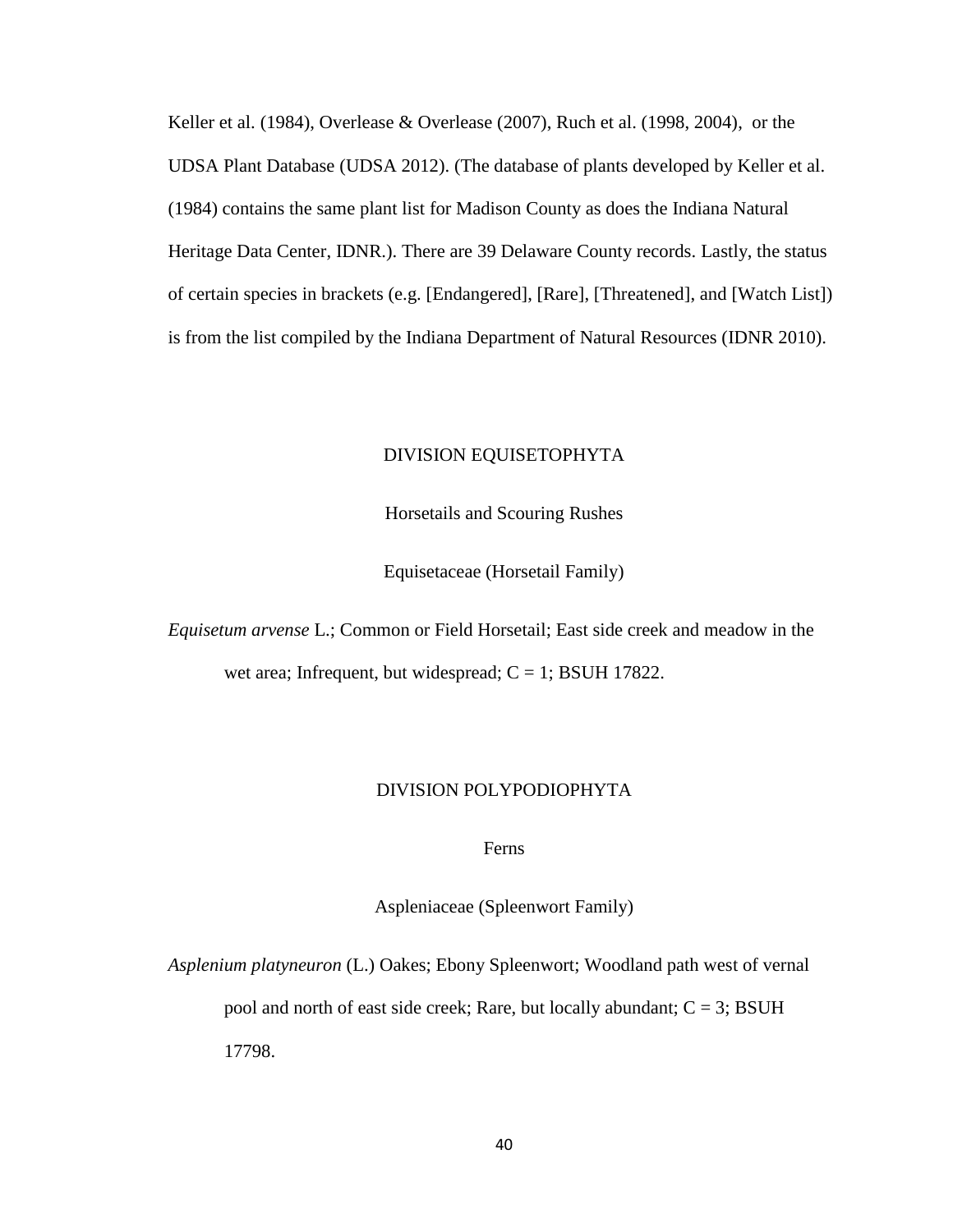*Cystopteris protrusa* (Weath.) Blasdell; Lowland Bladder Fern; Hillside woods along northern creek; Common;  $C = 4$ ; BSUH 17805.

[Dryopteridaceae](http://plants.usda.gov/java/ClassificationServlet?source=profile&symbol=Dryopteridaceae&display=63) (Wood Fern Family)

*Deparia acrostichoides* (Sw.) M. Kato; SYN: *Athyrium thelypterioides* (Michx.) Desv.; *Diplazium acrostichoides* (Sw.) Butters; Silver False Spleenwort, Silvery Glade Fern, Silvery Spleenwort; Upland mesic woods; Rare, one plant;  $C = 8$ ; Observed but not collected.

Onocleaceae (Sensitive Fern Family)

*Onoclea sensibilis* L.; Sensitive Fern; South eastern creek bank and meadow; Rare, but locally frequent;  $C = 4$ ; BSUH 17783.

Ophioglossaceae (Adder's Tongue Family)

*Botrychium dissectum* Spreng. var. *obliquum* (Muhl. ex Willd.) Clute; Lace-Frond or Cutleaf Grapefern; Upland mesic woods; Rare;  $C = 3$ ; BSUH 17826.

*Botrychium virginianum* (L.) Sw.; Rattlesnake Fern, Virginia Grapefern; Hillside woods along northern creek; Abundant and widespread;  $C = 4$ ; BSUH 17757.

# DIVISION CONIFEROPHYTA

Gymnosperms or Conifers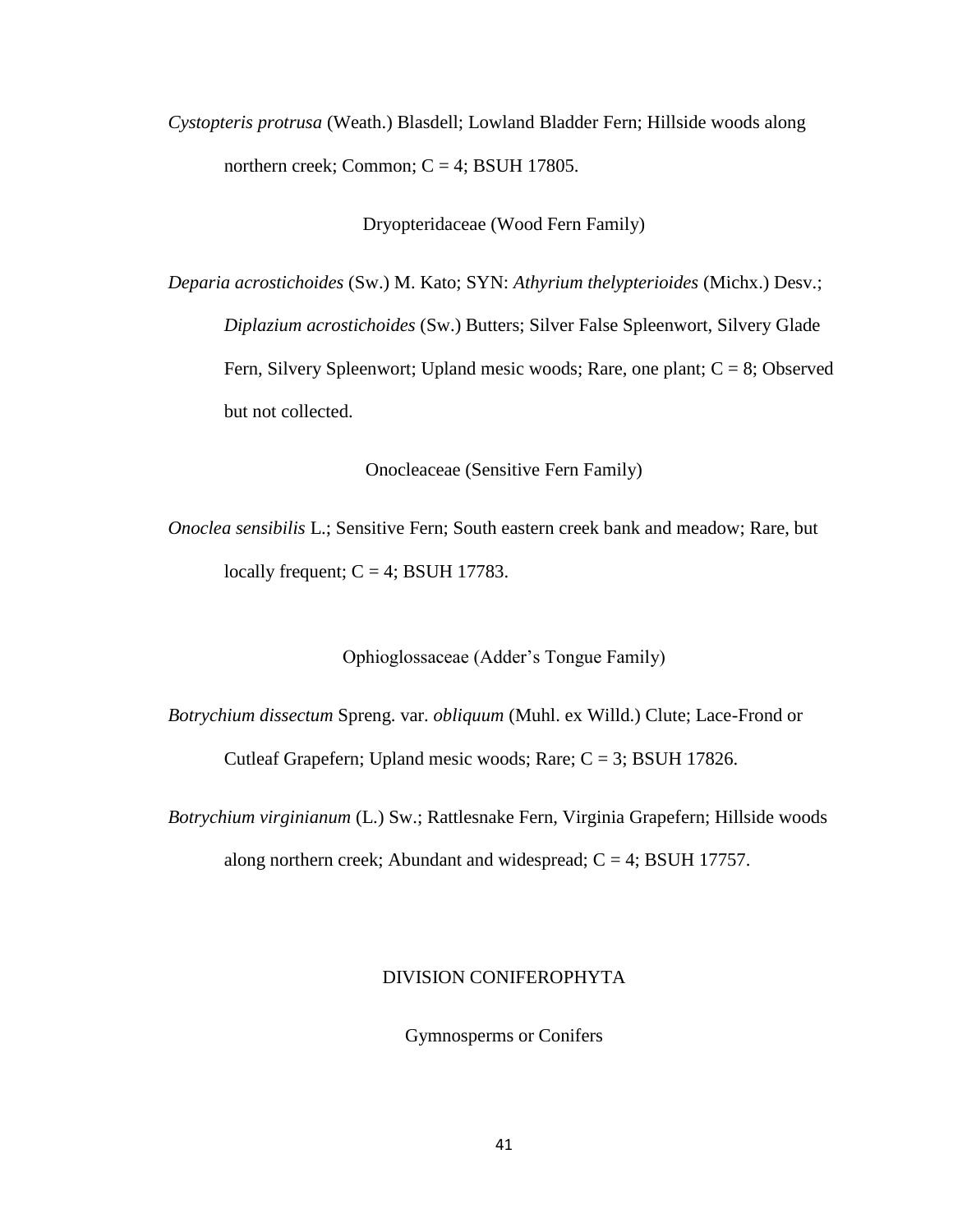#### Cupressaceae (Cypress Family)

(#) *Juniperus virginiana* L.; Eastern Red Cedar; Young successional mesic woods, Happy Hollow Campsite; Rare;  $C = 2$ ; BSUH 17964.

Pinaceae (Pine Family)

*PICEA ABIES* (L.) Karst.; Norway Spruce; West side of parking lot; One tree, planted not naturalized; BSUH 17988.

*Pinus strobus* L.; Eastern White Pine; Road near maintenance building; Rare, one tree, planted;  $C = 5$ ; BSUH 17947. [Rare]

# DIVISION MAGNOLIOPHYTA

#### Angiosperms

Acanthaceae (Acanthus Family)

*Ruellia strepens* L.; Smooth Ruellia, [Limestone] Wild Petunia; Entrance road and field around gravel parking lot; Infrequent, but widespread;  $C = 4$ ; BSUH 18059.

Aceraceae (Maple Family)

*Acer negundo* L.; Boxelder, Ash-Leaved Maple; Young successional woods around Happy Hollow camp site and permanent plots; Abundant and widespread;  $C = 1$ ; BSUH 17311.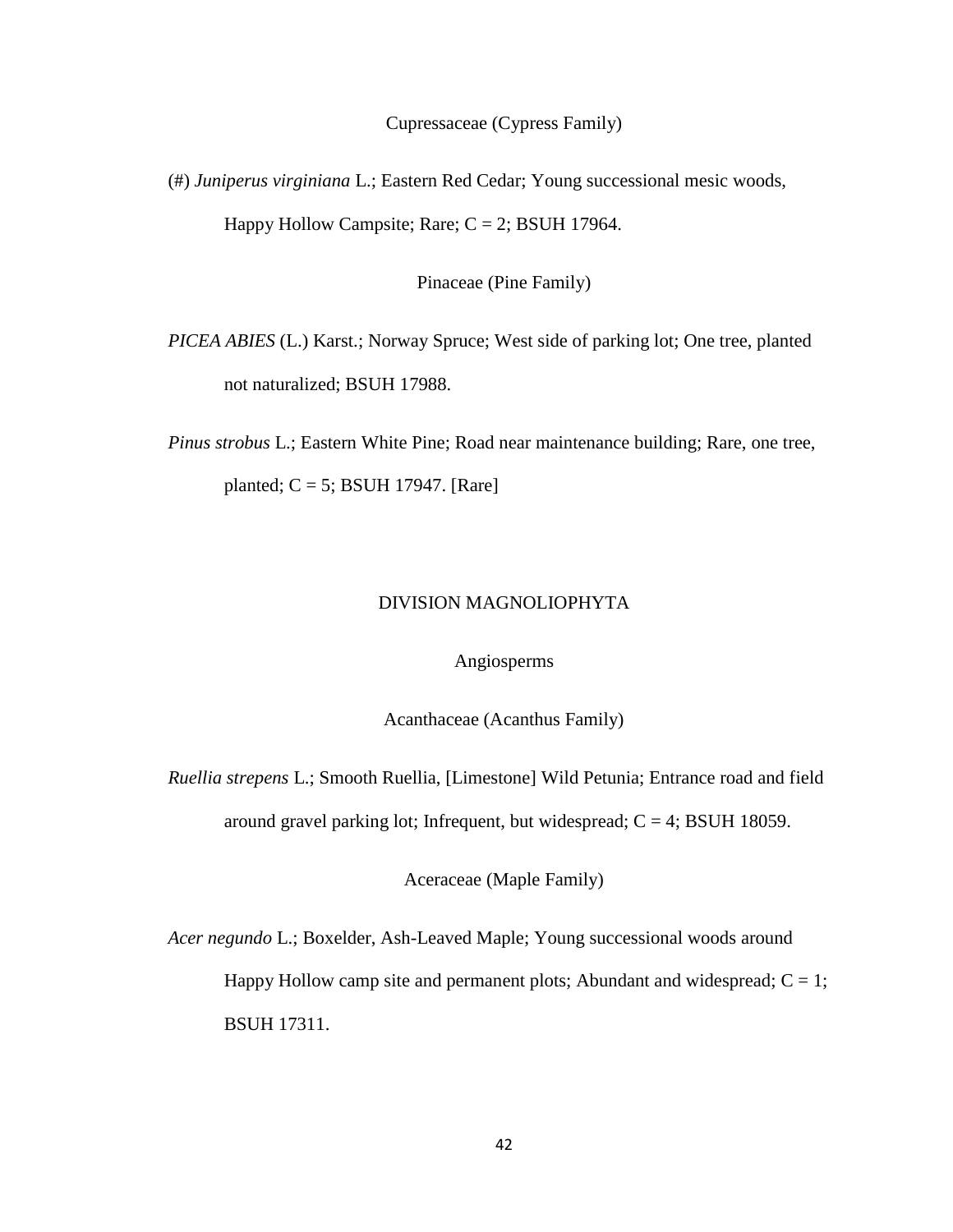*Acer saccharinum* L.; Silver Maple; Vernal pool; Common, and locally abundant; C = 1; BSUH 17846.

*Acer saccharum* Marsh. var. *saccharum*; Sugar Maple; Woods; Abundant and widespread;  $C = 4$ ; BSUH 17758.

Alismataceae (Water Plantain Family)

*Alisma subcordatum* Raf.; Small-Flowered or American Water-Plantain; Northern moist meadow; Rare; BSUH 18022.

(#) *Sagittaria latifolia* Willd.; Common or Broadleaf Arrowhead; Southern moist meadow; Rare; BSUH 18039.

Amaranthaceae (Amaranth Family)

(#) *AMARANTHUS RETROFLEXUS* L.; Rough Green Amaranth, Redroot; Along edge of vernal pool towards the open field; Infrequent;  $C = 0$ ; BSUH 17290.

Anacardiaceae (Cashew Family)

*Rhus glabra* L.; Smooth Sumac; Woodland edge along south end of northern field; Rare, but locally abundant;  $C = 1$ ; BSUH 17940.

*Toxicodendron radicans* (L.) Kuntze ssp. *negundo* (Greene) Gillis; Eastern Poison Ivy; Abundant and widespread;  $C = 1$ ; BSUH 17738.

Apiaceae (Carrot Family) [9]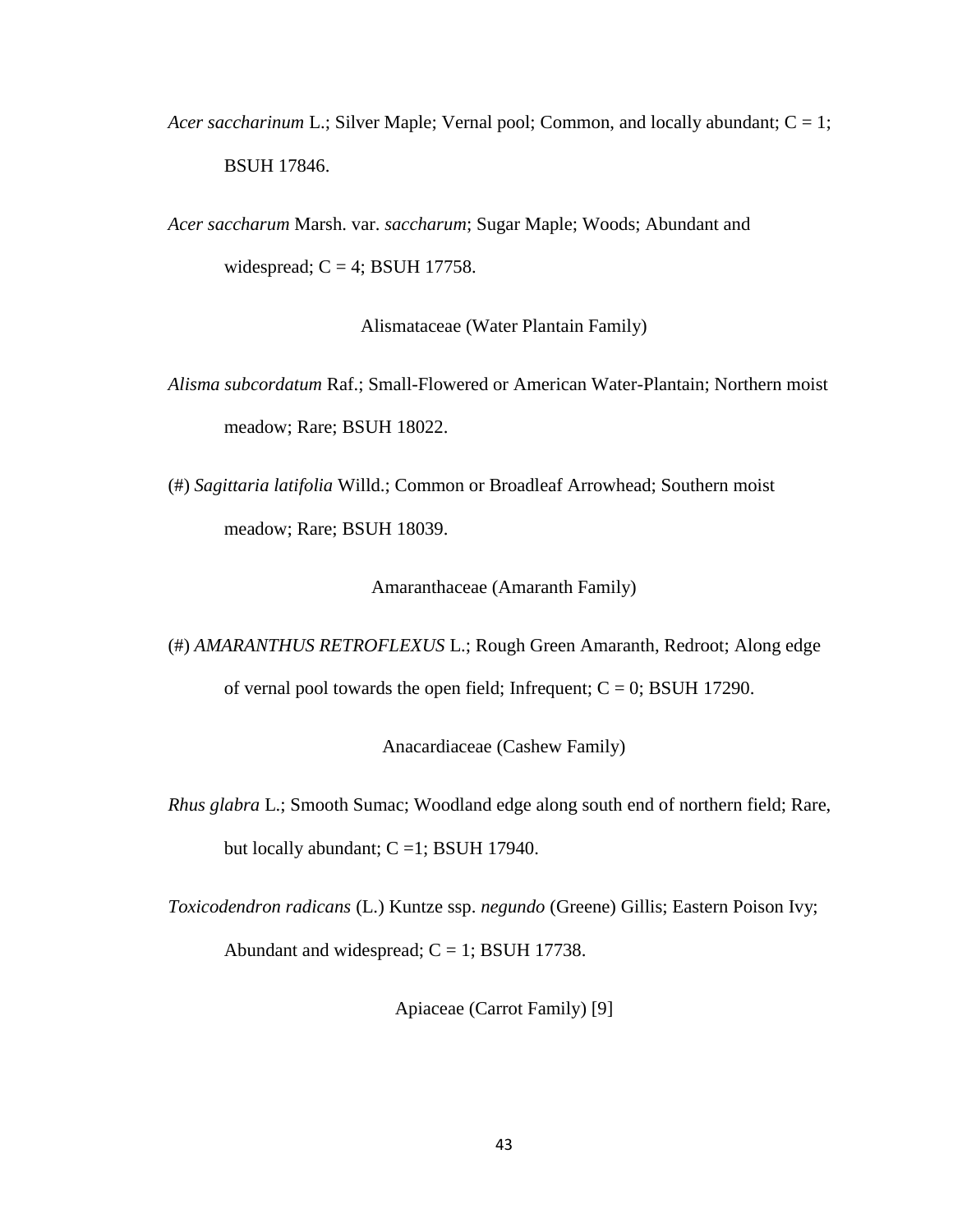- *Chaerophyllum procumbens* (L.) Crantz var. *procumbens*; Wild or Spreading Chervil; Young successional woods along creek; Abundant and widespread;  $C = 2$ ; BSUH 17867.
- *Cicuta maculata* L. var. *maculata*; [Spotted] Water Hemlock; Path by northern wet meadow; Infrequent, but widespread;  $C = 6$ ; BSUH 18036.
- *CONIUM MACULATUM* L.; Poison Hemlock; Entrance road near maintenance building; Rare;  $C = 0$ ; BSUH 17745.
- *Cryptotaenia canadensis* (L.) DC.; [Canada] Honewort; Woods along northern edge of northern old field; Abundant and widespread; C = 3; BSUH 17955.
- *DAUCUS CAROTA* L.; Queen Anne's-Lace, Wild Carrot; Gravel parking lot; Common, and widespread;  $C = 0$ ; BSUH 17972.
- *Osmorhiza longistylis* (Torr.) DC.; Aniseroot, Longstyle Sweetroot; Young successional woods; Abundant and widespread;  $C = 3$ ; BSUH 17812.

*PASTINACA SATIVA L.*; Wild Parsnip; Gravel parking lot; Rare; C = 0; BSUH 17742.

- *Sanicula canadensis* L. var. *canadensis*; Canada Sanicle, Canada Black-Snakeroot; Flagpole field; Infrequent but widespread; BSUH 17975.
- *Sanicula odorata* (Raf.) K.M. Pryer & L.R. Philippe; SYN: *Sanicula gregaria* E.P. Bicknell; Clustered [Black-] Snakeroot; Along creek east of the entrance road; Abundant and widespread;  $C = 2$ ; BSUH 17794.

Apocynaceae (Dogbane Family)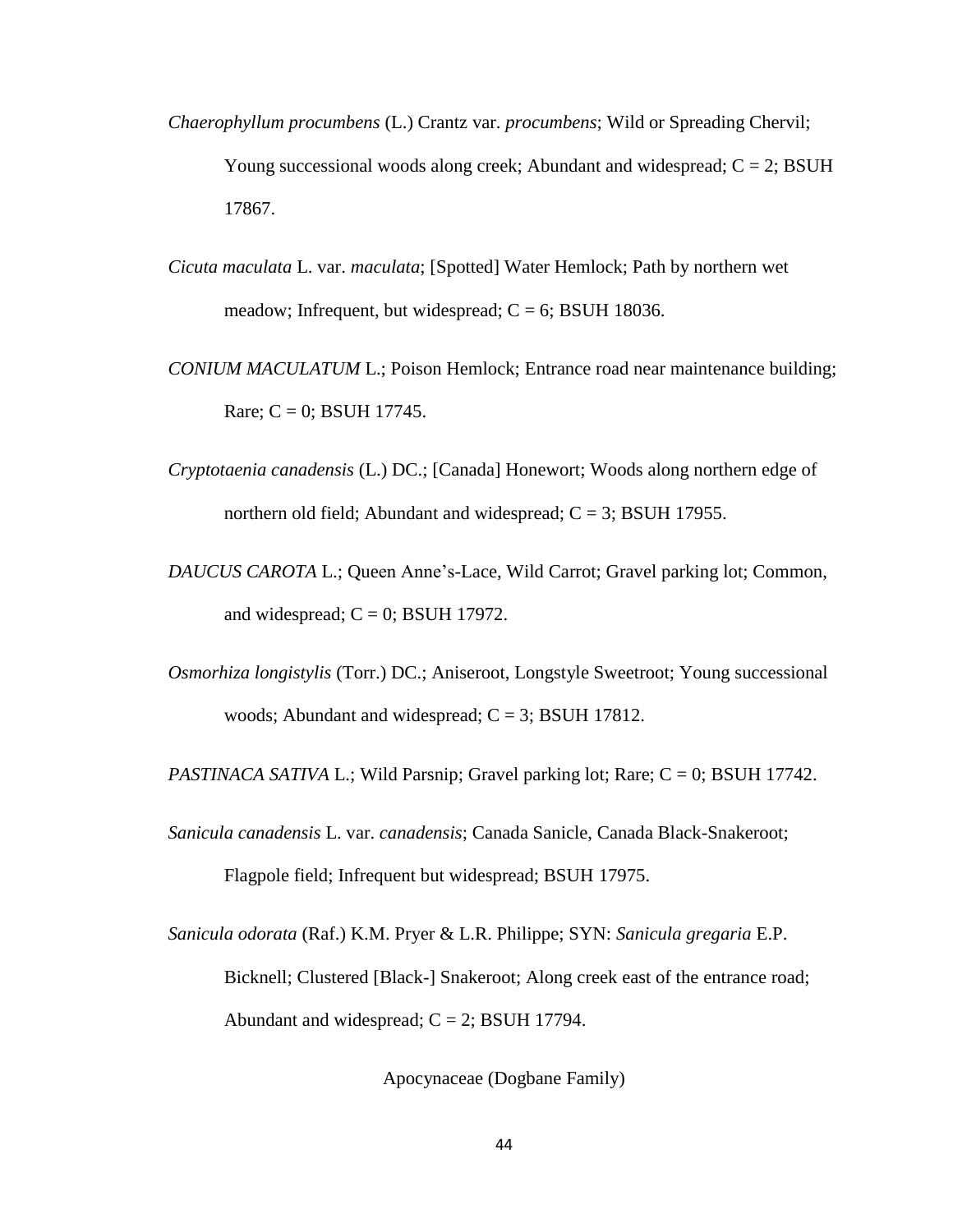*Apocynum cannabinum* L.; Dogbane, American Indian Hemp; Northern old-field; Infrequent;  $C = 2$ ; BSUH 18020.

Araceae (Arum Family)

*Arisaema dracontium* (L.) Schott; Green Dragon; Path along moist meadow to the southeast; Rare, but locally common;  $C = 5$ ; BSUH 18010.

- *Arisaema triphyllum* (L.) Schott var. *triphyllum*; Jack-in-the-Pulpit; Hillside woods along northern moist meadow; Abundant and widespread;  $C = 4$ ; BSUH 17814.
- *Symplocarpus foetidus* (L.) Salib. ex Nutt.; Skunk Cabbage; Moist meadows; Common, and locally abundant;  $C = 8$ ; BSUH 17843.

Aristolochiaceae (Birthwort Family)

*Aristolochia serpentaria* L.; Virginia Snakeroot; Successional woods near lodge; Infrequent;  $C = 8$ ; BSUH 17778.

Asclepiadaceae (Milkweed Family)

*Asclepias incarnata* L. ssp. *incarnata*; Swamp Milkweed; Eastern moist meadow; Infrequent;  $C = 4$ ; BSUH 18054.

*Asclepias syriaca* L.; Common Milkweed; Gravel lot and associated field; Rare; C = 1; BSUH 18006.

Asteraceae (Aster Family) [46]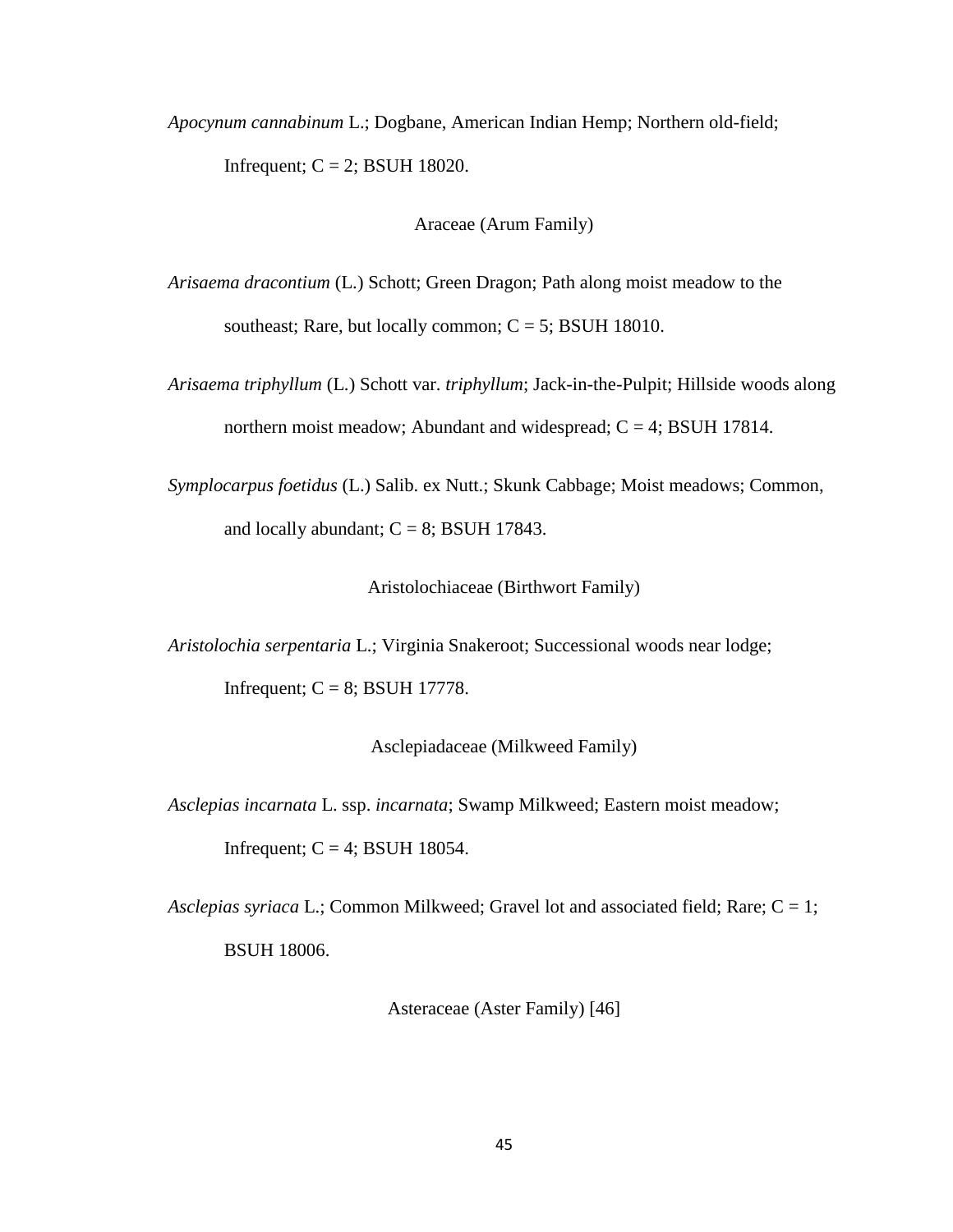- *Achillea millefolium* L.; Common Yarrow; Western old field; Infrequent but widespread;  $C = 0$ ; BSUH 17316.
- *Ageratina altissima* (L.) King & H. Rob. var. *altissima*; SYN: *Eupatorium rugosum* Houtt.; White Snakeroot; Paths in young successional woods; Abundant and widespread;  $C = 2$ ; BSUH 17907.
- *Ambrosia artemisiifolia* L. var. *elatior* Descourt.; SYN: *Ambrosia elatior* L.; Common Ragweed; Northern old field; Abundant and widespread;  $C = 0$ ; BSUH 17903.
- *Ambrosia trifida* L. var. *trifida*; Great or Giant Ragweed; Field associated with gravel lot; Common and widespread;  $C = 0$ ; BSUH 17895.
- *ARCTIUM MINUS* (Hill) Bernh.; Common or Lesser Burdock; Border of western old field; Infrequent but widespread;  $C = 0$ ; BSUH 18021.
- *Bidens cernua* L.; Nodding Bur-Marigold, Nodding Beggartick; Creek bank north of western old field; Common and widespread;  $C = 2$ ; BSUH 17292.
- *Bidens frondosa* L.; Common Beggar's-Ticks, Devil's-Beggartick; Happy Hollow camp site; Abundant and widespread;  $C = 1$ ; BSUH 17873.
- (#) *Bidens tripartita* L; SYN: *Bidens comosa* (A. Gray) Wiegand; Three-Parted or Three-Lobed Beggar's-Ticks; Path along northern moist meadow; Common;  $C = 2$ ; BSUH 17922.
- *Bidens vulgata* Greene; Tall Beggar's-Ticks, Big Devil's-Beggartick; Northern old field; Infrequent but locally abundant;  $C = 0$ ; BSUH 17904.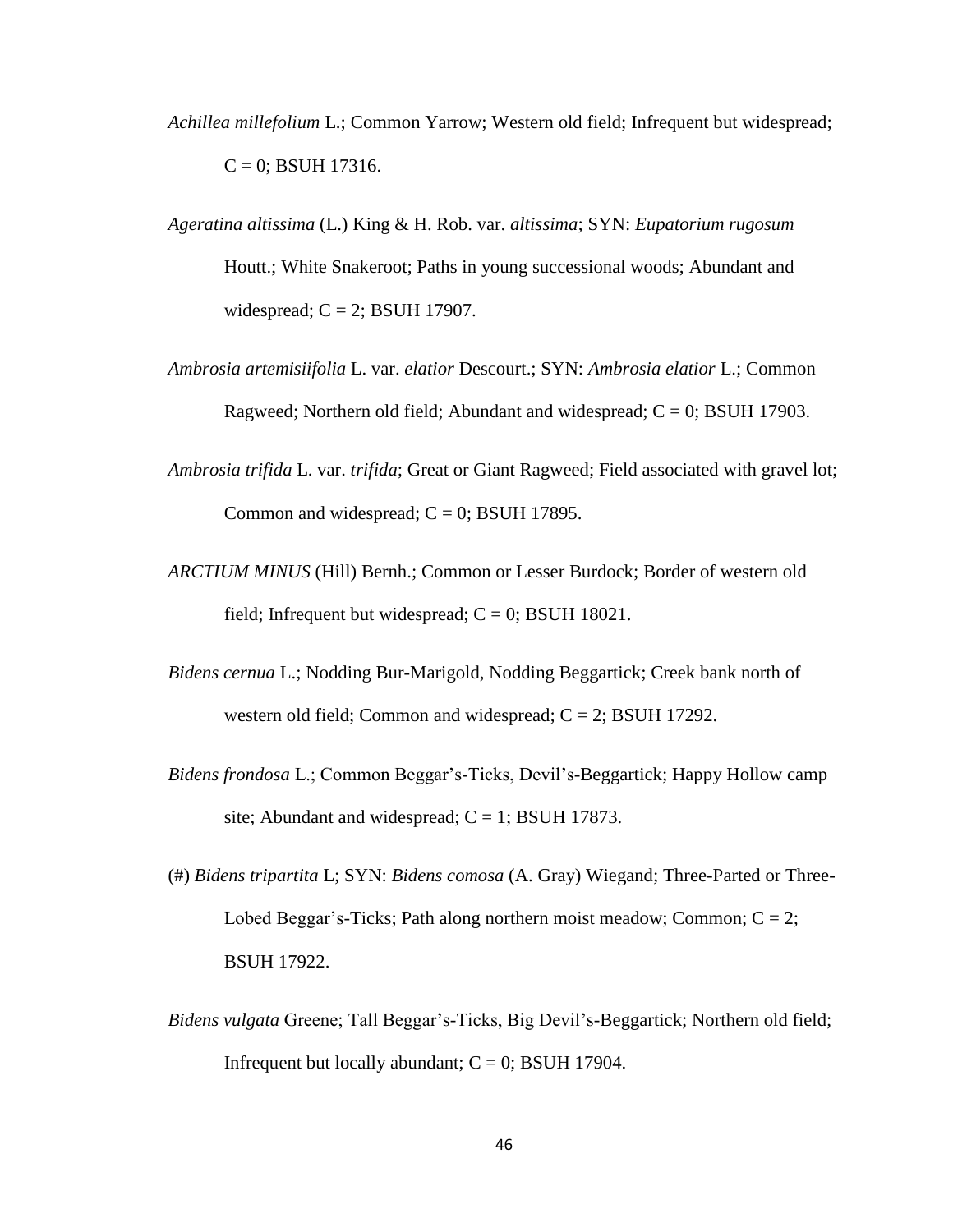*CICHORIUM INTYBUS* L.; Chicory; Gravel lot; Rare;  $C = 0$ ; BSUH 17932.

- *CIRSIUM ARVENSE* (L.) Scop.; Canada Thistle; Gravel lot and associated field; Infrequent;  $C = 0$ ; BSUH 18012.
- *Cirsium discolor* (Muhl. ex Willd.) Spreng.; Field or Pasteur Thistle; Gravel lot and oldfields; Infrequent but widespread;  $C = 3$ ; BSUH 17871.
- *CIRSIUM VULGARE* (Savi) Ten.; Bull Thistle; Gravel lot and adjacent field; Rare; C = 0; BSUH 18023.
- *Conyza canadensis* (L.) Cronquist var. *canadensis*; [Canadian] Horseweed; Gravel lot and associated field; Common and widespread;  $C = 0$ ; BSUH 18034.
- *Erechtites hieraciifolia* (L.) Raf. ex DC. var. *hieraciifolia*; White Fireweed; Path to western old field; Rare;  $C = 2$ ; BSUH 17890.
- *Erigeron annuus* (L.) Pers.; Eastern Daisy or Annual Fleabane, Whitetop; Northern old field; Abundant and widespread;  $C = 0$ ; BSUH 17740.
- *Erigeron philadelphicus* L. var. *philadelphicus*; Philadelphia Daisy or Fleabane; Edge of parking lot; Infrequent, but widespread;  $C = 3$ ; BSUH 17809.
- (#) *Eupatorium altissimum* L.; Tall Boneset, Tall Thoroughwort; Gravel lot and associated field; Infrequent;  $C = 1$ ; BSUH 17295.
- *Eupatorium perfoliatum* L. var. *perfoliatum*; Common Boneset; Moist meadows; Common and widespread;  $C = 4$ ; BSUH 18025.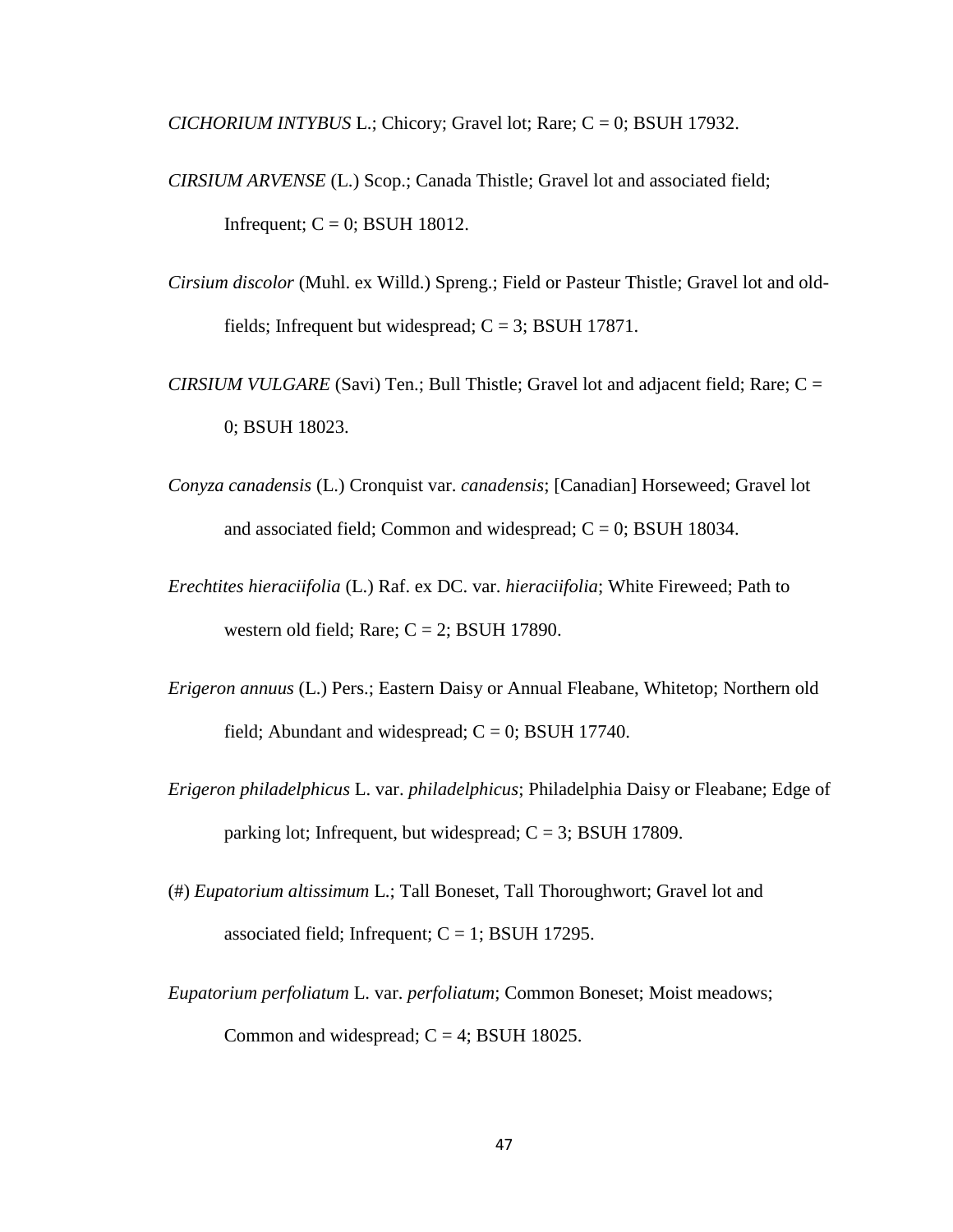- *Eupatorium purpureum* L. var. *purpureum*; Purple-Node, Green-Stemmed or Sweet-Scented Joe-Pye-Weed; Gravel lot and associated field; Abundant and widespread;  $C = 5$ ; BSUH 18016.
- *Euthamia graminifolia* (L.) Nutt. ex Cass. var. *graminifolia*; Common Flat-Topped Goldenrod; Northern old field; Infrequent but locally common;  $C = 3$  BSUH 17889.
- (#) *GALINSOGA QUADRIRADIATA* Cav.; Common Quickweed, Peruvian Daisy, Shaggy Soldier; Gravel lot; Rare;  $C = 0$ ; BSUH 17288.
- *Helenium autumnale* L. var. *autumnale*; Common Sneezeweed; Creek bank near east moist meadow; Rare;  $C = 3$ ; BSUH 17925.
- *Helianthus grosseserratus* M. Martens; Sawtooth Sunflower; Creek bank north of western old field; Infrequent;  $C = 3$ ; BSUH 17285.
- *Helianthus tuberosus* L.; Jerusalem-Artichoke; Gravel lot and edge of western old field; Infrequent but locally abundant;  $C = 2$ ; BSUH 17878.
- *Heliopsis helianthoides* (L.) Sweet var. *helianthoides*; False Sunflower, Smooth Oxeye; Along creek; Common and widespread;  $C = 4$ ; BSUH 17980.
- (#) *HYPOCHAERIS RADICATA* L.; (Hairy) Cat's-Ear; Western old-field; Infrequent but locally common;  $C = 0$ ; BSUH 17779.
- *Lactuca biennis* (Moench) Fernald; Tall Blue Lettuce; Eastern moist meadow; Infrequent but widespread;  $C = 2$ ; BSUH 17882.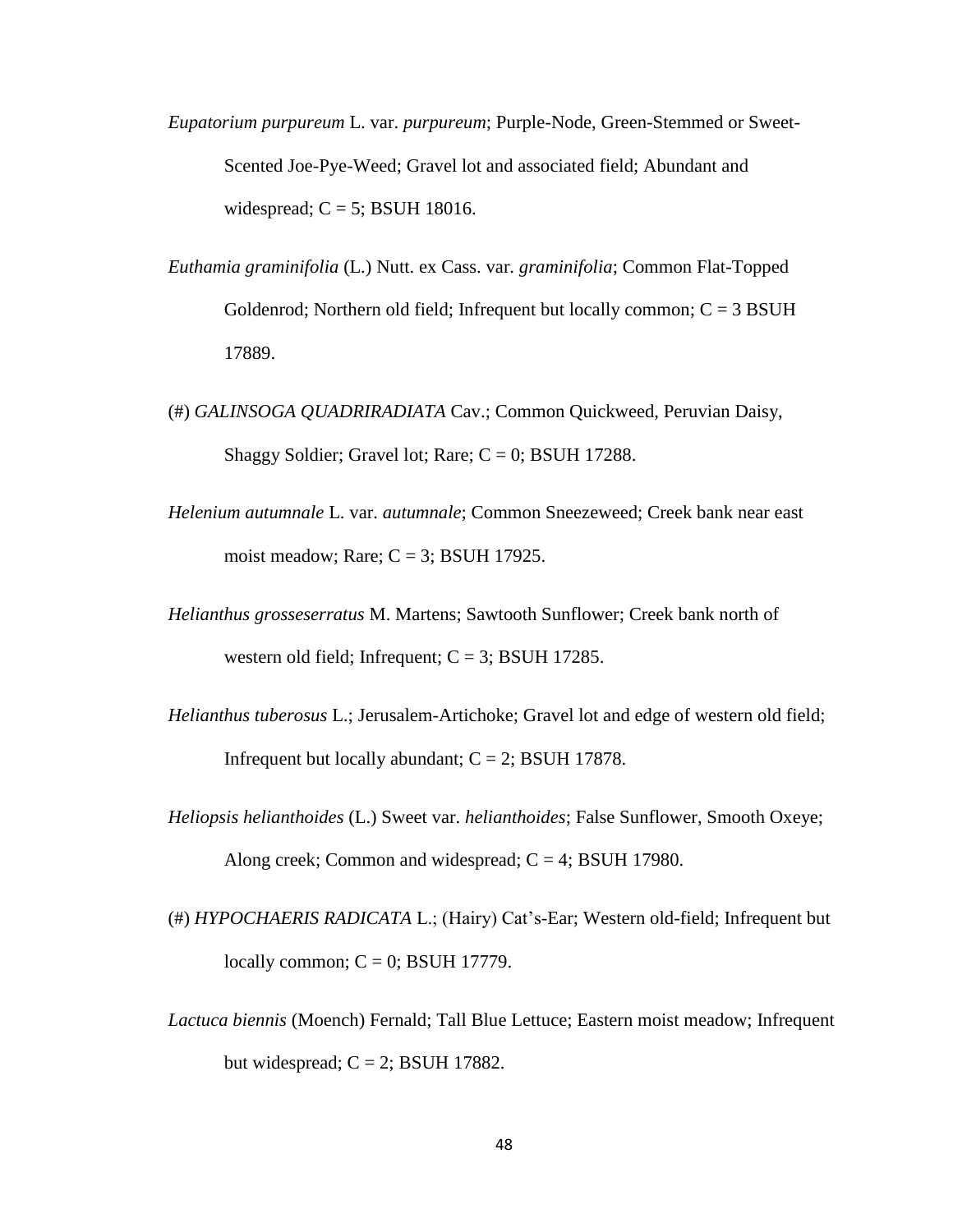- *Lactuca canadensis* L.; Wild or Canada Lettuce; Northern old-field; Infrequent; C = 2; BSUH 18051.
- *Lactuca floridana* (L.) Gaertn. var. *floridana*; Woodland or Blue Lettuce; Gravel lot and old-fields; Abundant and widespread;  $C = 5$ ; BSUH 17870.

*MATRICARIA DISCOIDEA* DC.; SYN: *Matricaria matricarioides* auct. non (Less.) Porter; Pineapple-Weed, Disc Mayweed; Gravel lot and associated field; Rare; C  $= 0$ ; BSUH 17324.

*Packera glabella* (Poir.) C. Jeffrey; SYN: *Senecio glabellus* Poir.; Butterweed, Yellowtop; Young successional woods; Infrequent but widespread;  $C = 0$ ; BSUH 17852.

- *Packera obovata* (Muhl. ex Willd.) W.A. Weber & A. Löve; SYN: *Senecio obovatus* Muhl. ex Willd.; Round-Leaved Golden Ragwort; Upland woods; Infrequent but locally common;  $C = 7$ ; BSUH 17850.
- *Prenanthes altissima* L.; Tall Rattlesnake-Root, Tall White Lettuce; Upland woods; Common;  $C = 5$ ; BSUH 17879.
- *Ratibida pinnata* (Vent.) Barnhart; Gray-Headed or Pinnate-Prairie Coneflower; Flagpole hill and path; Rare;  $C = 5$ ; BSUH 17931.
- *Rudbeckia hirta* L. var. *pulcherrima* Farw.; Black-Eyed Susan; Creek bank in southeast corner; Rare;  $C = 2$ ; BSUH 17912.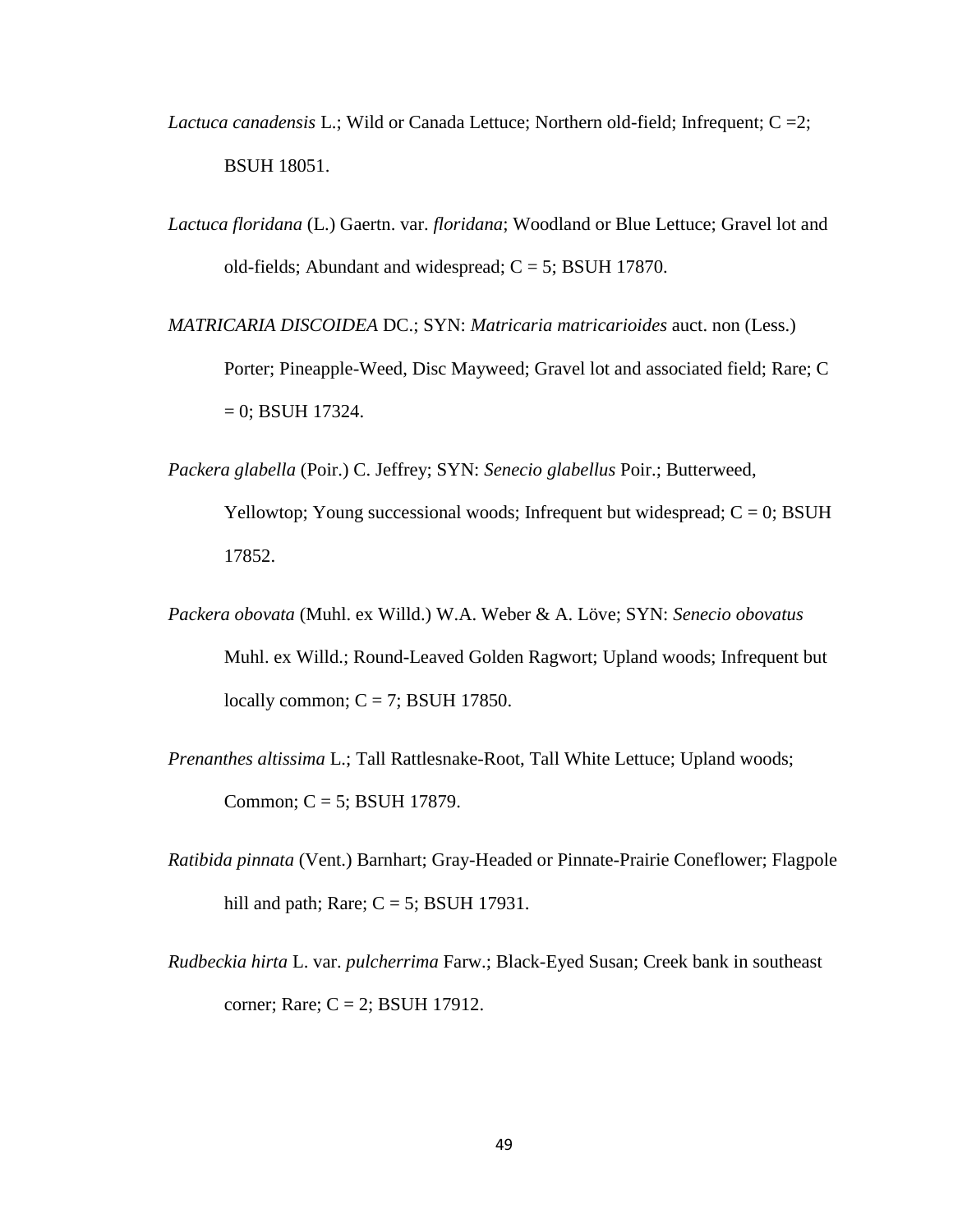- *Rudbeckia laciniata* L. var. *laciniata*; Cut-Leaved Coneflower; Along creek north of old field; Common and widespread;  $C = 3$ ; BSUH 18035.
- (#) *Solidago altissima* L.; SYN: *Solidago canadensis* L. var. *scabra* Torr. & A. Gray; Tall or Canada Goldenrod; Gravel lot and associated fields; Abundant and widespread;  $C = 0$ ; BSUH 17920.
- *Solidago caesia* L. var. *caesia*; Blue-Stemmed Goldenrod, Wreath Goldenrod; Southern upland woods along paths; Infrequent but locally common;  $C = 7$ ; BSUH 17299.

*SONCHUS ASPER* (L.) Hill; Spiny Sow-Thistle; Gravel lot and associated field; Rare; C  $= 0$ ; BSUH 17951.

- *Symphyotrichum cordifolium* (L.) G.L. Nesom; SYN: *Aster cordifolius* L. var. *cordifolius*; *Aster sagittifolius* Wedem. ex Willd.; *Symphyotrichum sagittifolium* (Wedem. ex. Willd.) G.L. Nesom; Common Blue Wood Aster, Blue Heart-Leaved Aster; Field associated with gravel lot; Common and widespread;  $C = 5$ ; BSUH 17302.
- *Symphyotrichum lanceolatum* (Willd.) G.L. Nesom ssp. *lanceolatum* var. *lanceolatum*; SYN: *Aster simplex* Willd.; *Aster lanceolatus* Willd. ssp. *simplex* (Willd.) A.G. Jones; White Panicled Aster; Northern moist meadow; Common and widespread;  $C = 3$ ; BSUH 17301.
- *Symphyotrichum lateriflorum* (L.) Á. Löve & D. Löve var. *lateriflorum*; SYN: *Aster lateriflorus* (L.) Britton; Calico, Goblet, or Side-Flowering Aster; Gravel lot and associated fields; Abundant and widespread;  $C = 3$ ; BSUH 17294.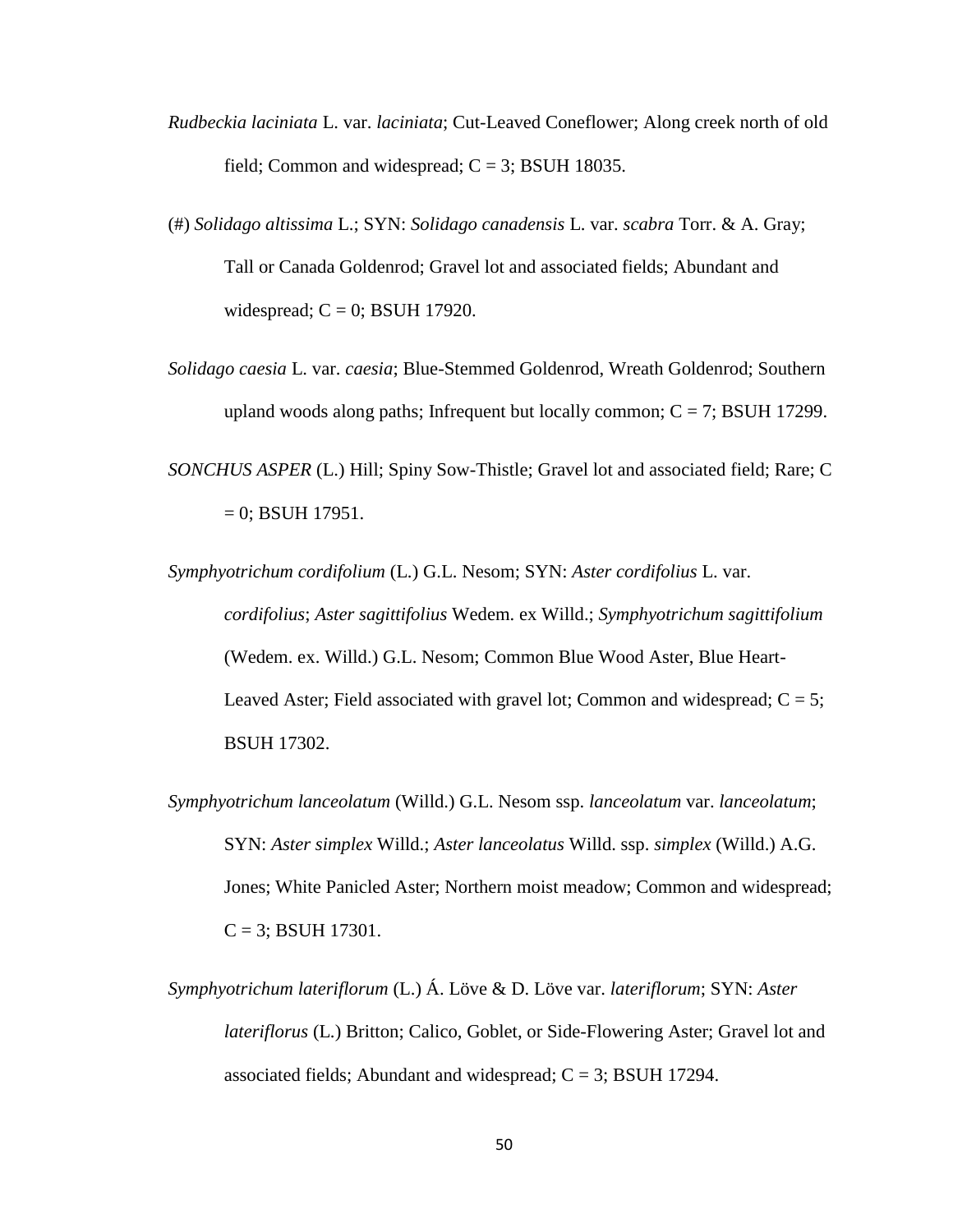- *Symphyotrichum novae-angliae* (L.) G.L. Nesom; SYN: *Aster novae-angliae* L.; New England Aster; Gravel lot and associated field; Rare;  $C = 3$ ; BSUH 17289.
- *Symphyotrichum pilosum* (Willd.) G.L. Nesom var. *pilosum*; SYN: *Aster pilosus* Willd.; Hairy White Old-Field Aster, Heath Aster, Goodbye Meadow; Flagpole hill; Common and widespread;  $C = 0$ ; BSUH 17303.
- (#) *Symphyotrichum puniceum* (L.) Á. Löve & D. Löve var. *puniceum*; SYN: *Aster firmus* Nees.; *Symphyotrichum firmum* (Nees) G.L. Nesom; Purple-Stem Aster; Southeast moist meadow; Rare but locally common;  $C = 4$ ; BSUH 17300.
- *TARAXACUM OFFICINALE* F.H. Wigg. ssp. *OFFICINALE*; Common Dandelion; Along gravel drives and in old fields; Common and widespread;  $C = 0$ ; BSUH 17840.
- *TRAGOPOGON LAMOTTEI* Rouy; SYN: *Tragopogon pratensis* L. ssp. *pratensis*; Common Goat's-Beard, Jack-Go-to-Bed-at-Noon; Western old-field; Rare; C = 0; BSUH 18056.
- *Verbesina alternifolia* (L.) Britton ex Kearney; SYN: *Actinomeris alternifolia* (L.) DC.; Wingstem; Path along eastern creek; Common;  $C = 3$ ; BSUH 17908.
- *Vernonia gigantea* (Walter) Trel. ssp. *gigantea*; Tall or Giant Ironweed; Northern oldfield; Common and widespread;  $C = 2$ ; BSUH 17905.
- *Xanthium strumarium* L. var. *glabratum* (DC.) Cronquist; Rough Cocklebur; Dry vernal pool; Rare but locally abundant;  $C = 0$ ; BSUH 17917.

Balsaminaceae (Touch-Me-Not Family)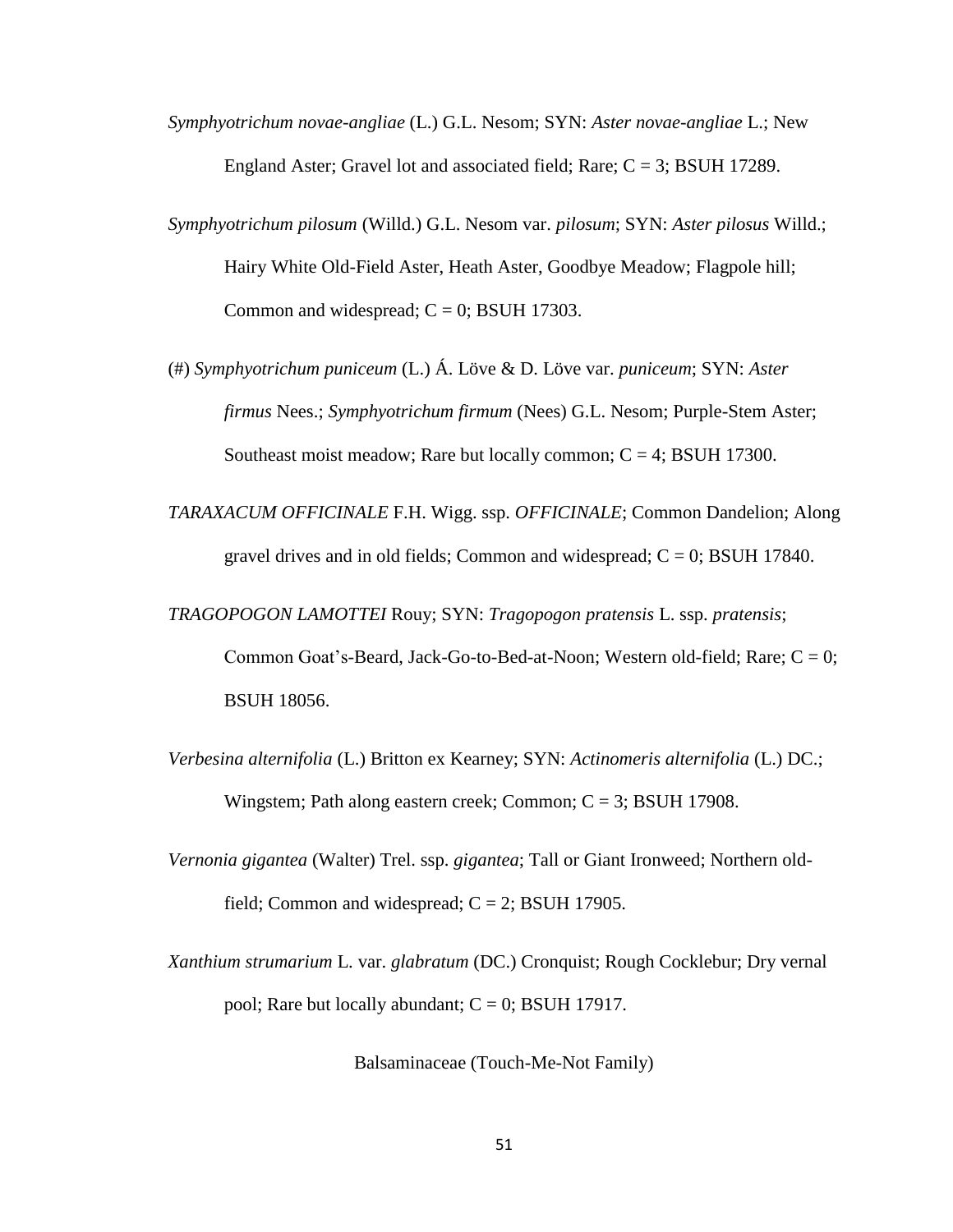- *Impatiens capensis* Meerb.; Orange Jewelweed, Spotted Touch-Me-Not; Northern oldfield; Abundant and widespread;  $C = 2$ ; BSUH 17978.
- *Impatiens pallida* Nutt.; Yellow Jewelweed, Pale Touch-Me-Not; Edge of parking lot and along entrance drive; Rare;  $C = 4$ ; BSUH 18027.

Berberidaceae (Barberry Family)

- (#) *BERBERIS THUNBERGII* DC.; Japanese Barberry; Northern edge of upland mesic woods; Rare;  $C = 0$ ; BSUH 17785.
- *Podophyllum peltatum* L.; May-Apple; Woodlands; Abundant and widespread;  $C = 3$ ; BSUH 17835.

Bignoniaceae (Trumpet-Creeper Family)

- *Campsis radicans* (L.) Seem. ex Bureau; Trumpet Creeper; Western old-field; Locally abundant;  $C = 1$ ; BSUH 17983.
- *Catalpa speciosa* Warder; Northern Catalpa; Gravel lot and woods along northern creek; Infrequent but locally common;  $C = 0$ ; BSUH 17753.

Boraginaceae (Borage Family)

- *Hackelia virginiana* (L.) I.M. Johnst.; Stickseed, Beggars-Lice; Northern end of upland mesic woods; Abundant and widespread;  $C = 0$ ; BSUH 18042.
- *Mertensia virginica* (L.) Pers. ex Link; Virginia Bluebells; Northern edge of upland mesic woods; Rare but locally abundant;  $C = 6$ ; BSUH 17839.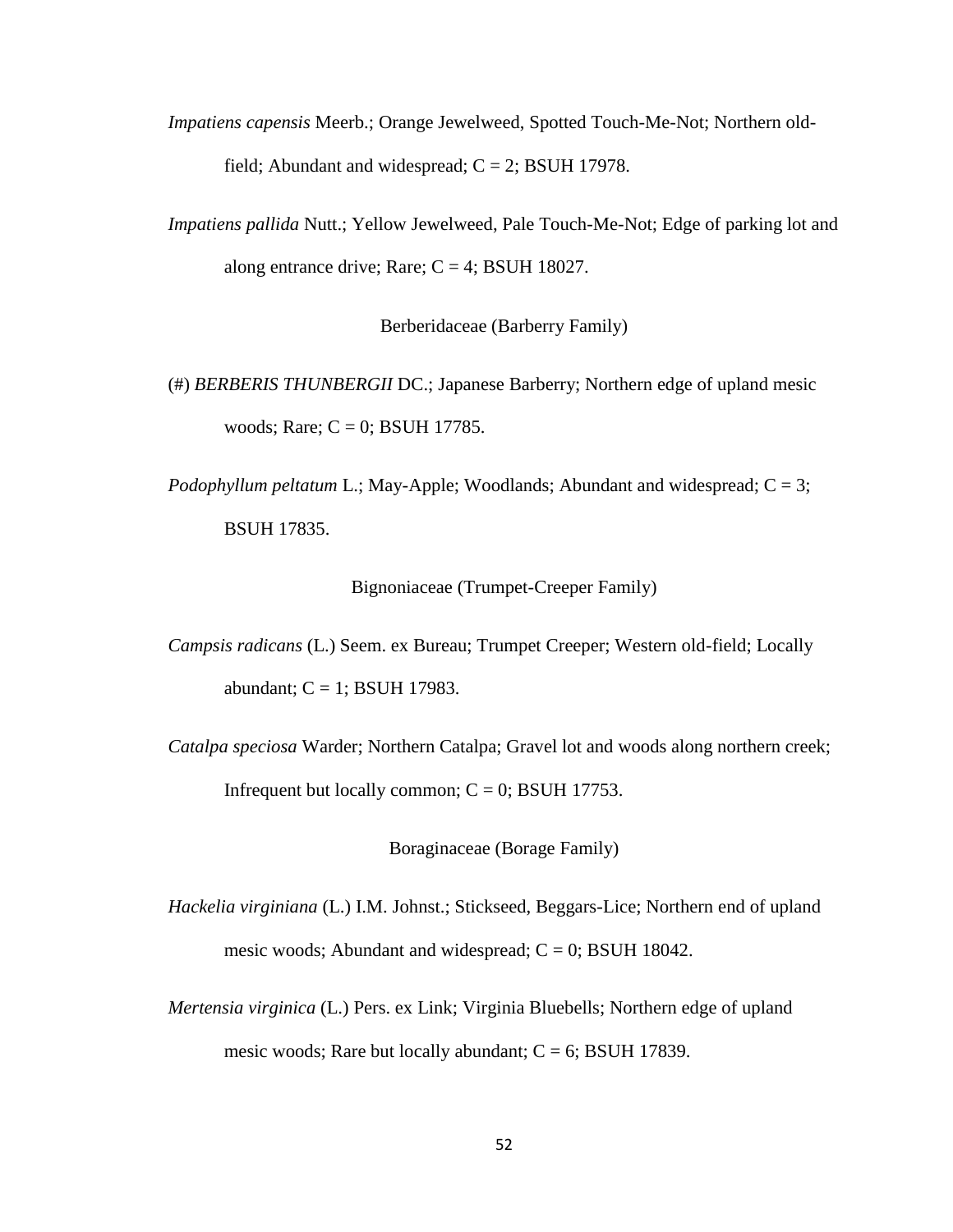- *ALLIARIA PETIOLATA* (M. Bieb.) Cavara & Grande; SYN: *Alliaria officinalis* Andrz. ex M. Bieb.; Garlic Mustard; Northern creek and moist meadow; Abundant and widespread;  $C = 0$ ; BSUH 17823.
- *Arabis hirsuta* (L.) Scop. var. *pycnocarpa* (M. Hopkins) Rollins; SYN: *Arabis hirsuta* (L.) Scop. var. *adpressipilis* (M. Hopkins) Rollins; Hairy Rockcress; Northern end of upland mesic woods; Rare but locally common;  $C = 5$ ; BSUH 17804.
- *BARBAREA VULGARIS* W.T. Aiton; [Garden] Yellow Rocket, Bitter Winter Cress; Gravel lot; Common;  $C = 0$ ; BSUH 17863.
- *BRASSICA NIGRA* (L.) W.D.J. Koch; Black Mustard; Gravel lot and associated field; Rare but locally common;  $C = 0$ ; BSUH 18014.
- *CAPSELLA BURSA-PASTORIS* (L.) Medik.; Shepherd's Purse; Gravel lot and associated field; Infrequent;  $C = 0$ ; BSUH 17807.
- *Cardamine bulbosa* (Schreb. ex Muhl.) Britton, Sterns & Poggenb.; SYN: *Cardamine rhomboidea* (Pers.) DC.; White Spring Cress, Bulbous Bittercress; Northern creek and moist meadow; Infrequent but locally abundant;  $C = 4$ ; BSUH 17824.
- *Cardamine concatenata* (Michx.) Sw.; SYN: *Dentaria laciniata* Muhl. ex Willd.; Cut-Leaved Toothwort; Woodlands; Abundant and widespread;  $C = 4$ ; BSUH 17836.
- *Cardamine douglassii* Britton; Purple Spring Cress, Limestone Bittercress; Edge of western old-field; Common and widespread;  $C = 5$ ; BSUH 17845.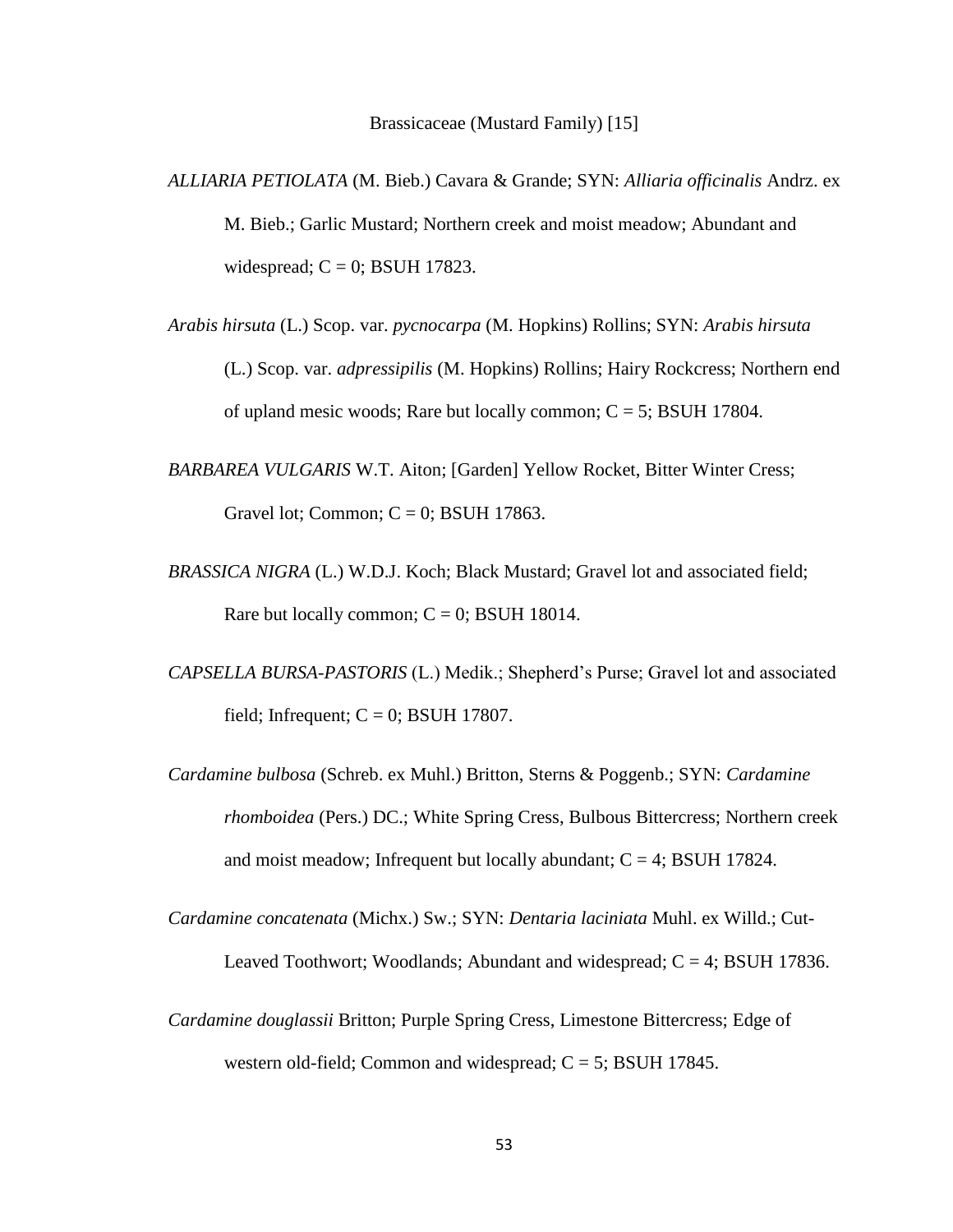- (#) *CARDAMINE HIRSUTA* L.; Hairy Bittercress; Building lawns; Infrequent but locally abundant;  $C = 0$ ; BSUH 17837.
- *Cardamine pensylvanica* Muhl. ex Willd.; Pennsylvania Bittercress; Along the creek in young successional woods; Infrequent;  $C = 2$ ; BSUH 17851.
- (#) *DRABA VERNA* L.; Early Whitlow-Grass, Spring Draba; Gravel drive and lawns; Infrequent but locally abundant;  $C = 0$ ; BSUH 17830.
- *Lepidium virginicum* L. var. *virginicum*; Common Peppergrass, Poor Man's-Pepper, Virginia Pepperweed; Gravel lot and associated fields; Infrequent;  $C = 0$ ; BSUH 17962.
- *NASTURTIUM OFFICINALE* W.T. Aiton; SYN: *Rorippa nasturtium-aquaticum* (L.) Hayek; Watercress; Creek north of gravel lot; Rare but locally abundant;  $C = 0$ ; BSUH 18040.
- *Rorippa palustris* (L.) Besser ssp. *fernaldiana* (Butters & Abbe) Jonsell; SYN: *Rorippa islandica* (Oeder) Borbás var. *fernaldiana* Butters & Abbe; Common or Fernald's Yellow Cress; Large vernal pool; Rare;  $C = 2$ ; BSUH 17915.
- *THLASPI ARVENSE* L.; Field Pennycress; Gravel lot; Rare but locally frequent;  $C = 0$ ; BSUH 17767.

Campanulaceae (Bellflower Family)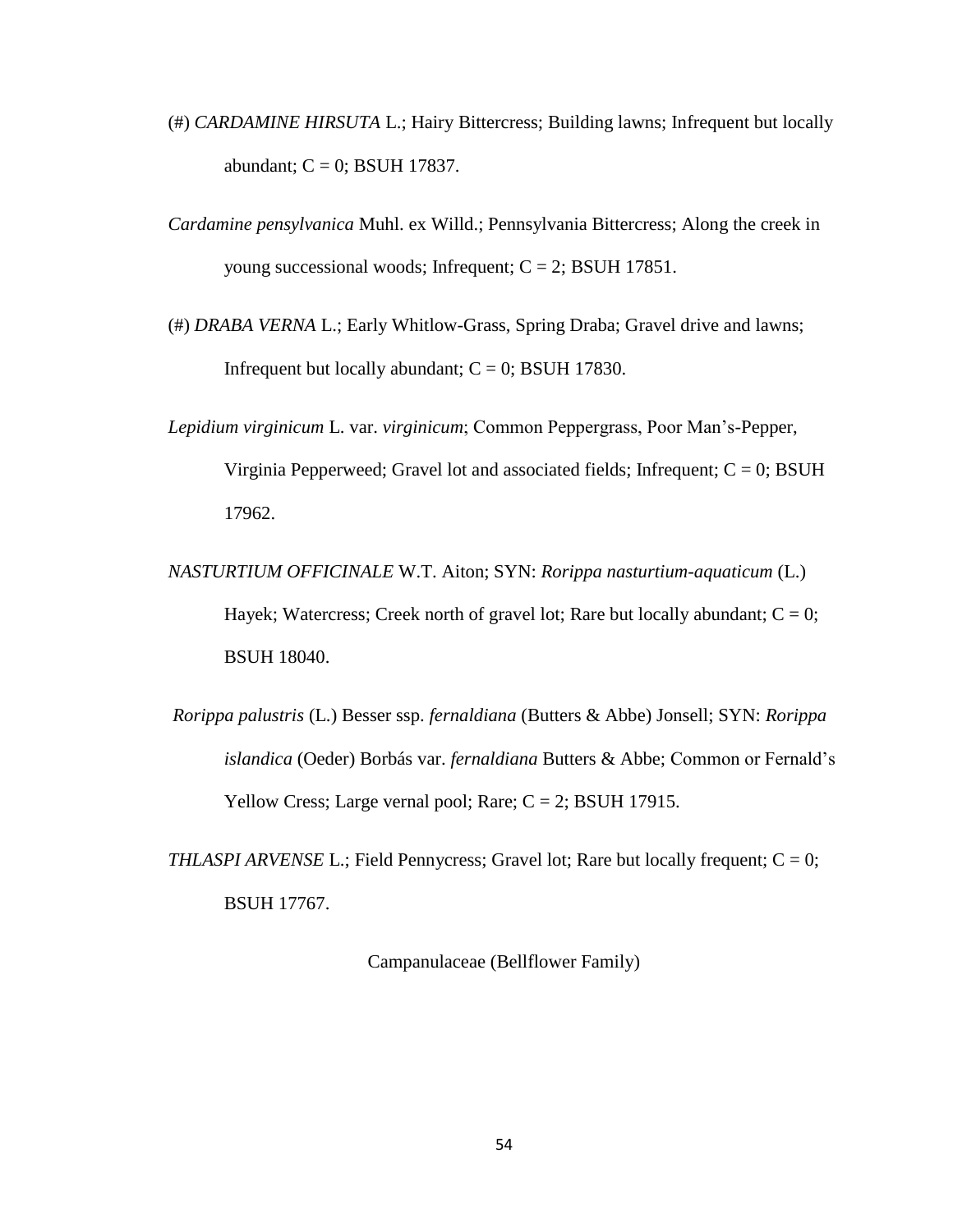*Campanulastrum americanum* (L.) Small; SYN: *Campanula americana* L.; Tall or American Bellflower; Gravel lot and associated field; Abundant and widespread;  $C = 4$ ; BSUH 18044.

*Lobelia inflata* L.; Indian Tobacco; Gravel lot and associated field; Infrequent;  $C = 3$ ; BSUH 17874.

*Lobelia siphilitica* L. var. *siphilitica*; Great Blue Lobelia; Moist meadows; Infrequent; C  $= 3$ ; BSUH 17897.

Cannabaceae (Indian Hemp Family)

(#) *Humulus lupulus* L. var. *lupuloides* E. Small; Common or American Hops; Western old-field; Rare but locally common;  $C = 5$ ; BSUH 17775.

Caprifoliaceae (Honeysuckle Family) [7]

*LONICERA MAACKII* (Rupr.) Herder; Amur Bush Honeysuckle; Along northern creek; Abundant and widespread;  $C = 0$ ; BSUH 17789.

*LONICERA MORROWII* A. Gray; Morrow's Honeysuckle; Northern old-field; Infrequent;  $C = 0$ ; BSUH 17857.

*LONICERA* X *BELLA* Zabel; Showy Fly Honeysuckle; Northern old-field; Infrequent; C  $= 0$ ; BSUH 17859.

*Sambucus nigra* L. ssp. *canadensis* (L.) R. Bolli; SYN: *Sambucus canadensis* L.; American Black Elderberry; Western old-field; Common and widespread;  $C = 2$ ; BSUH 18005.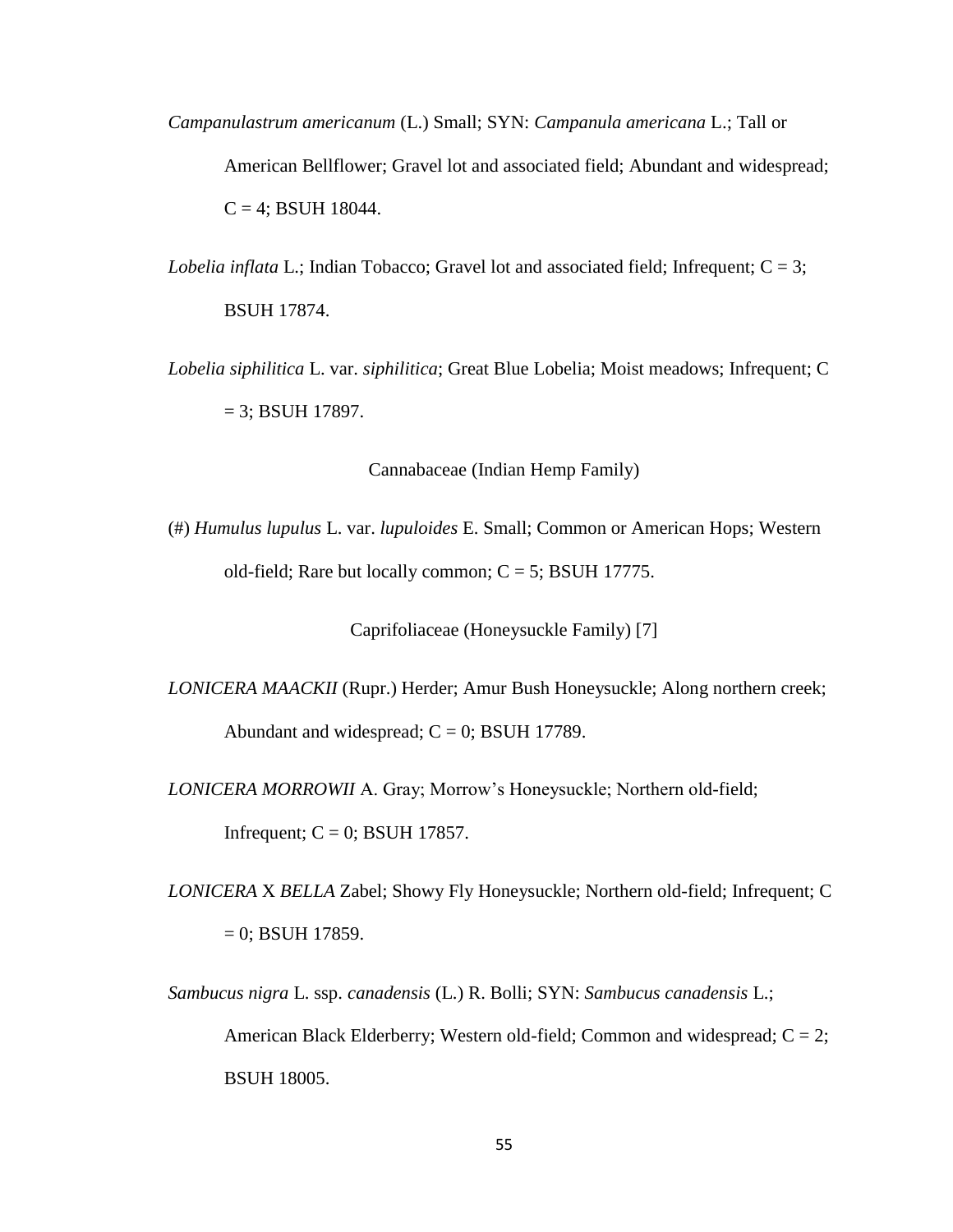- *Triosteum perfoliatum* L.; Common Horse-Gentian, Feverwort; Flagpole path and field; Rare; C =5; BSUH 17953.
- *Viburnum lentago* L.; Nannyberry, Sheepberry; Along southeast creek; Rare; C = 5; BSUH 17885.
- *Viburnum prunifolium* L.; Black Haw; Southern upland mesic woods; Common and widespread;  $C = 4$ ; BSUH 17861.

Caryophyllaceae (Pink Family)

- *ARENARIA SERPYLLIFOLIA* L.; Thyme-Leaved Sandwort; Building lawns; Rare but one large colony;  $C = 0$ ; BSUH 17981.
- *CERASTIUM FONTANUM* Baumg. ssp. *VULGARE* (Hartm.) Greuter & Burdet; SYN: *Cerastium vulgatum* L.; Mouse-Ear Chickweed, Big Chickweed; Western oldfield; Common and widespread in field;  $C = 0$ ; BSUH 18047.
- *SILENE LATIFOLIA* Poir. ssp. *ALBA* (Mill.) Greuter & Burdet; SYN: *Lychnis alba* Mill.; Evening, White, or Bladder Campion; Gravel lot and associated field; Rare; C = 0; BSUH 17322.
- *Silene stellata* (L.) W.T. Aiton; Starry Catchfly, Widowsfrill; Young successional slope woods; Rare; C = 5; BSUH 17984.
- *Silene virginica* L. var. *virginica*; Fire Pink; Low woods along southern moist meadow; Rare but locally common;  $C = 7$ ; BSUH 17319.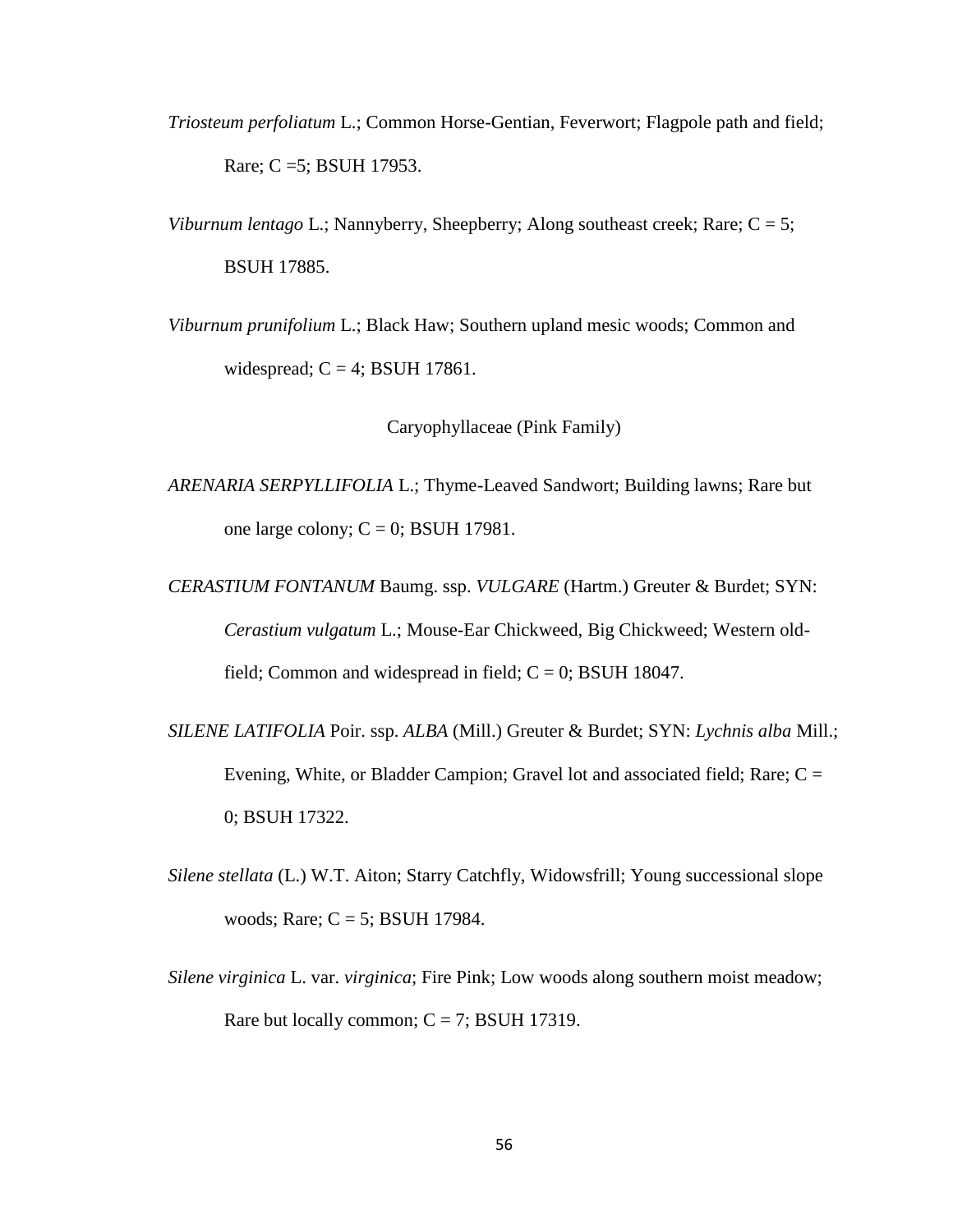*STELLARIA MEDIA* (L.) Vill.; Common Chickweed; Building lawns; Abundant and widespread;  $C = 0$ ; BSUH 17827.

Celastraceae (Staff-tree Family)

(#) *CELASTRUS ORBICULATUS* Thunb.; Oriental Bittersweet; Shrub thicket near gravel lot; Infrequent;  $C = 0$ ; BSUH 17770.

*Celastrus scandens* L.; American Bittersweet; Woodland edge of western old-field; Rare;  $C = 2$ ; BSUH 17780.

*EUONYMUS ALATUS* (Thunb.) Siebold var. *ALATUS*; Winged Euonymus, Winged Burning Bush; Upland mesic woods; Abundant and widespread;  $C = 0$ ; BSUH 17808.

*EUONYMUS FORTUNEI* (Turcz.) Hand.-Maz. var. *fortunei*; Winter Creeper; Gravel lot and associated field; Rare;  $C = 0$ ; BSUH 17296.

Chenopodiaceae (Goosefoot Family)

*CHENOPODIUM ALBUM* L. var. *ALBUM*; Lamb's-Quarters, Pigweed; Gravel lot and associated field; Rare;  $C = 0$ ; BSUH 17921.

Clusiaceae (Mangosteen Family)

*Hypericum punctatum* Lam.; Spotted St.-John's-Wort; Northern old-field; Abundant and widespread in fields;  $C = 3$ ; BSUH 17987.

Commelinaceae (Spiderwort Family)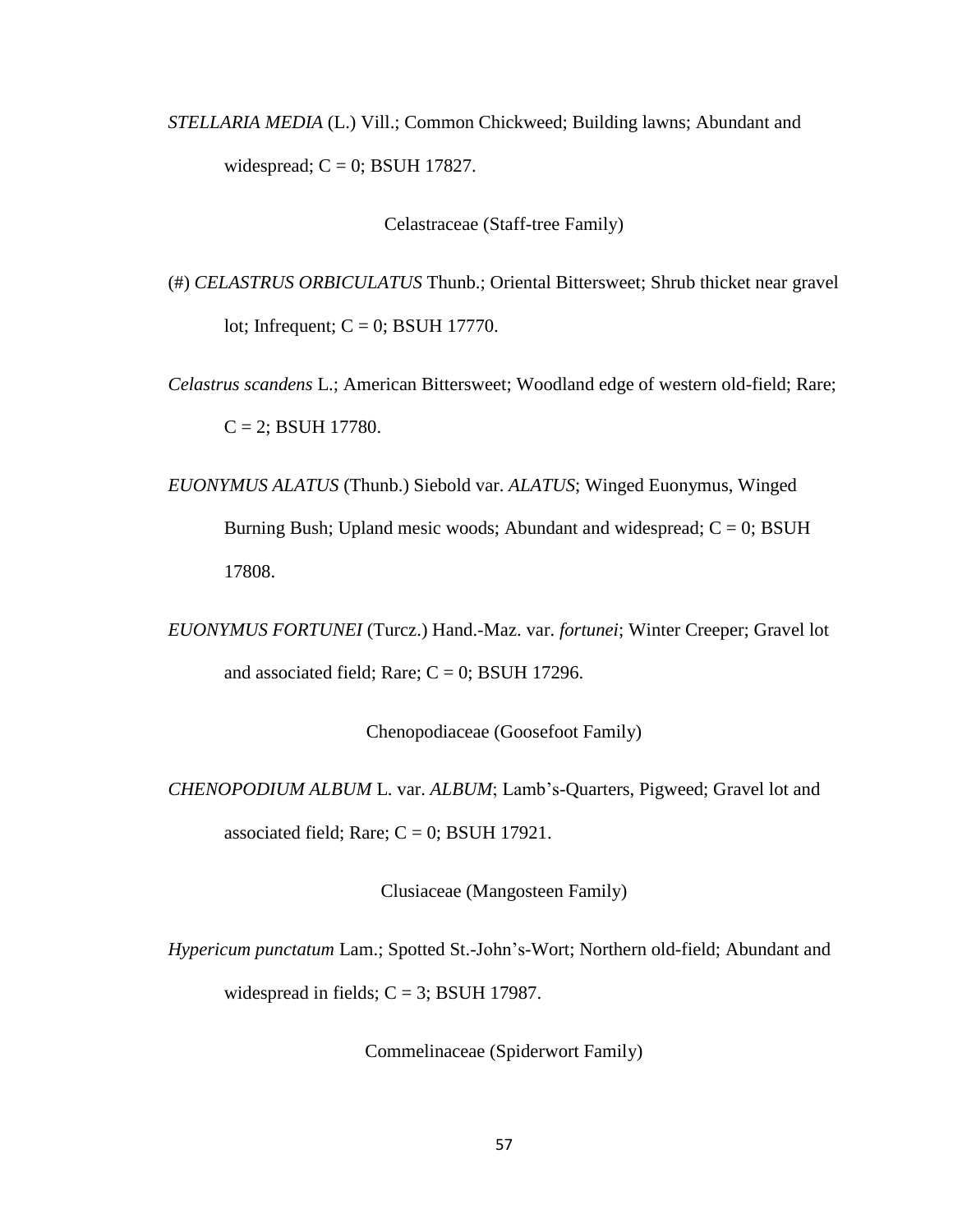- *COMMELINA COMMUNIS* L.; Common or Asiatic Day-Flower; Gravel lot and associated field; Rare;  $C = 0$ ; BSUH 17868.
- *Tradescantia subaspera* Ker Gawl. var. *subaspera*; Zigzag or Broad-Leaved Spiderwort; Edge of western old-field; Infrequent;  $C = 4$ ; BSUH 17906.
- *Tradescantia virginiana* L.; Virginia Spiderwort; Upland mesic woods; Common and widespread;  $C = 7$ ; BSUH 17801.

Convolvulaceae (Morning-glory Family)

- *Calystegia sepium* (L.) R. Br.; Common Hedge Bindweed, Hedge False Bindweed; Gravel lot near creek; Abundant and widespread;  $C = 1$ ; BSUH 17743.
- *IPOMOEA HEDERACEA* Jacq.; Ivy-Leaved Morning-Glory; Gravel lot and associated field; Rare;  $C = 0$ ; BSUH 17894.
- *Ipomoea pandurata* (L.) G. Mey.; Wild Potato, Man-of-the-Earth; Northern old-field; Infrequent but locally abundant;  $C = 3$ ; BSUH 18019.
- *IPOMOEA PURPUREA* (L.) Roth; Common or Tall Morning-Glory; Gravel lot and associated field; Rare;  $C = 0$ ; BSUH 18043.

Cornaceae (Dogwood Family)

*Cornus drummondii* C.A. Mey.; Rough-Leaved Dogwood; Gravel drive; Common and widespread;  $C = 2$ ; BSUH 18049.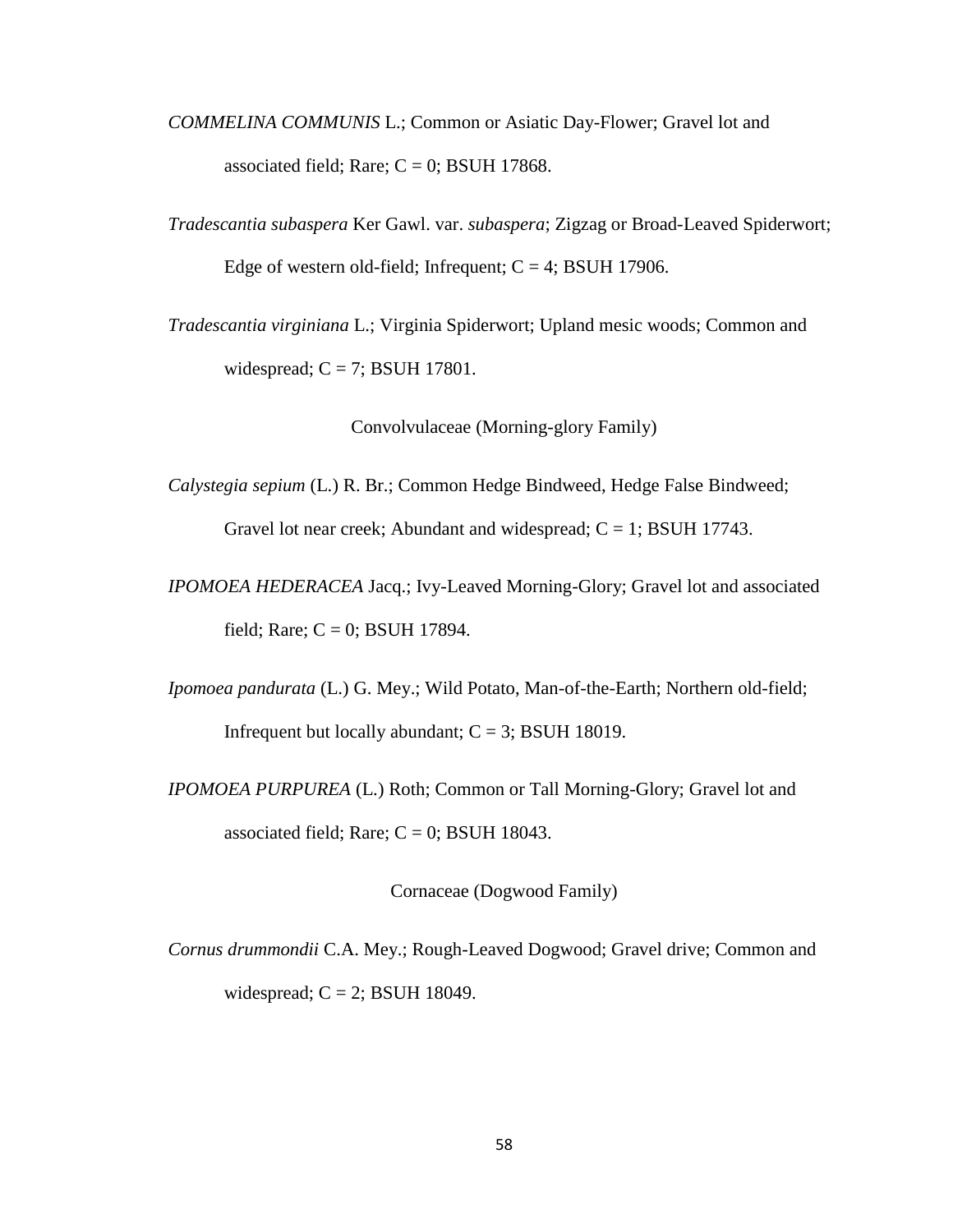*Cornus florida* L.; Flowering Dogwood; Flagpole path and field; Abundant and widespread;  $C = 4$ ; BSUH 17862.

*Cornus obliqua* Raf.; SYN: *Cornus amomum* Mill. var. *schuetzeana* (C.A. Mey.) Rickett; Silky Dogwood, Knob-Styled Dogwood; Northern moist meadow along creek; Rare;  $C = 5$ ; BSUH 17332.

Crassulaceae (Stonecrop Family)

*Sedum ternatum* Michx.; Wild or Woodland Stonecrop; Campsites in upland mesic woods; Infrequent but locally abundant;  $C = 8$ ; BSUH 17820.

Cuscutaceae (Dodder Family)

*Cuscuta gronovii* Willd. ex Schult.; Common Dodder, Scaldweed; Northern moist meadow; Infrequent, parasitic on *Lactuca floridana*; C = 2; BSUH 17898.

Cyperaceae (Sedge) [34]

- (#) *Carex aggregata* Mack.; Smooth Clustered Sedge, Glomerate Sedge; Path along west side of vernal pool; Abundant and widespread;  $C = 2$ ; BSUH 17268.
- *Carex amphibola* Steud.; Gray Sedge, Eastern Narrowleaf Sedge; Upland mesic woods; Rare;  $C = 8$ ; BSUH 17934.
- (#) *Carex annectens* E.P. Bicknell; Large Yellow Fox Sedge, Yellow-Fruit Sedge; Western old-field along western side; Rare but locally common;  $C = 3$ ; BSUH 17936.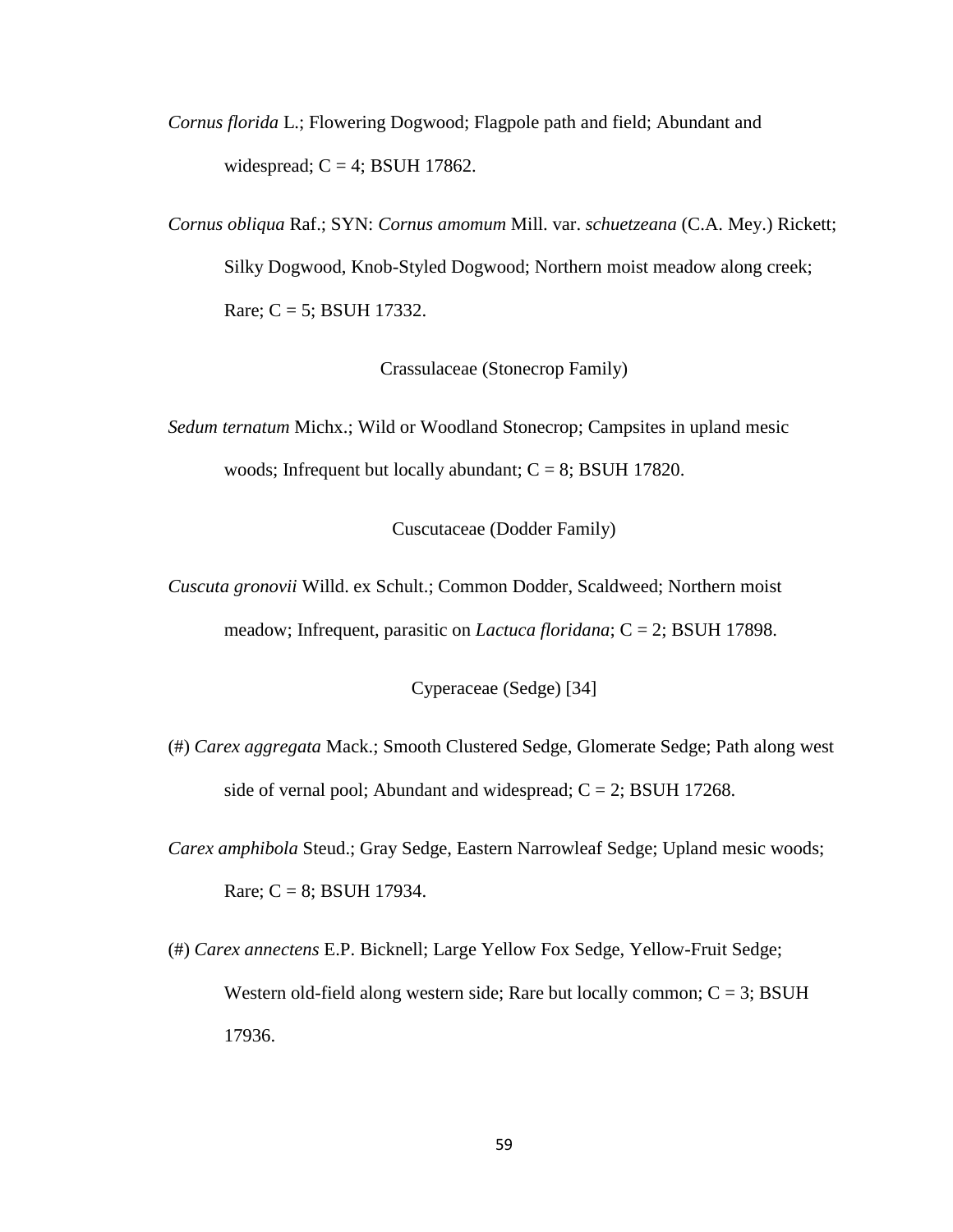- *Carex blanda* Dewey; Common Wood Sedge, Eastern Woodland Sedge; Western oldfield along western side; Abundant and widespread;  $C = 1$ ; BSUH 17269.
- *Carex cephalophora* Muhl. ex Willd.; Short-Headed Bracted Sedge, Oval-Leaf Sedge; Western old-field; Abundant and widespread;  $C = 3$ ; BSUH 17271.
- *Carex conjuncta* Boott; Green-Headed or Soft Fox Sedge; Small vernal pool in northwest corner; Abundant;  $C = 6$ ; BSUH 17270.
- *Carex cristatella* Britton; Crested Oval Sedge; Eastern moist meadow; Common; C = 3; BSUH 17272.
- *Carex davisii* Schwein. & Torr.; Awned Graceful Sedge, Davis' Sedge; Western oldfield; Abundant and widespread;  $C = 3$ ; BSUH 17273.
- *Carex frankii* Kunth; Bristly Cattail Sedge, Frank's Sedge; Gravel lot and associated field; Infrequent but widespread;  $C = 2$ ; BSUH 17310.
- *Carex granularis* Muhl. ex Willd.; Pale Sedge, Limestone Meadow Sedge; Fields and creek banks east of entrance road; Common and widespread;  $C = 2$ ; BSUH 17274.
- *Carex grisea* Wahlenb.; Wood Gray Sedge, Inflated Narrow-Leaf Sedge; Fields and creek banks east of entrance road; Abundant and widespread;  $C = 3$ ; BSUH 17275.
- *Carex hirsutella* Mack.; Hairy Green Sedge, Fuzzy-Wuzzy Sedge; Upland mesic woods; Common and widespread;  $C = 3$ ; BSUH 17276.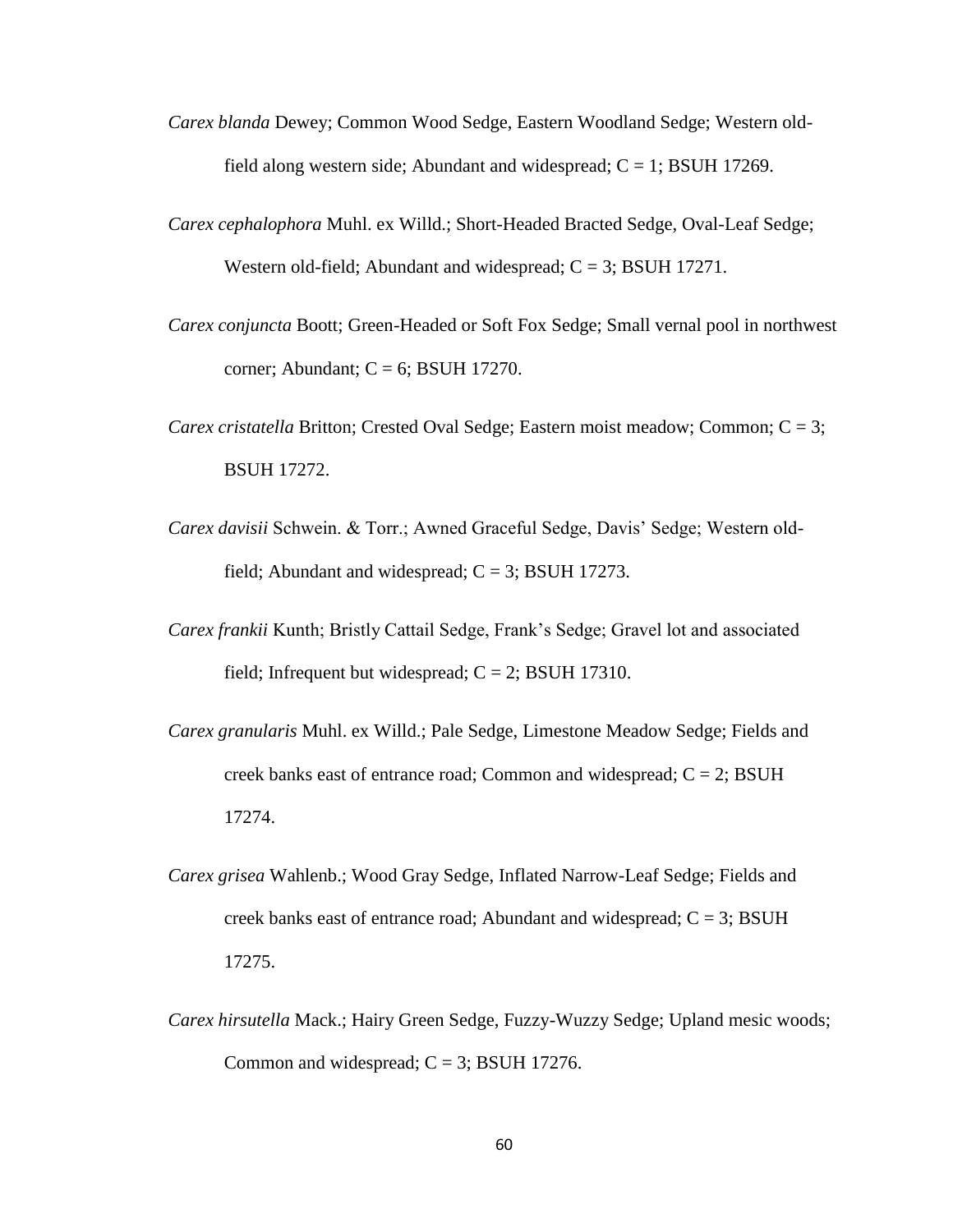- *Carex hirtifolia* Mack.; Hairy Wood Sedge, Pubescent Sedge; Creek near northern old field; Infrequent;  $C = 5$ ; BSUH 17277.
- (#) *Carex hystericina* Muhl. ex Willd.; Porcupine or Bottlebrush Sedge; Southern moist meadow; Infrequent but locally abundant;  $C = 5$ ; BSUH 17278.
- *Carex jamesii* Schwein.; Grass Sedge, James' Sedge; Young successional woods north of creek; Abundant and widespread;  $C = 4$ ; BSUH 17813.
- *Carex laevivaginata* (Kük) Mack.; Smooth-Sheathed Fox Sedge; Northern moist meadow; Infrequent but locally common;  $C = 7$ ; BSUH 17279.
- *Carex laxiculmis* Schwein.; Weak-Stemmed Wood Sedge; Upland mesic woods; Abundant and widespread;  $C = 7$ ; BSUH 17935.
- (#) *Carex lupulina* Muhl. ex Willd.; Common Hop Sedge; Western old-field near vernal pool; Rare; C = 4; BSUH 18061.
- *Carex molesta* Mach. ex Bright; Field Oval Sedge; Northern old field; Common; C = 2; BSUH 17966.
- *Carex normalis* Mack.; Spreading Oval Sedge; Near northern moist meadow; Common and widespread;  $C = 3$ ; BSUH 17280.
- *Carex radiata* (Wahlenb.) Small; Straight-Styled Wood Sedge, Eastern Star Sedge; Gravel lots and lawns; Abundant and widespread;  $C = 4$ ; BSUH 17765.
- *Carex rosea* Schkuhr ex Willd.; Curly-Styled Wood Sedge, Rosy Sedge; Upland mesic woods; Infrequent but locally common;  $C = 5$ ; BSUH 17933.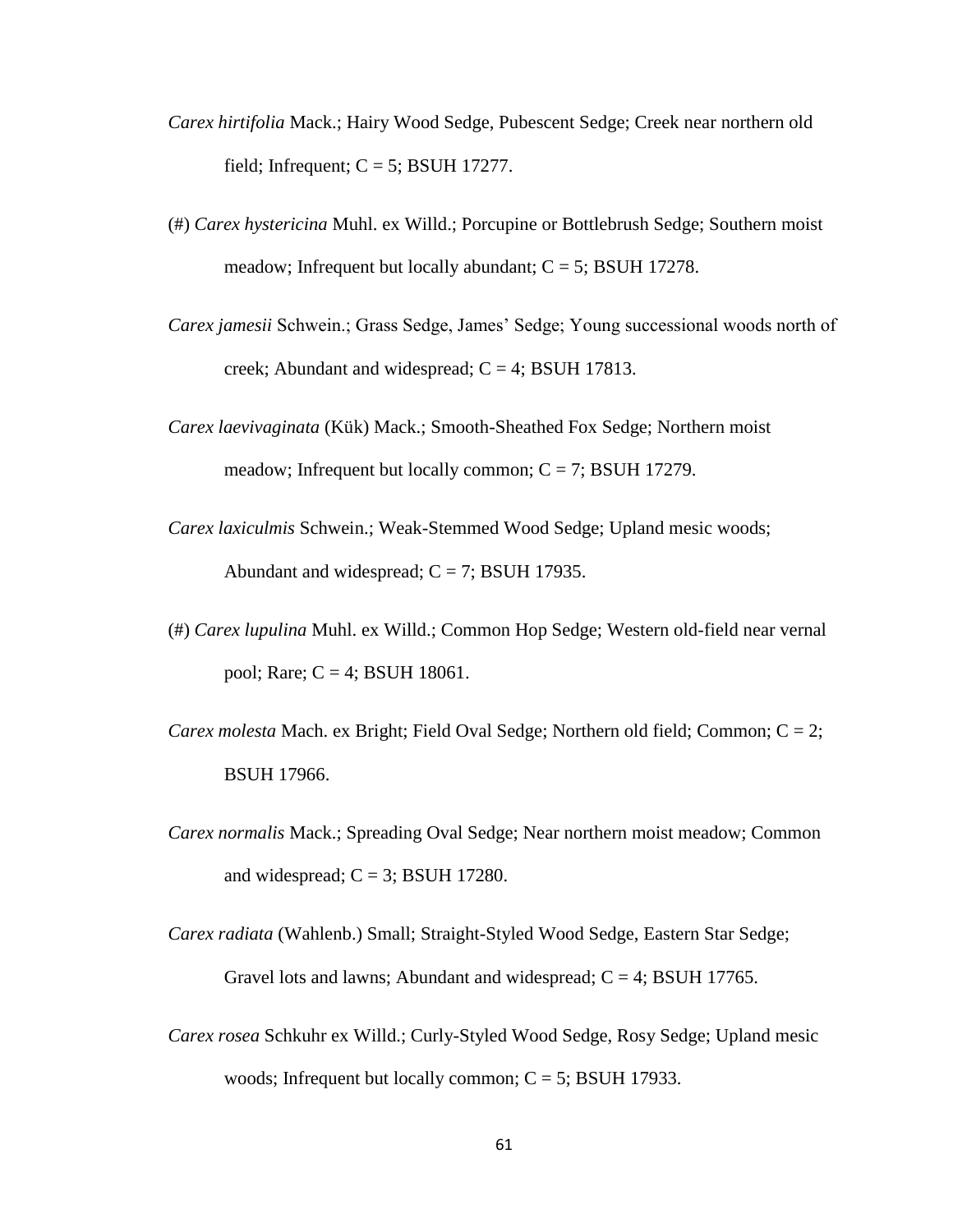- *Carex shortiana* Dewey; Short's Sedge; Gravel lot and associated fields; Infrequent but widespread;  $C = 3$ ; BSUH 17796.
- *Carex sparganioides* Muhl. ex Willd.; Loose-Headed Bracted Sedge, Bur-Reed Sedge; Fields and creek east of the entrance drive; Infrequent but widespread;  $C = 4$ ; BSUH 17281.
- *Carex stipata* Muhl. ex Willd. var. *stipata*; Common Fox Sedge, Owlfruit Sedge; Fields and creek east of entrance drive; Common;  $C = 2$ ; BSUH 17282.
- *Carex stricta* Lam.; Tussock Sedge; Along northern creek and moist meadow; Abundant;  $C = 5$ ; BSUH 18063.
- (#) *Carex texensis* (Torr.) L.H. Bailey; Texas Bracted Sedge; Western old field; Rare but locally common;  $C = 0$ ; BSUH 17264. NOTE: this species is north of its range.
- *Carex tribuloides* Wahlenb. var. *tribuloides*; Awl-Fruited Oval Sedge; Western old field; Abundant;  $C = 5$ ; BSUH 17971.
- (#) *Carex trichocarpa* Muhl. ex Willd.; Hairy-Fruited Lake Sedge; Northern moist meadow; Infrequent;  $C = 4$ ; BSUH 17283.
- *Carex vulpinoidea* Michx. var. *vulpinoidea*; Brown Fox Sedge; Gravel lot and associated fields; Infrequent but locally abundant;  $C = 2$ ; BSUH 17749.
- *Cyperus strigosus* L.; Long-Scaled or False Nut Sedge, Straw-Colored Flatsedge; Western old-field; Abundant and widespread;  $C = 0$ ; BSUH 17884.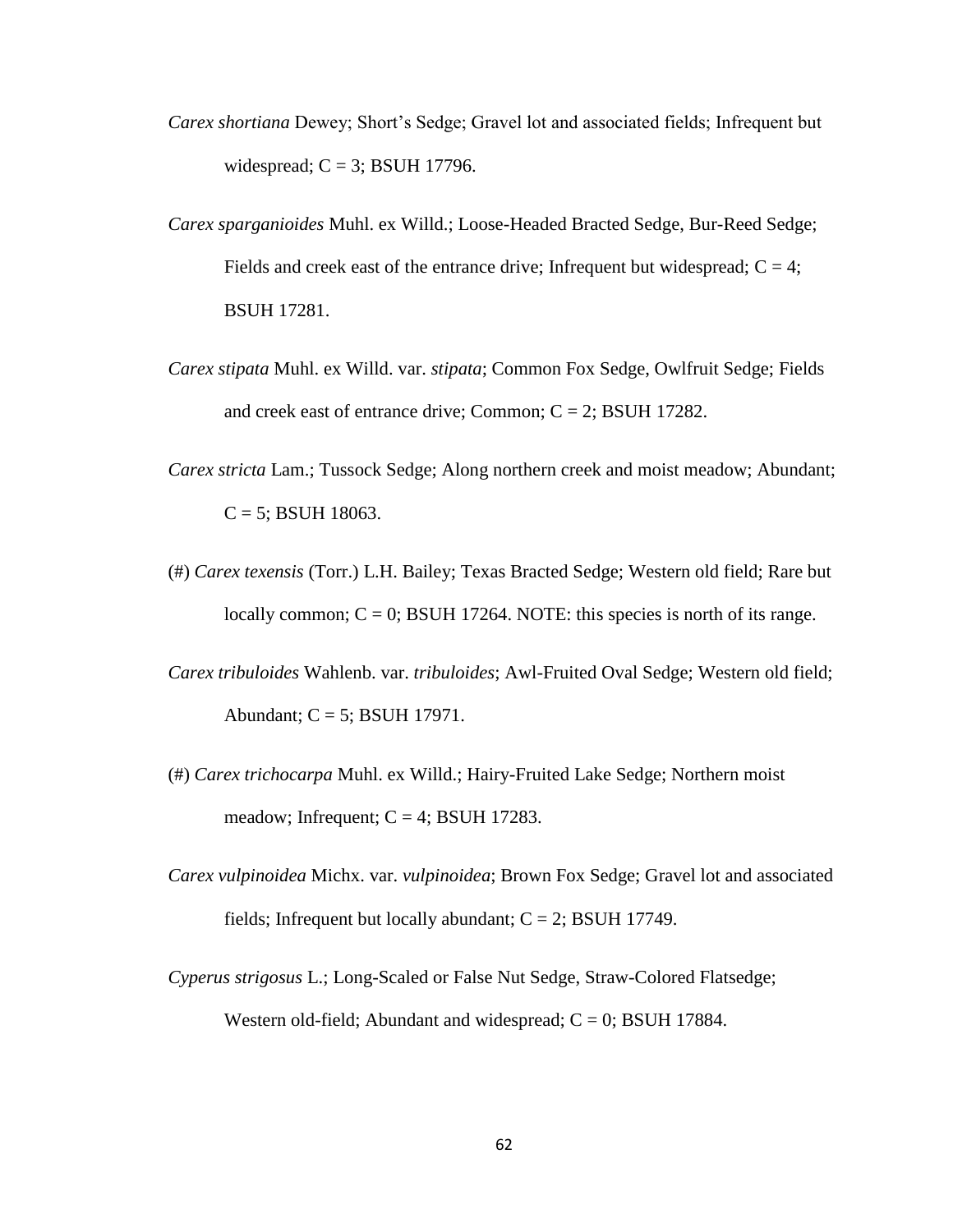- *Eleocharis erythropoda* Steud.; Red-Rooted Spike Rush; Western old-field along vernal pool; Rare but locally abundant;  $C = 2$ ; BSUH 17318.
- *Schoenoplectus tabernaemontani* (C.C. Gmel.) Palla; SYN: *Scirpus validus* Vahl; Great or Soft-Stemmed (Softstem) Bulrush; Northern moist meadow; Infrequent but locally common;  $C = 4$ ; BSUH 17941.
- *Scirpus atrovirens* Willd.; Dark Green Bulrush; Gravel lot and associated fields; Common and widespread;  $C = 4$ ; BSUH 18001.
- *Scirpus pendulus* Muhl.; Red or Rufous Bulrush; Edge of northern old-field; Rare but locally abundant;  $C = 2$ ; BSUH 17943.

Elaeagnaceae (Oleaster Family)

*ELAEAGNUS UMBELLATA* Thunb. var. *PARVIFOLIA* (Wall. ex Royle) C.K. Schneid.; Autumn Olive; By creek at entrance road; Infrequent;  $C = 0$ ; BSUH 17810.

Euphorbiaceae (Spurge Family)

*Acalypha rhomboidea* Raf.; SYN: *Acalypha virginica* L. var. *rhomboidea* (Raf.) Cooperr.; Common Three-Seeded Mercury; Goring in a cart; Common and widespread  $C = 0$ ; BSUH 17896.

*Chamaesyce maculata* (L.) Small; SYN: *Euphorbia maculata* L.; Milk Purslane, Spotted Spurge, Spotted Sandmat, Creeping Spurge; Lawn of the RTC Office; Common;  $C = 0$ ; BSUH 17910.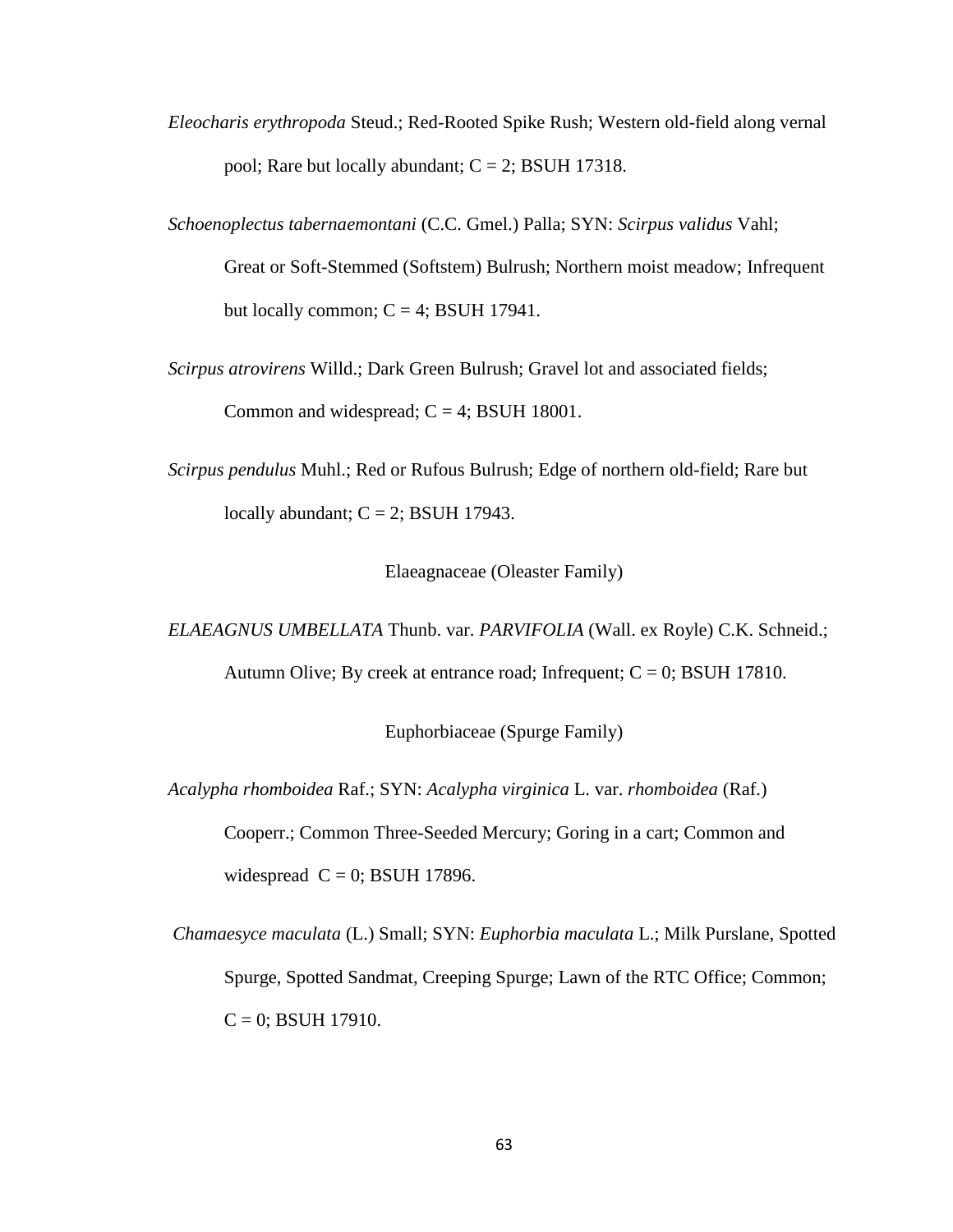*Chamaesyce nutans* (Lag.) Small; SYN: *Euphorbia nutans* Lag.; (Small) Eyebane,

Nodding Spurge; Gravel parking lot and fields; Infrequent;  $C = 0$ ; BSUH 17872.

Fabaceae (Pea or Bean Family) [12]

- *Amphicarpaea bracteata* (L.) Fernald; American Hog-Peanut; Marsh and moist path along creek; Abundant;  $C = 5$ ; BSUH 17876.
- (#) *Apios americana* Medik.; Common Groundnut, Wild Bean; Marsh and moist path along creek; Infrequent but locally abundant;  $C = 3$ ; BSUH 17877.
- *Cercis canadensis* L. var. *canadensis*; Eastern Redbud; Woodland edge of large field; Infrequent;  $C = 3$ ; BSUH 17847.
- *Desmodium canadense* (L.) DC.; Canadian Tick-Trefoil, Showy Tick-Trefoil; Old pumpkin-patch field; Common and widespread;  $C = 3$ ; BSUH 17297.
- *Gleditsia triacanthos* L.; Honey Locust; Large field on the west side of the property; Infrequent;  $C = 1$ ; BSUH 17982.
- *Gymnocladus dioicus* (L.) K. Koch; Kentucky Coffeetree; Entrance Road near the caretaker's house – outside the main gate; Infrequent;  $C = 4$ ; BSUH 18013.
- *MEDICAGO LUPULINA* L.; Black Medic; Large gravel parking lot and field along the entrance road; Infrequent;  $C = 0$ ; BSUH 17790.
- *MELILOTUS ALBA* Medik.; SYN: *Melilotus officinalis* (L.) Pall.; White Sweet Clover; Entrance Road, gravel parking lot, and fields around the lot; Common and widespread;  $C = 0$ ; BSUH 17959.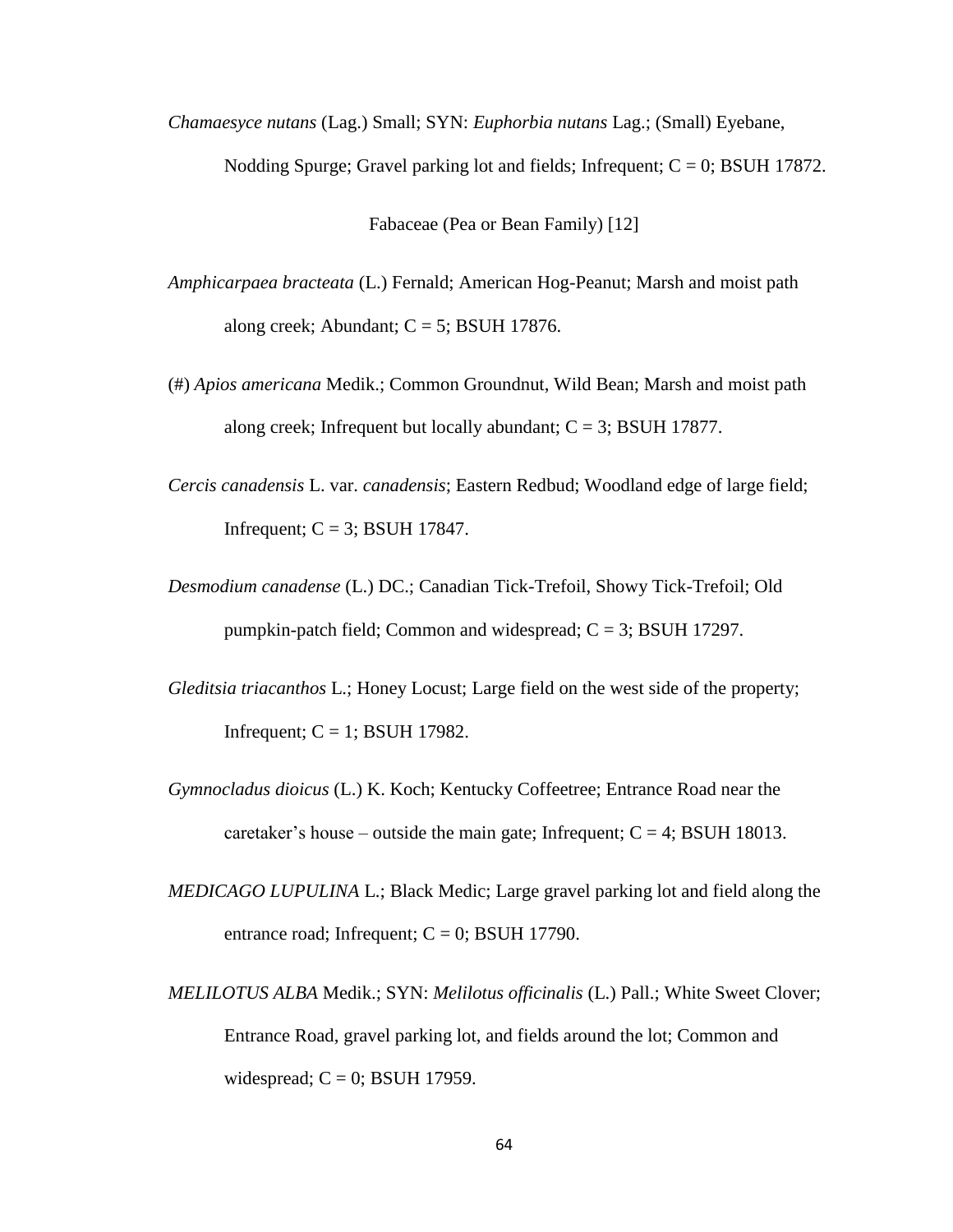- *MELILOTUS OFFICINALIS* (L.) Lam.; Yellow Sweet Clover; Flagpole path and field; Infrequent;  $C = 0$ ; BSUH 17741.
- *TRIFOLIUM HYBRIDUM* L.; Alsike Clover; Large gravel parking lot and nearby fields; Infrequent but widespread;  $C = 0$ ; BSUH 17952.
- *TRIFOLIUM PRATENSE* L.; Red Clover; Large gravel parking lot and field along the entrance road; Infrequent;  $C = 0$ ; BSUH 17787.
- *TRIFOLIUM REPENS* L.; White Clover ; Large gravel parking lot and field along the entrance road; Infrequent but locally common;  $C = 0$ ; BSUH 17791.

Fagaceae (Beech Family)

- *Quercus alba* L.; White Oak; Parking lot and yards around the RTC Office; Common and widespread;  $C = 5$ ; BSUH 17760.
- *Quercus imbricaria* Michx.; Single-Oak; Happy Hollow Camp Sites successional woodland; Rare, one site;  $C = 3$ ; BSUH 18045.
- *Quercus rubra* L.; Northern Red Oak; Parking lot and yards around the RTC Office; Infrequent but widespread;  $C = 4$ ; BSUH 17747.

Geraniaceae (Geranium Family)

*Geranium maculatum* L.; Wild Geranium, Spotted Geranium; Old woods in the south half of property; Common and widespread;  $C = 4$ ; BSUH 17853.

Grossulariaceae (Gooseberry)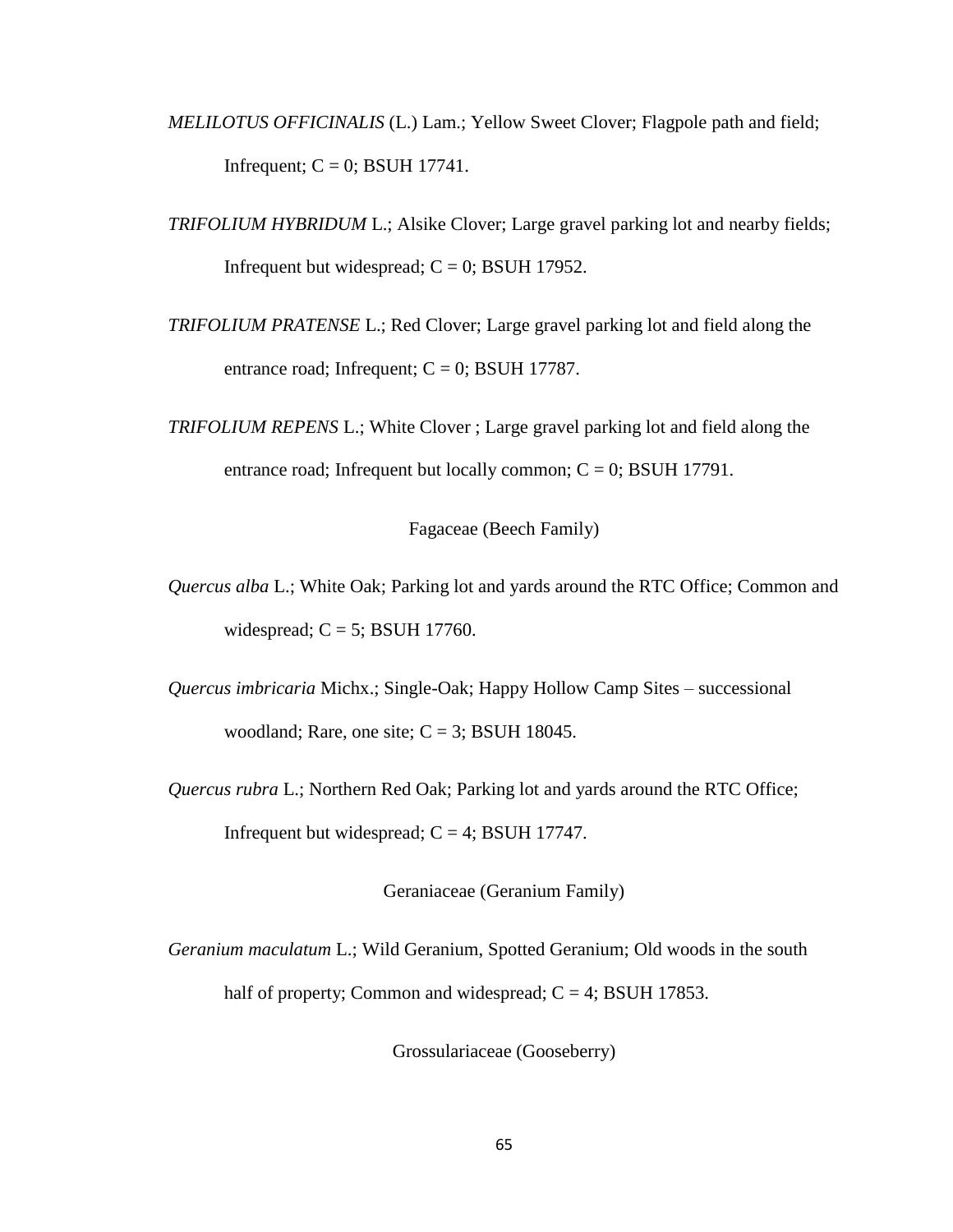*Ribes cynosbati* L.; Dogberry, Eastern Prickly Gooseberry; Old woods in the south half of property; Infrequent;  $C = 4$ ; BSUH 17858.

Hippocastanaceae (Horse-chestnut Family)

*Aesculus glabra* Willd. var. *glabra*; Ohio Buckeye; Entrance Road near the caretaker's house – outside the main gate; Rare but locally frequent;  $C = 5$ ; BSUH 18002.

Hydrangeaceae (Hydrangea Family)

*PHILADELPHUS INODORUS* L.; Scentless Mock-Orange; RTC Office lawn – planted; Rare;  $C = 0$ ; BSUH 17325.

Hydrophyllaceae (Waterleaf Family)

- *Hydrophyllum macrophyllum* Nutt.; Hairy or Large-leaf Waterleaf; Woods; Parking area and fields/lawns around the buildings; Abundant and widespread;  $C = 7$ ; BSUH 17948.
- *Phacelia purshii* Buckley; Miami Mist; Fields and meadows near creek east of entrance road; Infrequent but locally common;  $C = 3$ ; BSUH 17793.

Iridaceae (Iris Family)

*Iris virginica* L. var. *shrevei* (Small) E.S. Anderson; SYN: *Iris shrevei* Small; Southern Blue Flag, Shreve's Iris; Marsh – north; Infrequent;  $C = 5$ ; BSUH 17957.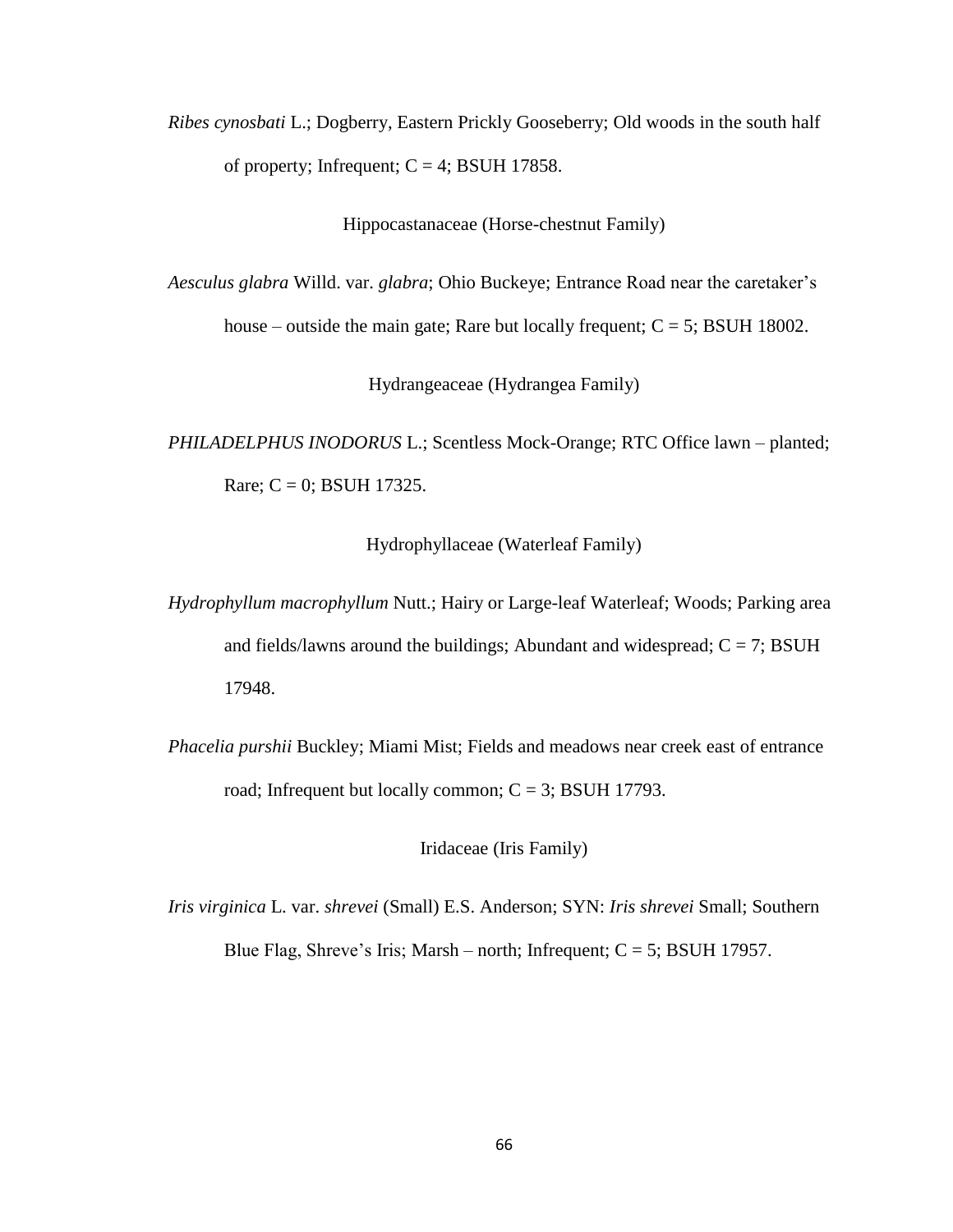*Sisyrinchium angustifolium* Mill.; Stout Blue-eyed Grass, Narrowleaf Blue-eyed Grass; Edge of the pumpkin patch old-field; Infrequent but locally abundant;  $C = 3$ ; BSUH 17954.

Juglandaceae (Walnut Family)

- *Carya cordiformis* (Wangenh.) K. Koch; Bitternut Hickory; Woodland between the northern marsh and the pumpkin patch field; Common and widespread;  $C = 5$ ; BSUH 17330.
- *Carya glabra* (Mill.) Sweet; Pignut Hickory; Older mesic woods; Common; C = 4; BSUH 17772.
- *Carya ovata* (Mill.) K. Koch; Shagbark Hickory; Older mesic woods; Common; C = 4; BSUH 17773.

*Juglans nigra* L.; Black Walnut; Older mesic woods; Common; C = 2; BSUH 17774.

## Juncaceae (Rush Family)

- (#) *Luzula multiflora* (Ehrh.) Lej.; Common Wood Rush; Older woodland in the southern half of the property; Infrequent;  $C = 6$ ; BSUH 17854.
- *Juncus dudleyi* Wiegand; SYN: *Juncus tenuis* Willd. var. *dudleyi* (Wiegand) F.J. Herm.; Dudley's Rush; Large gravel parking lot and field along the entrance road and south of creek; Infrequent;  $C = 2$ ; BSUH 17939.
- *Juncus tenuis* Willd.; Path Rush, Poverty Rush; Upper (northern-most) path north of creek; Common and widespread;  $C = 0$ ; BSUH 17938.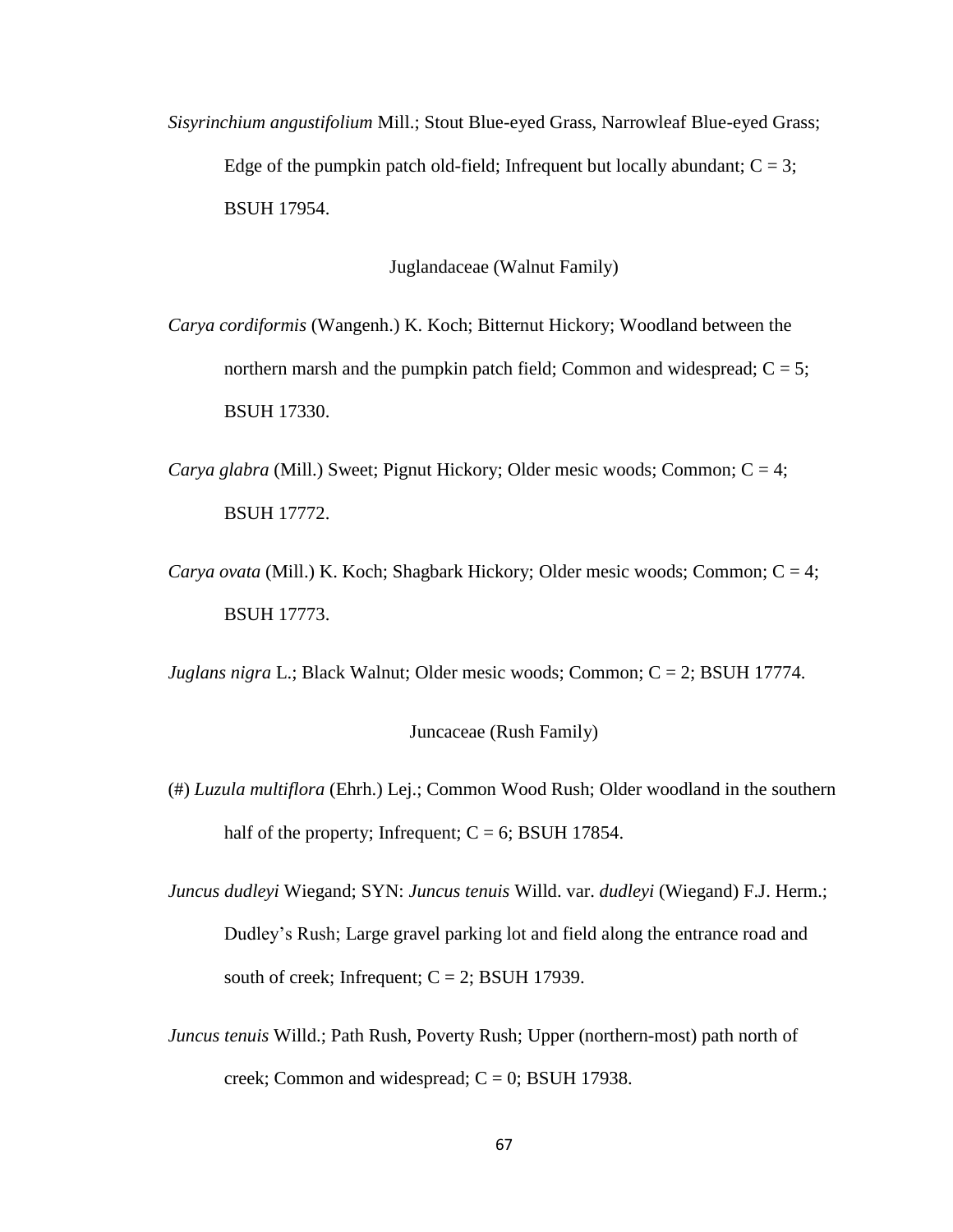(#) *Juncus torreyi* Coville; Torrey's Rush; Old pumpkin patch field; Rare; C = 3; BSUH 17891.

```
Lamiaceae (Mint Family) [14]
```
*Agastache nepetoides* (L.) Kuntze; Catnip Giant Hyssop, Yellow Giant Hyssop; Path from gravel lot to marsh east; Rare;  $C = 4$ ; BSUH 17880.

*GLECHOMA HEDERACEA* L.; Ground Ivy, Gill-Over-The-Ground, Creeping Charlie; Gravel Parking lot downhill (south) of RTC office; Abundant and widespread; C  $= 0$ ; BSUH 17860.

- *LAMIUM AMPLEXICAULE* L.; Henbit (Dead Nettle); Lawn and woodlands around the RTC office; Infrequent;  $C = 0$ ; BSUH 17829.
- *LAMIUM PURPUREUM* L. var. *PURPUREUM*; Purple Dead Nettle; Lawn and woodlands around the RTC office;  $C = 0$ ; BSUH 17834.
- *Lycopus americanus* Muhl. ex W. Barton; Common or American Water Horehound, American Bugleweed; Marsh – north; Infrequent;  $C = 3$ ; BSUH 17900.
- *Lycopus uniflorus* Michx. var. *uniflorus*; Northern Water Horehound or Bugleweed; Dry vernal pool north of old-field (ion woods and along path); Infrequent but widespread;  $C = 5$ ; BSUH 17919.
- *Mentha arvensis* L.; SYN: *Mentha arvensis* L. var. *villosa* (Benth.) S.R. Stewart, *Mentha arvensis* L. var. *canadensis* (L.) Kuntze; Field or Wild Mint; Marsh on east side; Rare;  $C = 4$ ; BSUH 17924.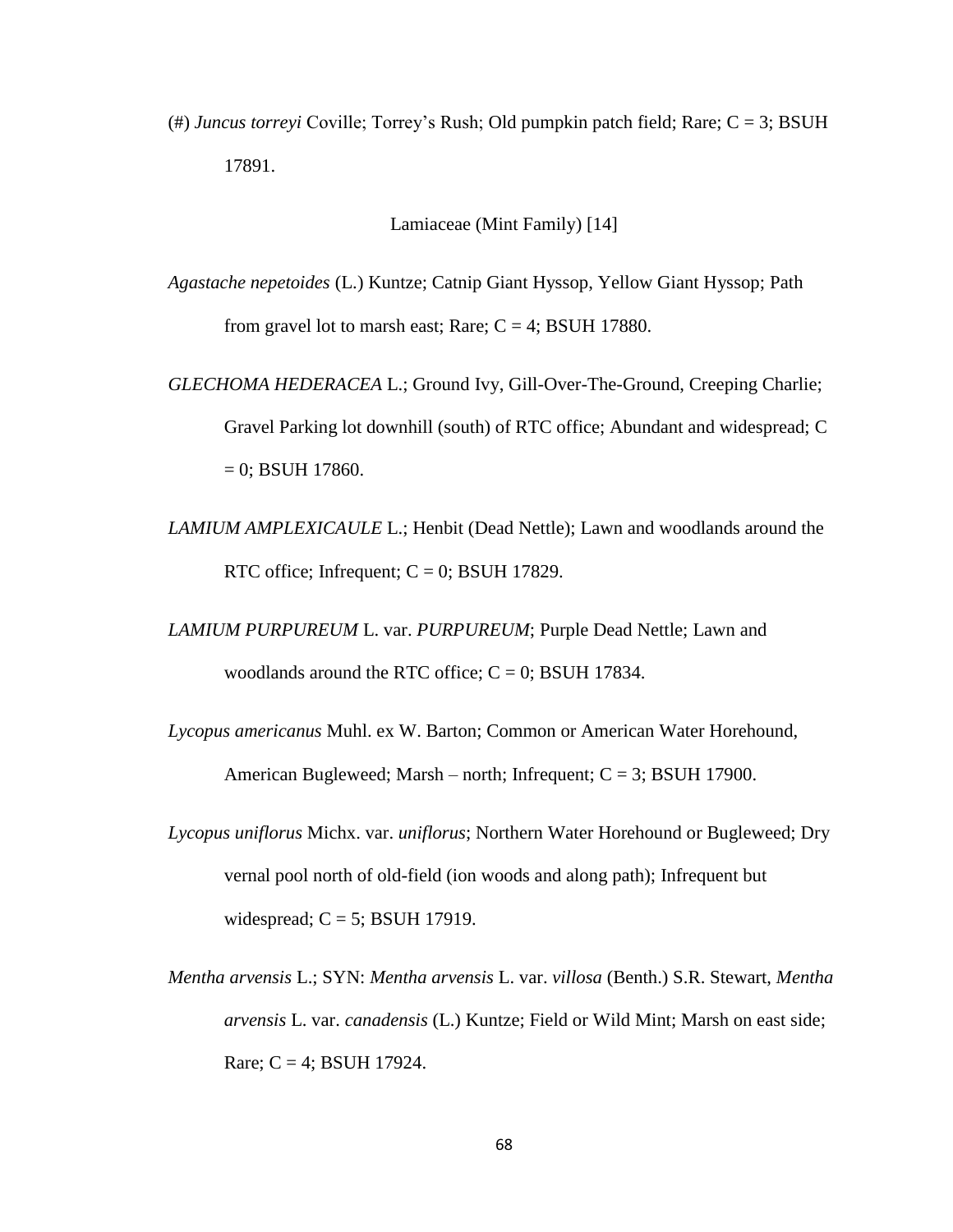- *Monarda fistulosa* L. ssp. *fistulosa* var. *mollis* (L.) Benth.; Wild Bergamot; Marsh on the northern side and along creek; Common;  $C = 3$ ; BSUH 18055.
- *NEPETA CATARIA* L.; Catnip; Entrance road, gravel parking lot, and associated fields; Rare but locally common;  $C = 0$ ; BSUH 17991.
- *PRUNELLA VULGARIS* L. var *VULGARIS*; Common Self Heal, Lawn Prunella, Heal-All; Large old-field; Infrequent but widespread;  $C = 0$ ; BSUH 18000.
- *Scutellaria incana* Biehler var. *incana*; Downy or Hoary Skullcap; Open woodlands north of east meadow; Path between entrance road at the bridge and the marsh on the east side; Rare but locally common;  $C = 4$ ; BSUH 17994.
- *Scutellaria lateriflora* L. var. *lateriflora*; Mad-dog Skullcap, Blue Skullcap; Vernal pool, open woods, north of the large-old field; Infrequent;  $C = 4$ ; BSUH 17883.
- *Stachys tenuifolia* Willd.; SYN: *Stachys tenuifolia* Willd. var. *hispida* (Pursh) Fernald, *Stachys hispida* Pursh; Smooth Hedge-Nettle; Marsh on the east side; Infrequent;  $C = 4$ ; BSUH 17996.
- *Teucrium canadense* L. var. *canadense*; SYN: *Teucrium canadense* L. var. *virginicum* (L.) Eaton; Canadian (American) Germander; Entrance road, gravel parking lot, and associated fields; Common and widespread;  $C = 3$ ; BSUH 17989.

Lauraceae (Laurel Family)

*Lindera benzoin* (L.) Blume; Northern or Hairy Spice Bush; Mesic woods – upland; infrequent but locally common;  $C = 5$ ; BSUH 17848.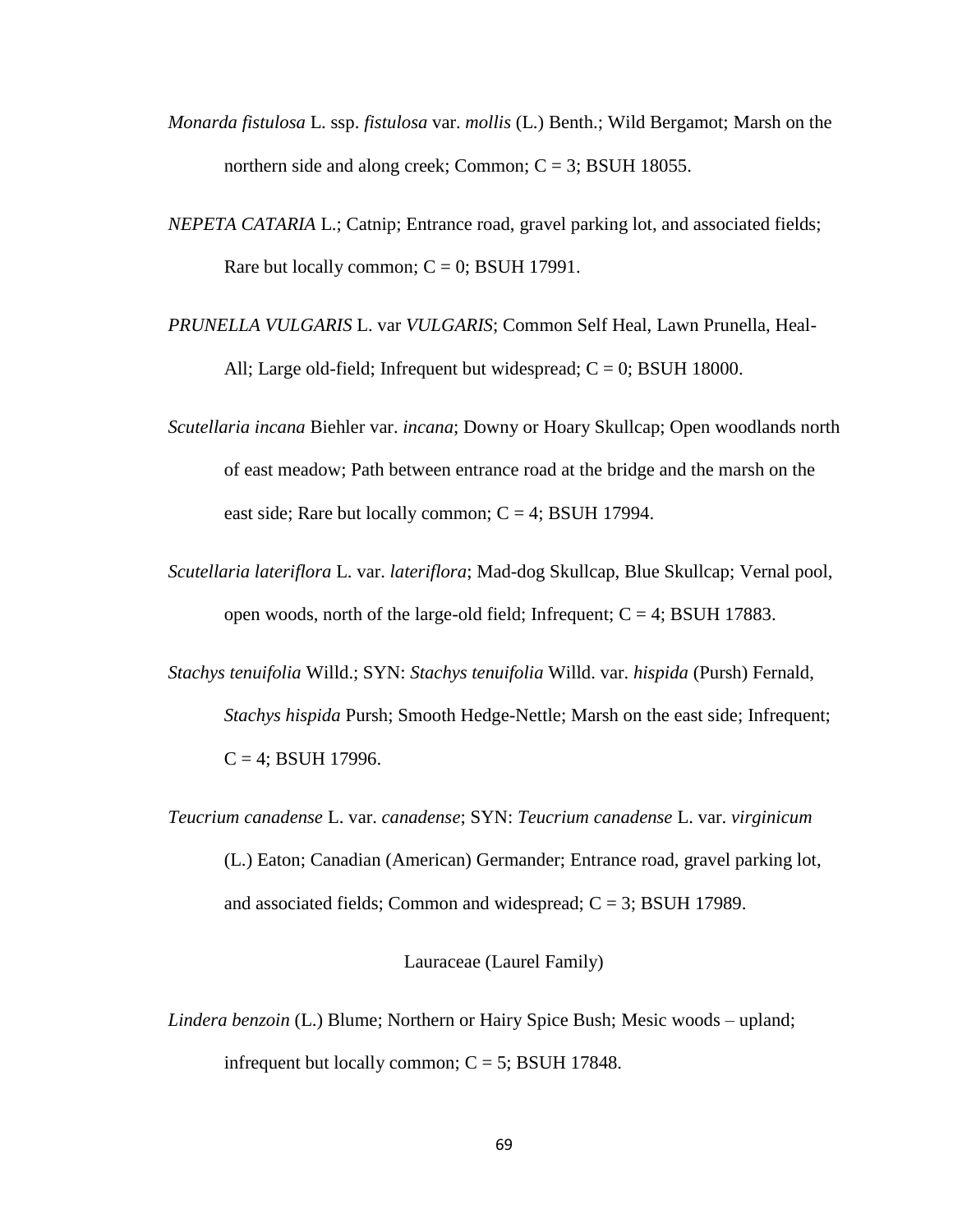*Sassafras albidum* (Nutt.) Nees; Sassafras; Path east of road, between Happy Hollow Camp Site and the caretaker's house; Rare;  $C = 1$ ; BSUH 17754.

Lemnaceae (Duckweed Family)

*Lemna minor* L.; Lesser, Small, or Common Duckweed; Northern sedge meadow; Locally abundant in a small pool of water;  $C = 3$ ; BSUH 17803.

Liliaceae (Lily Family) [10]

- *Allium burdickii* (Hanes) A.G. Jones; SYN: *Allium tricoccum* Aiton var. *burdickii* Hanes; Narrow-leaf Wild Leek; Older woods south of RTC Office; Abundant and widespread;  $C = 6$ ; BSUH 17782.
- *Allium canadense* L. var. *canadense*; Wild or Meadow Garlic; Path from RTC Office to the screen house next to the field; Infrequent;  $C = 1$ ; BSUH 17323.
- (#) *ASPARAGUS OFFICINALIS* L.; Garden Asparagus; Entrance road, gravel parking lot, and associated fields; Rare;  $C = 0$ ; BSUH 17992.
- *Camassia scilloides* (Raf.) Cory; Early-Blooming Wild Hyacinth, Atlantic Camas; Woodland in southern half of property; Rare; C = 5; BSUH 17817.
- *HEMEROCALLIS FULVA* (L.) L.; Orange Day Lily; Entrance Road, gravel parking lot, and fields around the lot; Infrequent;  $C = 0$ ; BSUH 17960.
- *NARCISSUS PSEUDONARCISSUS* L.; Daffodil; Lawn and woodlands around the RTC office; Rare;  $C = 0$ ; BSUH 17833.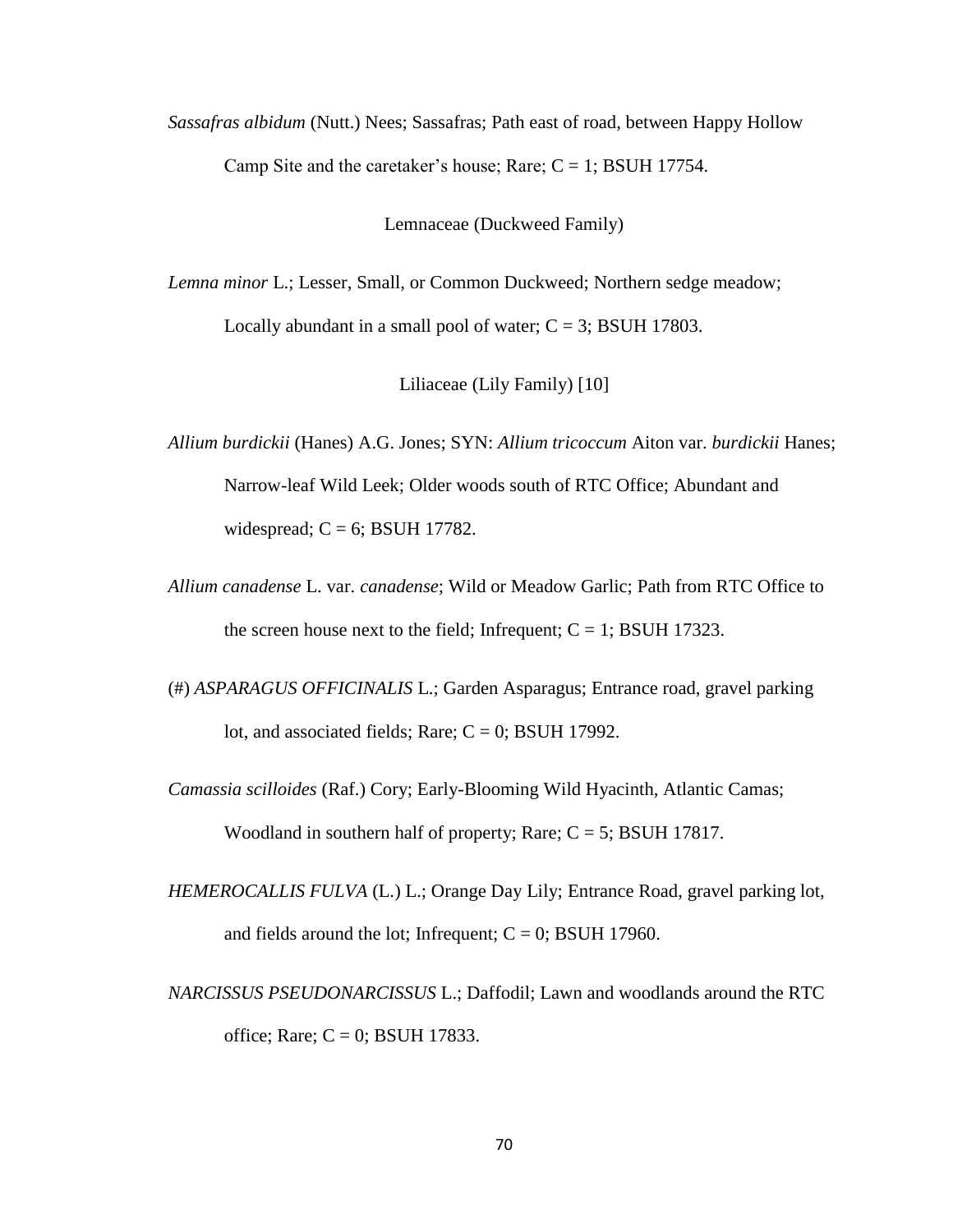- *Maianthemum racemosum* (L.) Link ssp. *racemosum*; SYN: *Smilacina racemosa* (L.) Desf.; Feathery False Solomon's Seal, Feathery Solomon's Plume, Feathery False Lily of the Valley; Fields and meadows near creek east of entrance road; Infrequent but widespread;  $C = 4$ ; BSUH 17755.
- *Polygonatum biflorum* (Walter) Elliott var. *biflorum*; Small or Smooth Solomon's Seal; Slope woods between RTC Office and sedge meadow north; Abundant and widespread;  $C = 4$ ; BSUH 17320.
- (#) *Polygonatum biflorum* (Walter) Elliott var. *commutatum* (Schult. & Schult. f.) Morong; (Giant) Smooth Solomon's Seal; Fields and meadows near creek east of entrance road; Infrequent;  $C = 4$ ; BSUH 17795.
- *Trillium sessile* L.; Toadshade, Sessile Trillium, Sessile-Flowered Wake-Robin; Lawn and woodlands around the RTC office; Abundant and widespread;  $C = 4$ ; BSUH 17832.

Limnanthaceae (Meadow-foam Family)

*Floerkea proserpinacoides* Willd.; False Mermaidweed; Upland woods (mesic);

Common and locally abundant;  $C = 5$ ; BSUH 17825.

Lythraceae (Loosestrife Family)

*Lythrum alatum* Pursh var. *alatum*; Winged Loosestrife, Winged Lythrum; Old pumpkin patch field; Rare;  $C = 5$ ; BSUH 17977.

Magnoliaceae (Magnolia Family)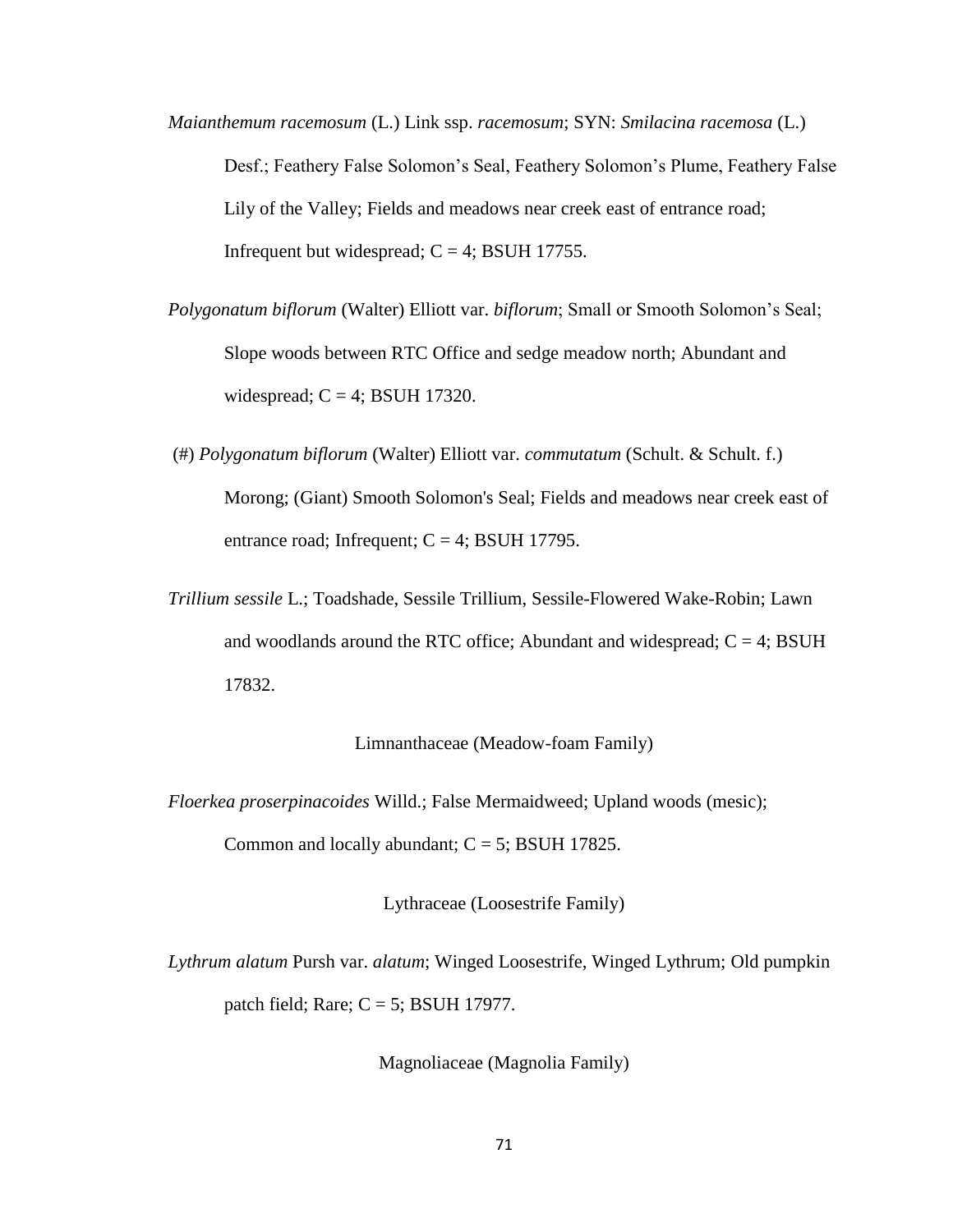*Liriodendron tulipifera* L.; Tulip Popular, Tulip Tree, Yellow Popular; Parking lot and yards around the RTC Office and other nearby buildings; Rare;  $C = 4$ ; BSUH 17762.

Malvaceae (Mallow Family)

*ABUTILON THEOPHRASTI* Medik.; Velvetleaf; Gravel lot, entrance road and associated fields; Rare;  $C = 0$ ; BSUH 17287.

*HIBISCUS TRIONUM* L.; Flower-of-an-Hour; Large old-field, west side of property; Rare;  $C = 0$ ; BSUH 17291.

*SIDA SPINOSA* L.; Prickly Sida, Prickly Mallow, Prickly Fanpetals; Northern border of the large old field; Infrequent;  $C = 0$ ; BSUH 17928.

Menispermaceae (Moonseed Family)

*Menispermum canadense* L.; (Common) Moonseed; Hillside woods between office and sedge meadow north; Common;  $C = 3$ ; BSUH 17806.

Moraceae (Mulberry Family)

*MORUS ALBA* L.; White Mulberry; SYN: *Morus tatarica* L.; Parking lots at office and north down the hill; Infrequent but widespread;  $C = 0$ ; BSUH 17761.

*Morus rubra* L. var. *rubra*; Red Mulberry; Older mesic woods; Infrequent; C = 4; BSUH 17771.

Oleaceae (Olive Family)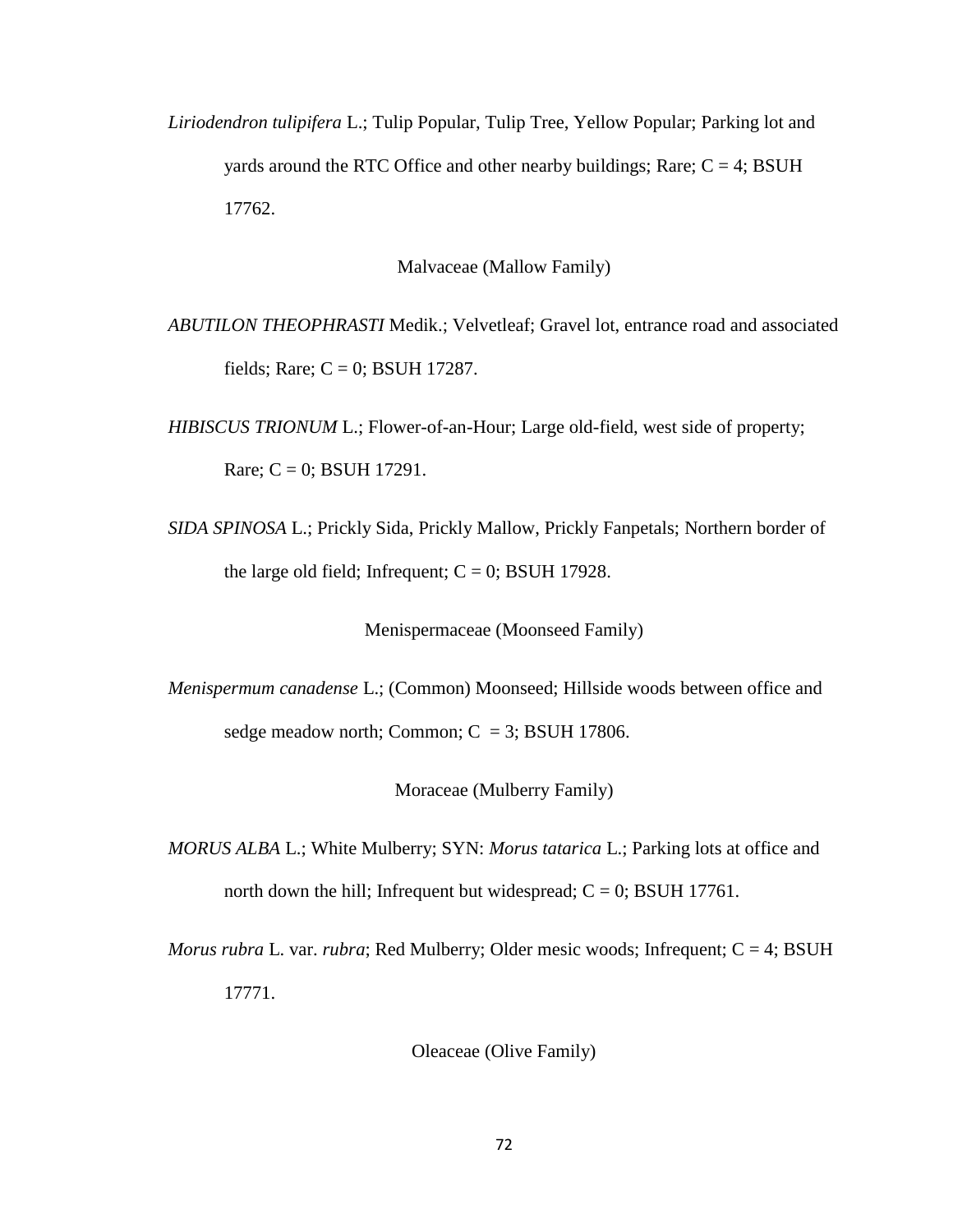*Fraxinus americana* L.; White Ash; Northern-most path, north of creek, west of entrance road; Common and widespread;  $C = 4$ ; BSUH 17756.

*Fraxinus pennsylvanica* Marsh.; SYN: *Fraxinus pennsylvanica* Marsh. var. *subintegerrima* (Vahl) Fernald, *F. pennsylvanica* Marsh. var. *lanceolata* (Borkh.) Sarg.; Green Ash; Large gravel parking lot and field along the entrance road and south of creek; Common and widespread;  $C = 1$ ; BSUH 17786.

*LIGUSTRUM OBTUSIFOLIUM* Siebold & Zucc.; Border Privet**;** Northern marsh and along creek; Abundant and widespread;  $C = 0$ ; BSUH 17735.

Onagraceae (Evening Primrose Family)

- *Circaea lutetiana* L. ssp. *canadensis* (L.) Asch. & Magnus; Common or Broadleaf Enchanter's Nightshade; Path south of creek, from entrance road to the marsh on the east side; Abundant and widespread;  $C = 2$ ; BSUH 18009.
- *Epilobium coloratum* Biehler; Eastern, Cinnamon or Purple-Leaf Willow-Herb; Marsh on the east side; Infrequent;  $C = 3$ ; BSUH 17913.
- *Gaura biennis* L.; Biennial Gaura, Biennial Beeblossum; Old pumpkin-patch field; Rare;  $C = 3$ ; BSUH 17888.
- *Ludwigia palustris* (L.) Elliott; Common Water Purslane, Marsh Purslane, Marsh Seedbox; Former small pond east of entrance road, south of creek, north of path to marsh east; Rare but locally abundant;  $C = 3$ ; BSUH 17926.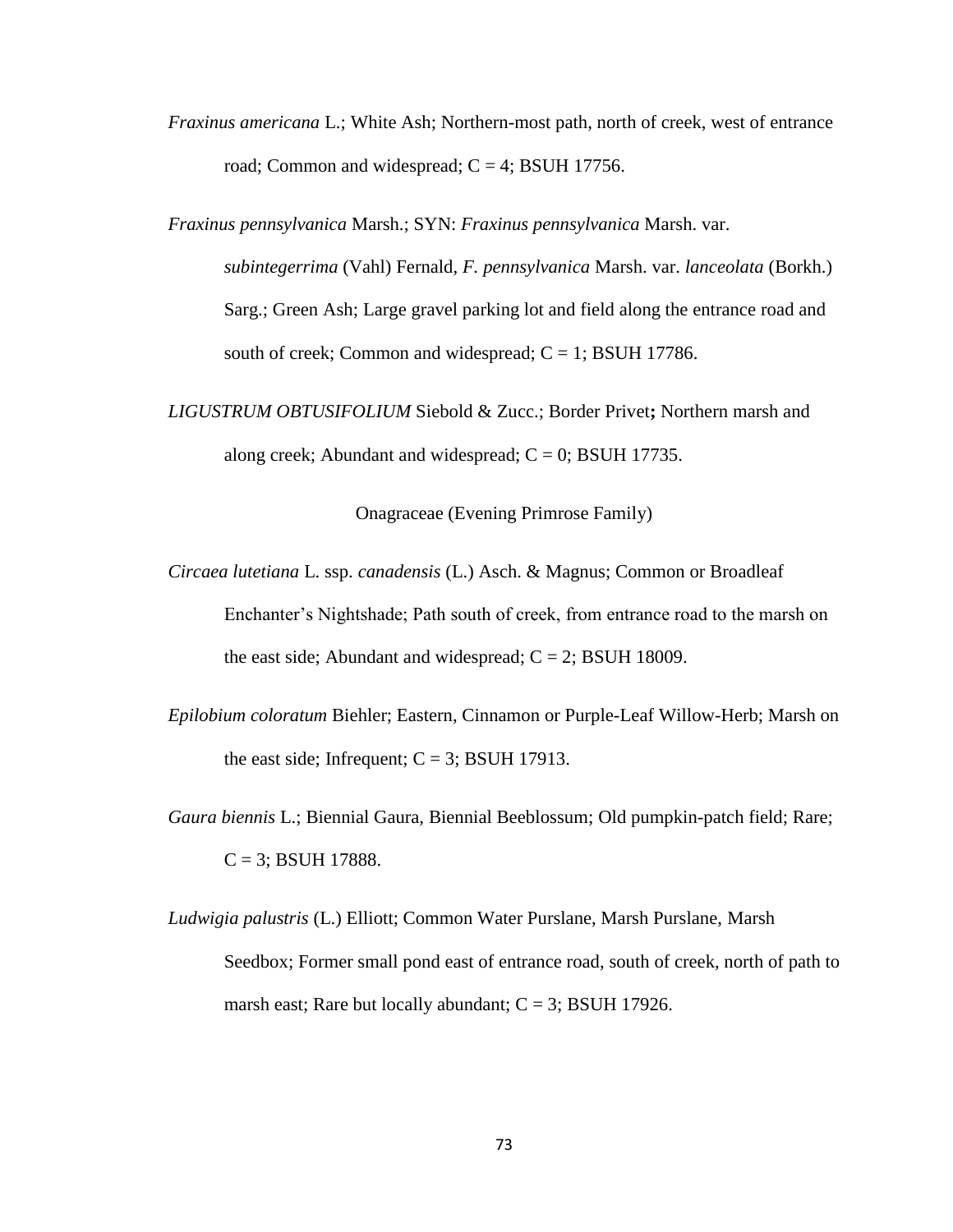*Oenothera biennis* L.; Common Evening Primrose; Entrance road, gravel parking lot, and adjacent fields; Rare;  $C = 0$ ; BSUH 18015.

Orchidaceae (Orchid Family)

*Aplectrum hyemale* (Muhl. ex Willd.) Torr.; Putty-Root Orchid, Adam and Eve; Successional woodlands north of the RTC office; Infrequent but widespread;  $C =$ 7; BSUH 17818.

(#) *Spiranthes ovalis* Lindl. var. *erostellata* Catling; Lesser Ladies Tresses, October Ladies Tresses; Lawn of RTC Office; Rare;  $C = 3$ ; BSUH 17286. [Watch List]

Oxalidaceae (Wood Sorrel Family)

*Oxalis stricta* L. Upright Yellow Wood Sorrel, Common Yellow Oxalis; Large gravel parking lot and field along the entrance road and south of creek; Common and widespread;  $C = 0$ ; BSUH 17788.

Papaveraceae (Poppy Family)

*Sanguinaria canadensis* L.; Bloodroot; Lawn and woodlands around the RTC office; Infrequent but widespread;  $C = 5$ ; BSUH 17838.

Phytolaccaceae (Pokeweed Family)

*Phytolacca americana* L. var. *americana*; American Pokeweed or Pokeberry; Entrance Road, gravel parking lot, and fields around the lot; Abundant and widespread;  $C =$ 0; BSUH 17958.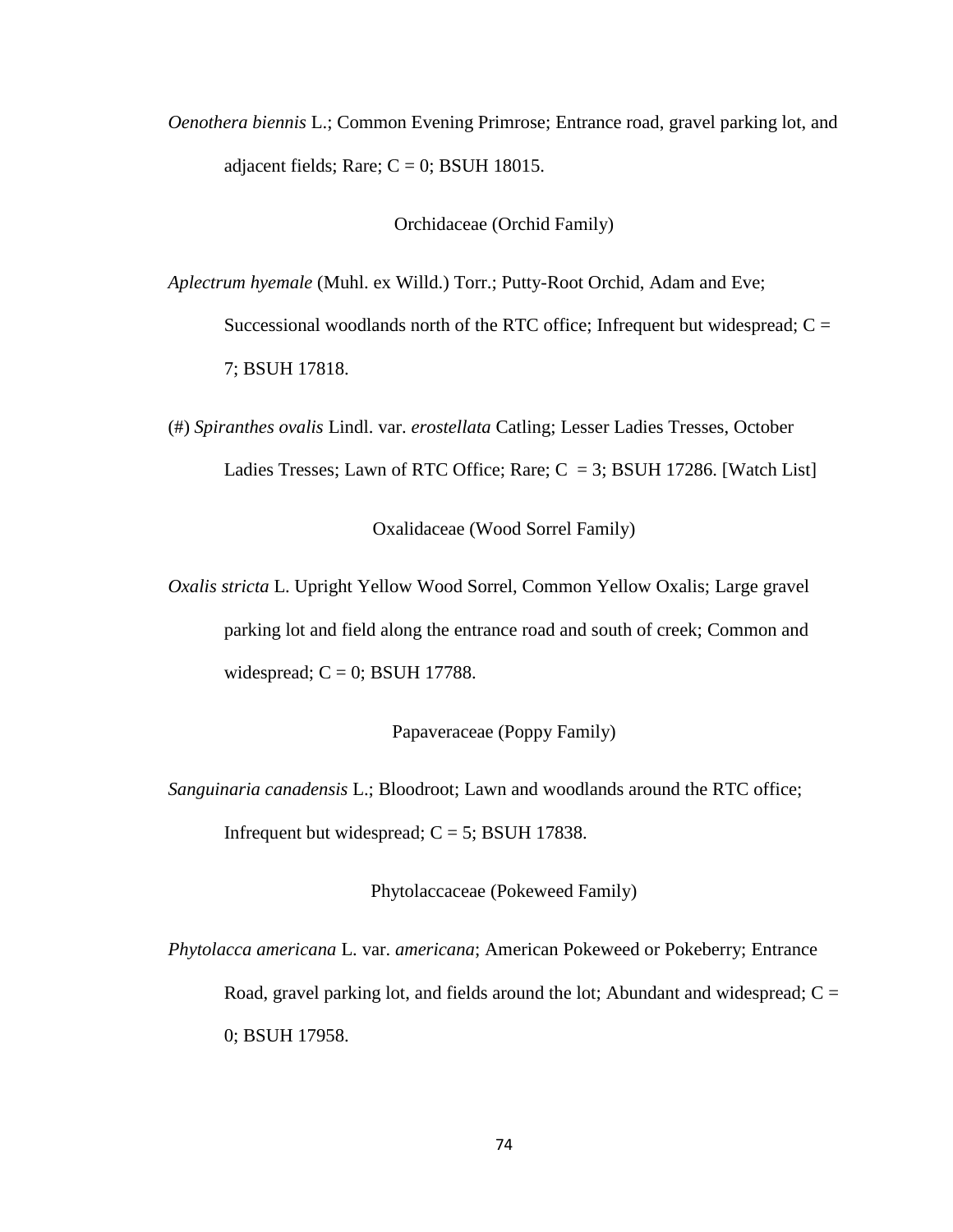- *PLANTAGO LANCEOLATA* L.; English or Narrow-Leaf Plantain, Buckhorn; Parking area and fields/lawns around the buildings; Infrequent but widespread;  $C = 0$ ; BSUH 17950.
- *Plantago rugelii* Decne. var. *rugelii*; American, Purple-Stemmed or Blackseed Plantain; Entrance Road, gravel parking lot, and fields around the lot; Abundant and widespread;  $C = 0$ ; BSUH 17887.

Platanaceae (Plane-tree Family)

*Platanus occidentalis* L.; American Sycamore, Buttonwood; Path by creek (south side) and northern marsh; Infrequent;  $C = 3$ ; BSUH 18060.

Poaceae (Grass Family) [43]

- (#) *AGROSTIS GIGANTEA* Roth; Redtop; Old pumpkin patch field; Common and widespread;  $C = 0$ ; BSUH 17970.
- *Agrostis perennans* (Walter) Tuck.; Autumn or Upland Bent-Grass, Thin-Grass; Lawn and area around RTC office to last building; Common;  $C = 2$ ; BSUH 17929.
- (#) *Andropogon virginicus* L. var. *virginicus*; Broomsedge (Bluestem); Old-field on the west side; Infrequent;  $C = 1$ ; BSUH 17284.
- *BROMUS COMMUTATUS* Schrad.; SYN: *Bromus racemosum* L.; Hairy Chess, Hairy or Meadow Brome; Old pumpkin patch field; Infrequent;  $C = 0$ ; BSUH 17967.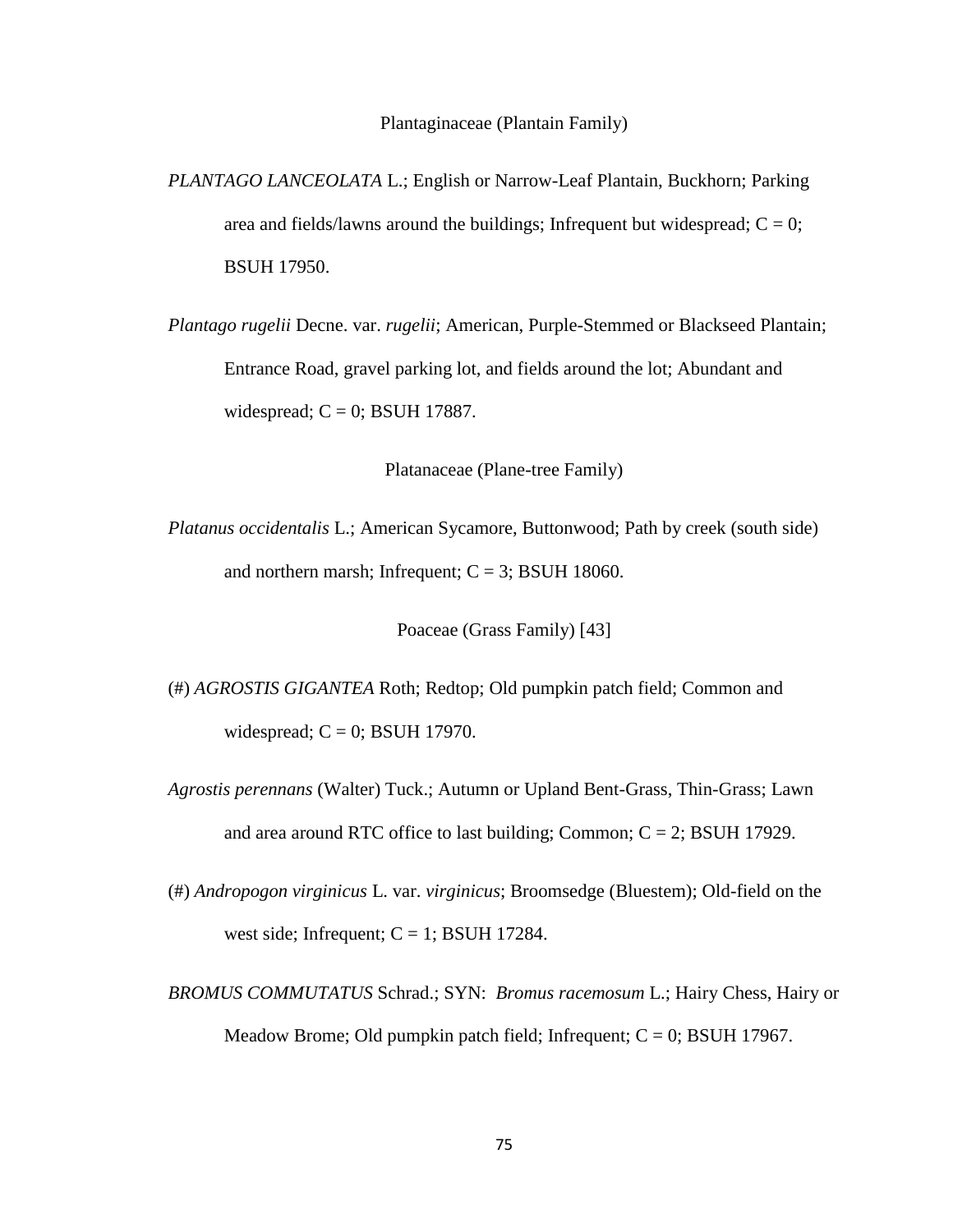- *BROMUS INERMIS* Leysser; Smooth or Hungarian Brome; Large gravel parking lot and nearby fields; Common and locally abundant;  $C = 0$ ; BSUH 17942.
- *Bromus pubescens* Muhl. ex Willd.; Hairy Woodland Brome; Parking area and fields/lawns around the buildings; Infrequent;  $C = 4$ ; BSUH 17267.
- *BROMUS TECTORUM* L.; Junegrass, Cheat Grass, Downy Chess or Brome; Gravel parking lot and fields down the hill north of the RTC Office; Infrequent;  $C = 0$ ; BSUH 17750.
- *Cinna arundinacea* L.; Common or Sweet Woodreed; Marsh on the northern side and along creek; Abundant and widespread;  $C = 4$ ; BSUH 18041.
- *DACTYLIS GLOMERATA* L.; Orchard Grass; Parking lot and yards around the RTC Office; Infrequent but widespread;  $C = 0$ ; BSUH 17766.
- *Danthonia spicata* (L.) P. Beauv. ex Roem. & Schult.; Poverty Oatgrass; Flagpole path and field; Abundant;  $C = 3$ ; BSUH 17326.
- *Dichanthelium acuminatum* (Sw.) Gould & C.A. Clark var. *fasciculatum* (Torr.) Freckmann; SYN: *Panicum implicatum* Scribn., *Panicum lanuginosum* Elliot var. *implicatum* (Scribn.) Fernald; Woolly, Western, or Old-Field Panic Grass; Large field on the west side of the property; Abundant;  $C = 2$ ; BSUH 17331.
- (#) *DIGITARIA CILIARIS* (Retz.) Koeler; SYN: *Digitaria sanguinalis* (L.) Scop. var. *ciliaris* (Retz.) Parl.; Southern Crab-Grass; Lawn at the RTC Office; Rare but locally common;  $C = 0$ ; BSUH 17886.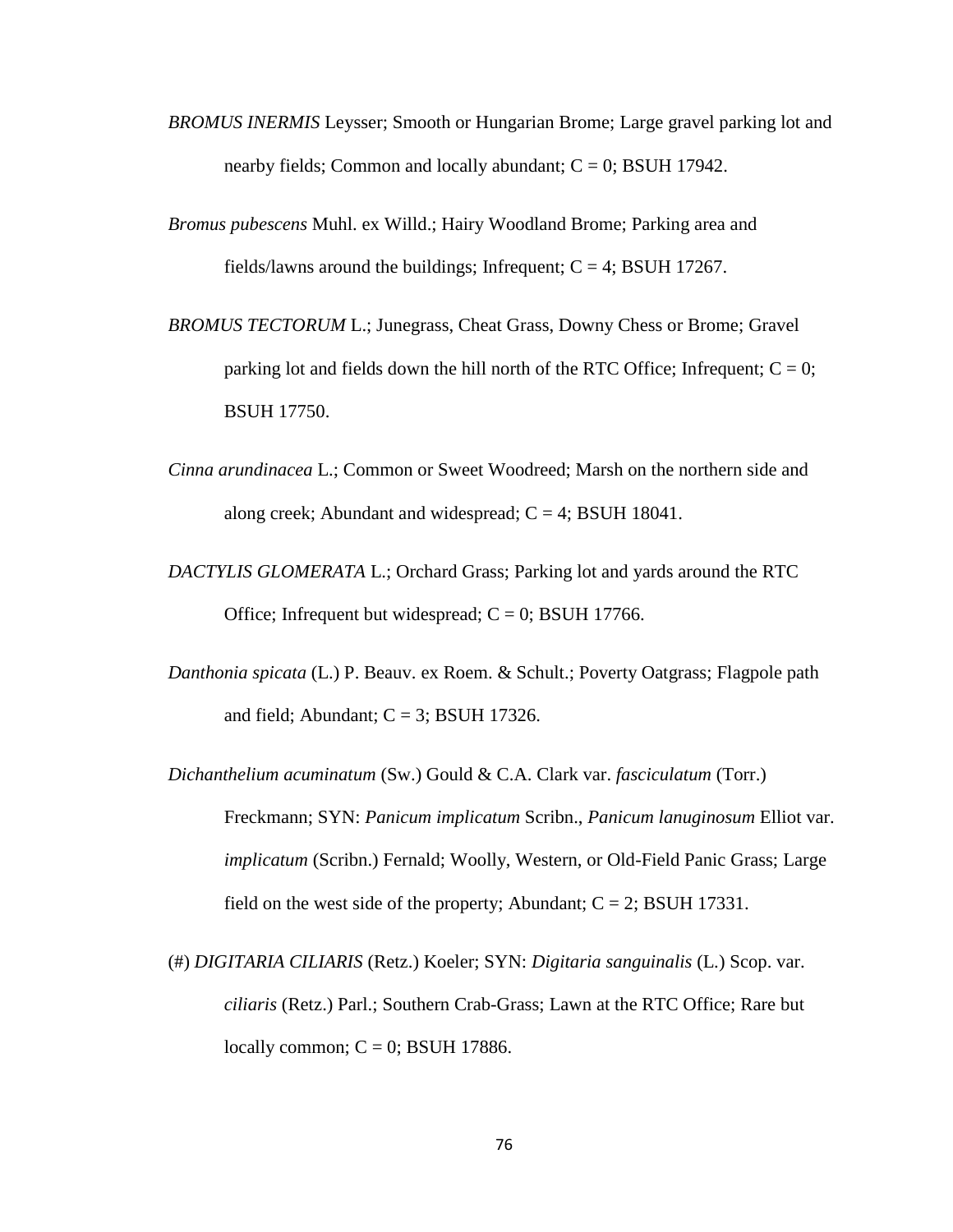- *DIGITARIA SANGUINALIS* (L.) Scop.; Northern or Hairy Crab-Grass; Gravel parking lot, roadside, and associated fields; Common;  $C = 0$ ; BSUH 17965.
- *ECHINOCHLOA CRUS-GALLI* (L.) P. Beauv.; Barnyard Grass; Gravel parking lot, entrance road, and associated fields; Infrequent;  $C = 0$ ; BSUH 17266.
- *Echinochloa muricata* (P. Beauv.) Fernald var. *muricata*; Rough Barnyard-Grass; Vernal pool (dry/moist) on west side of the large old-field; Rare but locally abundant; C  $= 1$ ; BSUH 17265.
- *ELEUSINE INDICA* (L.) Gaertn.; Yard Grass; Indian Goosegrass; Crowfoot Grass; Lawn and drive at RTC office; Infrequent;  $C = 0$ ; BSUH 18030.
- *Elymus hystrix* L. var. *hystrix*; SYN: *Hystrix patula* Moench; (Eastern) Bottlebrush Grass; Southern woods, adjacent to marsh on east side; Rare but locally frequent;  $C = 5$ ; BSUH 18029.
- *ELYMUS REPENS* (L.) Gould; SYN: *Elytrigia repens* (L.) Nevski.; Quack Grass; Entrance road and field around the large gravel parking lot; Infrequent;  $C = 0$ ; BSUH 18057.
- *Elymus villosus* Muhl. ex. Willd.; Downy or Hairy Wild Rye; Creek bank, entrance road, east side of road; Abundant and widespread;  $C = 4$ ; BSUH 17969.
- *Elymus virginicus* L.; Virginia Wild Rye; Creek bank, entrance road, east side of road; Infrequent but widespread;  $C = 3$ ; BSUH 17968.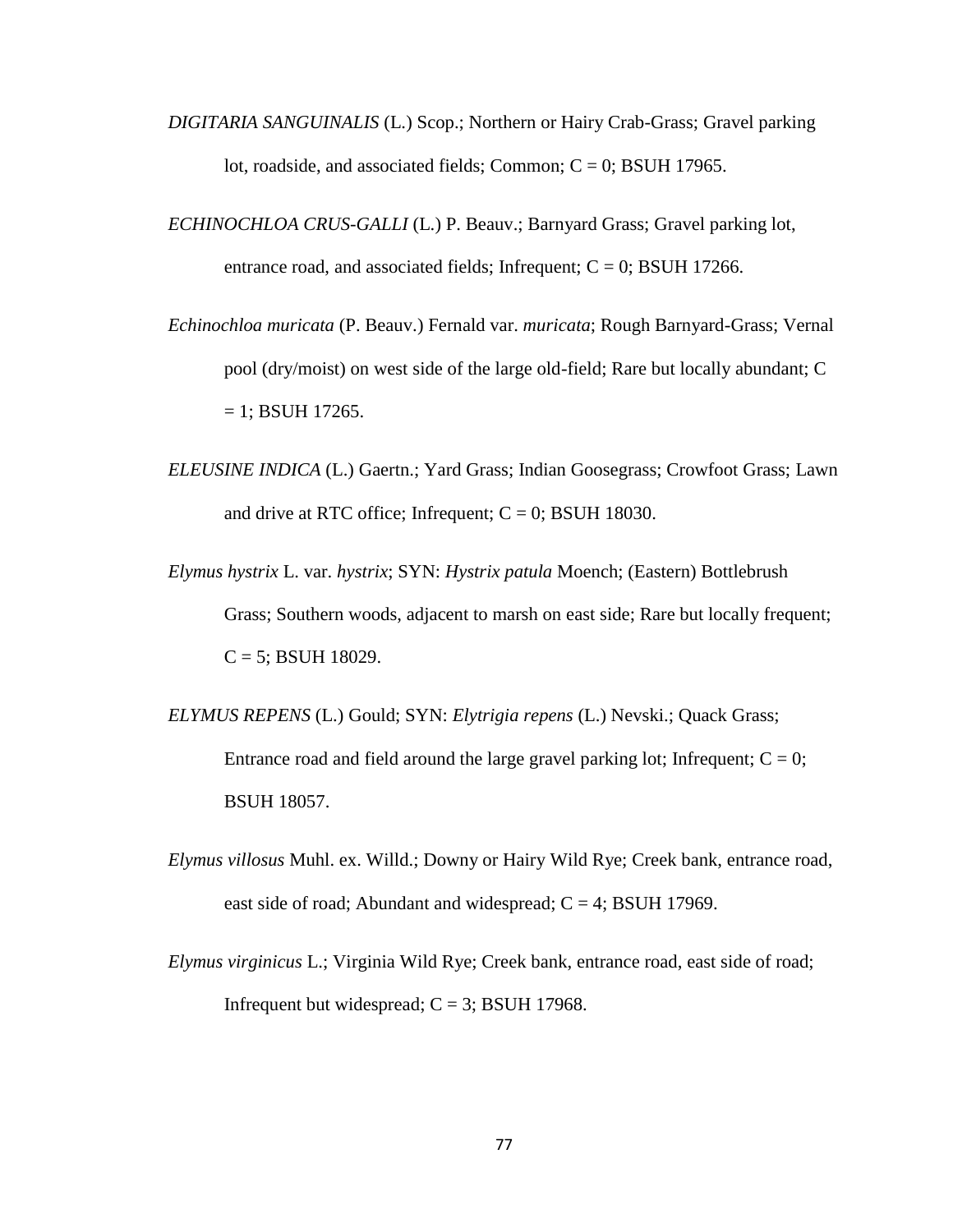- *Festuca subverticillata* (Pers.) E. Alexeev; SYN: *Festuca obtusa* Biehler; Nodding Fescue; Path from RTC Office to the screen house next to the field; Abundant and widespread;  $C = 4$ ; BSUH 17312.
- *Glyceria striata* (Lam.) Hitchc.; Fowl Manna-Grass; Northern marsh and along creek; Abundant and widespread;  $C = 4$ ; BSUH 17328.
- (#) *HOLCUS LANATUS* L.; Common Velvet-Grass; West old-field; Abundant; C = 0; BSUH 17327.
- *HORDEUM JUBATUM* L. ssp. *JUBATUM*; Foxtail Barley; Gravel parking lot and associated field; Rare;  $C = 0$ ; BSUH 17746.
- *Leersia oryzoides* (L.) Sw.; Rice Cut-Grass; Wet meadows, especially the east meadow; Infrequent but locally abundant;  $C = 2$ ; BSUH 17307.

*Leersia virginica* Willd.; White-Grass; Woodlands; Abundant; C = 4; BSUH 17930.

- (#) *Muhlenbergia frondosa* (Poir.) Fernald; Common Satin-Grass, Wirestem Muhly; Creek bank, SE corner; Infrequent but widespread;  $C = 3$ ; BSUH 17911.
- *Muhlenbergia schreberi* J.F. Gmel.; Nimblewill; Gravel parking lot and associated fields; Abundant and widespread;  $C = 0$ ; BSUH 18033.
- *Panicum dichotomiflorum* Michx. var. *dichotomiflorum*; Knee Grass, Fall Panic Grass; Gravel parking lot, entrance road, and associated fields; Infrequent;  $C = 0$ ; BSUH 17306.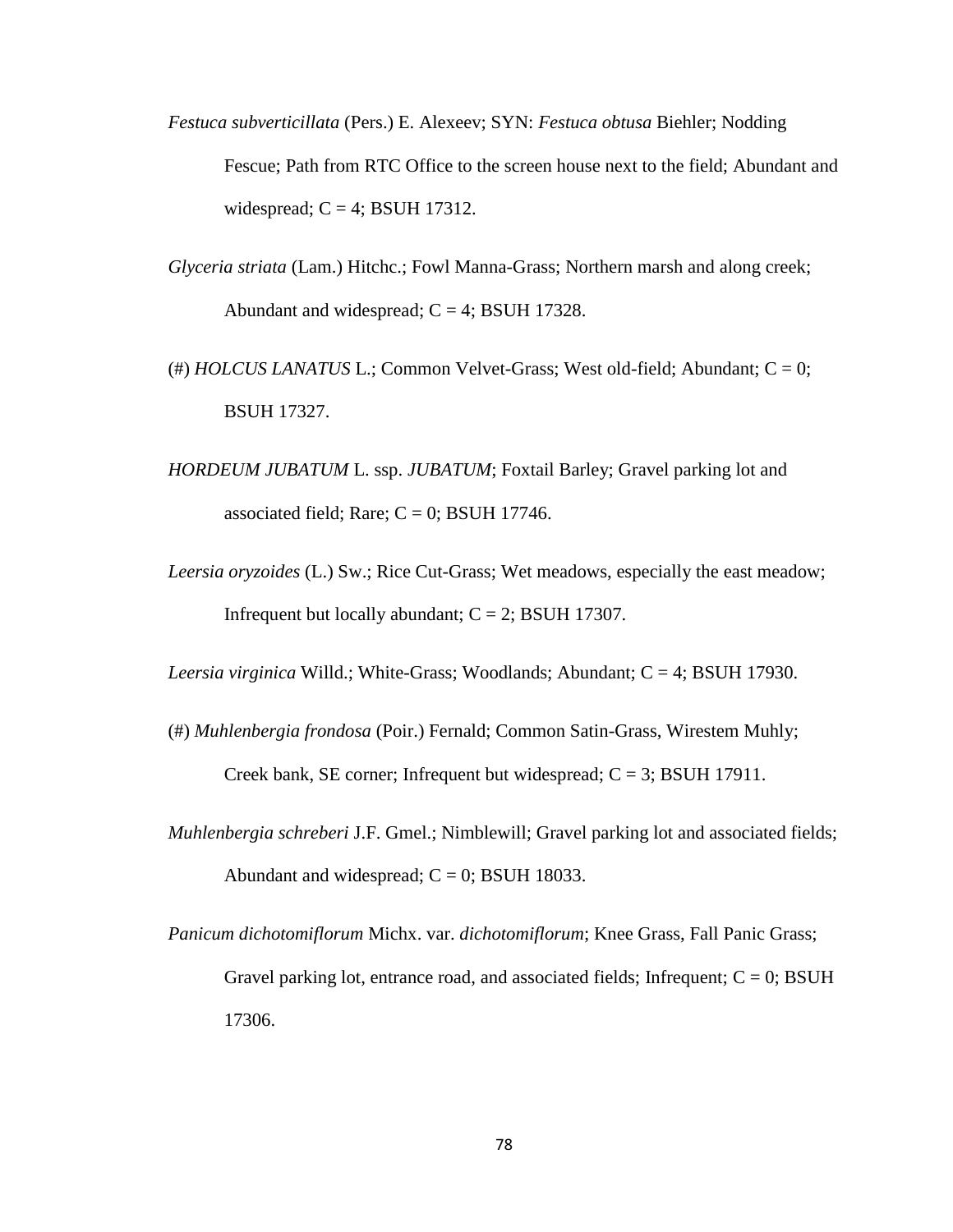- *Panicum philadelphicum* Bernh. ex Trin.; Philadelphia Panic Grass; Gravel parking lot, entrance road, and associated fields; Infrequent;  $C = 4$ ; BSUH 17305.
- (#) *PHALARIS ARUNDINACEA* L.; Reed Canary Grass; Large gravel parking lot and nearby fields; Abundant and widespread;  $C = 0$ ; BSUH 17945.
- *PHLEUM PRATENSE* L.; Timothy; In the old pumpkin patch field; Common;  $C = 0$ ; BSUH 18058.
- (#) *Phragmites australis* (Cav.) Trin. ex Steud.; Common Reed; East meadow; Rare but locally common;  $C = 0$ ; BSUH 17881.
- *POA ANNUA* L.; Annual Bluegrass, Speargrass; Path from RTC Office to the screen house next to the field; Common and widespread;  $C = 0$ ; BSUH 17309.
- *POA COMPRESSA* L.; Canada Bluegrass; Flagpole path and field; Abundant and widespread;  $C = 0$ ; BSUH 17946.
- *POA PRATENSIS* L. ssp. *PRATENSIS*; Kentucky Bluegrass; Fields, roadside, and open woodlands;  $C = 0$ ; BSUH 17759.
- *Poa sylvestris* A. Gray; Forest or Woodland Bluegrass; Path to the west of the large vernal pool; Abundant and widespread;  $C = 5$ ; BSUH 17797.
- *POA TRIVIALIS* L.; Rough Bluegrass; Northern marsh and along creek; Abundant and widespread;  $C = 0$ ; BSUH 17329.
- *SCHEDONORUS PHOENIX* (Scop.) Holub; SYN: *Lolium arundinaceum* (Schreb.) S.J. Darbyshire, *Festuca arundinacea* Schreb., *Festuca elatior* L. var. *arundinacea*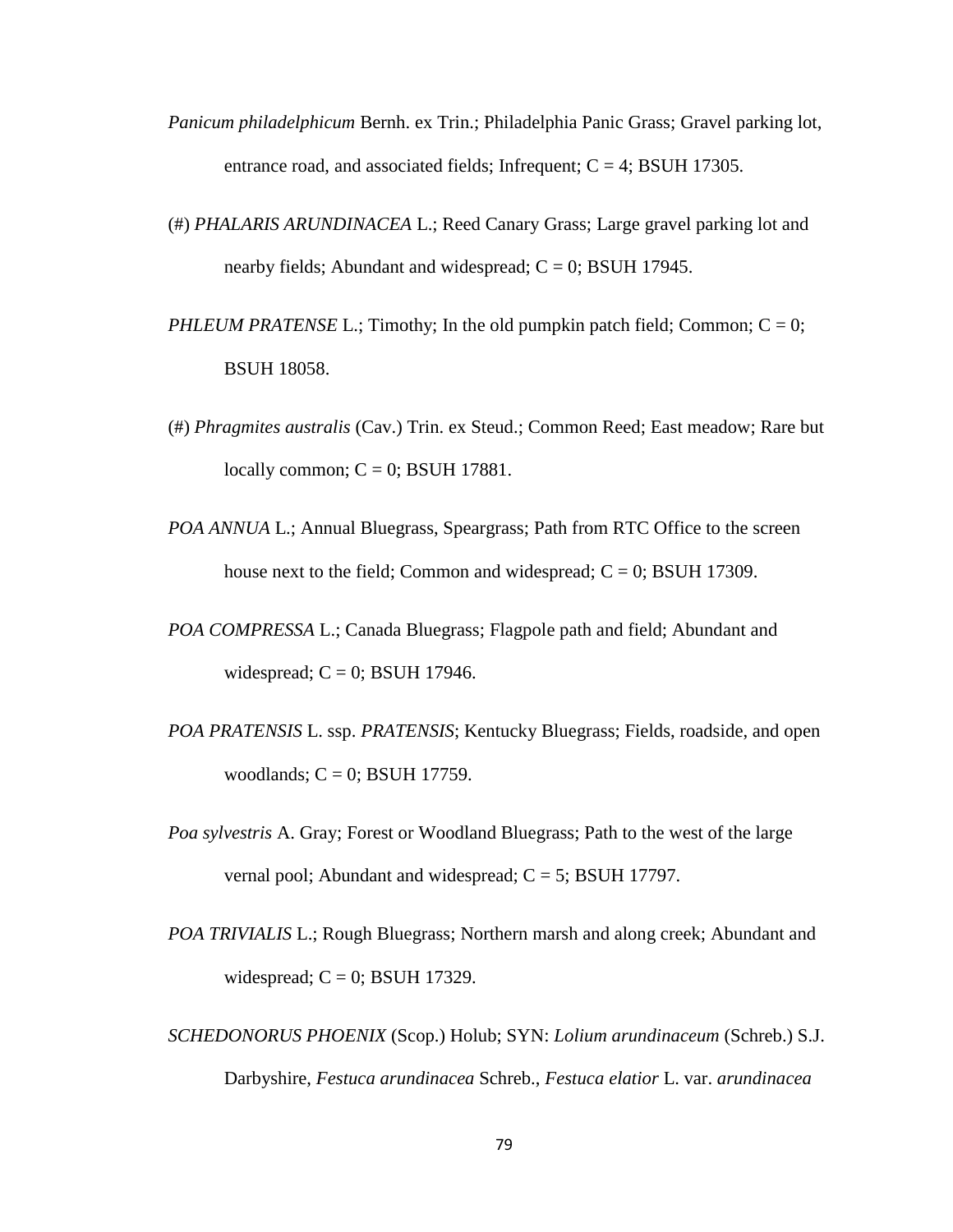(Schreb.) Hook; Tall Fescue; Fields and roadsides; Abundant;  $C = 0$ ; BSUH 17944.

- *SETARIA FABERI* Herrm.; Nodding or Giant Foxtail-Grass, Japanese Bristlegrass; Entrance road, gravel parking lot, and adjacent fields; Infrequent;  $C = 0$ ; BSUH 18024.
- *SETARIA PUMILA* (Poir.) Roem. & Schult. ssp. *PUMILA*; SYN: *Setaria glauca* (L.) P. Beauv.; Yellow Foxtail-Grass; Field between gravel parking lot and the creek; Infrequent;  $C = 0$ ; BSUH 17909.
- *Sorghum halepense* (L.) Pers.; Johnson-Grass; Entrance road, gravel parking lot, and associated fields; Rare;  $C = 0$ ; BSUH 17986.
- *Tridens flavus* (L.) Hitchc. var. *flavus*; SYN: *Triodia flava* (L.) Smyth**;** Purpletop**,** Purpletop Tridens; Old pumpkin-patch field; Infrequent but widespread;  $C = 1$ ; BSUH 18031.

### Polemoniaceae (Phlox Family)

- *Phlox divaricata* L. ssp. *divaricata*; Wild Blue or Woodland Phlox; Young successional woods, north of the RTC office; Abundant and widespread;  $C = 5$ ; BSUH 17866.
- *Phlox paniculata* L.; Garden, Summer or Fall Phlox; Along the creek near the northern marsh; Rare;  $C = 3$ ; BSUH 17979.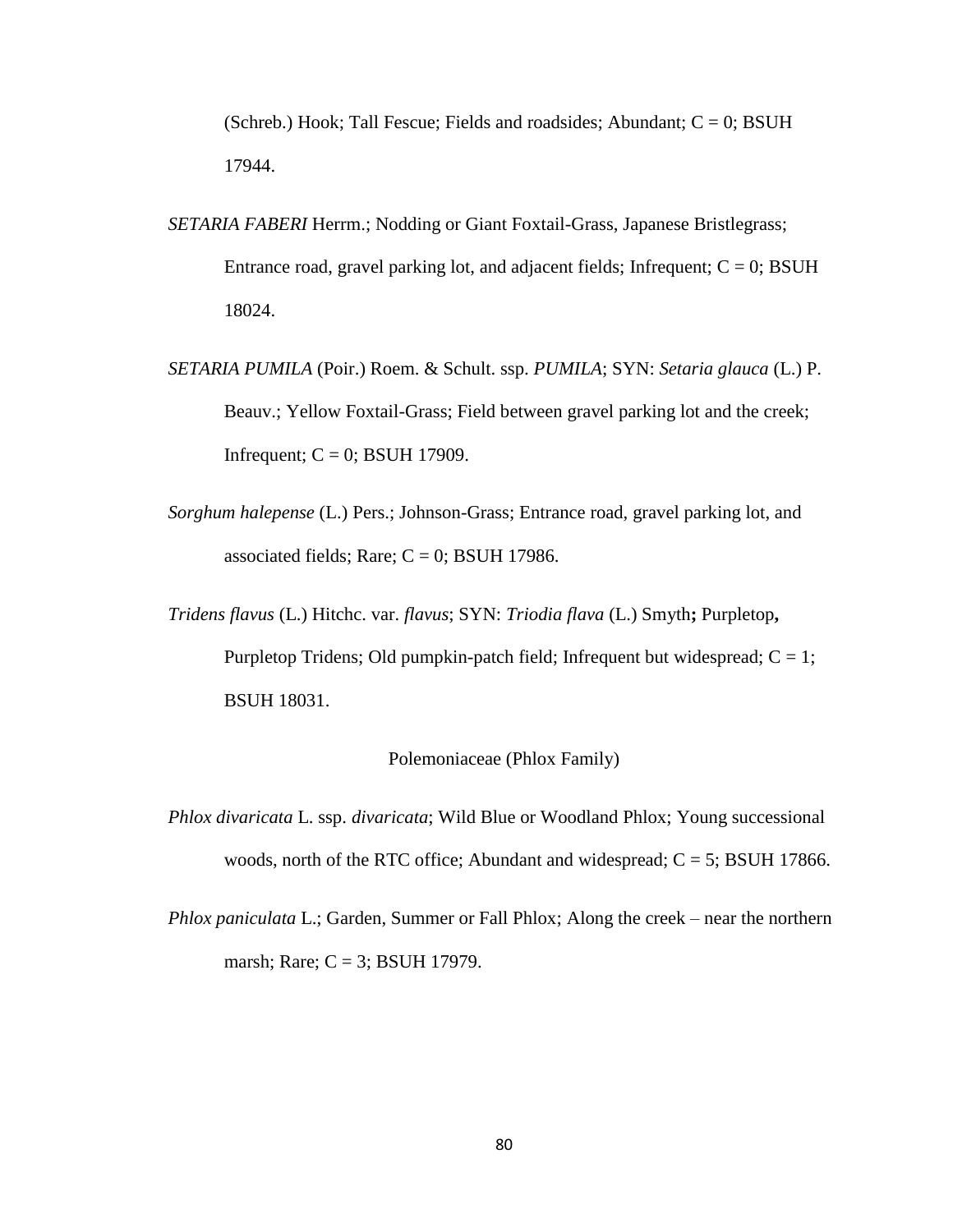*Polemonium reptans* L. var. *reptans*; Greek Valerian, Spreading Jacob's-Ladder; Young successional woods, north of the RTC office; Common and widespread;  $C = 5$ ; BSUH 17865.

Polygonaceae (Smartweed Family) [10]

- *POLYGONUM AVICULARE* L.; SYN: *Polygonum monspeliense* Pers.; Doorweed, Common or Prostrate Knotweed; Lawn and area around RTC office to last building; Infrequent;  $C = 0$ ; BSUH 17923.
- (#) *POLYGONUM CESPITOSUM* Blume var. *LONGISETUM* (Bruijn) A.N. Steward; SYN: *Persicaria caespitosa* (Blume) Nakai var. *longiseta* (Bruijn) C.F. Reed, *Polygonum longisetum* Bruijn; Creeping Smartweed, Oriental Lady's Thumb; Pumpkin Patch old-field; Abundant and widespread;  $C = 0$ ; BSUH 17963.
- *Polygonum pensylvanicum* L.; SYN: *Persicaria pensylvanica* (L.) Small; Pinkweed, Pennsylvania Smartweed; Vernal pool (dry/moist) on west side of the large oldfield; Infrequent but locally abundant;  $C = 0$ ; BSUH 17916.
- *POLYGONUM PERSICARIA* L.; SYN: *Persicaria vulgaris* Webb & Moq., *Polygonum dubium* Stein; Spotted Lady's-Thumb; Entrance road, gravel parking lot, and associated fields; Infrequent;  $C = 0$ ; BSUH 18048.
- *Polygonum punctatum* Elliott var. *confertiflorum* (Meisn.) Fassett; SYN: *Persicaria punctata* (Elliott) Small var. *leptostachya* (Meisn.) Small; Dotted or Water Smartweed; Creek, sandy shoreline (near large old-field); Common;  $C = 3$ ; BSUH 17875.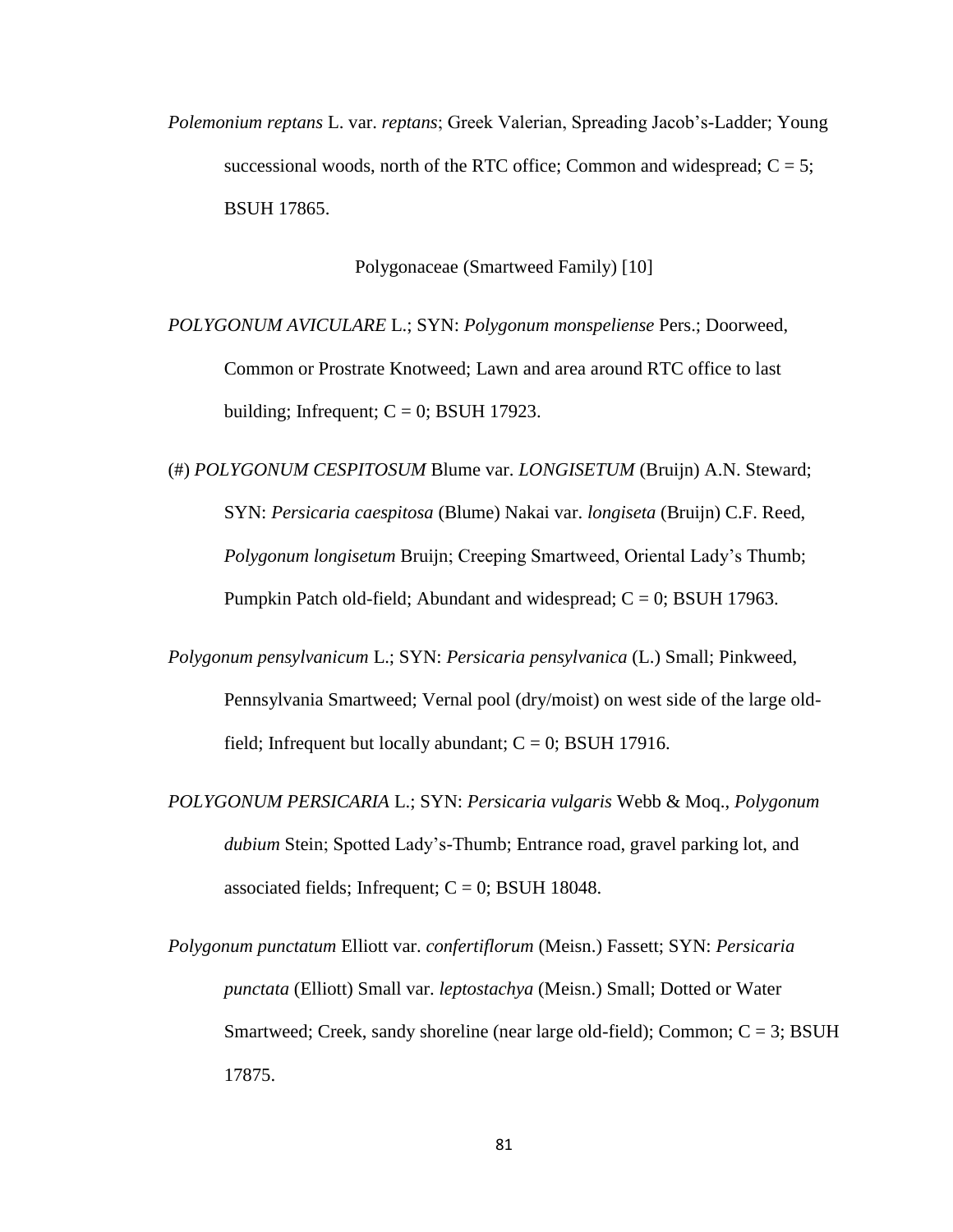- *Polygonum scandens* L. var. *scandens*; SYN: *Fallopia scandens* (L.) Holub; Climbing False Buckwheat; Old pumpkin-patch field; Abundant and widespread;  $C = 0$ ; BSUH 17293.
- *Polygonum virginianum* L.; SYN: *Tovara virginiana* (L.) Raf., *Persicaria virginiana* (L.) Gaertn.; Jumpseed, Virginia Knotweed; Successional woodland north of creek; Abundant and widespread;  $C = 3$ ; BSUH 18018.
- *RUMEX ACETOSELLA* L.; Field Sorrel, Common Sheep Sorrel; Old-field on the west side; Rare but locally abundant;  $C = 0$ ; BSUH 17800.
- *RUMEX CRISPUS* L. ssp. *CRISPUS*; Curly Dock, Sour Dock; Gravel parking lot and fields down the hill north of the RTC Office; Infrequent but widespread;  $C = 0$ ; BSUH 17752.
- *RUMEX OBTUSIFOLIUS* L.; Bitter Dock, Blunt-Leaved Dock; Entrance road and field around the large gravel parking lot; Common and widespread;  $C = 0$ ; BSUH 18062.

Portulacaceae (Purslane Family)

*Claytonia virginica* L. var. *virginica*; Virginia Spring Beauty; Woodlands and fields; Abundant;  $C = 2$ ; BSUH 17831.

# Primulaceae (Primrose Family)

*Lysimachia ciliata* L.; Fringed Loosestrife; Path between entrance road at the bridge and the marsh on the east side; Common and widespread;  $C = 4$ ; BSUH 17993.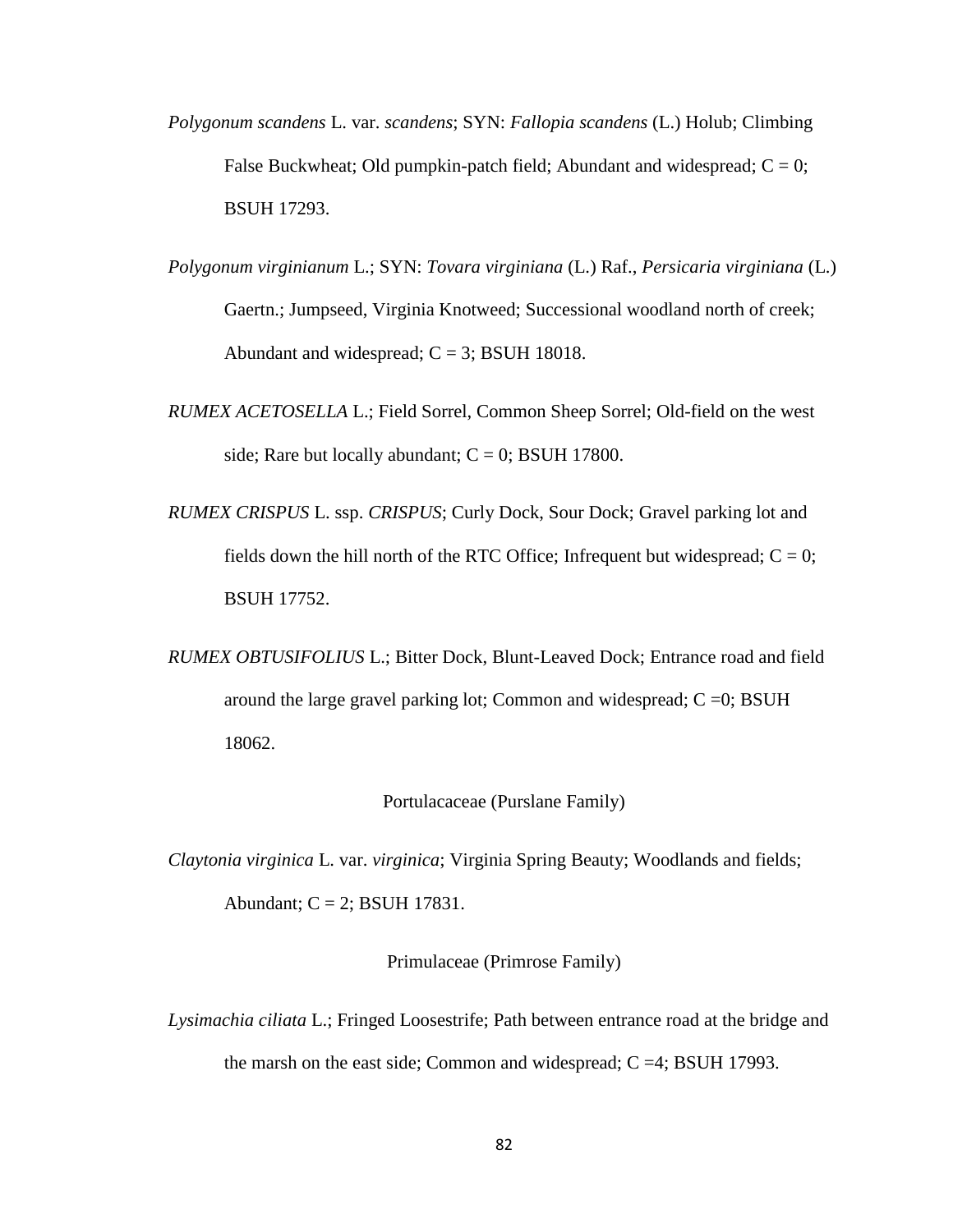*Samolus valerandi* L. ssp *parviflorus* (Raf.) Hultén; SYN: *Samolus floribundus* Kunth, *Samolus parviflorus* Raf.; (Seaside) Brookweed, Water Pimpernel; East meadow; Rare;  $C = 5$ ; BSUH 17914.

Ranunculaceae (Buttercup Family) [7]

- *Anemone virginiana* L. var. *virginiana*; Tall Anemone, (Tall) Thimbleweed; Old pumpkin patch field; Rare;  $C = 4$ ; BSUH 18052.
- *Caltha palustris* L. var. *palustris*; (Yellow) Marsh Marigold, Cowslip; Wetlands in SW corner; Rare but locally abundant;  $C = 7$ ; BSUH 17849.
- *Hepatica nobilis* Schreb. var. *acuta* (Pursh) Steyerm.; SYN: *Hepatica acutiloba* DC., *Anemone acutiloba* (DC.) G. Lawson; Sharp-lobed Hepatica; Hillside woods between office and sedge meadow north; Rare;  $C = 8$ ; BSUH 17815.
- *Hydrastis canadensis* L.; Goldenseal, Yellowroot; Creek bank and meadow in the SE corner of the property; Rare but locally common;  $C = 7$ ; BSUH 17784. [Watch] List]
- *Ranunculus abortivus* L.; Kidney-Leaved Buttercup or Crowfoot, Small-Flowering Crowfoot; Little-Leaf Buttercup; Lawn and woodlands around the RTC office; Common and widespread;  $C = 0$ ; BSUH 17842.
- *Ranunculus hispidus* Michx. var. *caricetorum* (Greene) T. Duncan; SYN: *Ranunculus caricetorum* Greene, *Ranunculus septentrionalis* Poir. var. *caricetorum* (Greene)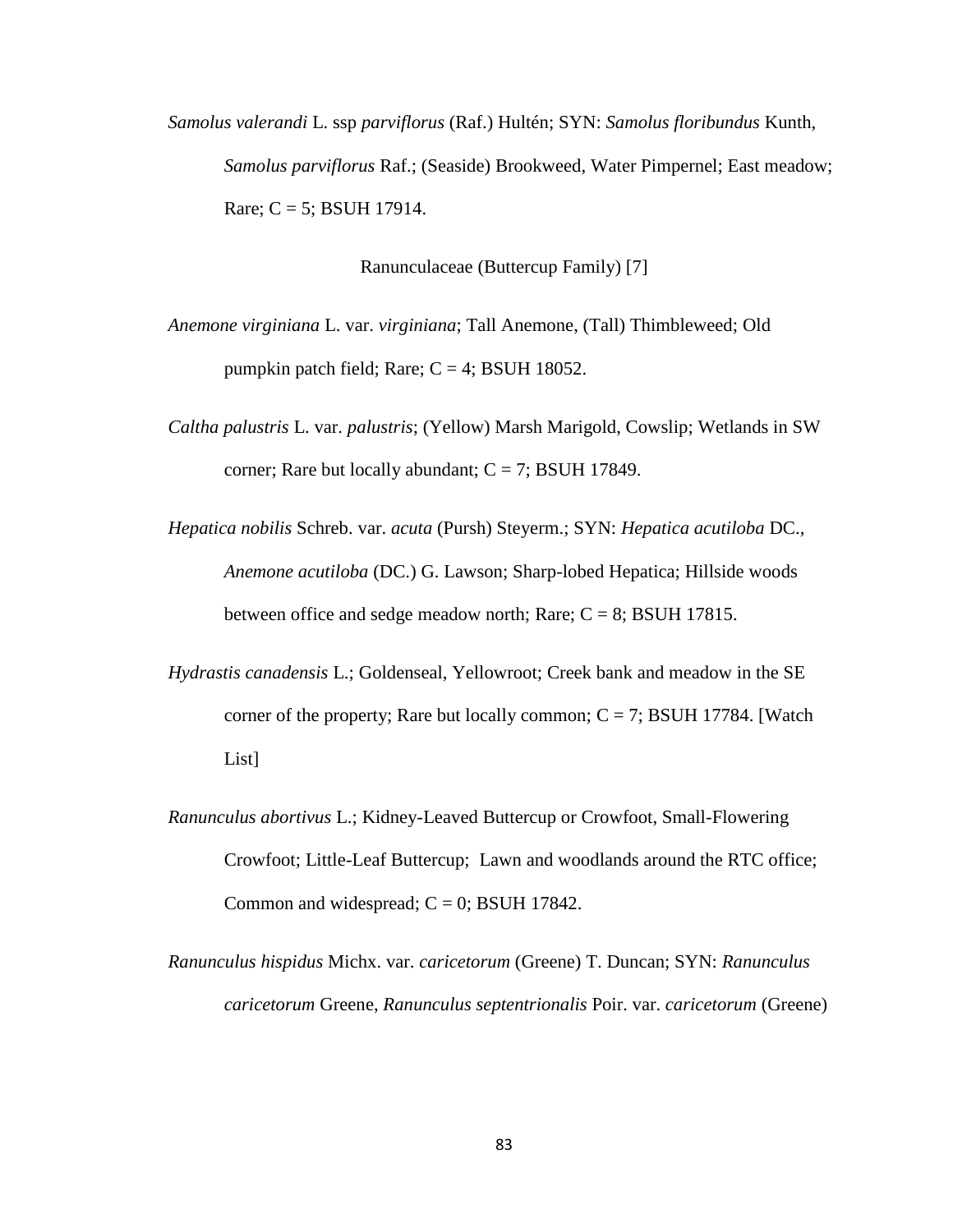Fernald; Bristly or Hispid Buttercup, Swamp Buttercup; Creek and marsh – east side; Common and locally abundant;  $C = 10$ ; BSUH 17821.

*Thalictrum revolutum* DC.; Waxy-Leaved or Skunk Meadow Rue; Northern marsh and along creek; Common and widespread;  $C = 5$ ; BSUH 17737.

Rosaceae (Rose Family) [18]

(#) *Agrimonia gryposepala* Wallr.; Tall Hairy or Common Agrimony; Woods – southern half of property; Common and widespread;  $C = 2$ ; BSUH 17997.

*Agrimonia parviflora* Aiton; Southern, Swamp, or Small-Flowered Agrimony,

Harvestlice; Border (west) of large old-field; Infrequent;  $C = 4$ ; BSUH 18037.

- *Agrimonia pubescens* Wallr.; Downy or Soft Agrimony; Creek bank, succession woods, east of entrance road; Infrequent;  $C = 5$ ; BSUH 18017.
- *Crataegus mollis* Scheele; Downy Hawthorn; Woods south of the large field and vernal pool; Infrequent;  $C = 2$ ; BSUH 17777.
- *Crataegus punctata* Jacq.; Dotted Hawthorn; Mesic (successional) woods north of the large old-field; Infrequent;  $C = 2$ ; BSUH 17776.
- (#) *DUCHESNEA INDICA* (Andrews) Focke; Mock or Indian Strawberry; Lawns, woodland edges, and fields; Common;  $C = 0$ ; BSUH 17816.
- *Geum canadense Jacq. var. <i>canadense*; White Avens; Woodlands; Abundant; C = 1; BSUH 18008.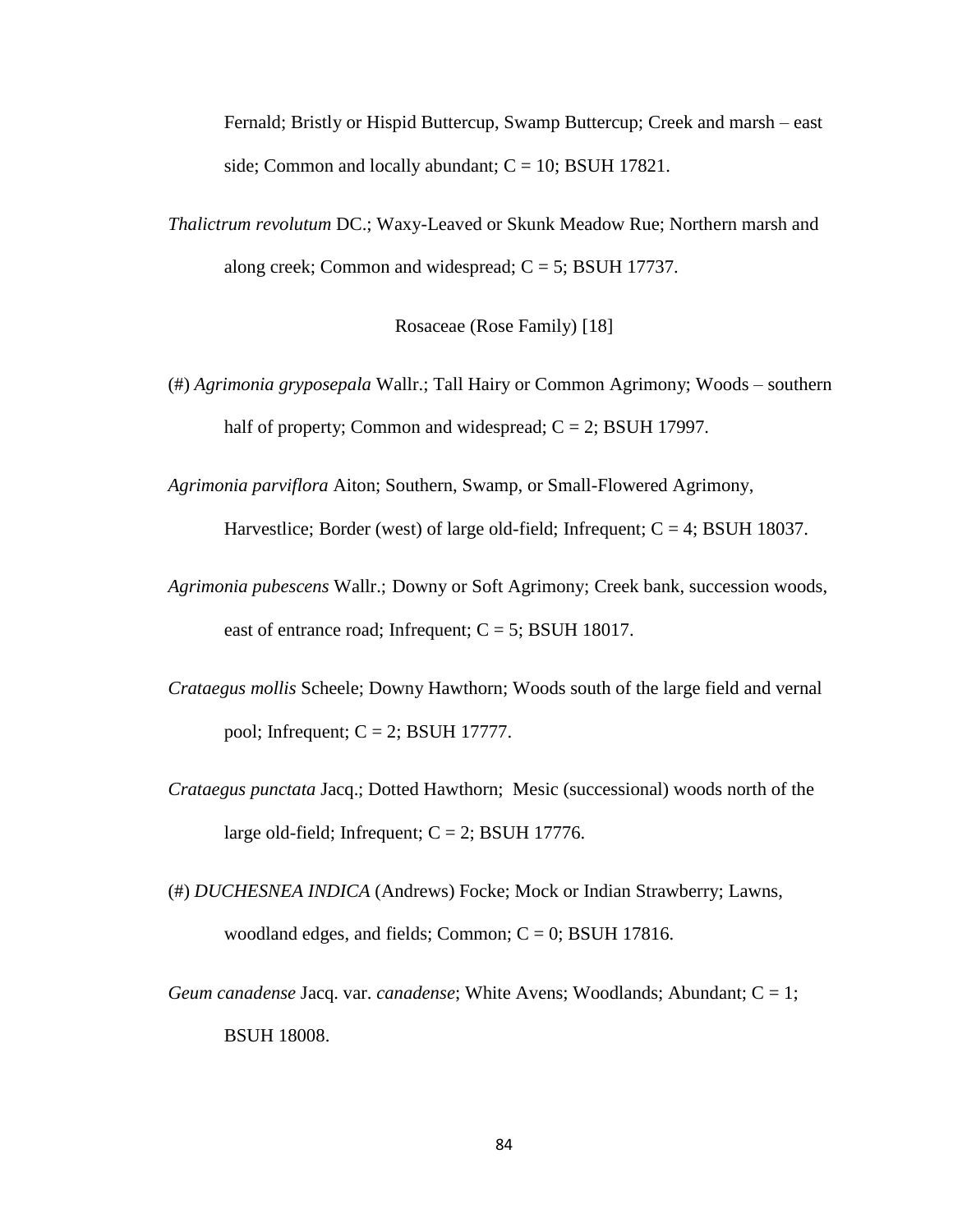*Geum laciniatum* Murray; Rough Avens; East meadow; Rare; C = 3; BSUH 17892.

- *Geum vernum* (Raf.) Torr. & A. Gray; Spring Avens; Woodlands; Abundant; C = 1; BSUH 17864.
- *Potentilla norvegica* L. ssp. *monspeliensis* (L.) Aschers & Graebn. Rough Cinquefoil, Norwegian Cinguefoil; Old pumpkin patch field; Rare but locally abundant;  $C =$ 0; BSUH 17976.
- *POTENTILLA RECTA* L.; Sulfur Cinquefoil, Sulfur Five-Fingers; Large field on the west side of the property; Rare;  $C = 0$ ; BSUH 17739.
- *Potentilla simplex* Michx.; Common or Old-Field Cinquefoil, Old-Field Five-Fingers; Hillside slope (east-facing) at SE corner or property; above the sedge meadow; Rare but locally common;  $C = 2$ ; BSUH 17802.
- *Prunus serotina* Ehrh. var. *serotina*; Wild Black Cherry; Large old-field; Abundant and widespread;  $C = 1$ ; BSUH 17781.
- *ROSA MULTIFLORA* Thunb.; Multiflora or Japanese Rose; Woodlands; Abundant and widespread;  $C = 0$ ; BSUH 17949.
- *Rosa setigera* Michx.; Climbing Prairie Rose, Illinois Rose; Marsh on the east side; Infrequent but widespread;  $C = 4$ ; BSUH 18011.
- *Rubus allegheniensis* T.C. Porter var. *allegheniensis*; Common or Allegheny Blackberry; Gravel parking lot and fields down the hill north of the RTC Office; Common; C  $= 2$ ; BSUH 17768.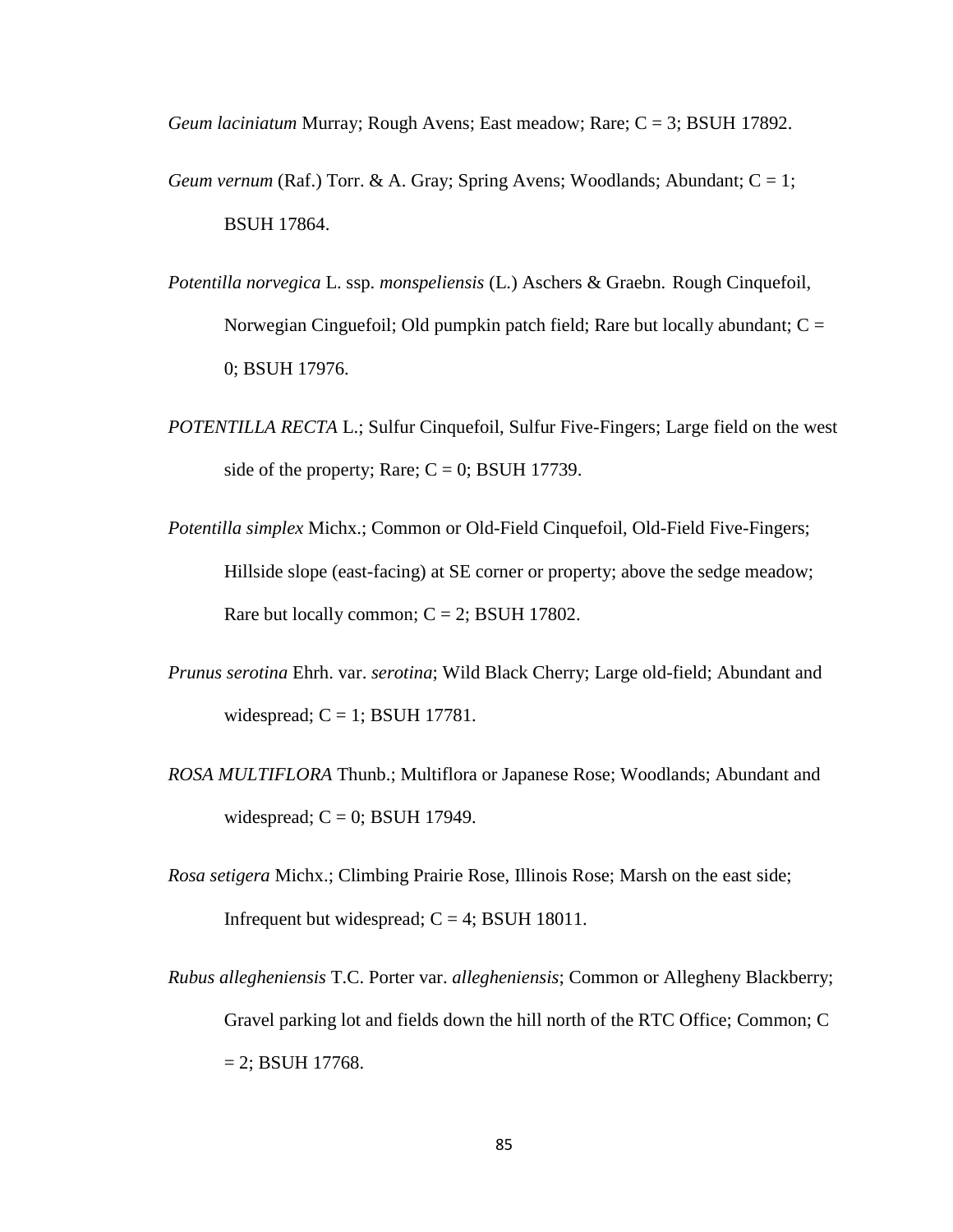- *Rubus occidentalis* L.; Black Raspberry; Parking lot and yards around the RTC Office and other nearby buildings; Common;  $C = 1$ ; BSUH 17764.
- *Rubus pensilvanicus* Poir.; SYN: *Rubus abactus* L.H. Bailey; Pennsylvania or Yankee Blackberry; Large field on the west side of the property; Common;  $C = 5$ ; BSUH 17315.

# Rubiaceae (Madder Family)

- *Cephalanthus occidentalis* L.; Common Buttonbush; East meadow; Rare; C = 5; BSUH 18004.
- *Galium aparine* L.; Cleavers, Annual Bedstraw, Sticky-Willy; Old woods in the south half of property; Abundant and widespread;  $C = 1$ ; BSUH 17869.
- *Galium circaezans* Michx. var. *circaezans*; Forest Bedstraw, Smooth Wild Licorice, Licorice Bedstraw; Path from RTC Office to the screen house next to the field; Abundant and widespread;  $C = 7$ ; BSUH 17313.
- *Galium concinnum* Torr. & A. Gray; Shining Bedstraw; Woodlands; Common; C = 5; BSUH 17736.
- (#) *Galium tinctorium* (L.) Scop.; Stiff Marsh Bedstraw; East meadow; Infrequent but locally common;  $C = 6$ ; BSUH 18026.
- *Galium triflorum* Michx.; Sweet-Scented or Fragrant Bedstraw; Creek bank at the bridge on the entrance road; Abundant and widespread;  $C = 5$ ; BSUH 17973.

Salicaceae (Willow Family)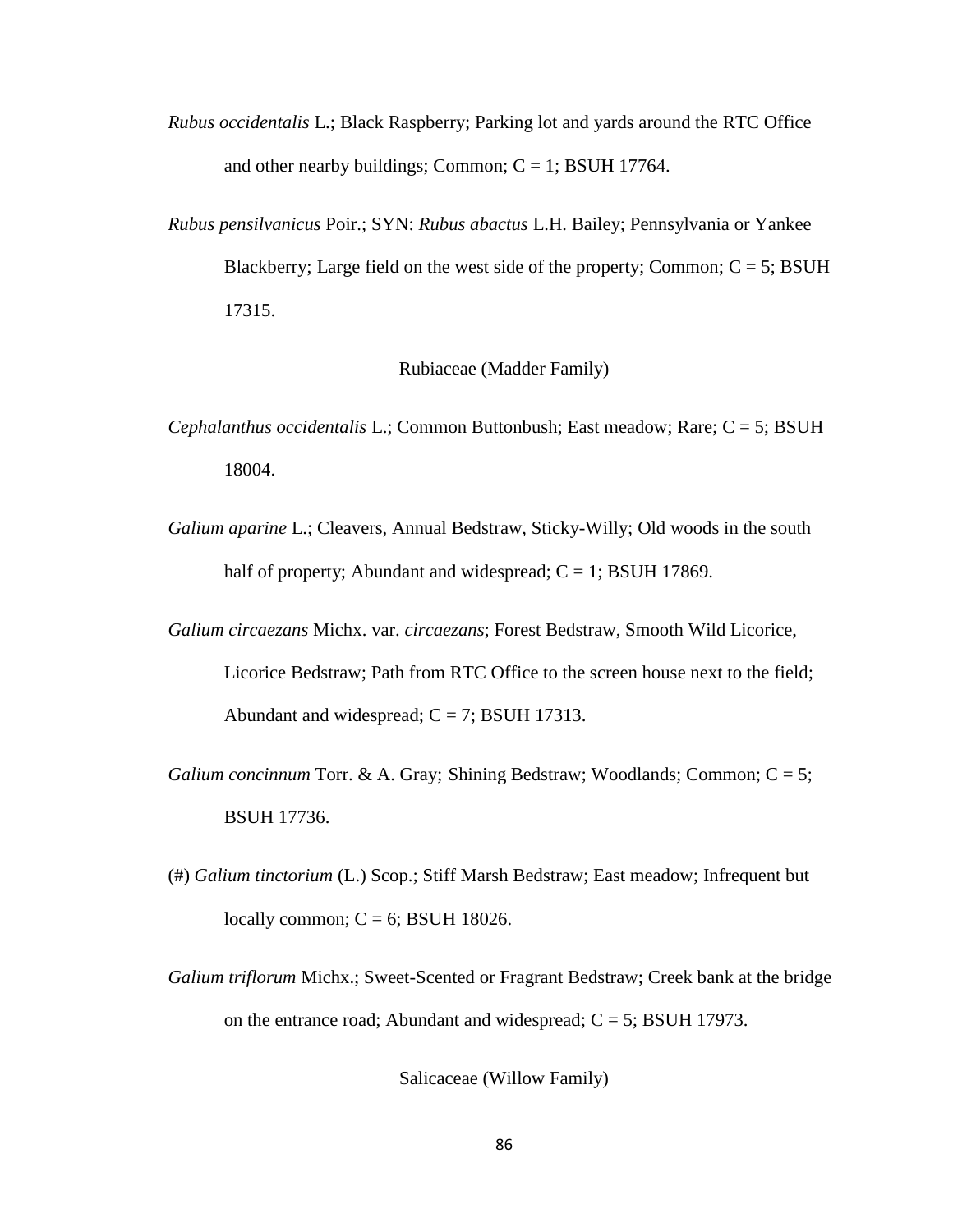- *Populus deltoides* Bartram ex. Marsh. var. *deltoides*; Eastern Cottonwood; Large gravel parking lot and field along the entrance road and south of creek (down the hill [north] of the RTC Office; Abundant and widespread;  $C = 1$ ; BSUH 17751.
- *Salix amygdaloides* Andersson; Peach-Leaf Willow; Large field on the west side of the property; Rare;  $C = 4$ ; BSUH 17308.

*Salix nigra* Marsh.; Black Willow; Marsh on the east side; Rare;  $C = 3$ ; BSUH 18003.

Scrophulariaceae (Figwort Family) [11]

- *Mimulus alatus* Aiton; Winged or Sharp-Wing Monkey-Flower; Marsh on the northern side and along creek; Common;  $C = 4$ ; BSUH 18053.
- *Mimulus ringens* L. var. *ringens*; Allegheny Monkey-Flower; Marsh on east side; Common;  $C = 4$ ; BSUH 18038.
- *Penstemon calycosus* Small; SYN: *Penstemon laevigatus* Ait. ssp. *calycosus* (Small) Benn.; (Eastern) Smooth Beard-Tongue, Long-Sepal Beard-Tongue; Large field on the west side of the property; Rare;  $C = 4$ ; BSUH 17314.
- *Scrophularia marilandica* L.; Eastern or Late Figwort, Carpenter's-Square; Happy Hollow Camp Sites – successional woodland; Infrequent;  $C = 5$ ; BSUH 18046.
- *VERBASCUM BLATTARIA* L.; Moth Mullein; Large gravel parking lot near the creek; Rare;  $C = 0$ ; BSUH 17744.
- *VERBASCUM THAPSUS* L.; Common or Woolly Mullein; Edge of gravel parking lot; Rare but locally common;  $C = 0$ ; BSUH 17961.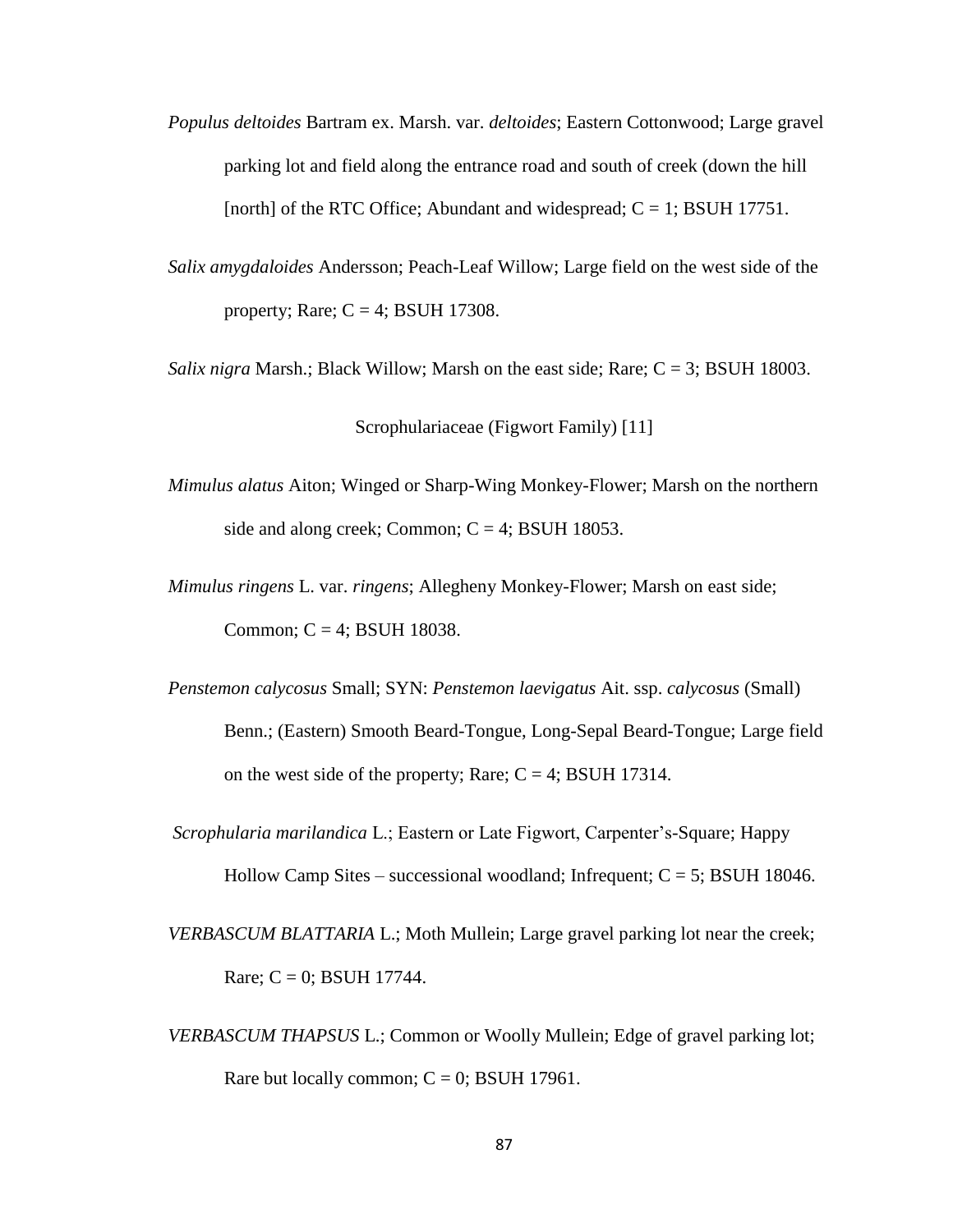- *Veronica anagallis-aquatica* L.; SYN: *Veronica catenata* Pennell; Water Speedwell; In and around the marsh (not sedge meadow) on the east; Common;  $C = 5$ ; BSUH 17321.
- *VERONICA ARVENSIS* L.; Corn Speedwell; Old field old pumpkin patch; Abundant; C  $= 0$ ; BSUH 17855.
- *VERONICA POLITA* Fr.; Gray Field Speedwell, Wayside Speedwell; Lawn and woodlands around the RTC office; Infrequent but locally common;  $C = 0$ ; BSUH 17819.
- (#) *VERONICA PERSICA* Poir.; Birdseye Speedwell; Large gravel parking lot and field along the entrance road and south of creek (down the hill [north] of the RTC Office; Rare but locally common;  $C = 0$ ; BSUH 17937.
- *VERONICA SERPYLLIFOLIA* L. ssp. *SERPYLLIFOLIA*; Thyme-Leaved Speedwell; Old field – old pumpkin patch; Abundant;  $C = 0$ ; BSUH 17856.

Simaroubaceae (Quassia Family)

*AILANTHUS ALTISSIMA* (Mill.) Swingle; Tree-of-Heaven; Scattered in woodland in the northern section of the property; Infrequent;  $C = 0$ ; BSUH 17995.

Smilacaceae (Catbrier Family)

*Smilax ecirrhata* (Engelm. ex Kunth) S. Watson; Upright Carrion Flower; Woodlands; Infrequent;  $C = 5$ ; BSUH 17748.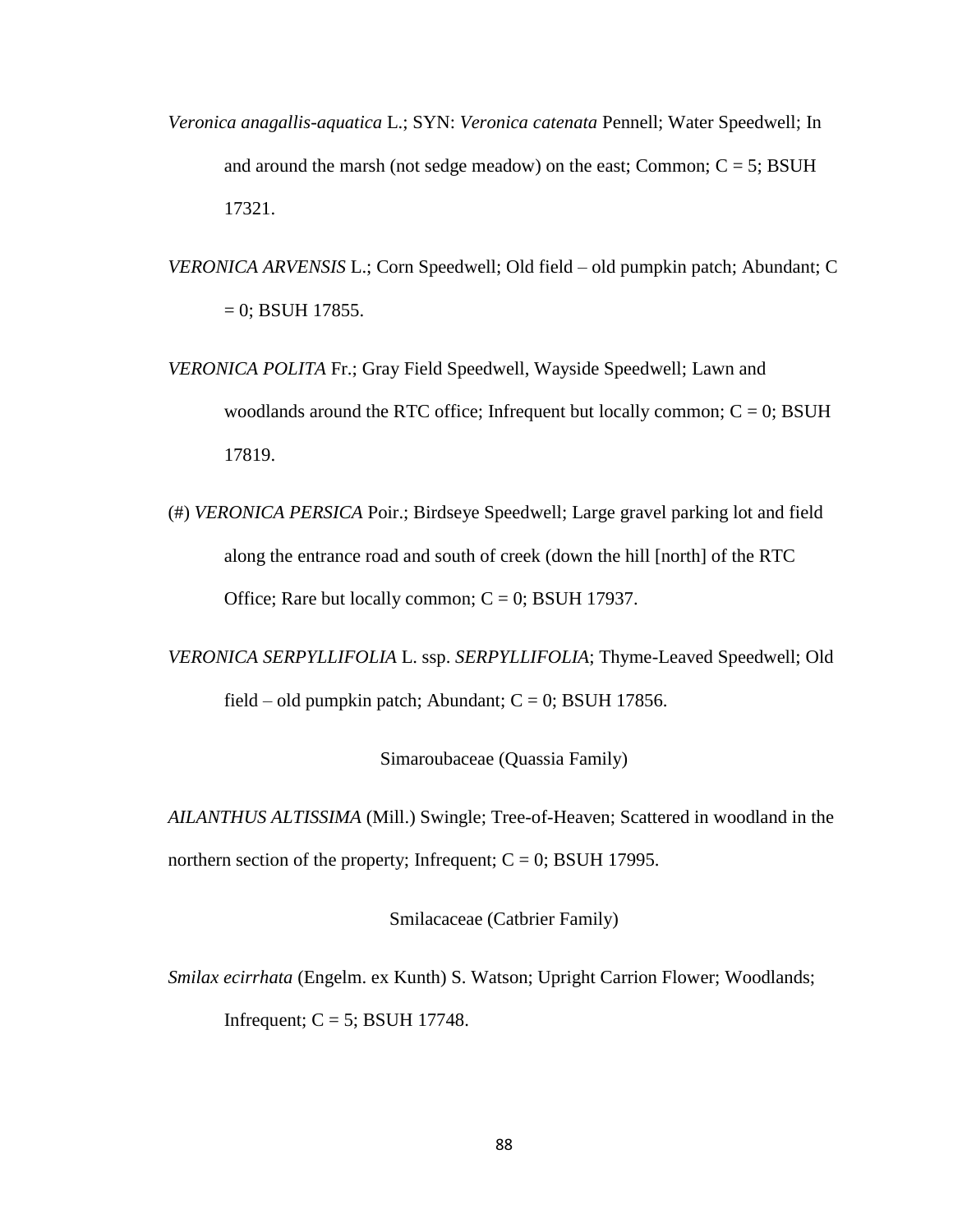*Smilax tamnoides* L.; SYN: *Smilax hispida* Muhl. ex Torr., *Smilax tamnoides* L. var. *hispida* (Muhl. ex Torr.) Fernald; Bristly Greenbrier or Catbrier; **:** In and around the marsh (not sedge meadow) on the east; Common and widespread;  $C = 3$ ; BSUH 17792.

Solanaceae (Nightshade Family)

- *Physalis longifolia* Nutt. var. *subglabrata* (Mack. & Bush) Cronquist; SYN: *Physalis subglabrata* Mack. & Bush; Long-Leaved Ground Cherry, Smooth Ground Cherry; Northern border of the large old field; Rare;  $C = 0$ ; BSUH 17927.
- *Solanum carolinense* L. var. *carolinense*; (Carolina) Horse-Nettle, Carolina Poppy; Old pumpkin patch field; Common;  $C = 0$ ; BSUH 18050.
- *Solanum ptycanthum* Dunal; SYN: *Solanum nigrum* auct. non L., *Solanum americanum* auct. non Mill.; Eastern Black Nightshade, West Indiana Nightshade; Dry vernal pool north of old-field; Rare;  $C = 0$ ; BSUH 17918.

Typhaceae (Cattail Family)

*TYPHA ANGUSTIFOLIA L.*; Narrow-Leaved Cattail; Meadows; Infrequent; C = 0; BSUH 18028.

*Typha latifolia* L.; Common or Broad-Leaved Cattail; Meadows; Infrequent but locally common;  $C = 1$ ; BSUH 17893.

Ulmaceae (Elm Family)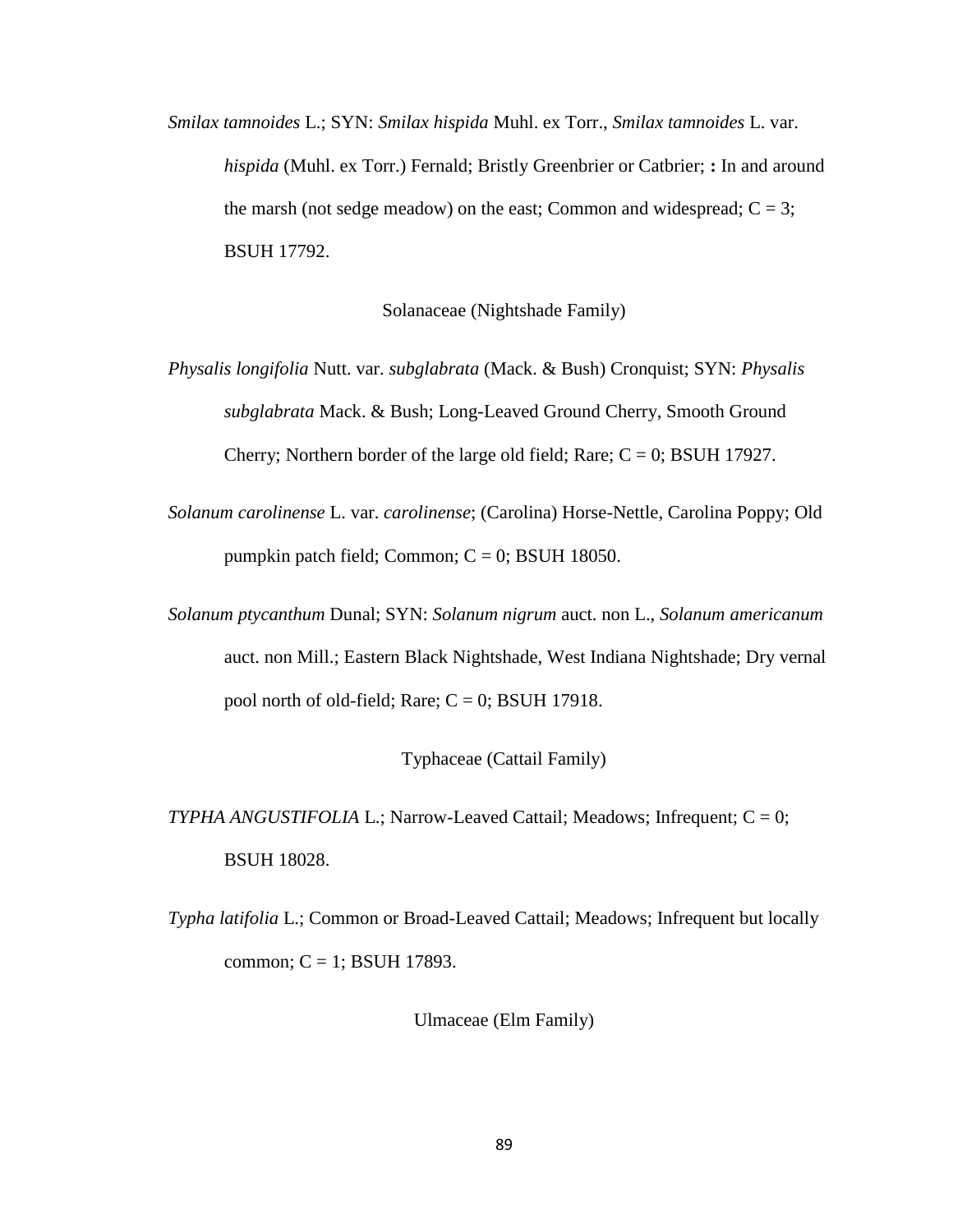- *Celtis occidentalis* L.; Northern or Common Hackberry; Woodlands; Abundant; C = 3; BSUH 17317.
- *Ulmus americana* L.; White or American Elm; Woodlands, Abundant; C = 3; BSUH 17799.

*Ulmus rubra* Muhl.; Red or Slippery Elm; Woodlands; Common; C = 3; BSUH 17956.

Urticaceae (Nettle Family)

- *Boehmeria cylindrica* (L.) Sw.; (Small-Spike) False Nettle; Meadows; Infrequent but locally common;  $C = 3$ ; BSUH 17899.
- *Laportea canadensis* (L.) Weddell; SYN: *Urtica canadensis* L.; Canadian Wood Nettle; Moist woodlands; Abundant;  $C = 2$ ; BSUH 17901.
- *Parietaria pensylvanica* Muhl. ex Willd.; Pennsylvania Pellitory; Large old-field on west side; Infrequent but locally abundant;  $C = 1$ ; BSUH 17902.
- (#) *Pilea fontana* (Lunell) Rydb.; Bog or Lesser Clearweed; Northern meadow; Rare; C = 5; BSUH 17298.
- *Pilea pumila* (L.) A. Gray var. *pumila*; (Canadian) Clearweed; Along creek in SE corner; Abundant and widespread;  $C = 2$ ; BSUH 17304.
- *Urtica dioica* L. ssp. *gracilis* (Aiton) Seland.; SYN: *Urtica dioica* L. var. *procera* (Muhl. ex Willd.) Weddell, *Urtica procera* Muhl. ex Willd.; Tall Nettle, California Nettle, Stinging Nettle; Creek bank at the bridge on the entrance road; west side of road; Abundant and widespread;  $C = 1$ ; BSUH 17974.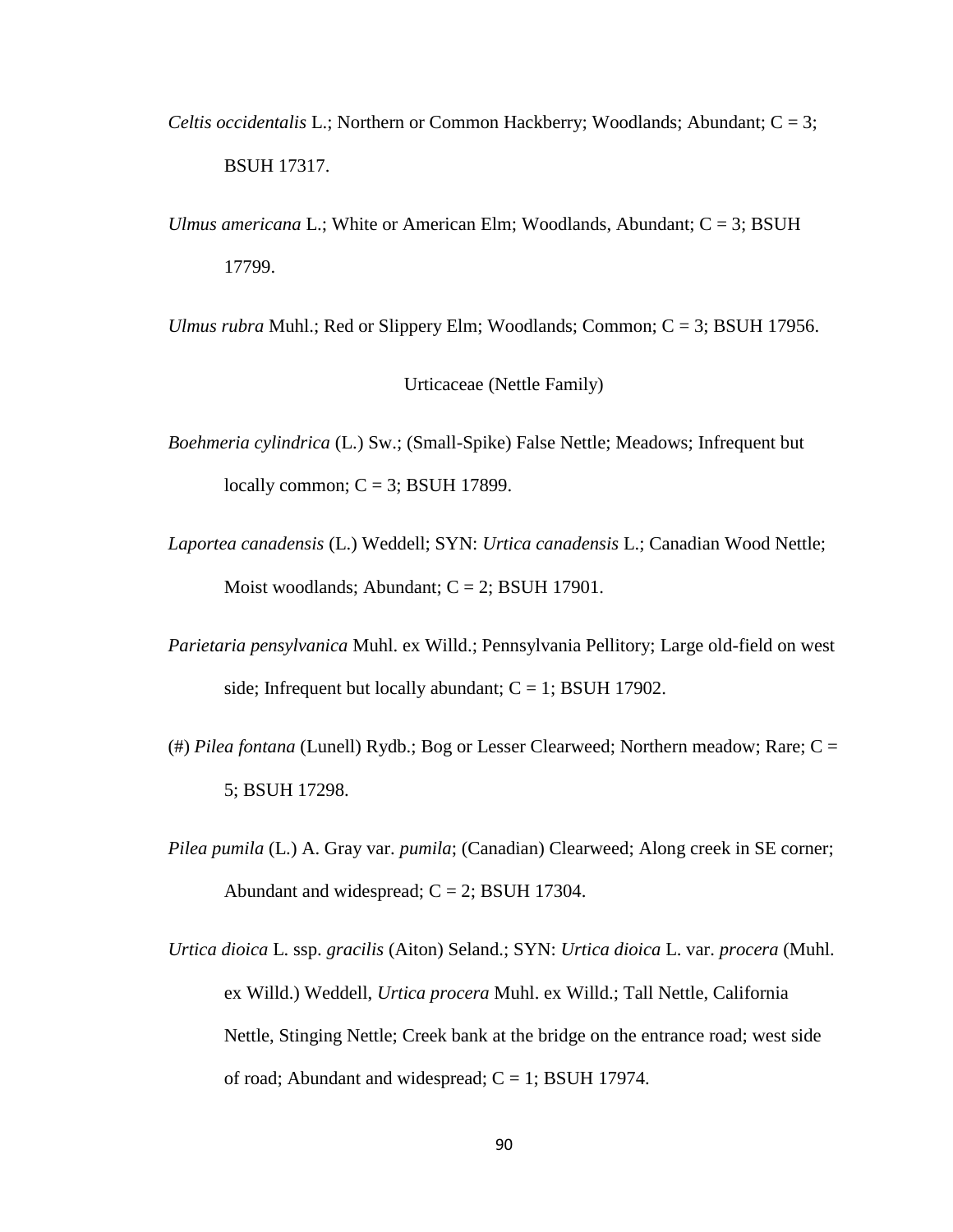#### Valerianaceae (Valerian Family)

*Valerianella umbilicata* (Sull.) Alph. Wood; Navel or Navel-Fruited Cornsalad; Young successional woodland north of the creek; Abundant;  $C = 5$ ; BSUH 17811.

Verbenaceae (Vervain Family)

*Phryma leptostachya* L.; American Lopseed; Woodland; Common; C = 4; BSUH 18007.

- *Phyla lanceolata* (Michx.) Greene; SYN: *Lippia lanceolata* Michx.; Lance-Leaf Fogfruit; West field bordering large vernal pool; Rare but locally common;  $C = 2$ ; BSUH 17999.
- *Verbena hastata* L. var. *hastata*; Common, Blue, or Swamp Vervain; Entrance road, gravel parking lot, and associated fields; Rare but locally common;  $C = 3$ ; BSUH 17990.
- *Verbena urticifolia* L. var. *urticifolia*; White Vervain; Creek bank SE corner of property; Infrequent but widespread;  $C = 3$ ; BSUH 17998.

Violaceae (Violet Family)

- *Viola pubescens* Aiton; Forest Yellow Violet; Lawn and woodlands around the RTC office; Abundant and widespread;  $C = 5$ ; BSUH 17828. [Watch List]
- *Viola sororia* Willd.; Common Blue Violet, Dooryard Violet; Lawn and woodlands around the RTC office; Abundant and widespread;  $C = 1$ ; BSUH 17844.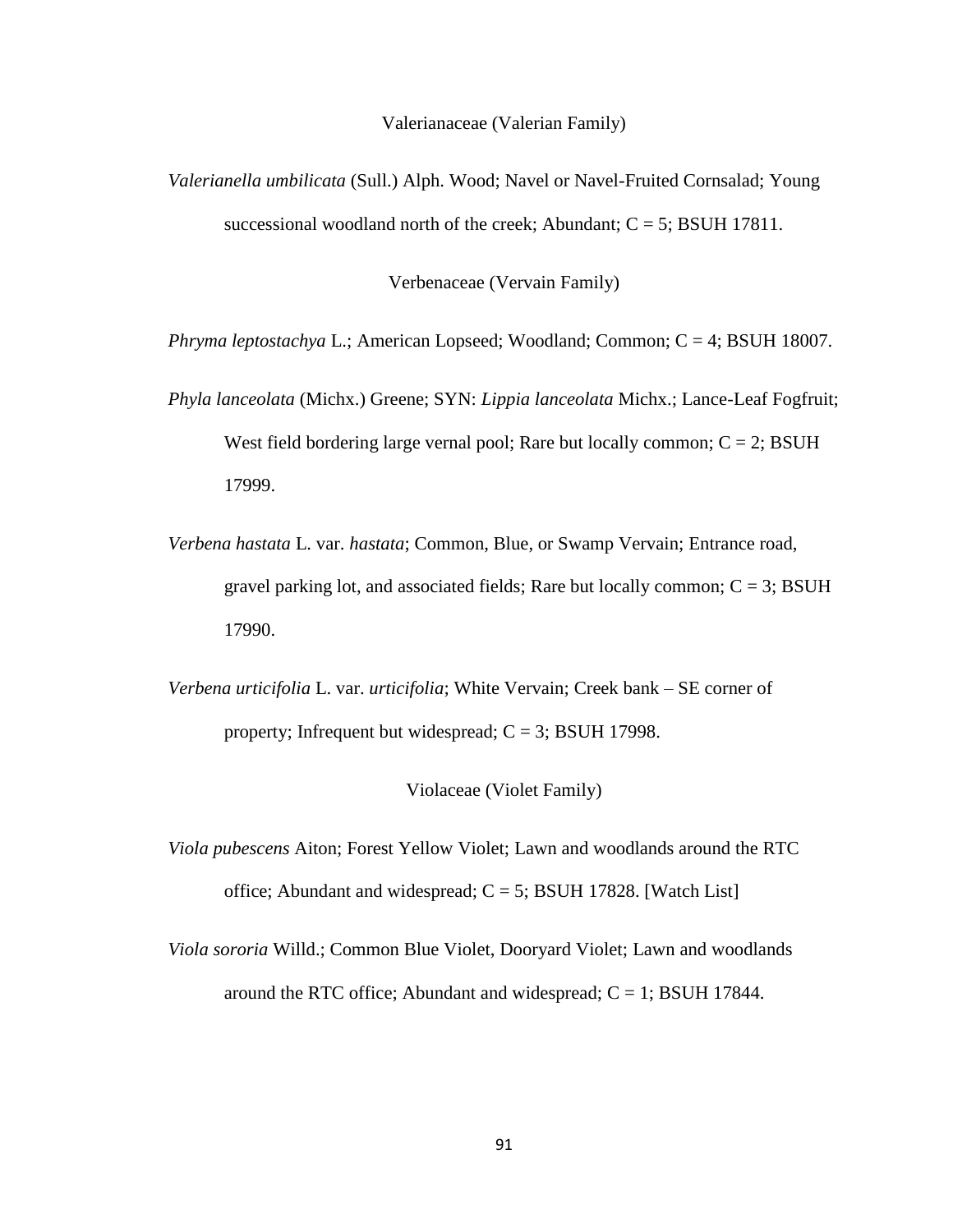*Viola striata* Aiton; Striped Cream Violet, Cream Violet, White Violet; Lawn and woodlands around the RTC office; Abundant and widespread;  $C = 4$ ; BSUH 17841.

Vitaceae (Grape Family)

*Parthenocissus quinquefolia* (L.) Planch.; Virginia Creeper, Woodbine; Woodlands; Abundant;  $C = 2$ ; BSUH 17763.

*Vitis cinerea* (Engelm.) Engelm. ex Millard var. *cinerea*; Graybark or Winter Grape; On shrubs between the east meadow and creek; Rare but locally abundant;  $C = 4$ ; BSUH 17985.

*Vitis riparia* Michx.; Riverbank Grape; Gravel parking lot, roadside, and associated fields; Rare;  $C = 1$ ; BSUH 18032.

*Vitis vulpina* L.; Frost or Fox Grape; Gravel parking lot and fields down the hill north of the RTC Office; Common and widespread;  $C = 3$ ; BSUH 17769.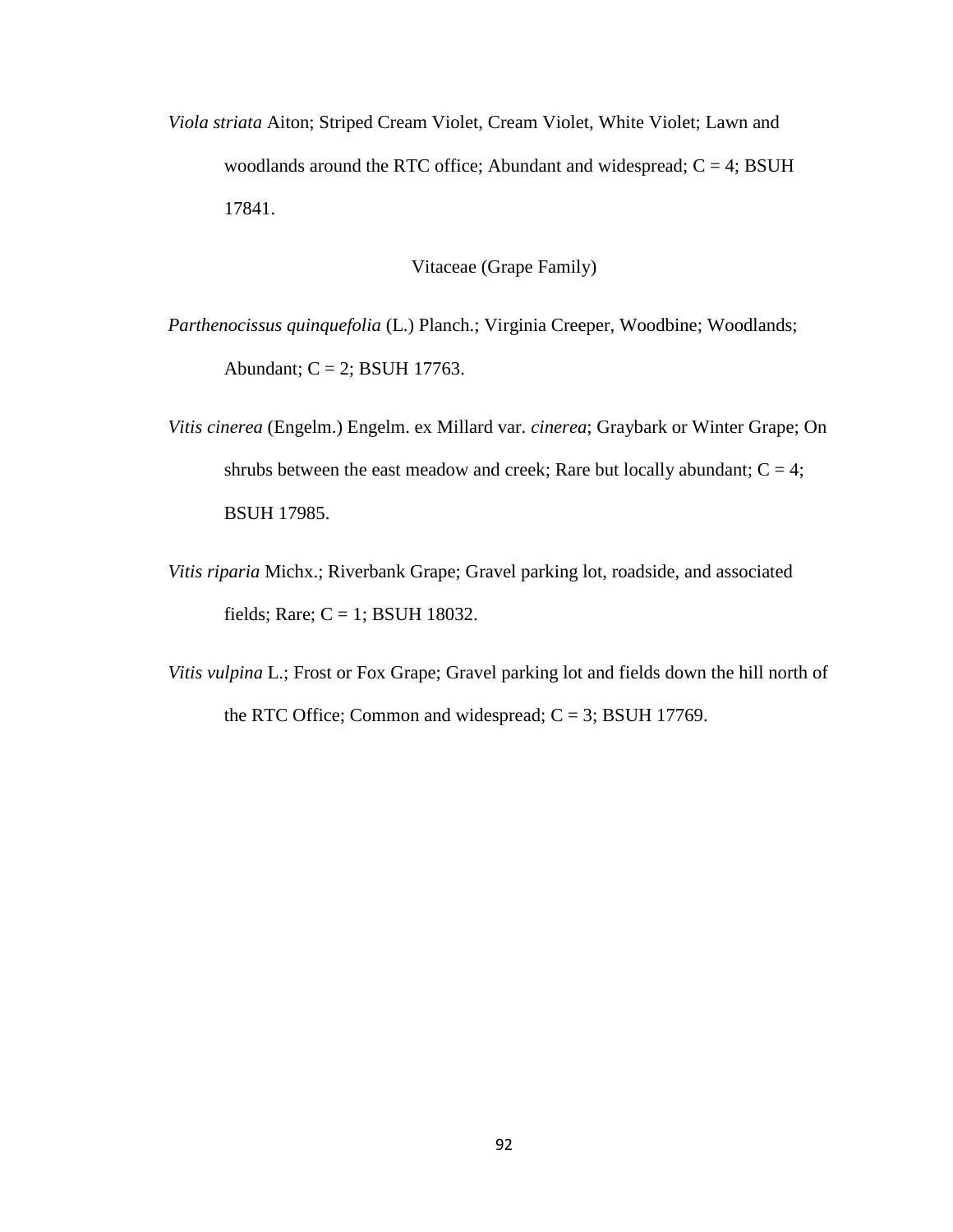#### LITERATURE CITED

Abrams, M.D. 1992. Fire and the development of oak forests. Bioscience 42(5):346-353.

- Badger, K.S., D.G. Ruch, A. Schoultz, J. E. Taylor, B. E. Jones. 1998. Structure and composition of Ginn Woods, an old-growth forest in east-central Indiana. Proceedings of the Indiana Academy of Science 107: 1-15.
- Baltzer, H., D.G. Ruch, B. Hess & B.G. Torke. 2007. Point-centered-quarter analysis of the upland forest at Yuhas Woods in Randolph County, Indiana. Proceedings of the Indiana Academy of Science 116:108-109.
- Barbour, M.G., J.H. Burk, W.D. Pitts, F.S. Gilliam & M.W. Schwartz. 1999. Terrestrial Plant Ecology, 3rd ed. Addison Wesley Longman, Inc., Menlo Park, California. 649 pp.
- Burns, R.M. & B.H. Honkala, tech. cords. 1990. Silvics of North America: 2. Hardwoods. Agriculture Handbook 654. U.S. Department of Agriculture, Forest Service, Washington D.C. vol 2:877 pp.
- Clebsch, E.E. & R.T. Busing. 1989. Secondary succession, gap dynamics, and community structure in a southern Appalachian cove forest. Ecology 70(3):728- 735.
- Ebinger, J.E. & J.A. Bacone. 1981. Vegetation survey of hillside seeps at Turkey Run State Park. Proceedings of the Indiana Academy of Science 90:390-394.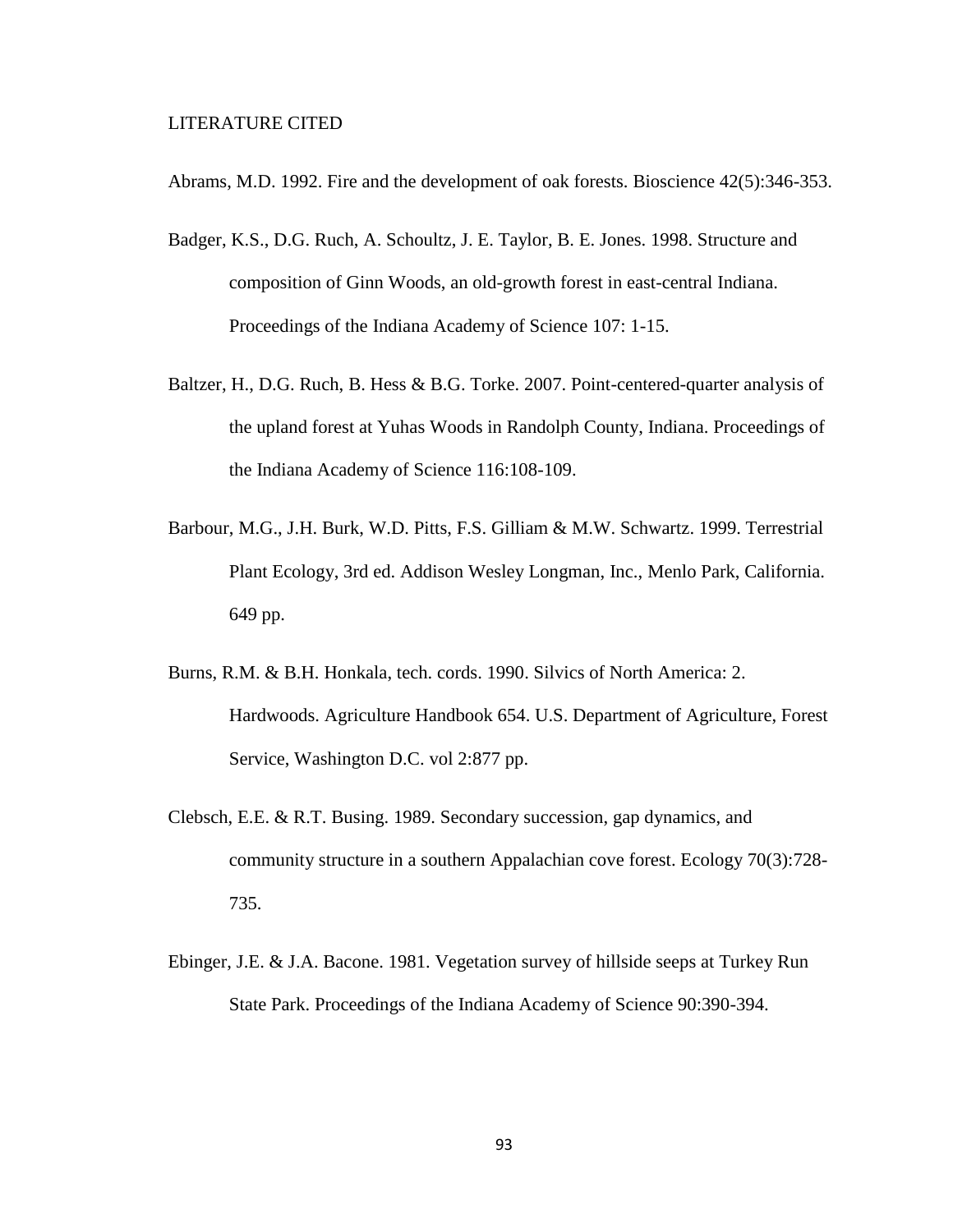- E.P.A. (U.S. Environmental Protection Agency). 2011. Surf Your Watershed. At [http://cfpub.epa.gov/ surf/huc.cfm?huc\\_code=08010100.](http://cfpub.epa.gov/%20surf/huc.cfm?huc_code=08010100)
- Goebel, C. P. & D. M Hix. 1996. Development of mixed-oak forests in southeastern Ohio: a comparison of second-growth and old-growth forests. Forest Ecology and Management 84(1996): 1-21.
- IDNR (Indiana Department of Natural Resources). 2010. Endangered, threatened, rare and extirpated plants of Indiana. At http://www.in.gov/dnr/naturepreserve/ files/np-etrplants051910.pdf.
- Lorimer, C. G. 1985. The role of fire in the perpetuation of oak forests. *In* Proceedings, Challenges in Oak Management and Utilization, 1985, Madison. *Edited by* J. E. Johnson. Cooperative Extension Service, University of Wisconsin, Madison. Pp. 8-25.
- Overlease, W. & E. Overlease. 2007. 100 Years of Change in the Distribution of Comon Indiana Weeds. Purdue University Press, West Lafayette, Indiana. 270 pp.
- Parker, G. R. & P. T. Sherwood. 1986. Gap phase dynamics of mature Indiana forests. Proceedings of the Indiana Academy of Science 95:217-223.
- Rothrock, P.E. 1997. The vascular flora of Fogwell Forest Nature Preserve, Allen County, Indiana. Proceedings of the Indiana Academy of Science 106:267-290.
- Rothrock, P.E. 2004. Floristic quality assessment in Indiana: The concept, use and development of coefficients of conservatism. Final Report for ARN A305 4 53,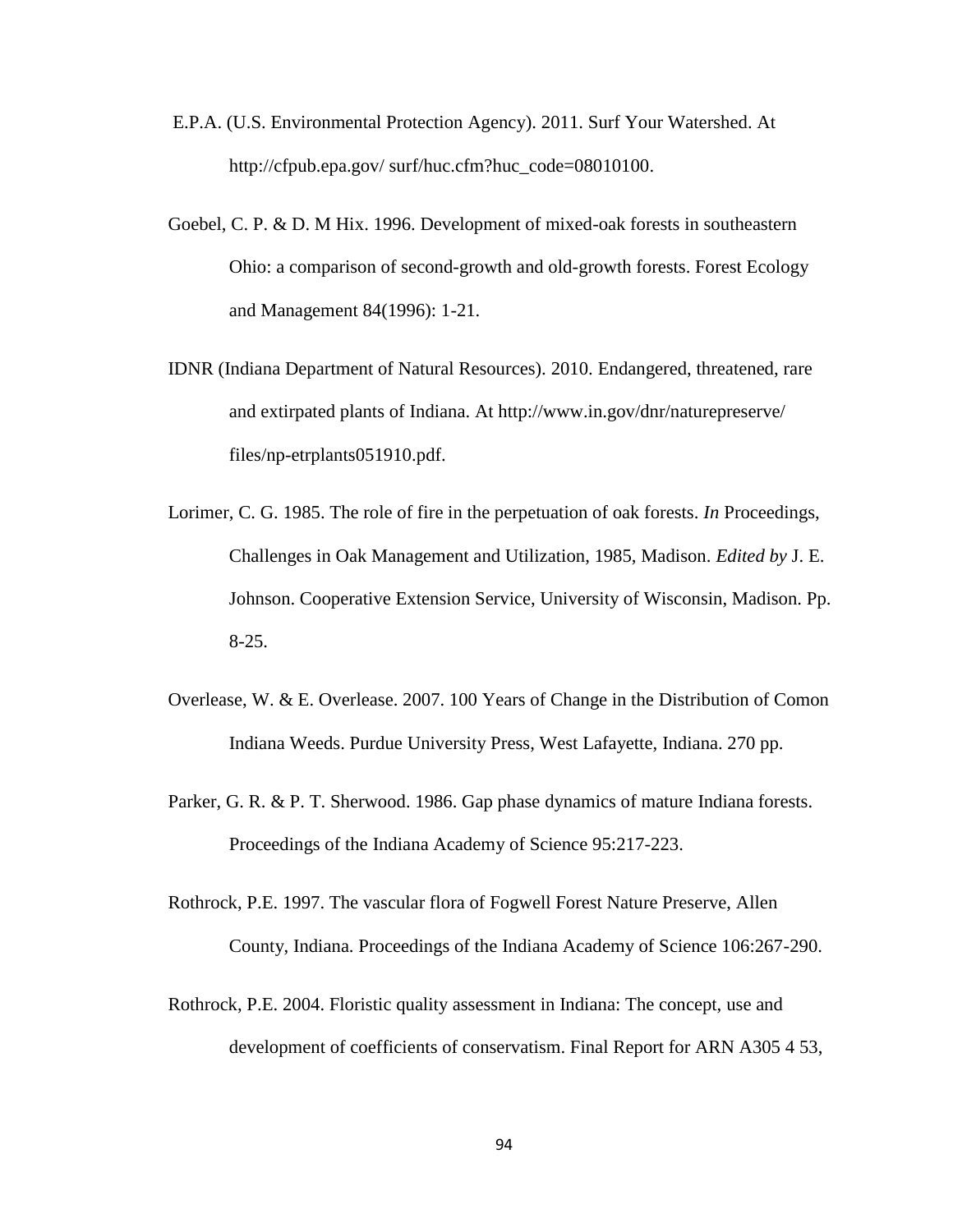EPA Wetland Program Development Grant CD9755586-01. 96 p. At http://www.in. gov/idem/water/planbr/401/publications.html.

- Rothrock, P.E., H Starcs, R. Dunbar & R.L. Hedge. 1993. The vascular flora of Mounds State Park, Madison County, Indiana. Proceedings of the Indiana Academy of Science 102:161-199.
- Rothrock, P.E. & M.A. Homoya. 2005. An evaluation of Indiana's Floristic Quality Assessment. Proceedings of the Indiana Academy of Science 114:9-18.
- Ruch, D.G., A. Schoultz & K.S. Badger. 1998. The flora and vegetation of Ginn Woods, Ball State University, Delaware County, Indiana. Proceedings of the Indiana Academy of Science 107:17-60.
- Ruch, D.G., C.R. Reidy, B.G. Torke & K.S. Badger. 2004. Additions to the flora of Ginn Woods, Delaware County, Indiana. Proceedings of the Indiana Academy of Science 113(1):1-6.
- Ruch, D. G., B. G. Torke, B. R. Hess, K. S. Badger, & P. E. Rothrock. 2008. The vascular flora and vegetational communities of the wetland complex on the IMI property in Henry County, near Luray, Indiana. Proceedings of the Indiana Academy of Science 117(2): 142-158.
- Ruch, D.G., B.G. Torke, C.R. Reidy, K.S. Badger & P.E. Rothrock. 2002. The flora and vegetational communities of Wilbur Wright Fish and Wildlife Area, Henry County, Indiana. Proceedings of the Indiana Academy of Science 111(2):147– 176.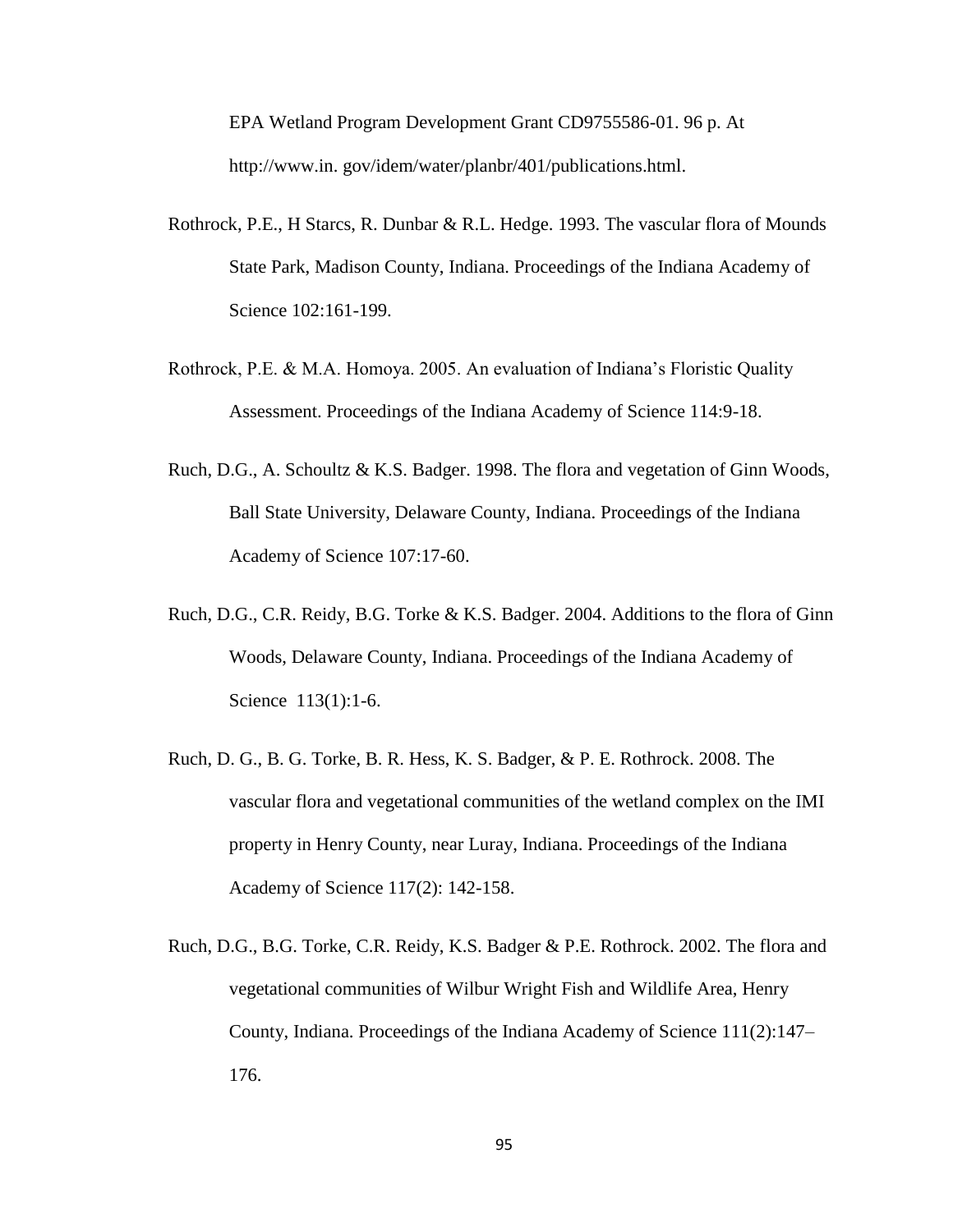- Ruch, D.G., B.G. Torke & K.S. Badger. 2010. The vascular flora in three prairie cemeteries in Henry County, Indiana. Proceedings of the Indiana Academy of Science 119(1):35-51.
- Ruch, D. G., B.G. Torke, K. S. Badger, B.R. Hess, B.N. Christian & P.E. Rothrock. 2008. The vascular flora and vegetational communities of Lick Creek Summit Nature Preserve in Wayne County, Indiana. Proceedings of the Indiana Academy of Science 117(1):29-54.
- Ruch, D. G., B. G. Torke, K. S. Badger, C. R. Reidy, P. E. Rothrock, R. Waltz, E. G. Urly, J. L. Chance & L. Click. 2007. The vascular flora and vegetational communities of Hayes Arboretum in Wayne County, Indiana. Proceedings of the Indiana Academy of Science. 116:11-41.
- Sheil, D. 1995. A critique of permanent plot methods and analysis with examples from Budongo Forest, Uganda. Forest Ecology and Management 77(1-3):11-64.
- Stonehouse, A.L., K.S. Badger, D.G. Ruch & P.E. Rothrock. 2003. A floristic inventory and description of the structure and composition of the plant communities of Botany Glen, Grant County, Indiana. Proceedings of the Indiana Academy of Science 112:135-159.
- Swink, F. & G. Wilhelm. 1994. Plants of the Chicago Region.  $4<sup>th</sup>$  edition. Indiana Academy of Science. Indianapolis, Indiana. 921 pp.

USDA. 2012. USDA, NRCS Plant Database. At [http://plants.usda.gov/.](http://plants.usda.gov/)